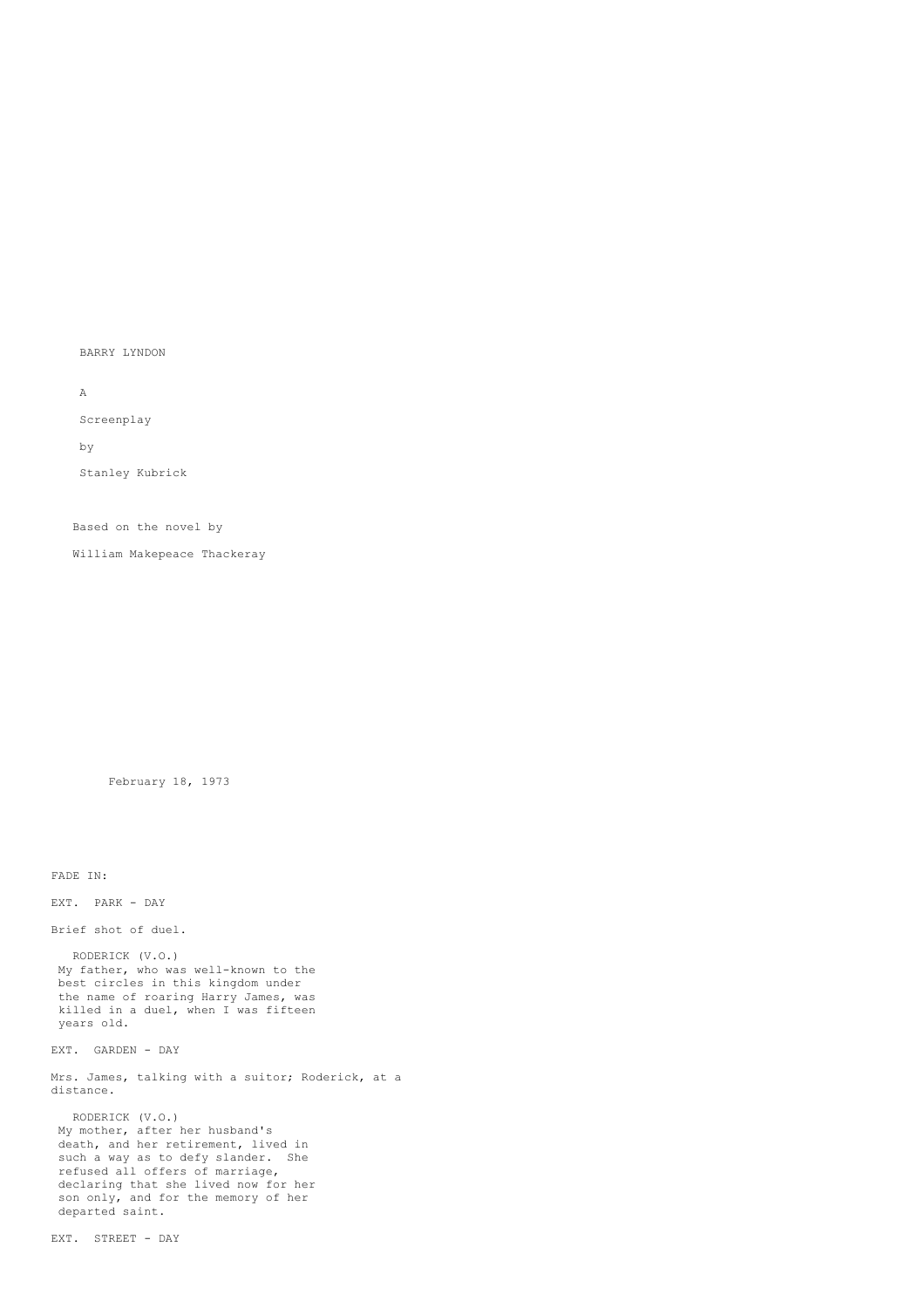```
RODERICK (V.O.)
My mother was the most beautiful
 women of her day. But if she was
 proud of her beauty, to do her
 justice, she was still more proud of
 her son, and has said a thousand
 times to me that I was the
handsomest fellow in the world.
EXT. CHURCH - DAY
Mother and son entering church.
  RODERICK (V.O.)
 The good soul's pleasure was to
 dress me; and on Sundays and
 Holidays, I turned out in a velvet
 coat with a silver-hilted sword by
my side, and a gold garter at my
 knee as fine as any lord in the
 land. As we walked to church on
 Sundays, even the most envious souls
 would allow that there was not a
prettier pair in the kingdom.
EXT. FIELD - DAY
A picnic. The Dugan family. Roderick.
  RODERICK (V.O.)
My uncle's family consisted of ten
 children, and one of them was the
 cause of all my early troubles; this
 was the belle of the family, my
cousin, Miss Dorothy Dugan, by name.
EXT. DUGAN MANOR HOUSE - DAY
A sprawling run-down Irish manor house with large garden,
stables, barn and farm.
Idealized images of Dorothy.
   RODERICK (V.O.)
Ah! That first affair, how well one
 remembers it! What a noble
 discovery it is that the boy makes
 when he finds himself actually and
 truly in love with some one! A lady
 who is skilled in dancing or singing
 never can perfect herself without a
 deal of study in private. So it is
 with the dear creatures who are
 skilled in coquetting. Dorothy, for
 instance, was always practicing, and
 she would take poor me to rehearse
 her accomplishments upon...
Dorothy talking with the exciseman.
  RODERICK (V.O.)
 ... or the exciseman, when he came
his rounds.
Dorothy talking to the steward.
  RODERICK (V.O.)
 ... or the steward.
Dorothy sitting under a tree with the curate, reading a
book.
  RODERICK (V.O.)
 ... or the poor curate.
Dorothy talking to the apothecary's lad.
  RODERICK (V.O.)
 ... or the young apothecary's lad
 from Dugan's Town whom I recollect
 beating once for that very reason.
Roderick, fighting with apothecary's lad.
   RODERICK (V.O.)
 The torments of jealousy she made me
 endure were horrible.
```
Mother and son walking together.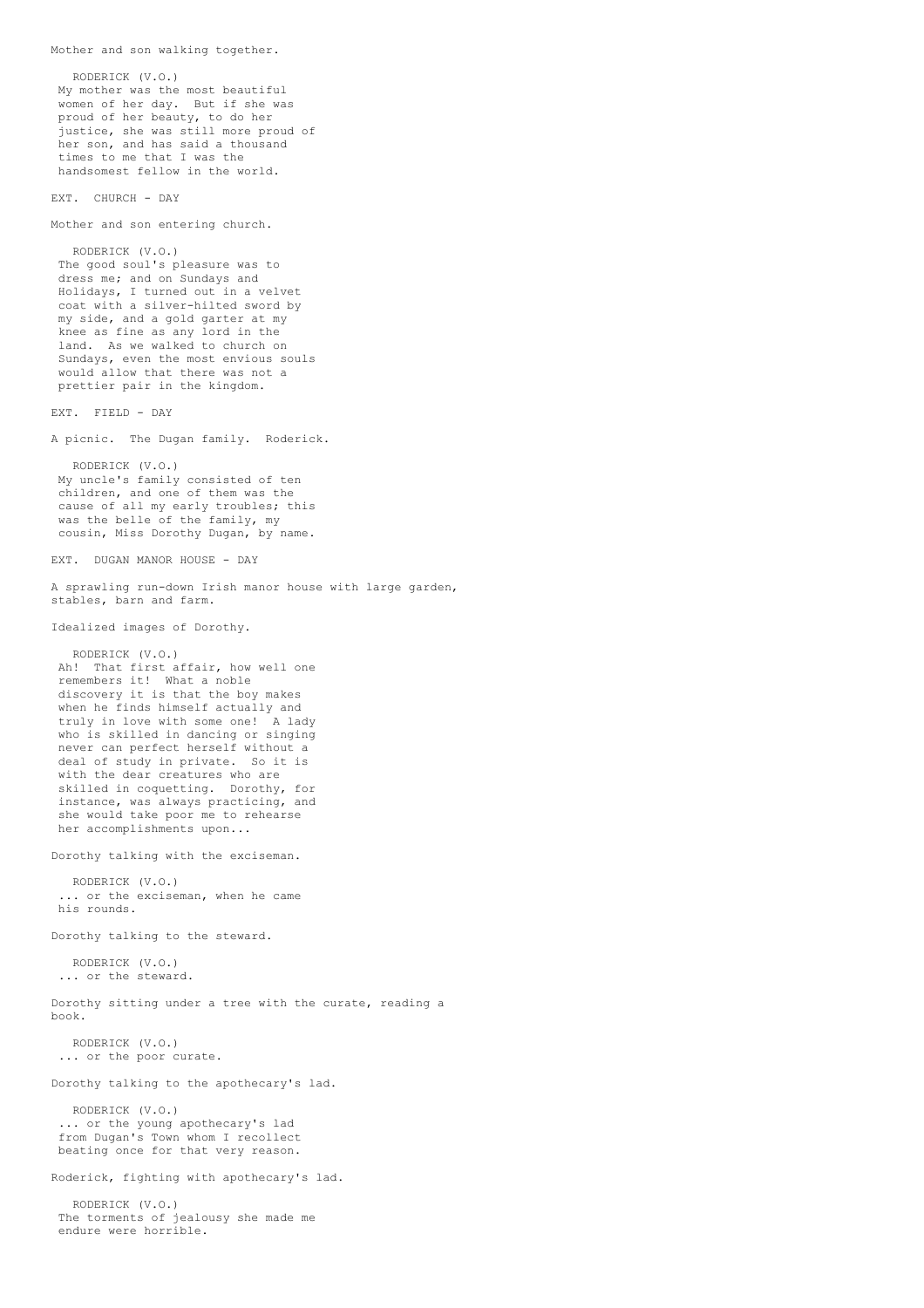EXT. FIELD - DAY Dorothy, like a greyhound released from days of confinement, and given the freedom of the fields at last, runs at top-speed, left and right, back and forth, returning every moment to Roderick. She runs and runs until she is out of breath, and then laughs at the astonishment which keeps Roderick motionless and staring at her. After catching her breath, and wiping her forehead, she challenges Roderick to a race. RODERICK I accept, but I insist on a wager. The loser must do whatever the winner pleases. DOROTHY Agreed. RODERICK Do you see the gate at the end of the field? The first to touch it will be the winner. They line up together and start on a count of three. Dorothy uses all her strength, but Roderick holds back, and Dorothy touches the gate five or six paces ahead of him. RODERICK (V.O.) I was certain to win, but I meant to lose to see what she would order me to do. Dorothy catches her breath, thinking of the penalty. Then she goes behind the trees and, a few second later, comes out and says: DOROTHY Your penalty is to find a cherrycolored ribbon which I have hidden somewhere on my person. You are free to look for it anywhere you will, and I will think very little of you if you do not find it. They sit down on the grass. Roderick searches her pockets, the fold of her short bodice and her skirt, then her shoes; then he turns up her skirt, slowly and circumspectly, as high as her garters, which she wears upon the knee. He unfastens them and finds nothing; he<br>draws down her skirt and gropes under her armnits. The draws down her skirt and gropes under her armpits. tickling makes her laugh. RODERICK I feel the ribbon. DOROTHY Then you must get it. Roderick has to unlace her bodice and touch her pretty breasts, over which his hand must pass to reach it. DOROTHY Why are you shaking? RODERICK With pleasure at finding the ribbon. EXT. FIELD - DAY Military review. One hundred English troops, a few mounted officers, a small military band, fifty local people. The Dugan family, Roderick and his mother, Captains Best and Grogan. Roderick admires the troops in their splendid uniforms. RODERICK (V.O.) About this time, the United Kingdom was in a state of great excitement from the threat generally credited of a French invasion. The noblemen and people of condition in that and all other parts of the kingdom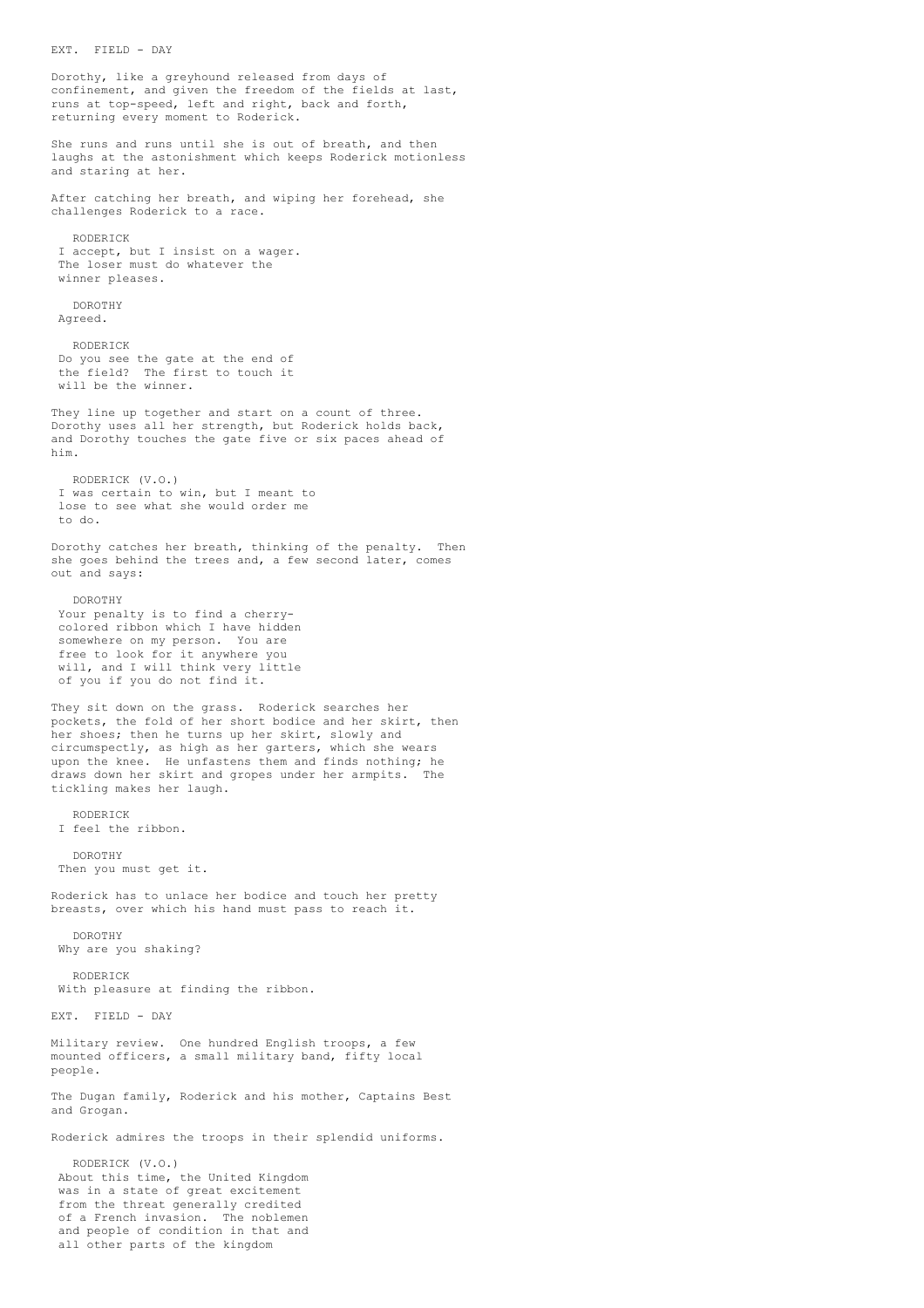showed their loyalty by raising regiments of horse and foot to resist the invaders. How I envied them. The whole country was alive with war's alarums; the three kingdoms ringing with military music, while poor I was obliged to stay at home in my fustian jacket and sigh for fame in secret. INT. BALLROOM AT FENCIBLES - NIGHT Dorothy and Roderick entering. RODERICK (V.O.) Once, the officers of the Kilwangen regiment gave a grand ball to which Dorothy persuaded my to take her. Several cuts depicting the evening. Dorothy ignores Roderick; dances, chats, laughs, drinks punch, and finally, strolls outside with Captain Best. Roderick makes a half-hearted try at dancing with Miss Clancy. RODERICK (V.O.) I have endured torments in my life, but none like that. Some of the prettiest girls there offered to console me, for I was the best dancer in the room, but I was too wretched, and so remained alone all night in a state of agony. I did not care for drink, or know the dreadful comfort of it in those days; but I thought of killing myself and Dorothy, and most certainly of making away with Captain Best. EXT. FENCIBLES BALLROOM - DAWN The guests leaving and saying their goodbyes. RODERICK (V.O.) At last, and at morning, the ball was over. EXT. ROAD - DAWN Dorothy and Roderick on horseback together. DOROTHY Sure it's a bitter night, Roderick dear, and you'll catch cold without a handkerchief to your neck. To this sympathetic remark, from the pillion, the saddle made no reply. DOROTHY Did you and Miss Clancy have a pleasant evening, Roderick? You were together, I saw, all night. To this, the saddle only replies by grinding his teeth, and giving a lash to Daisy. DOROTHY Oh! Mercy, you make Daisy rear and throw me, you careless creature, you. The pillion had by this got her arm around the saddle's waist, and gave it the gentlest squeeze in the world. RODERICK I hate Miss Clancy, you know I do! And I only danced with her because -- because -- the person with whom I intended to dance chose to be engaged the whole night. DOROTHY I had not been in the room five minutes before I was engaged for every single set.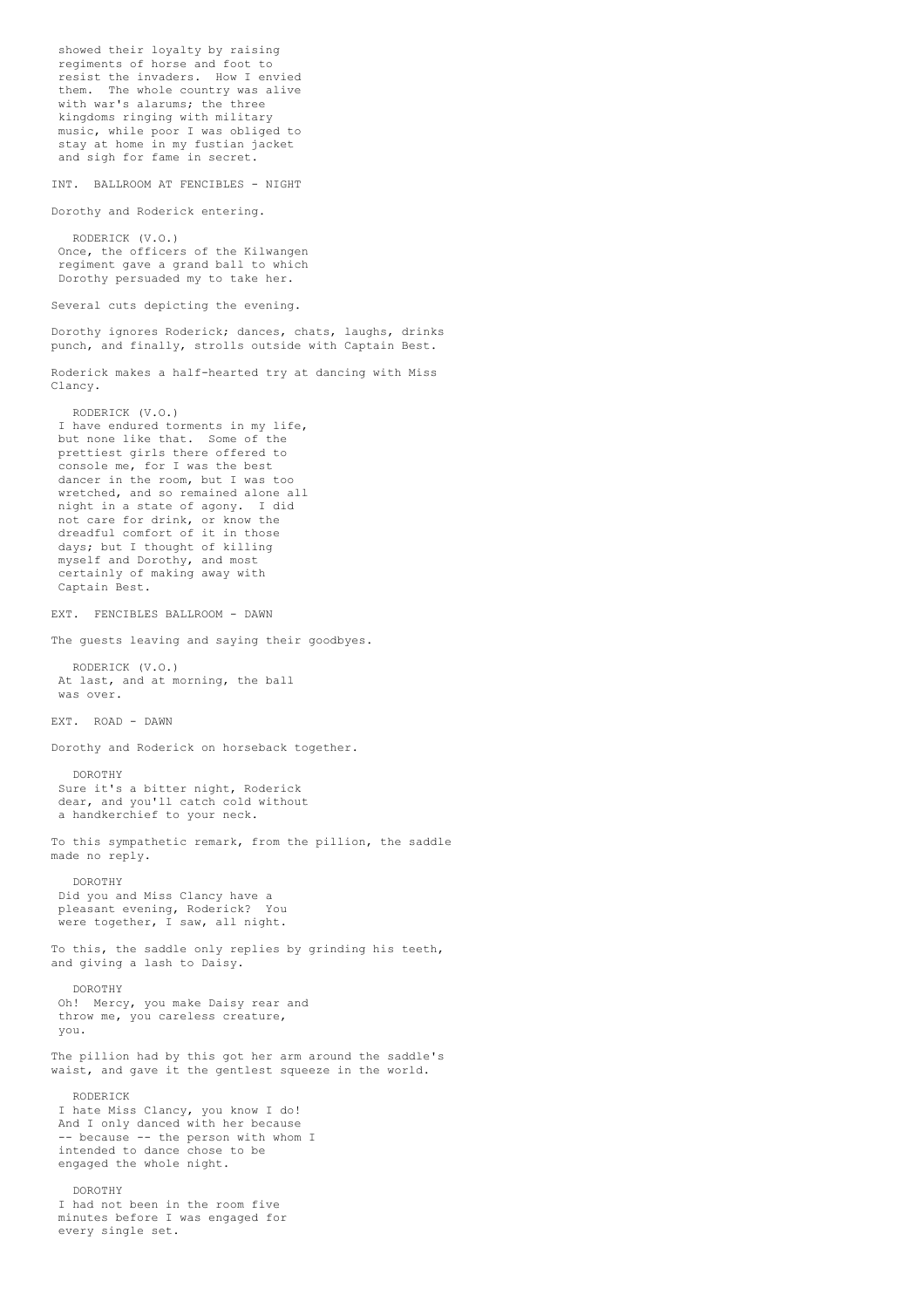RODERICK Were you obliged to dance five times with Captain Best, and then stroll out with him into the garden? DOROTHY I don't care a fig for Captain Best; he dances prettily to be sure, and is a pleasant rattle of a man. He looks well in his regimentals, too; and if he chose to ask me to dance, how could I refuse him? RODERICK But you refused me, Dorothy. DOROTHY Oh! I can dance with you any day, and to dance with your own cousin at a ball as if you could find no other partner. Besides, Roderick, Captain Best's a man, and you are only a boy, and you haven't a guinea in the world. RODERICK If ever I meet him again, you shall see which is the best man of the two. I'll fight him with sword or with pistol, captain as he is. DOROTHY But Captain Best is already known as a valiant soldier, and is famous as a man of fashion in London. It is mighty well of you to fight farmers' boys, but to fight an Englishman is a very different matter. Roderick falls silent. EXT. SMALL BRIDGE OVER A STREAM - DAWN They come to an old, high bridge, over a stream, sufficiently deep and rocky. DOROTHY Suppose, now, Roderick, you, who are such a hero, was passing over the bridge and the enemy on the other side. RODERICK I'd draw my sword, and cut my way through them. DOROTHY What, with me on the pillion? Would you kill poor me? RODERICK Well, then, I'll tell you what I'd do. I'd jump Daisy into the river, and swim you both across, where no enemy could follow us. DOROTHY Jump twenty feet! You wouldn't dare to do any such thing on Daisy. There's the captain's horse, Black George, I've heard say that Captain Bes She never finished the word for, maddened by the continual recurrence of that odious monosyllable, Roderick shouts: RODERICK Hold tight to my waist! And, giving Daisy the spur, springs with Dorothy over the parapet, into the deeper water below. The horse's head sinks under, the girl screams as she sinks, and screams as she rises. Roderick lands her, half-fainting, on the shore. INT. MOTHER'S HOUSE - BEDROOM - DAY

Various cuts showing illness and convalescence.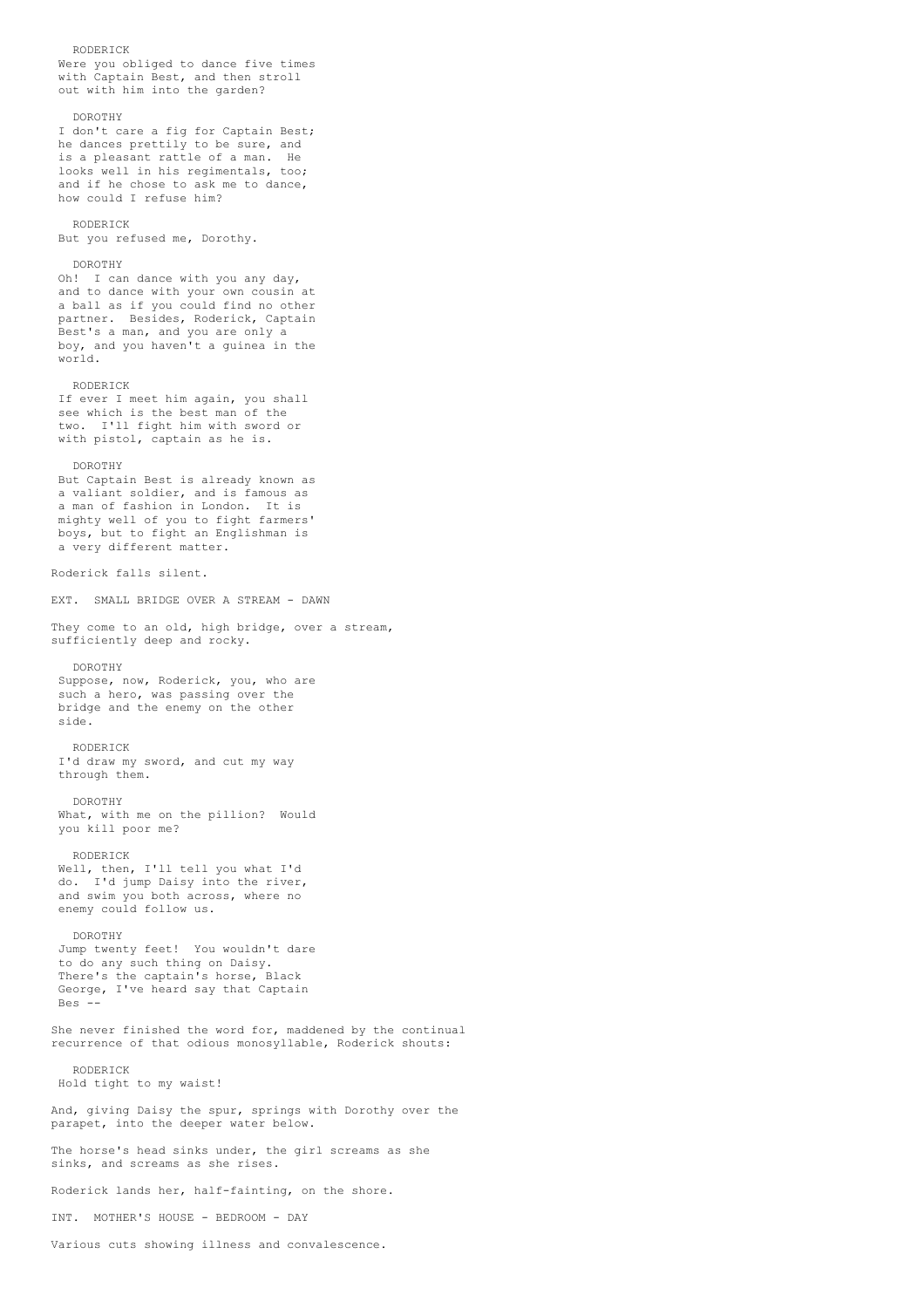Roderick feverish: the doctor taking his pulse. Mother brings a tray of food. RODERICK (V.O.) I went home, and was ill speedily of a fever, which kept me to my bed for a week. Dorothy visiting him. RODERICK (V.O.) Dorothy visited me only once, but I quitted my couch still more violently in love than I had been ever before. EXT. DUGAN MANOR HOUSE - DAY The air is fresh and bright, and the birds sing loud amidst the green trees. Roderick is elated, and springs down the road, as brisk as a young fawn. He encounters an orderly whistling "Roast Beef of Old England," as he cleans down a cavalry horse. RODERICK Whose horse, fellow, is that? ORDERLY Feller, indeed! The horse belongs to my captain, and he's a better fellow nor you any day. RODERICK (V.O.) I did not stop to break his bones, as I would on another occasion, for a horrible suspicion had come across me, and I made for the garden as quickly as I could. Roderick see Captain Best and Dorothy pacing the path together. Her arm is under his, and he is fondling and squeezing her little hand which lies closely nestling against his arm. Some distance beyond them is Captain Grogan, who is paying court to Dorothy's sister, Mysie. RODERICK (V.O.) The fact is that, during the week of my illness, no other than Captain Best was staying at Castle Dugan, and making love to Miss Dorothy in form. CAPTAIN BEST No, Dorothy, except for you and four others, I vow before all the gods, my heart had never felt the soft flame. DOROTHY Ah, you men, you men, John, your passion is not equal to ours. We are like -- like some plant I've read of -- we bear but one flower, and then we die! CAPTAIN BEST Do you mean you never felt an inclination for another? DOROTHY Never, my John, but for thee! How can you ask me such a question? Raising her hand to his lips. CAPTAIN BEST Darling Dorothea! Roderick rushes into view, drawing his little sword. RODERICK (V.O.) I pulled out a knot of cherrycolored ribbons, which she had given me out of her breast, and which

somehow I always wore upon me, and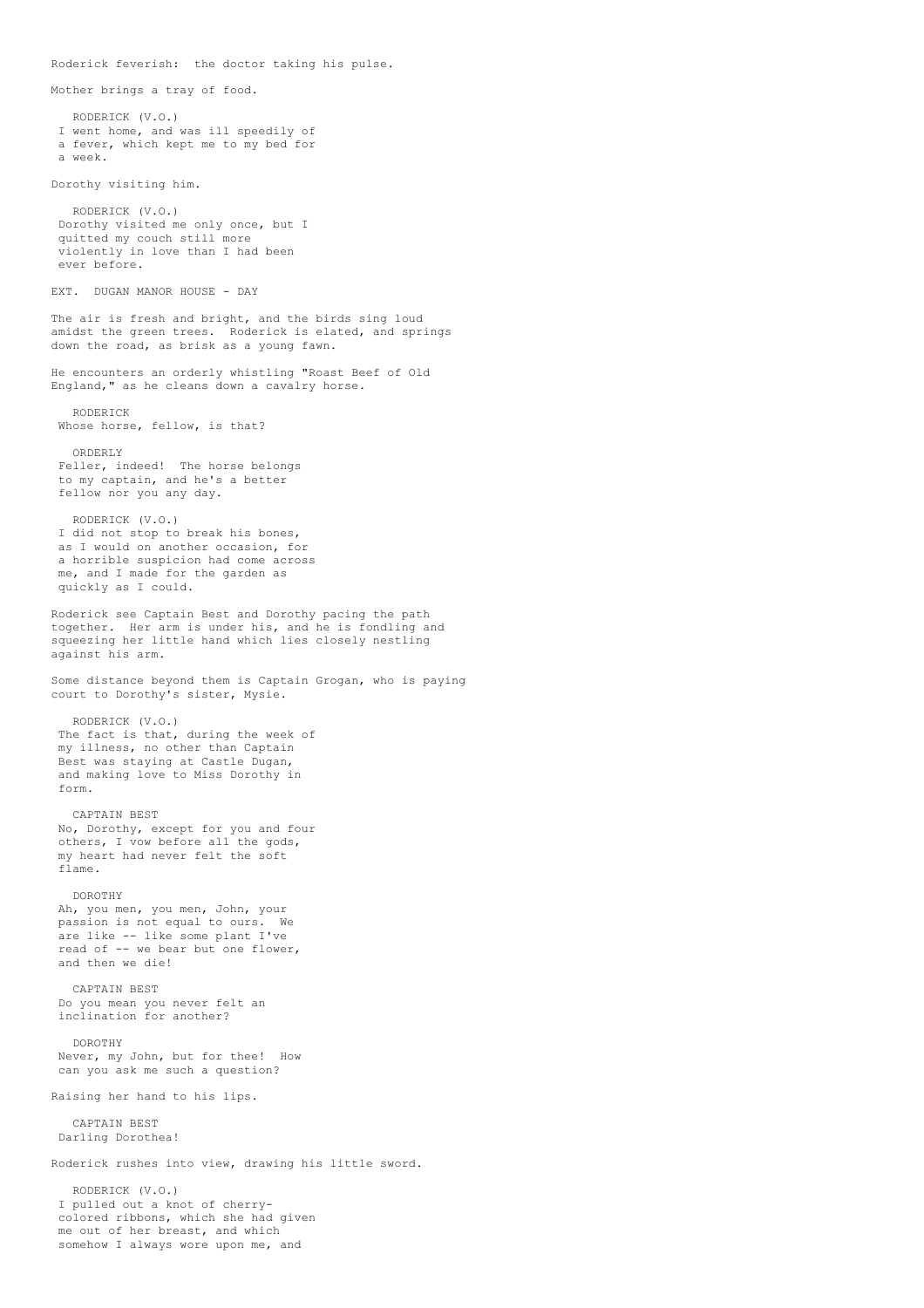flung them in Captain Best's face, and rushed out with my little sword drawn. RODERICK She's a liar -- she's a liar, Captain Best! Draw, sir, and defend yourself, if you are a man! Roderick leaps at Captain Best, and collars him, while Dorothy makes the air echo with her screams. Captain Grogan and Mysie hasten up. Though Roderick is a full growth of six feet, he is small by the side of the enormous English captain. Best turns very red at the attack upon him, and slips back clutching at his sword. Dorothy, in an agony of terror, flings herself round him, screaming: DOROTHY Captain Best, for Heaven's sake, spare the child -- he is but an infant. CAPTAIN BEST And ought to be whipped for his impudence, but never fear, Miss Dugan, I shall not touch him, your favorite is safe from me. So saying, he stoops down and picks up the bunch of ribbons, which Roderick had flung at Dorothy's feet, and handing it to her, says in a sarcastic tone: CAPTAIN BEST When ladies make presents to gentlemen, it is time for other gentlemen to retire... DOROTHY Good heavens, Best! He is but a boy and don't signify any more than my parrot or lap-dog. Mayn't I give a bit of ribbon to my own cousin? RODERICK (roaring) I'm a man, and will prove it. CAPTAIN BEST You are perfectly welcome, miss, as many yards as you like. DOROTHY Monster! Your father was a tailor, and you are always thinking of the shop. But I'll have my revenge, I will! Roddy, will you see me insulted? RODERICK Indeed, Miss Dorothy, I intend to have his blood as sure as my name's Roderick. CAPTAIN BEST I'll send for the usher to cane you, little boy, but as for you, miss, I have the honor to wish you a good day. Best takes off his hat with much ceremony, and makes a low bow, and is just walking off, when Michael, Roderick's cousin, comes up, whose ear has likewise been caught by the scream. MICHAEL Hoity-toity! John Best, what's the matter here? CAPTAIN BEST I'll tell you what it is, Mr. Dugan. I have had enough of Miss Dugan here and your Irish ways. I ain't used to 'em, sir.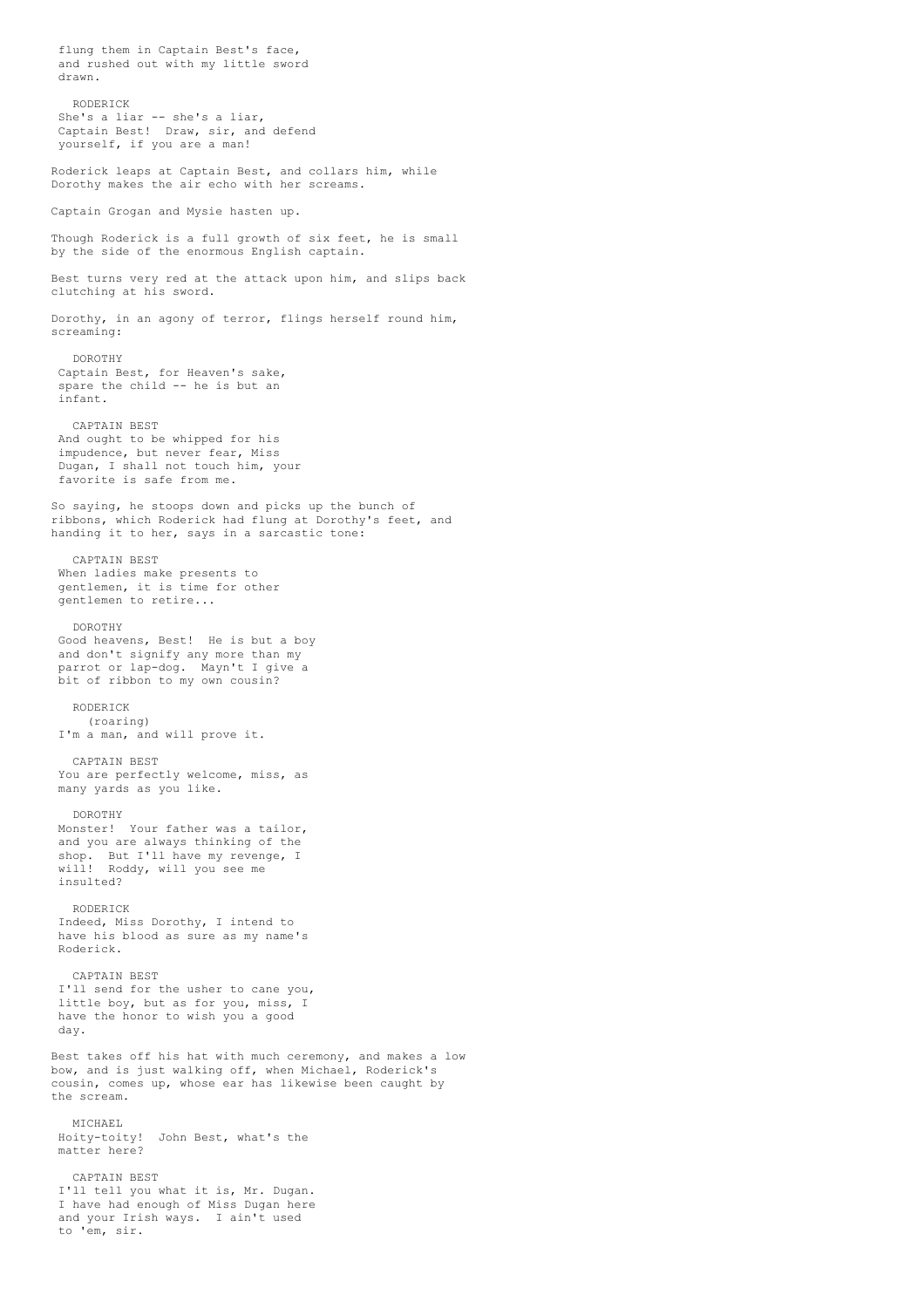MICHAEL. (good-humoredly) Well, well! What is it? We'll make you used to our ways, or adopt English ones. CAPTAIN BEST It's not the English way, for ladies to have two lovers, and, so, Mr. Dugan, I'll thank you to pay me the sum you owe me, and I resign all claims to this young lady. If she has a fancy for school-boys, let her take 'em, sir. MICHAEL Pooh! Pooh! Best, you are joking. CAPTAIN BEST I never was more in earnest. Best exits. MICHAEL (in a towering rage) You -- you! Hang you for a meddling brat, your hand is in everybody's pie. What business had you to come brawling and quarreling here, with a gentleman who has fifteen hundred a-year? Michael runs after Best. DOROTHY (gasps) Oh, I shall die; I know I shall. I shall never leave this spot. CAPTAIN GROGAN (whisper to Dorothy) The Captain is gone. Dorothy, giving him an indignant look, jumps up and walks towards the house. CAPTAIN GROGAN (in a soothing tone to Roderick) This is a pretty way to recommend yourself to the family. RODERICK (shouts after Michael) The man that marries Dorothy Dugan must first kill me -- do you mind that? MICHAEL (shouting back from a distance) Pooh, sir. Kill you -- flog you, you mean! I'll send for Nick the huntsman to do it. CAPTAIN GROGAN You are a gallant lad, and I like your spirit. But what Dugan says is true. It's a hard thing to give a lad counsel who is in such a fargone state as you; but, believe me, I know the world, and if you will but follow my advice, you won't regret having taken it. Dorothy Dugan has not a penny; you are not a whit richer. And, my poor boy, don't you see -- though it's a hard matter to see -- that she's a flirt, and does not care a pin for you or Best either? RODERICK Dorothy might love me or not, as she likes, but Best will have to fight me before he marries her! CAPTAIN GROGAN Faith, I think you are a lad that's likely to keep your word.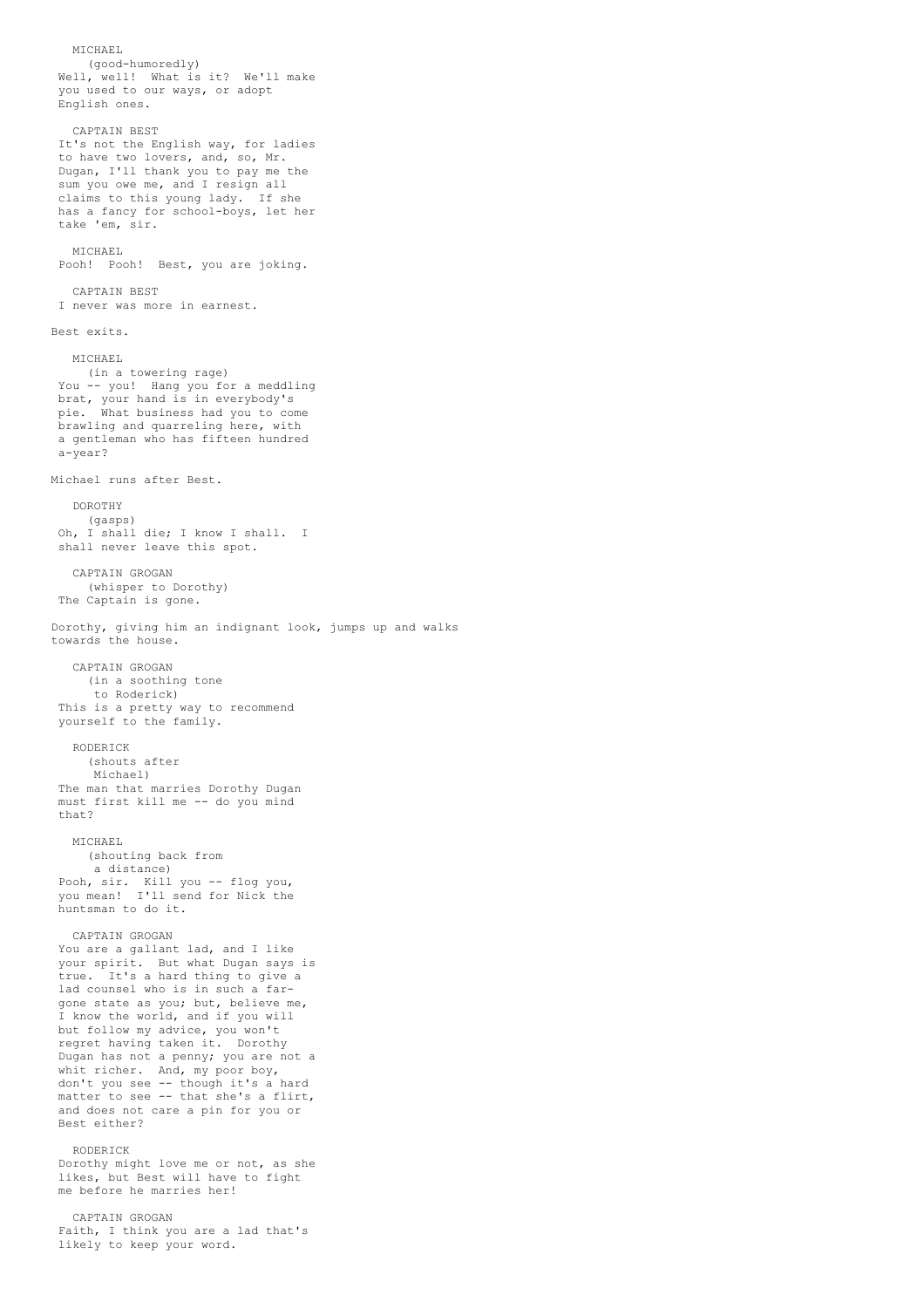He looks hard at Roderick for a second to two, then he walks away, humming a tune, looking back at Roderick as he goes through the old gate out of the garden. When Grogan is gone, Roderick is quite alone, and he flings himself down on the bench where Dorothy had made believe to faint, and had left her handkerchief and the ribbons and, taking them up, hides his face in them, and bursts into a passion of tears. RODERICK (V.O.) I must have sat for some hours bemoaning myself on the garden-bench, for the dinner-bell clanged as usual at three o'clock, which wakened me from my reverie. EXT. DUGAN MANOR HOUSE - DAY As Roderick passes the courtyard, he sees the Captain's saddle still hanging up at the stable-door, and his odious red-coated brute of a servant, swaggering with the scullion-girls and kitchen people. MAID The Englishman's still there, Master Roderick. He's there in the parlor. Go in, and don't let 'im browbeat you, Master Roderick. INT. DUGAN MANOR HOUSE - DINING ROOM - DAY Roderick enters and takes his place at the bottom of the big table; the butler speedily brings him a cover. UNCLE Hello, Roddy, my boy! Up and well? That's right. **AUNT** He'd better be home with his mother. UNCLE Don't mind her. It's the cold goose she ate for breakfast -- didn't agree with her. Take a glass of spirits, Mrs. Dugan, to Roderick's health. It is evident that his uncle doesn't know of what happened, but Michael, who is at dinner too, and Harry, and almost all the girls, look exceedingly black and the captain foolish; and Miss Dorothy, who is again by his side, ready to cry. Captain Grogan sits smiling, and Roderick looks on as cold as stone. His uncle is in high good-humor. UNCLE Dorothy, divide that merry thought with the captain! See who'll be married first. Jack Best, my dear harrica ringe. Sach Bose, my aca the claret, we're short of crystal at Castle Dugan; take Dorothy's and the wine will taste none the worse. Mrs. Dugan and ladies, if you please; this is a sort of toast that .<br>is drunk a great deal too seldom in my family, and you'll please to receive it with all the honors. Here's to Captain and Mrs. John Best, and long life to them. Kiss her, Jack, you rogue; for faith, you've got a treasure. RODERICK (spring up) His already?! HARRY Hold your tongue, you fool -- hold your tongue! RODERICK (shouting) He has already been slapped in the face this morning, Captain John Best; he's already been called a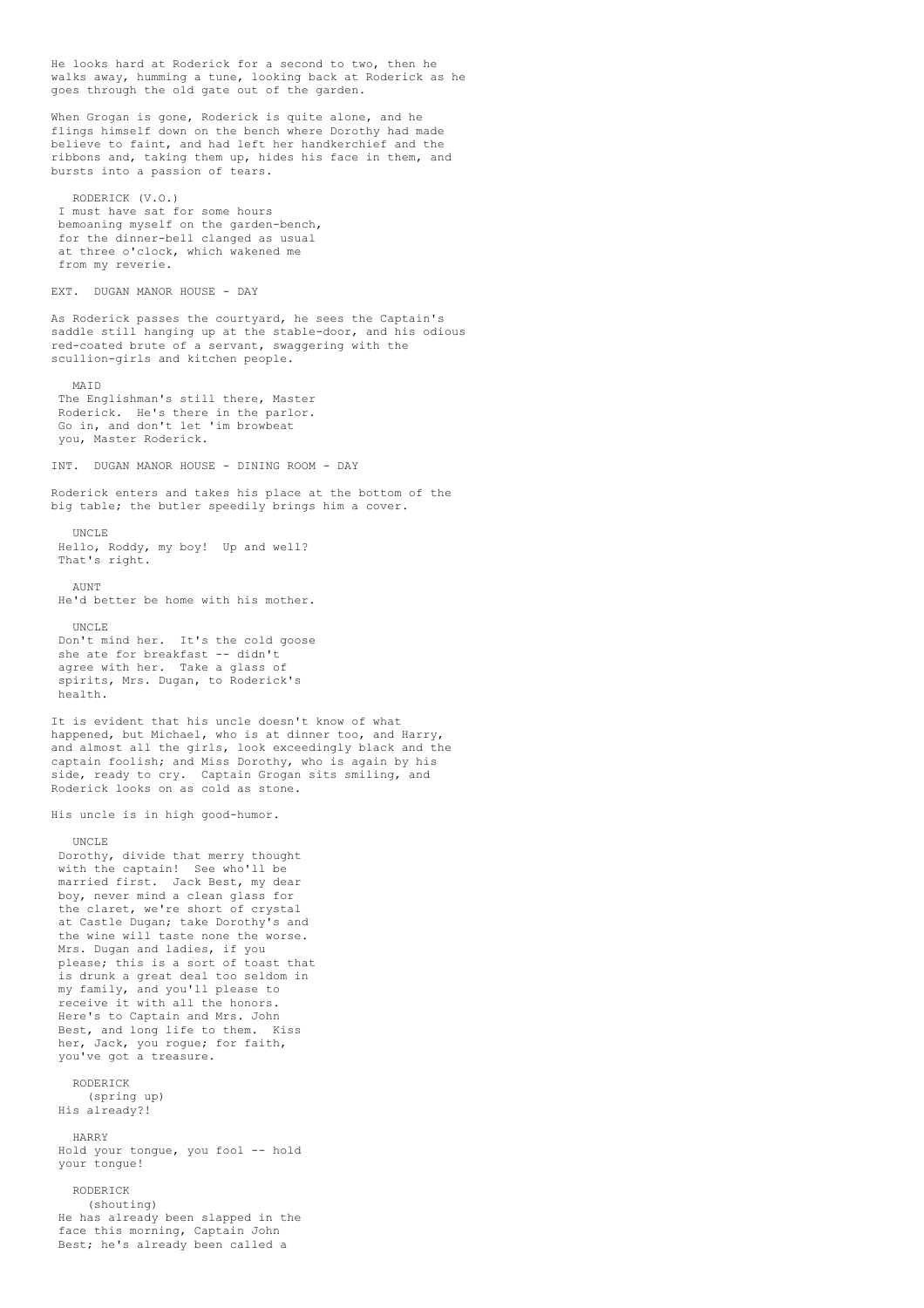coward, Captain John Best; and this is the way I'll drink his health. Here's your health, Captain John Best. Roderick flings a glass of claret into his face. The next moment, he is under the table, tripped up by Harry, who hits him a violent cuff on the head; as he goes down, he hardly has time to hear the general screaming and scurrying that is taking place above him, being so fully occupied with kicks, and thumps and curses, with which Harry is belaboring him. HARRY You fool! You great blundering marplot -- you silly beggarly brat -- (a thump at each) Hold your tongue! When Roderick gets up from under the table, the ladies are all gone; but he has the satisfaction of seeing the captain's nose is bleeding, as his is -- Best is cut across the bridge, and his beauty spoiled forever. UNCLE In Heaven's name, what does all the row mean? Is the boy in fever again? HARRY (turning to his father) The fact is, sir, that the young monkey has fallen in love with Dorothy, and finding her and the captain mighty sweet in the garden today, he was for murdering Jack Best. CAPTAIN BEST (bristling up) And, I'll tell you what, Mr. Dugan, I've been insulted grossly in this house. I ain't at all satisfied with these here ways of going on. I'm an Englishman, I am, and a man of property; and I -- I -- HARRY If you're insulted, and not satisfied, remember there's two of us, Best. On which, the captain falls to washing his nose in water, and answering never a word. RODERICK (in dignified tone) Mr. Best may also have satisfaction any time he pleases, by calling on Roderick James, Esquire, of Jamesville. His uncle bursts out laughing, and in this laugh, Captain Grogan joins. RODERICK Captain Grogan, I beg you to understand that, for my cousin Harry, who has been my best friend through life, I could put up with rough treatment from him; yet, even that sort of treatment I will bear from him no longer; and any other person who ventures on the like will not like the cost. Mr. Best knows that fact very well; and, if he's man, he'll know where to find me. UNCLE It is getting late, and your mother will be anxious about you. One of you had better go home with him. (turning to his sons) Or the lad may be playing more pranks. HARRY Both of us ride home with Best here.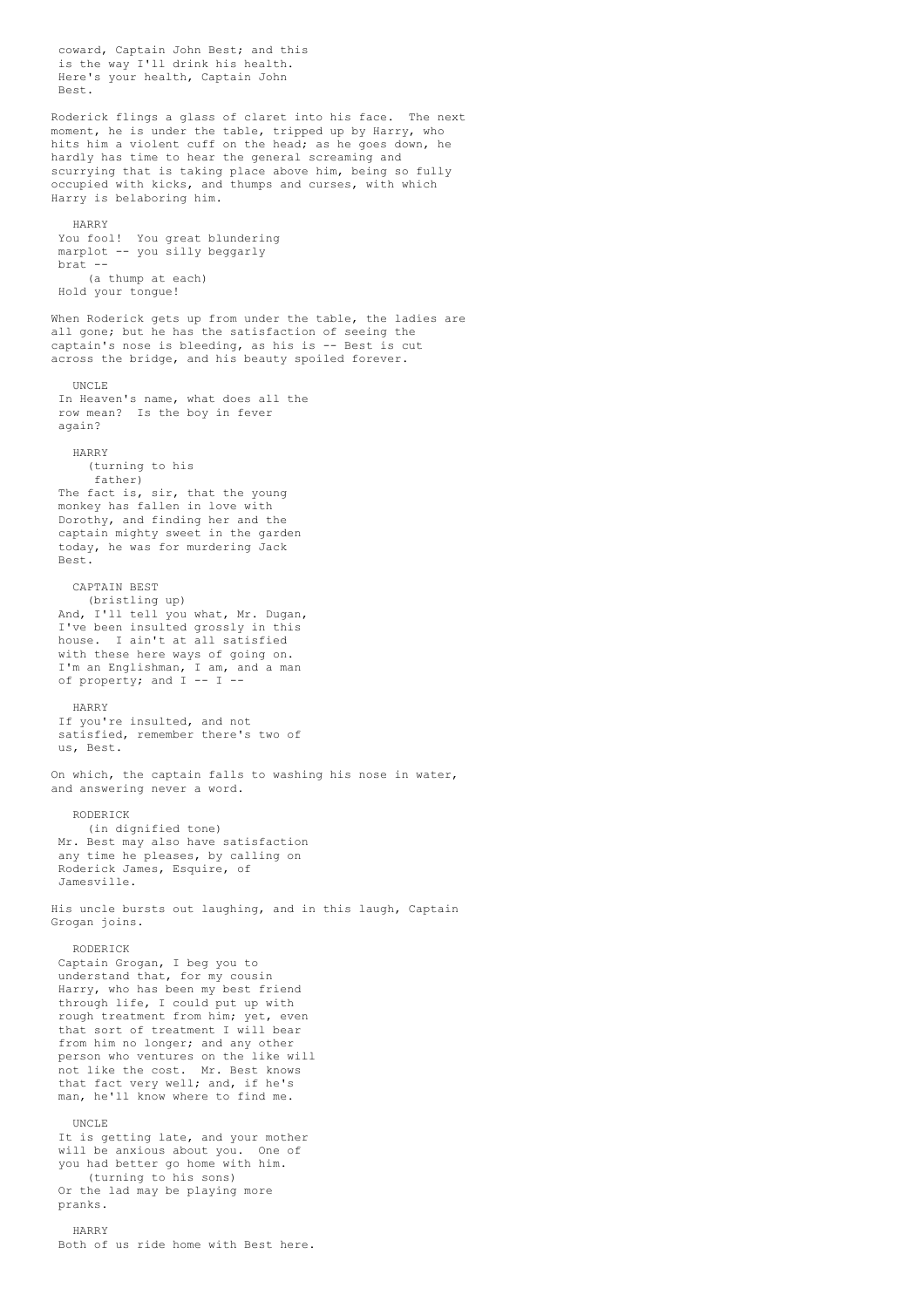CAPTAIN BEST I'm not afraid of highwaymen. My man is armed, and so am I.

## HARRY

You know the use of arms very well, Best, and no one can doubt your courage; but Michael and I will see you home for all that.

## UNCLE

Why, you'll not be home till morning, boys. Kilwangan's a good ten miles from here.

#### HARRY

We'll sleep in Best's quarters. We're going to stop a week there. And, in another week, my boy.

And here, Harry whispers something in the Captain's ear.

CAPTAIN GROGAN I'll go home with the boy.

EXT. ROAD - LATE DAY

Grogan walks with Roderick.

## CAPTAIN GROGAN

A pretty day's work of it you have made, Master Roderick. Knowing your uncle to be distressed for money, and try and break off a match which will bring fifteen hundred a-year into the family? Best has promised to pay off the four thousand pounds which is bothering your uncle so. He takes a girl without a penny -- a girl that has been flinging herself at the head of every man in these parts these ten years past, and missing them all, and a boy who ought to be attached to your uncle as to your father.

### RODERICK

And so I am.

## CAPTAIN GROGAN

And this is the return you make for his kindness! Didn't he harbor you in his house when your father died, and hasn't he given you and your mother, rent-free, your fine house of Jamesville yonder?

#### RODERICK

Mark this, come what will of it, I swear I will fight the man who pretends to the hand of Dorothy Dugan. I'll follow him if it's into the church, and meet him there. I'll have his blood, or he shall have mine. Will you take my message to him, and arrange the meeting?

## CAPTAIN GROGAN

Well, if it must be, it must. For a young fellow, you are the most bloodthirsty I ever saw. No officer, bearing His Majesty's commission, can receive a glass of wine on his nose, without resenting it -- fight you must, and Best is a huge, strong fellow.

#### RODERICK

He'll give the better mark. I am not afraid of him.

# CAPTAIN GROGAN

In faith, I believe you are not; for a lad I never saw more game in my life. Give me a kiss, my dear boy. You're after my own soul. As long as Jack Grogan lives, you shall never want a friend or a second.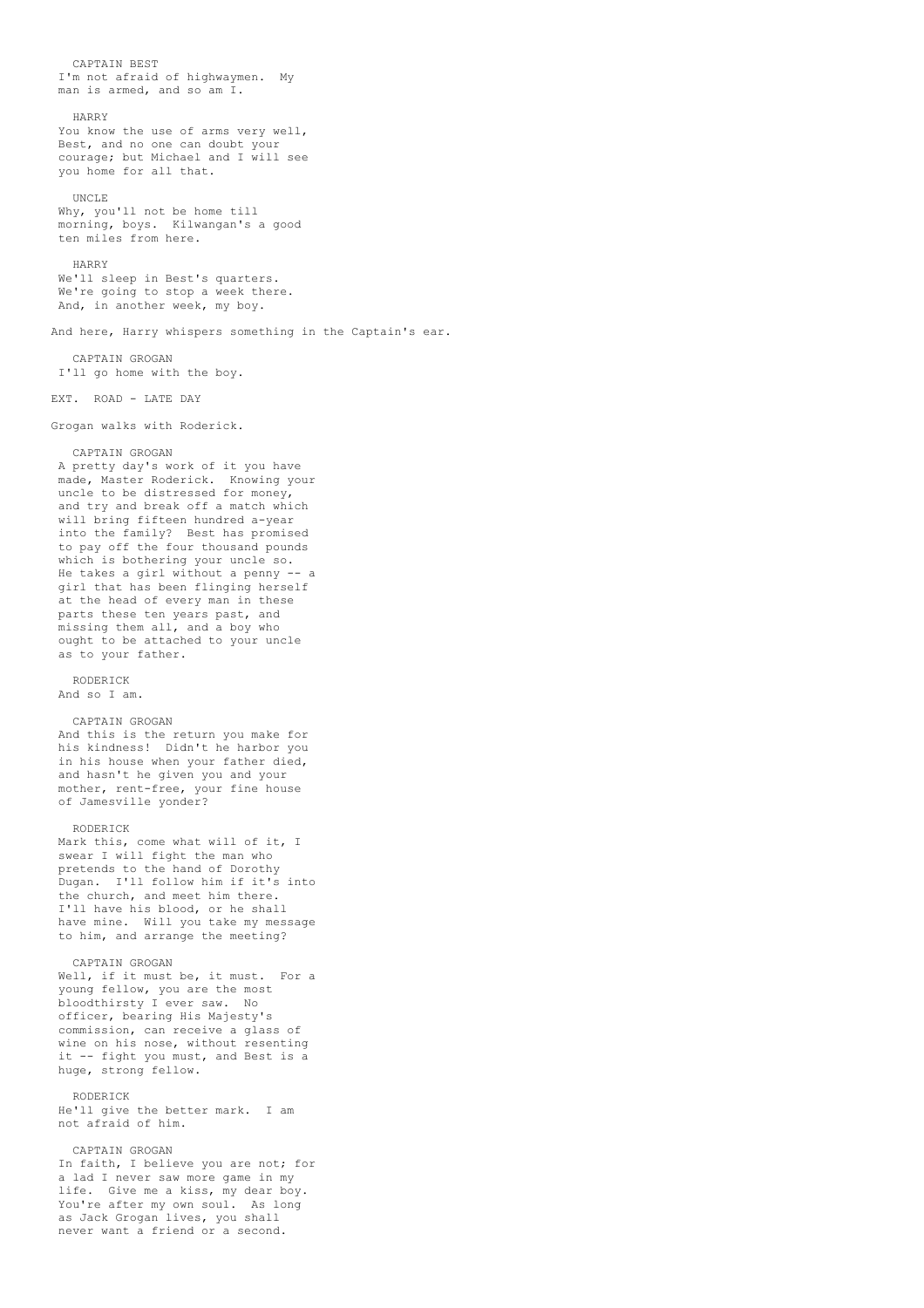RODERICK (V.O.) Poor fellow! He was shot six months afterwards, at Minden, and I lost thereby a kind friend. But we don't know what is in store for us, and that's a blessing. EXT. HOUSE - LATE DAY Mother greeting Roderick and Captain Grogan. RODERICK (V.O.) In spite of my precautions to secrecy, I half-suspected that my mother knew all from the manner in which she embraced me on my arrival, and received our guest, Captain Grogan. His mother looks a little anxious and flushed and, every now and then, gazes very hard into the Captain's face. RODERICK (V.O.) But she would not say a word about the quarrel, for she had a noble spirit, and would as lief have seen any one of her kindred hanged as shirking from the field of honor. INT. MOTHER'S HOUSE - RODERICK'S BEDROOM - DAY Roderick waking up. RODERICK (V.O.) I never slept sounder in my life, though I woke a little earlier than usual, and you may be sure my first thought was of the event of the day, for which I was fully prepared. Roderick at table with paper and ink. RODERICK (V.O.) And now I sat down and wrote a couple of letters; they might be the last, thought I, that I should ever write in my life. See him write: "Dearest Mother." INT. MOTHER'S HOUSE - KITCHEN - DAY RODERICK (V.O.) Then I went down to breakfast, where my mother was waiting for me, you may be sure. We did not say a single word about what was taking place. Roderick eats his breakfast with a good appetite; but in helping himself to salt, spills it, on which his mother starts up with a scream. MOTHER Thank God, it's fallen towards me! And then, her heart being too full, she leaves the room. RODERICK (V.O.) Ah! They have their faults, those mothers; but are there any other women like them? There is an elegant, silver-mounted sword that hangs on the mantelpiece under the picture of Roderick's late father. A pair of pistols hang on each side of the picture. Roderick takes down the sword and pistols, which are bright and well-oiled, and collects flints, balls and gunpowder. EXT. MOTHER'S HOUSE - DAY Captain Grogan and Orderly arrive.

RODERICK

They embrace.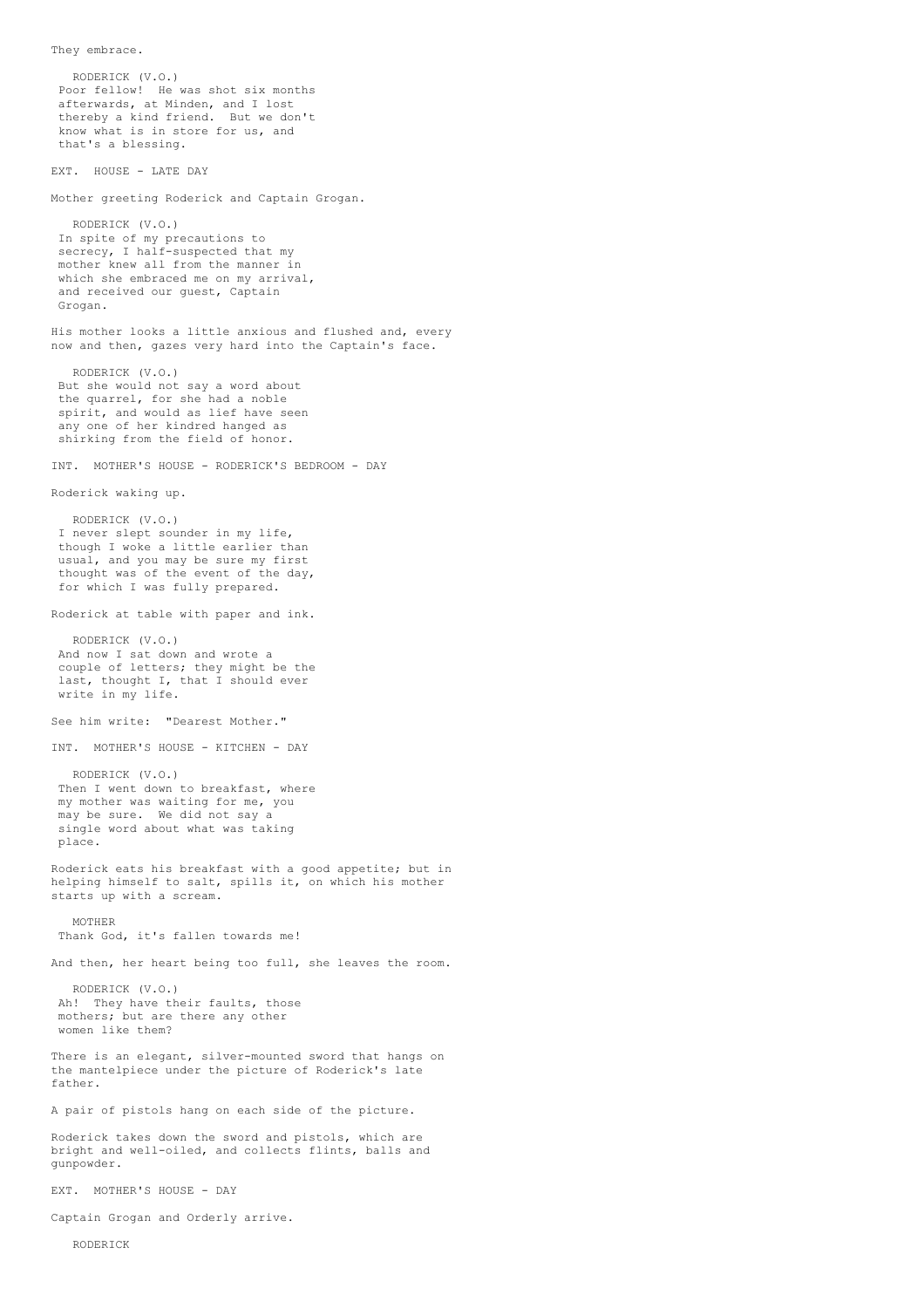Have you taken my message to him? CAPTAIN GROGAN The meeting is arranged. Captain Best is waiting for you now. RODERICK My mare is saddled and ready; who's the captain's second? CAPTAIN GROGAN Your cousins go out with him. Roderick and Grogan, and the Orderly ride off. RODERICK (V.O.) I didn't take leave of Mrs. James. The curtains of her bedroom-windows were down, and they didn't move as we mounted and trotted off. EXT. COUNTRY ROAD - DAY They ride their horses at a leisurely pace. CAPTAIN GROGAN That's a very handsome sword you have there. RODERICK It was with this sword that my late father, Harry James, God rest his soul, met Sir Huddelstone Fuddelstone, the Hampshire baronet, and was fatally run through the neck. He was quite in the wrong, having insulted Lady Fuddelstone, when in liquor, at the Brentford Assembly. But, like a gentleman, he scorned to apologize. CAPTAIN GROGAN And now you risk the same fate. If you are killed, your mother is all alone in the world. RODERICK I am Harry James' son, and will act as becomes my name and quality. EXT. FOREST CLEARING - DAY Harry, Michael and the Captain are already there. Best, flaming in red regimentals, a big a monster as ever led a grenadier company. The party are laughing together. RODERICK (to Captain Grogan) I hope to spoil this sport, and trust to see this sword of mine in that big bully's body. CAPTAIN GROGAN Oh, it's with pistols we fight. You are no match for Best with the sword. RODERICK I'll match any man with the sword. CAPTAIN GROGAN But swords are today impossible; Captain Best is -- is lame. He knocked his knee against the swinging park gate last night, as he was riding home, and can scarce move it now. RODERICK Not against Castle Dugan gate, that has been off the hinges these ten years. CAPTAIN GROGAN It must have been some other gate. They alight from their horses, and join and salute the other gentlemen.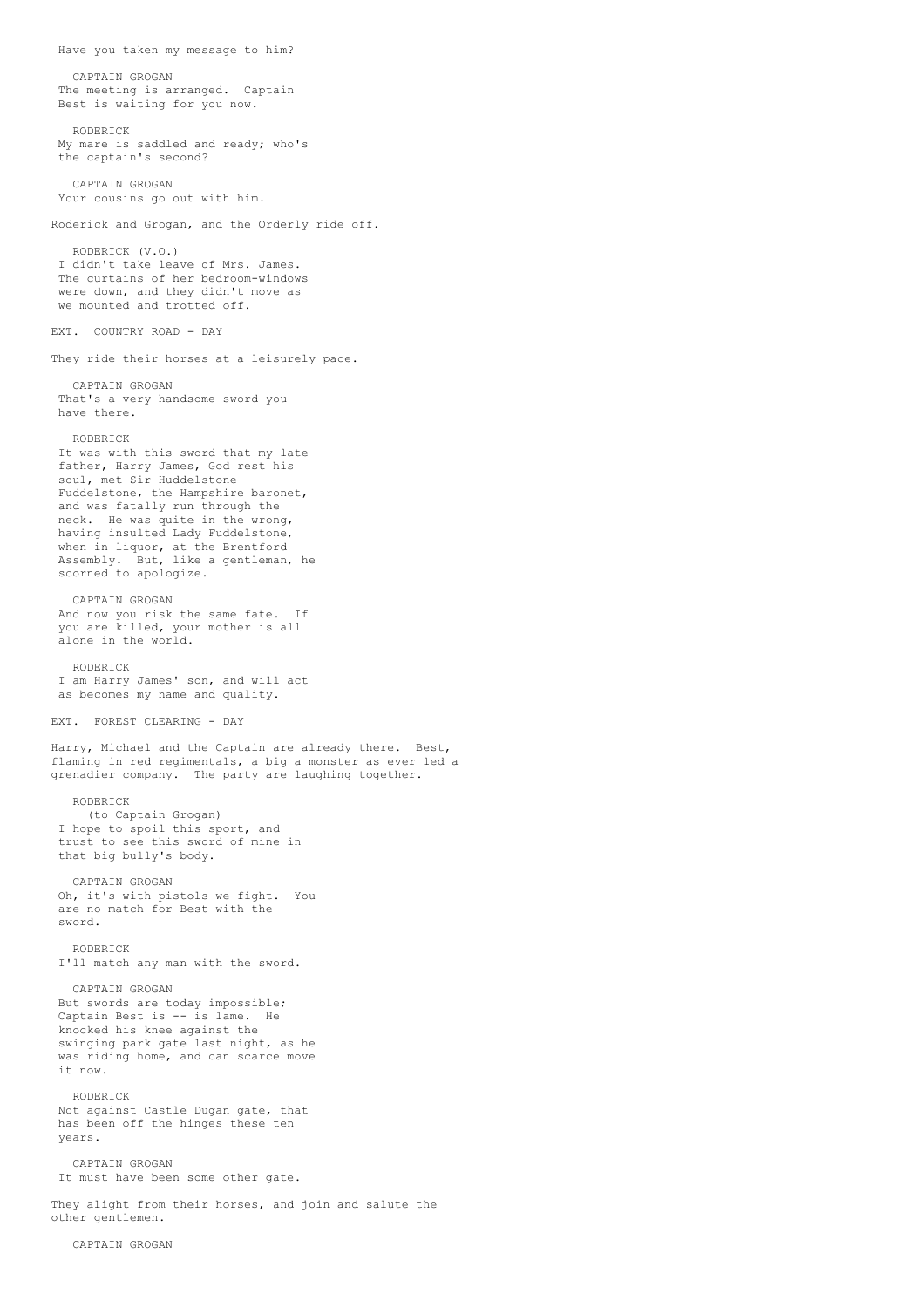I have just explained to Mister James that Captain Best is lame, and that swords are impossible. HARRY Oh, yes! Dead lame. Harry comes up to shake Roderick by the hand, while Captain Best takes off his hat, and turns extremely red. HARRY And very lucky for you, Roderick, my boy. You were a dead man else, for he is a devil of a fellow -- isn't he, Grogan? CAPTAIN GROGAN A regular Turk. I never yet knew the man who stood to Captain Best. HARRY Hang the business. I hate it. I'm ashamed of it. Say you're sorry, Roderick. You can easily say that. CAPTAIN BEST If the young feller will go to Dublin, as proposed... RODERICK I'm not sorry -- I'll not apologize -- and I'll as soon go to Dublin as to hell! Grogan takes him aside. CAPTAIN GROGAN Look here, Roderick, my boy; this is silly business. The girl will marry Best, mark my words; and as sure as she does, you'll forget her. You are but a boy. Best is willing to consider you as such. Dublin's a fine place, and if you have a mind to take a ride thither and see the town for a month, here are twenty guineas at your service. Make Best an apology, and be off. RODERICK A man of honor dies, but never apologizes. I'll see the captain hanged before I apologize. HARRY (with a laugh to Grogan) There's nothing else for it. Take your ground, Grogan -- twelve paces, I suppose? CAPTAIN BEST (in a big voice) Ten, sir, and make them short ones, do you hear, Captain Grogan? HARRY Don't bully, Mr. Best. Here are the pistols. (with some emotion to Roderick) God bless you, my boy; and when I count three, fire. RODERICK This is not one of my pistols. HARRY They are all right, never fear. It's one of mine. Yours will serve, if they are needed, for the next round. CAPTAIN GROGAN Roderick, fire at his neck -- hit him there under the gorget; see how the fool shows himself open. Michael, who has not spoken a word, Harry, and the Captain

retire to one side, and Harry gives the signal.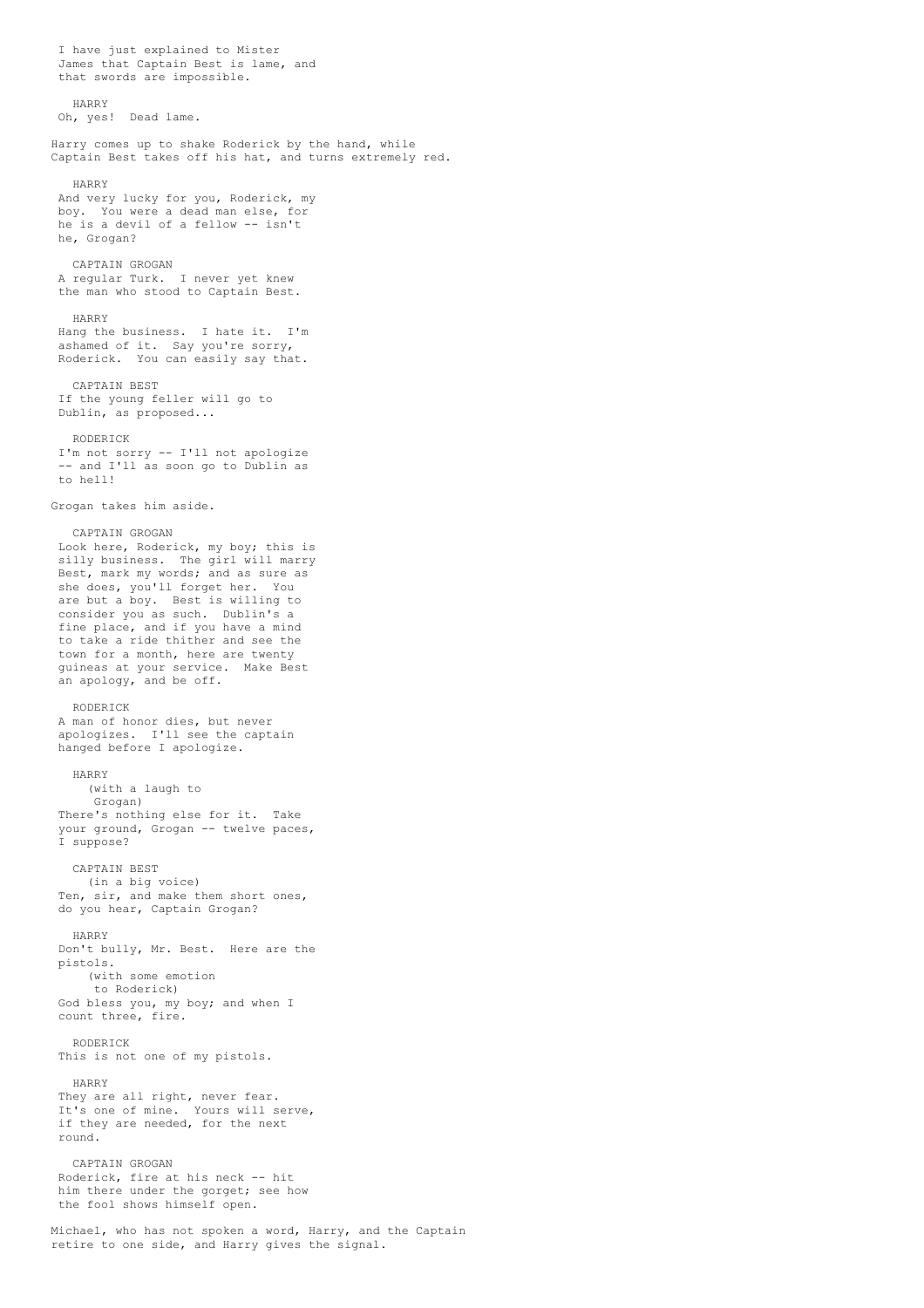It is slowly given, and Roderick has the leisure to cover his man well. Captain Best changes color and trembles as the numbers are given. At "three" both pistols go off. Best gives a most horrible groan, staggers backwards and falls. THE SECONDS (crying out) He's down! He's down! Running towards him, Harry lifts him up -- Michael takes his head. MICHAEL He's hit here, in the neck. Laying open his coat, blood is seen gurgling from under his gorget. HARRY How is it with you? The unfortunate man does not answer, but when the support of Harry's arm is withdrawn from his back, groans once more and falls backwards. MICHAEL (with a scowl) The young fellow has begun well. You had better ride off, young sir, before the police are up. They had wind of the business before we left Kilwangan. RODERICK Is he quite dead? MICHAEL Quite dead. CAPTAIN GROGAN Then the world's rid of a coward. It's all over with him, Roddy -- he doesn't stir. He gives the huge prostrate body a scornful kick with his foot. HARRY We are not cowards, Grogan, whatever he was! Let's get the boy off as quick as we may. Your man shall go for a cart, and take away the body of this unhappy gentleman. This has been a sad day's work for our family, Roderick James, and you have robbed us of fifteen-hundred a-year. RODERICK It was Dorothy did it. Roderick takes the ribbons she gave him out of his waistcoat, and the letter, and flings them down on the body of Captain Best. RODERICK There! Take her those ribbons. She'll know what they mean; that's all that's left of her of two lovers she had and ruined. MICHAEL And now, in Heaven's name, get the youngster out of the way. HARRY I'll go with you. They mount up and gallop off. EXT. MOTHER'S HOUSE - DAY Upon seeing Roderick and Harry ride up, his mother, who has been waiting outside, rushes to her son with wild screams of joy. He dismounts, and she kisses and embraces

him.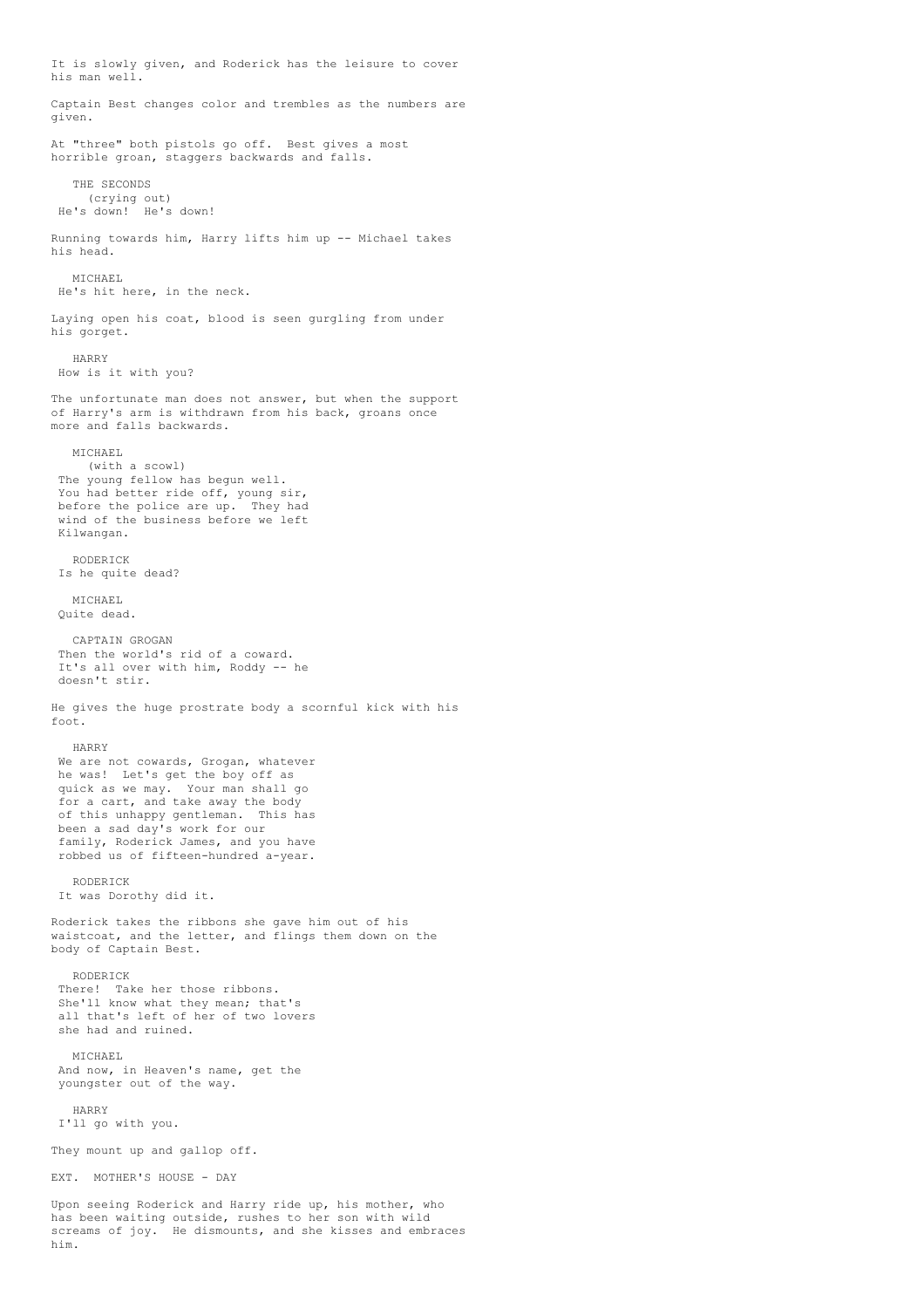RODERICK (V.O.) I need not tell you how great was my mother's pride and exultation when she heard from Harry's lips the account of my behavior at the duel. INT. MOTHER'S HOUSE - PARLOR - DAY Still much excitement and hustle and bustle. HARRY The boy must go into hiding, for a short time anyway. Dublin is the best place for him to go, and there wait until matters are blown over. MOTHER Dublin? But the poor lad has never been away from home. He will be as safe here as in Dublin. HARRY I wish that were true, Auntie dear, but I'm afraid the bailiffs may already be on their way from Kilwangan. INT. RODERICK'S BEDROOM - DAY His mother is rushing about and packing a valise. Harry sits on the bed. RODERICK (V.O.) Harry persisted in the necessity of instant departure, in which argument, as I was anxious to see the world, I must confess, I sided with him; and my mother was brought to see that, in our small house, in the midst of a village, escape would be impossible, and capture would be impossible to avoid. INT. MOTHER'S BEDROOM - DAY His mother takes out a stocking from her escritoire, and gives Roderick twenty golden guineas. MOTHER (gravely) Roderick, my darling, my wild boy, I have forebodings that our separation is to be a long one. I spent most of all night consulting the cards regarding your fate in the duel, and all signs betoke a separation. Here is twenty guineas -- all that I have in the world -- and I want you to keep your father's sword and pistols, which you have known to use so like a man. EXT. MOTHER'S HOUSE - DAY Roderick's departure. RODERICK (V.O.) She hurried my departure now, though her heart, I know, was full, and almost in half-an-hour from my arrival at home, I was once more on the road again, with the wide world, as it were, before me. Roderick waves. His mother cries. EXT. HIGH ROAD TO DUBLIN - DAY RODERICK (V.O.) No lad of seventeen is very sad who has liberty for the first time, and twenty guineas in his pocket; and I rode away, thinking, I confess, not so much of the kind of mother left alone, and of the home behind me, as of tomorrow, and all the wonders it would bring.

Roderick happily riding down the road.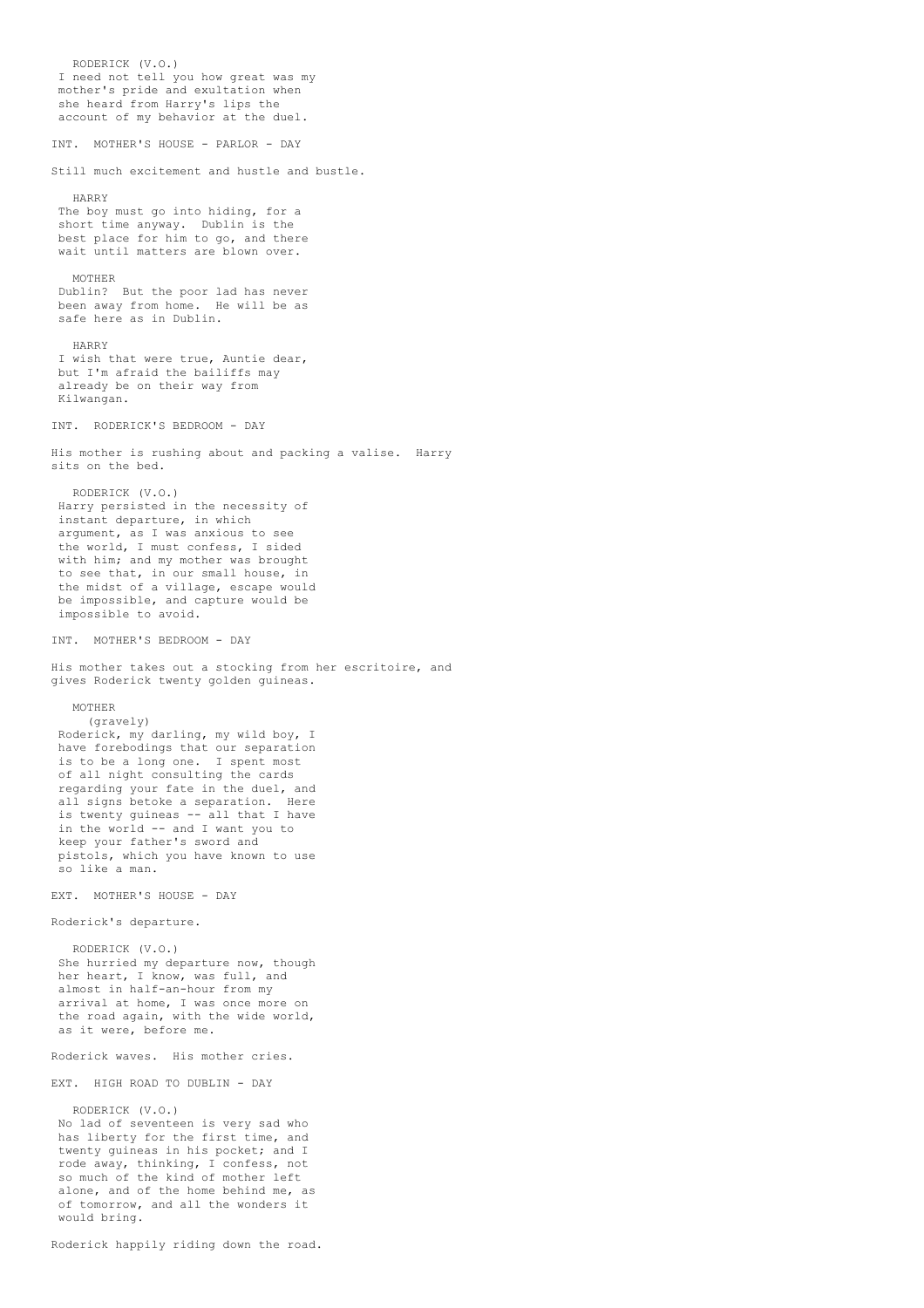RODERICK (V.O.) I had no doubts of the future; thinking that a man of my person, parts, and courage, could make his way anywhere. So I rode on, singing to myself, or chatting with the passersby; and all the girls along the road said, "God save me, for a clever gentleman." Farm girls in the fields flirting with him. RODERICK (V.O.) As for thoughts of Dorothy Dugan, there seemed to be a gap of a halfa-score of years. EXT. ROAD TO DUBLIN - DAY A well-armed gentleman dressed in green, and a gold cord, with a patch on his eye, and riding a powerful mare, puts his horse alongside. ARMED GENTLEMAN Good day to you, young sir. RODERICK Good morning. ARMED GENTLEMAN Where are you bound for? RODERICK (after a long look at his companion) That is none of your business. ARMED GENTLEMAN Is your mother not afraid on account of the highwayman to let one so young as you travel? RODERICK (pulling out a pistol) Not at all, sir. I have a pair of good pistols that have already done execution, and are ready to do it again. At this, a pock-marked man coming up, the well-armed gentleman spurs into his bay mare, and leaves Roderick. EXT. ROAD TO DUBLIN - DAY RODERICK (V.O.) A little later on, as I rode towards Kilcullen, I saw a crowd of peasant people assembled round a one-horse chair, and my friend in green, as I thought, making off half-a-mile up the hill. A footman howls, at the top of his voice. FOOTMAN Stop thief! But the country fellows only laugh at his distress, and make all sorts of jokes at the adventure which had just befallen. COUNTRY FELLOW #1 Sure, you might have kept him off with your blunderbush! COUNTRY FELLOW #2 O the coward! To let the Captain bate you, and he only one eye! COUNTRY FELLOW #3 The next time my lady travels, she'd better leave you at home! RODERICK What is this noise, fellows?

Roderick rides up amongst them, and seeing the lady in the carriage, very pale and frightened, gives a slash of his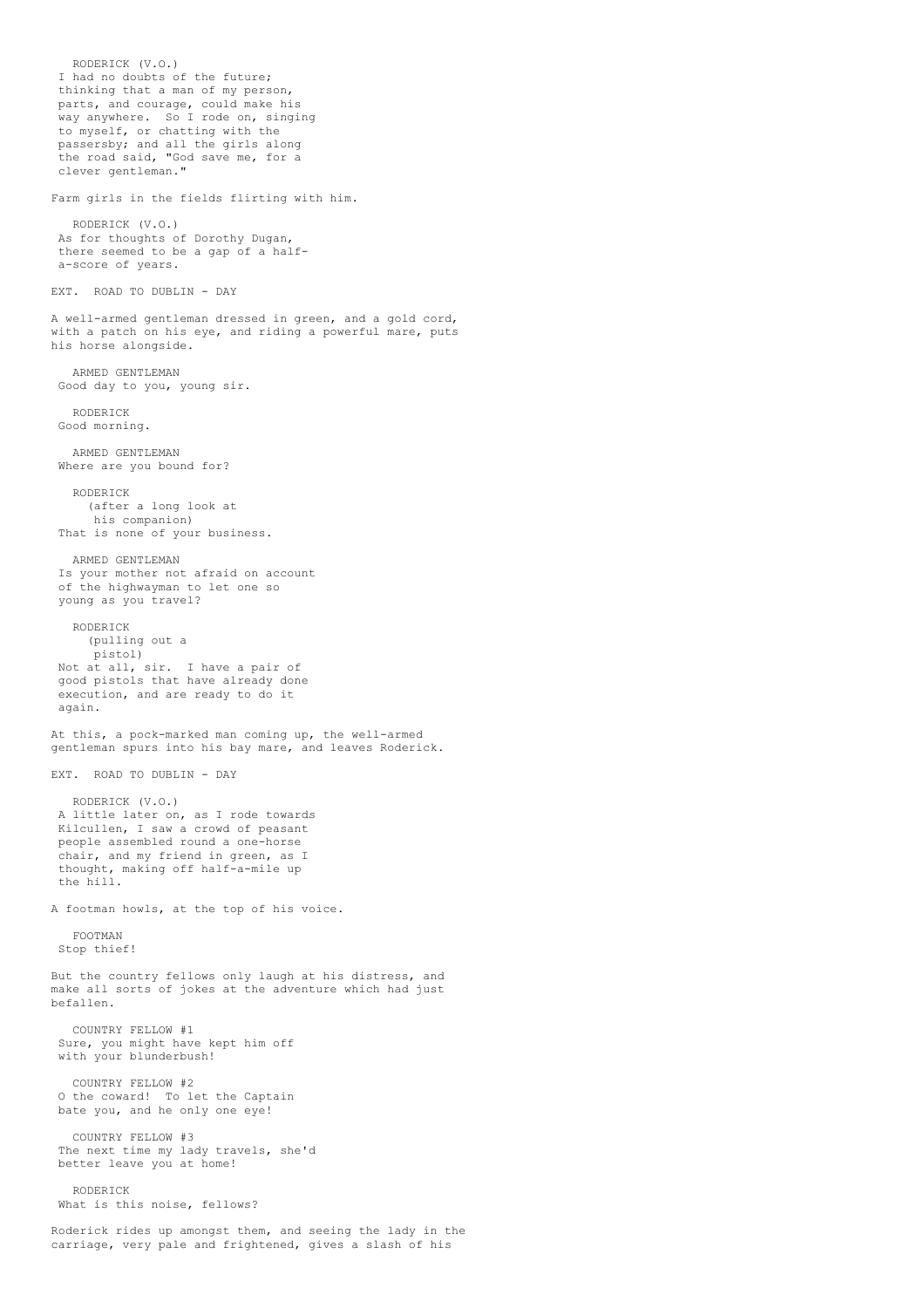whip, and bids the red-shanked ruffians keep off.

Pulling off his hat, and bringing his mare up in a prance to the chair-window.

RODERICK What has happened, madam, to annoy your ladyship?

MRS. O'REILLY Oh, I am grateful to you, sir. I am the wife of Captain O'Reilly hastening to join him at Dublin. My chair was stopped by a highwayman; this great oaf of a servant-man fell down on his knees, armed as he was, and though there were thirty people in the next field, working, when the ruffian attacked, not one of them would help but, on the contrary, wished him "good luck."

COUNTRY FELLOW #1 Sure, he's the friend of the poor, and good luck to him.

COUNTRY FELLOW #2 Was it any business of ours?

RODERICK

(shouting) Be off to your work, you pack of rascals, or you will have a good taste of my thong. (to Mrs. O'Reilly) Have you lost much?

MRS. O'REILLY Everything -- my purse, containing upwards of a hundred guineas, my jewels, my snuff-boxes, watches. And all because this blundering coward fell to his knees...

## FOOTMAN

Be fair, ma'am, them wasn't so much. Didn't he return you the thirteen pence in copper, and the watch, saying it was only pinchbeck?

MRS. O'REILLY Don't be insolent, or I'll report you to the Captain.

FOOTMAN Sorry, ma'am.

He shuffles a few steps away and frowns in the direction that the Captain has vanished.

MRS. O'REILLY That fool didn't know what was the meaning of a hundred-pound bill, which was in the pocket-book that the fellow took from me.

RODERICK I am riding to Dublin myself, and if

your ladyship will allow me the honor of riding with you, I shall do my best to protect you from further mishap.

MRS. O'REILLY But I shouldn't like to put you to such trouble, Mister...?

RODERICK O'Higgins... Mohawk O'Higgins.

EXT. ROADSIDE INN - DAY

They stop at the inn.

RODERICK (very gallantly) As you have been robbed of your purse, may I have permission to lend your ladyship a couple of pieces to pay any expenses which you might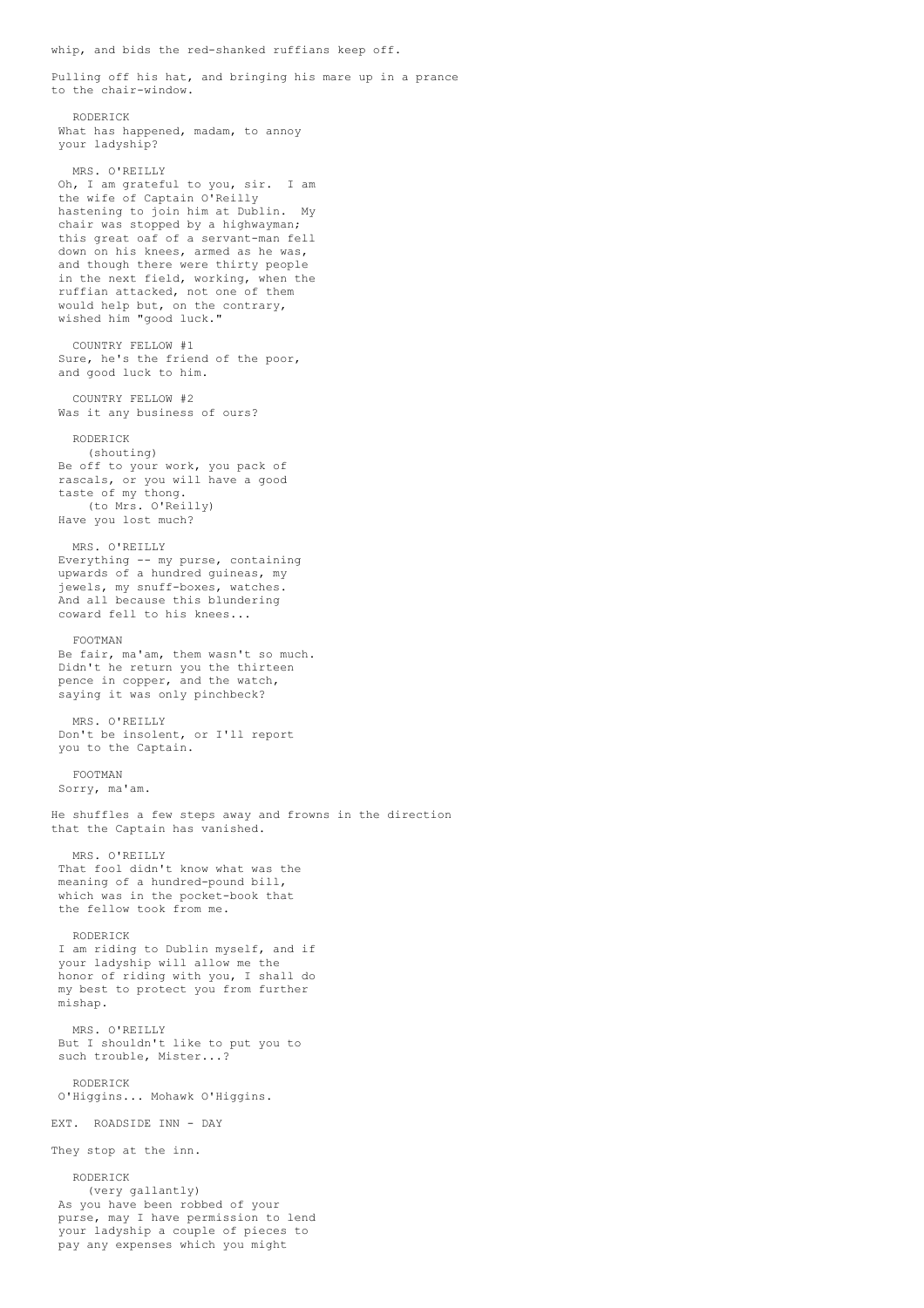incur before reaching your home? MRS. O'REILLY (smiling) That's very kind of you, Mr. O'Higgins. He gives her two gold pieces. INT. INN - DAY Roderick and Mrs. O'Reilly finishing their meal. We will hear dialogue underneath Roderick's voice over. RODERICK (V.O.) How different was her lively rattle to the vulgar wenches at Kilwangan assemblies. In every sentence, she mentioned a lord or a person of quality. To the lady's question about my birth and parentage, I replied that I was a young gentleman of large fortune, that I was going to Dublin for my studies, and that my mother allowed me five hundred per annum. MRS. O'REILLY You must be very cautious with regard to the company you should meet in Dublin, where rogues and adventurers of all countries abound. I hope you will do me the honor of accepting lodgings in my own house, where Captain O'Reilly will welcome with delight, my gallant young preserver. Paying the bill. RODERICK (V.O.) Perhaps had I been a little older in the world's experience, I should have begun to see that Madame O'Reilly was not the person of fashion she pretended to be; but, as it was, I took all her stories for truth, and, when the landlord brought the bill for dinner, paid it with the air of a lord. Indeed, she made no motion to produce the two pieces I had lent her. EXT. DUBLIN - STREET - NIGHT They ride by. RODERICK (V.O.) And so we rode on slowly towards Dublin, into which city we made our entrance at nightfall. The rattle and splendor of the coaches, the flare of the linkboys, the number and magnificence of the houses, struck me with the greatest wonder; though I was careful to disguise this feeling. EXT. O'REILLY HOUSE - DUBLIN - NIGHT RODERICK (V.O.) We stopped at length at a house of rather mean appearance, and were let into a passage which had a great smell of supper and punch. INT. O'REILLY HOUSE - DINING ROOM - NIGHT Captain O'Reilly, a stout red-faced man, without a periwig, and in a rather tattered nightgown and cap. Roderick and Mrs. O'Reilly. CAPTAIN O'REILLY Mr. O'Higgins, I cannot say how grateful I am for your timely assistance to my wife.

RODERICK I am only sorry that I was unable to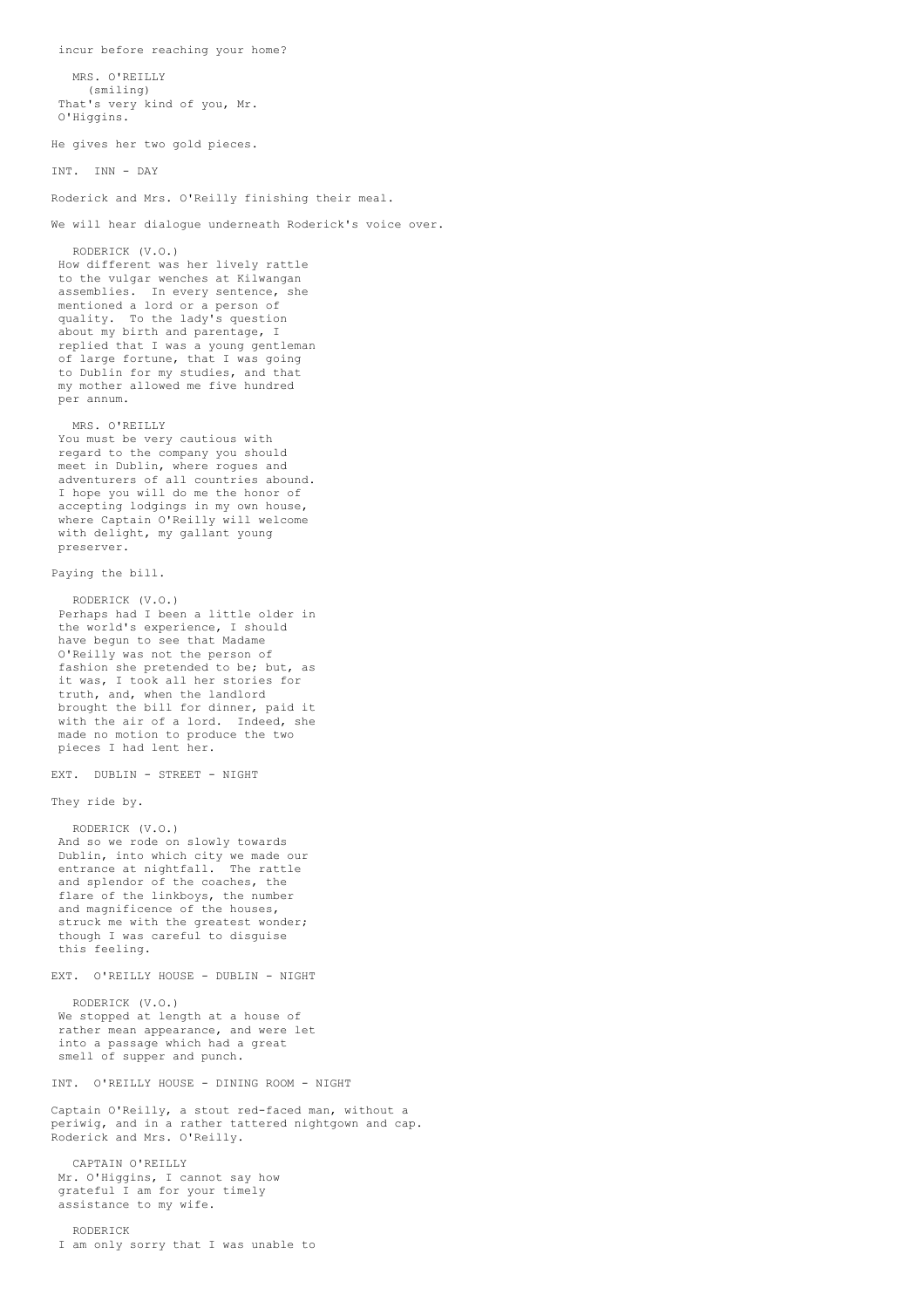prevent the villain from carrying off all her ladyship's money and pearls. CAPTAIN O'REILLY Mr. O'Higgins, we are in your debt, and rest assured, sir, you have friends in this house whenever you are in Dublin. (pours a glass) Mister O'Higgins, I wonder if I know your good father? RODERICK Which O'Higgins do you know? For I have never heard your name mentioned in my family. CAPTAIN O'REILLY Oh, I am thinking of the O'Higgins of Redmondstown. General O'Higgins was a close friend of my wife's dear father, Colonel Granby Somerset. RODERICK Ah -- I see. No, I'm afraid mine are the O'Higgins of Watertown. CAPTAIN O'REILLY I have heard of them. There are relics of some mutton-chops and onions on a cracked dish before them. CAPTAIN O'REILLY My love, I wish I had known of your coming, for Bob Moriaty and I just finished the most delicious venison pasty, which His Grace the Lord Lieutenant, sent us, with a flash of sillery from his own cellar. You know the wine, my dear? But as bygones are bygones, and no help for them, what say ye to a fine lobster and a bottle of as good claret as any in Ireland? Betty, clear these things from the table, and make the mistress and our young friend welcome to our home. Captain O'Reilly searches his pockets for some money to give to Betty. CAPTAIN O'REILLY I'm sorry, Mr. O'Higgins, but I don't seem to have any small change. May I borrow a ten-penny piece to give to the girl? MRS. O'REILLY I have some money, my dear. Here, Betty, go to the fishmonger and bring back our supper, and mind you get the right change. She takes out one of the golden guineas Roderick gave to her. INT. DINNING ROOM - LATER They are eating. RODERICK (V.O.) Our supper was seasoned, if not by any great elegance, at least by a plentiful store of anecdotes, concerning the highest personages of the city, with whom, according to himself, the captain lived on terms of the utmost intimacy. Not to be behind hand with him, I spoke of my own estates and property as if I was as rich as a duke. INT. O'REILLY HOUSE - BEDROOM - NIGHT The couple wishing Roderick goodnight. RODERICK (V.O.) Had I been an English lad, the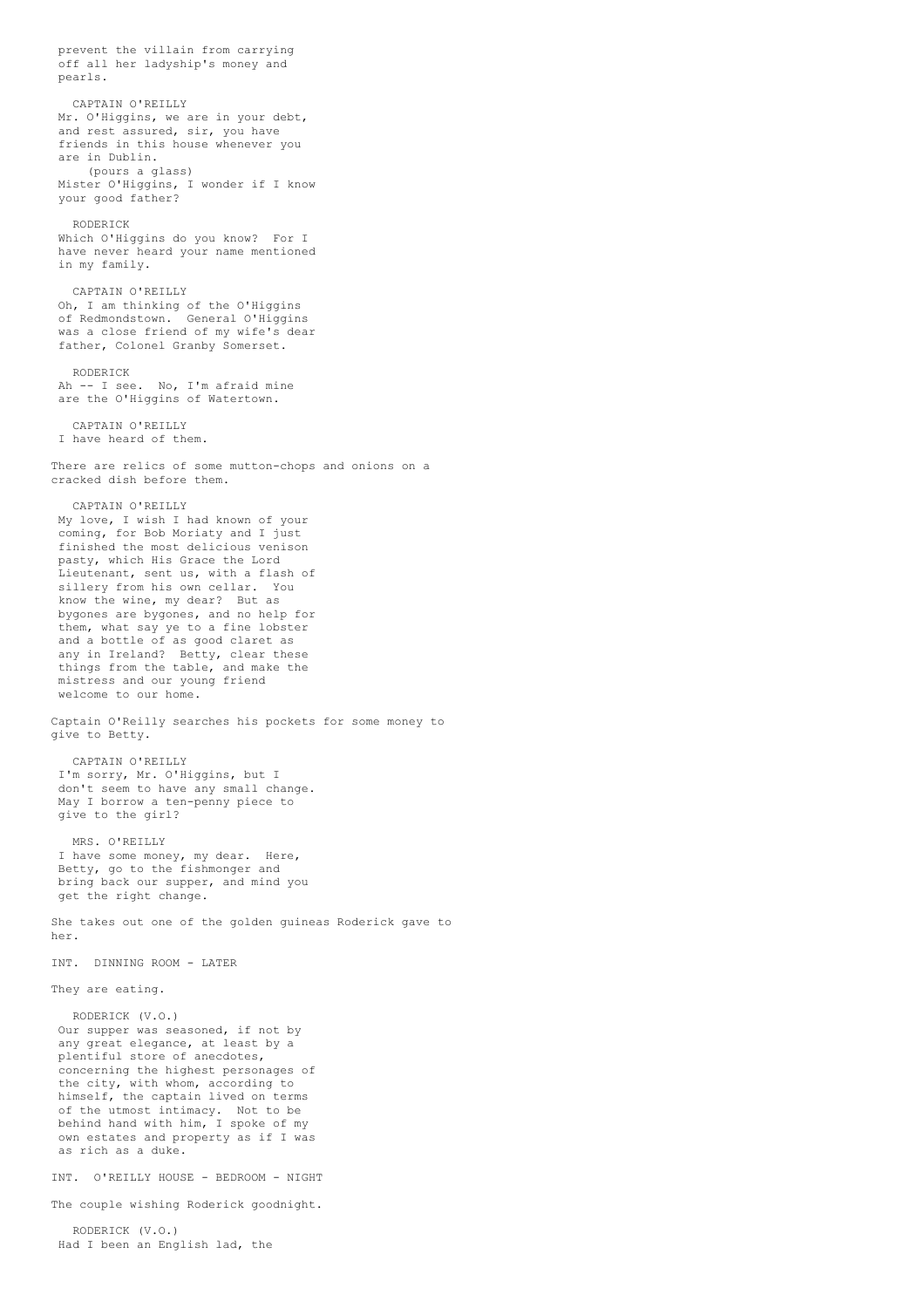appearance of the chamber I occupied might, indeed, have aroused instantly my suspicion and distrust. But we are not particular in Ireland on the score of neatness, hence the disorder of my bed-chamber did not strike me so much. Broken door. RODERICK (V.O.) Was there a lock to the door, or a hasp to fasten it to? Dress lying over bed. RODERICK (V.O.) Though my counterpane was evidently a greased brocade dress of Mrs. O'Reilly. Cracked mirror. RODERICK (V.O.) And my cracked toilet-glass not much bigger than a half-crown, yet I was used to these sort of ways in Irish houses, and still thought myself to be in that of a man of fashion. Drawers, full of junk. RODERICK (V.O.) There was no lock to the drawers, which, when they did open, were full of my hostess' rouge-pots, shoes, stays, and rags. INT. BEDROOM - O'REILLY HOUSE - NIGHT In the middle of the night, Mrs. O'Reilly comes to Roderick's room on a flimsy pretext, and in the course of events, he has his first woman. INT. COACH - DAY Roderick, Captain and Mrs. O'Reilly. CAPTAIN O'REILLY I needn't ask whether you had a comfortable bed. Young Fred Pimpleton slept in it for seven months, during which he did me the honor to stay with me, and if he was satisfied, I don't know who else wouldn't be. EXT. PROMENADE - PHOENIX PARK - DAY Roderick, Captain and Mrs. O'Reilly, their friends. Various cuts. RODERICK (V.O.) After breakfast, we drove out to Phoenix Park, where numbers of the young gentry were known to Mrs. O'Reilly, to all of whom she presented me in such a complimentary way that, before half an hour, I had got to be considered as a gentleman of great expectations and large property. INT. O'REILLY HOUSE - NIGHT RODERICK (V.O.) I had little notion then that I had got amongst a set of impostors - that Captain O'Reilly was only an adventurer, and his lady a person of no credit. The fact was, a young man could hardly have fallen into worse hands than those in which I now found myself. An evening of gambling. RODERICK (V.O.) Their friends were always welcome on payment of a certain moderate sum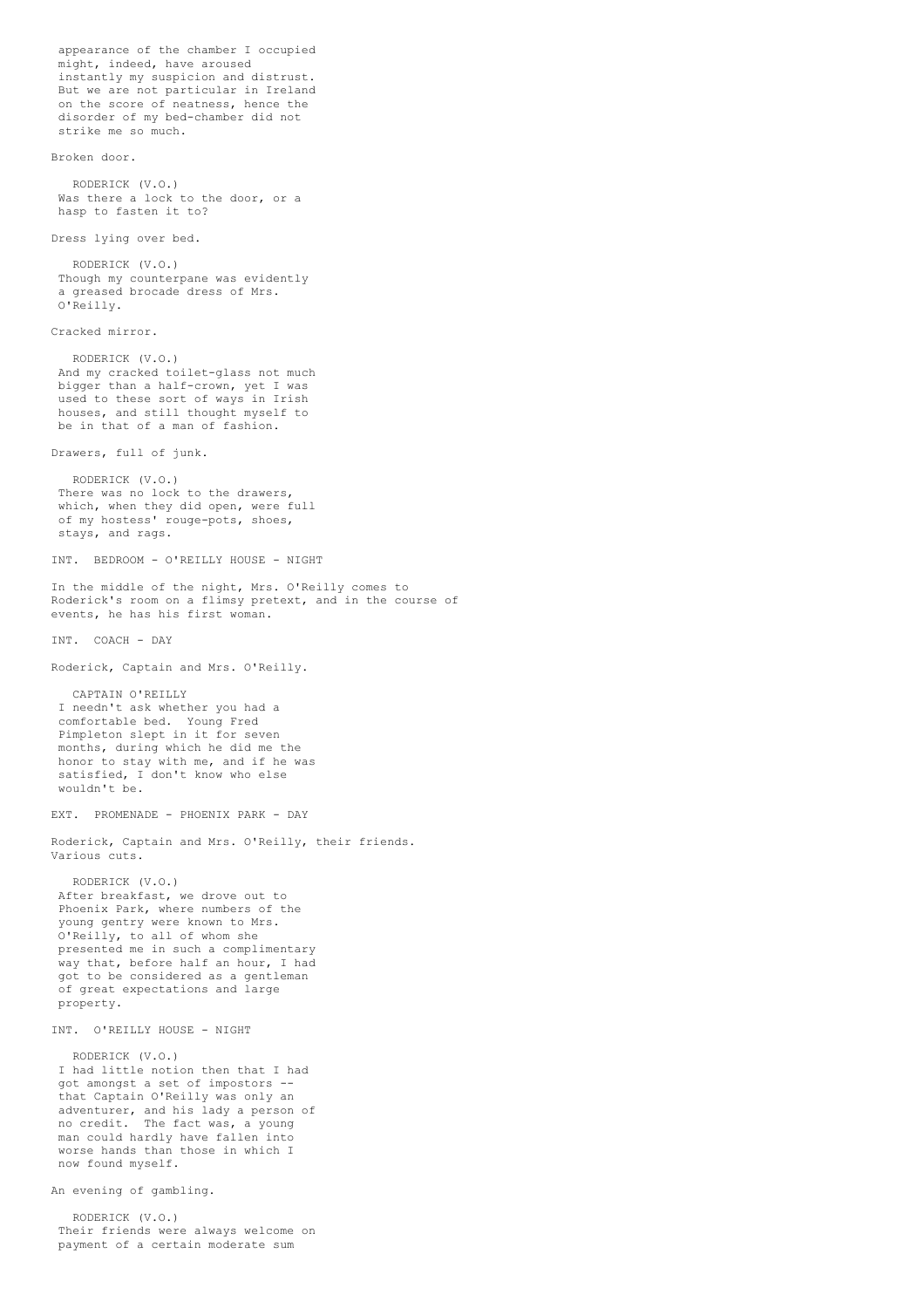for their dinner after which, you may be sure, that cards were not wanting, and that the company who played did not play for love merely. Various cuts of the characters present. RODERICK (V.O.) What could happen to a man but misfortune from associating with such company? And in a very, very short time I became their prey. Roderick loses two hundred guineas to Captain O'Reilly in a single hand. We see Captain O'Reilly cheat, but Roderick does not. He pays him the 18 gold guineas, remaining from the sum his mother gave him. RODERICK I shall have to write out a note for the rest of it, Captain O'Reilly. EXT. STREET - OUTSIDE O'REILLY HOUSE - DAWN Roderick exits to the street. The sound of the gambling can still be heard in the street. He is soon joined by Councillor Mulligan. COUNCILLOR MULLIGAN Master Roderick, you appear a young fellow of birth and fortune; let me whisper in your ear that you have fallen into very bad hands -- it's a regular gang of swindlers; and a gentleman of your rank and quality should never be seen in such company. The captain has been a gentleman's gentleman, and his lady of no higher rank. Go home, pack your valise, pay the little trifle you owe me, mount your mare, and ride back again to your parents - it's the very best thing you can do. Roderick does not reply, and walks slowly away from him down the street. INT. O'REILLY HOUSE - RODERICK'S BEDROOM - EARLY MORNING Roderick enters. RODERICK (V.O.) Into a pretty nest of villains, indeed, was I plunged! When I returned to my bed-chamber, a few hours later, it seemed as if all my misfortunes were to break on me at once. Valise open, wardrobe lying on the ground, and Roderick's keys in the possession of O'Reilly and his wife. CAPTAIN O'REILLY Whom have I been harboring in my house? Who are you, sirrah? RODERICK Sirrah! Sirrah, I am as good a gentleman as any in Ireland! CAPTAIN O'REILLY You're an impostor, young man, a schemer, a deceiver! RODERICK Repeat the words again, and I run you through the body. CAPTAIN O'REILLY Tut, tut! I can play at fencing as well as you, Mr. Roderick James. Ah! You change color, do you? Your secret is known, is it? You come like a viper into the bosom of innocent families; you represent yourself as the heir to my friends the O'Higgins of Castle O'Higgins; I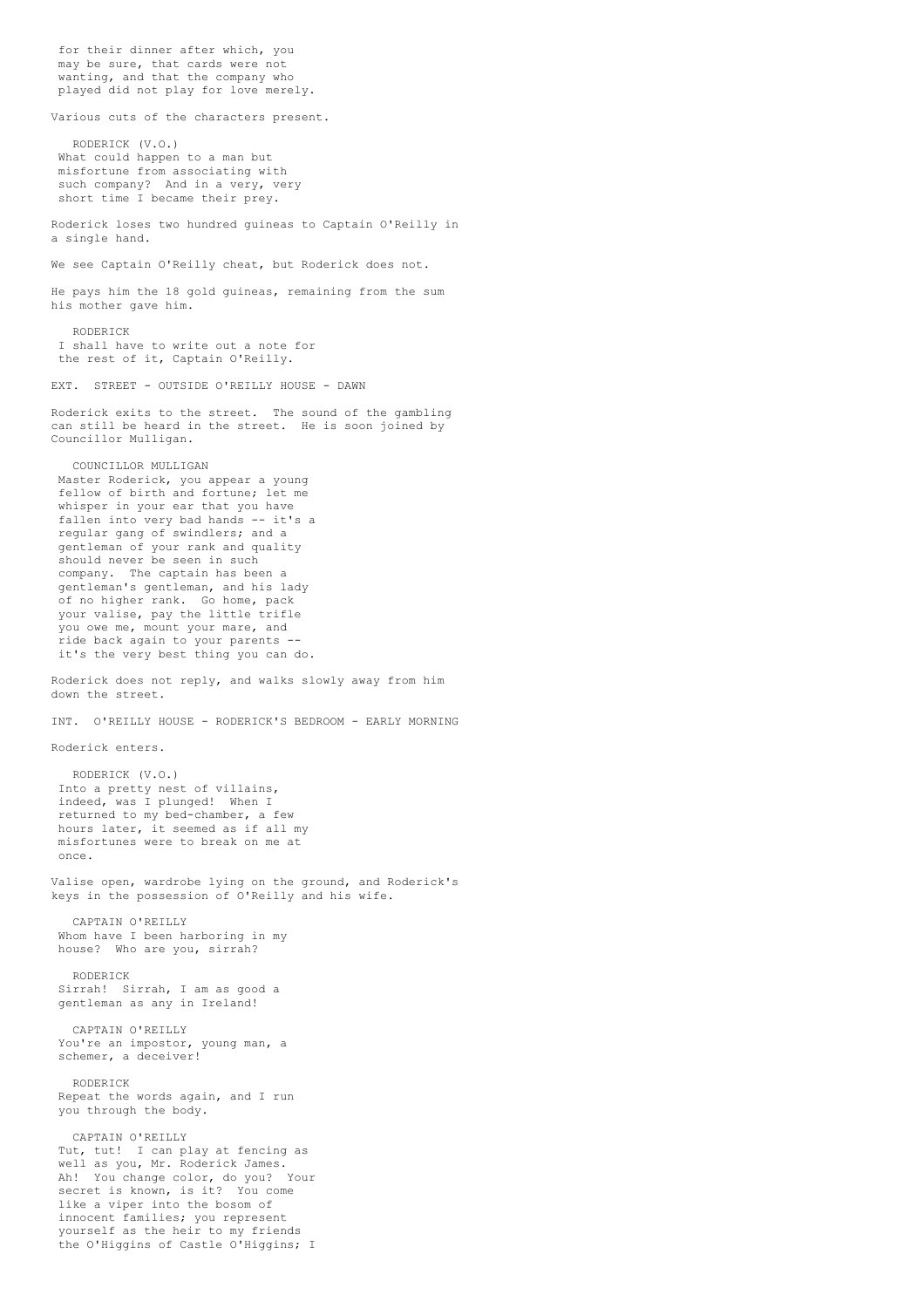introduce you to the nobility and gentry of this methropolis; I take you to my tradesmen, who give you credit. I accept your note for near two hundred pounds, and what do I find? A fraud. He holds up the name, Roderick James, printed on the linen. CAPTAIN O'REILLY Not Master O'Higgins of Watertown, but Roderick James of the devil only knows where... Captain O'Reilly gathers up the linen clothes, silver toilet articles, and the rest of Roderick's gear. RODERICK Hark ye, Mr. O'Reilly, I will tell you why I was obliged to alter my name, which is James and the best name in Ireland. I changed it, sir, because, on the day before I came to Dublin, I killed a man in deadly combat -- an Englishman, sir, and a Captain in His Majesty's service; and if you offer to let or hinder me in the slightest way, the same arm which destroyed him is ready to punish you. So saying, Roderick draws his sword like lightning, and giving a "ha, ha!" and a stamp with his foot, lunges it within an inch of O'Reilly's heart, who starts back and turns deadly pale, while his wife, with a scream, flings herself between them. MRS O'REILLY Dearest Roderick -- be pacified. O'Reilly, you don't want the poor child's blood. Let him escape -- in Heaven's name, let him go. CAPTAIN O'REILLY (sulkily) He may go hang for me, and he's better be off quickly, for I shall go to the magistrate if I see him again. O'Reilly exits. His wife sits down on the bed and begins to cry. EXT. DUBLIN STREET - DAY Roderick riding down the street, with his valise. RODERICK (V.O.) Where was now a home for the descendant of the James? I was expelled from Dublin by a persecution occasioned, I must confess, by my own imprudence. I had no time to wait and choose. No place of refuge to fly to. INT. ALE HOUSE - DAY RODERICK (V.O.) There was a score of recruiting parties in the town beating up for men to join our gallant armies in America and Germany. Roderick approaches a Captain and a Sergeant, who quickly make him welcome. RODERICK I will tell you frankly, sir. I am a young gentleman in difficulties; I have killed an officer in a duel, and I am anxious to get out of the country. RODERICK (V.O.) But I needn't have troubled myself with any explanations; King George was in too much want of men to heed from whence they came -- and a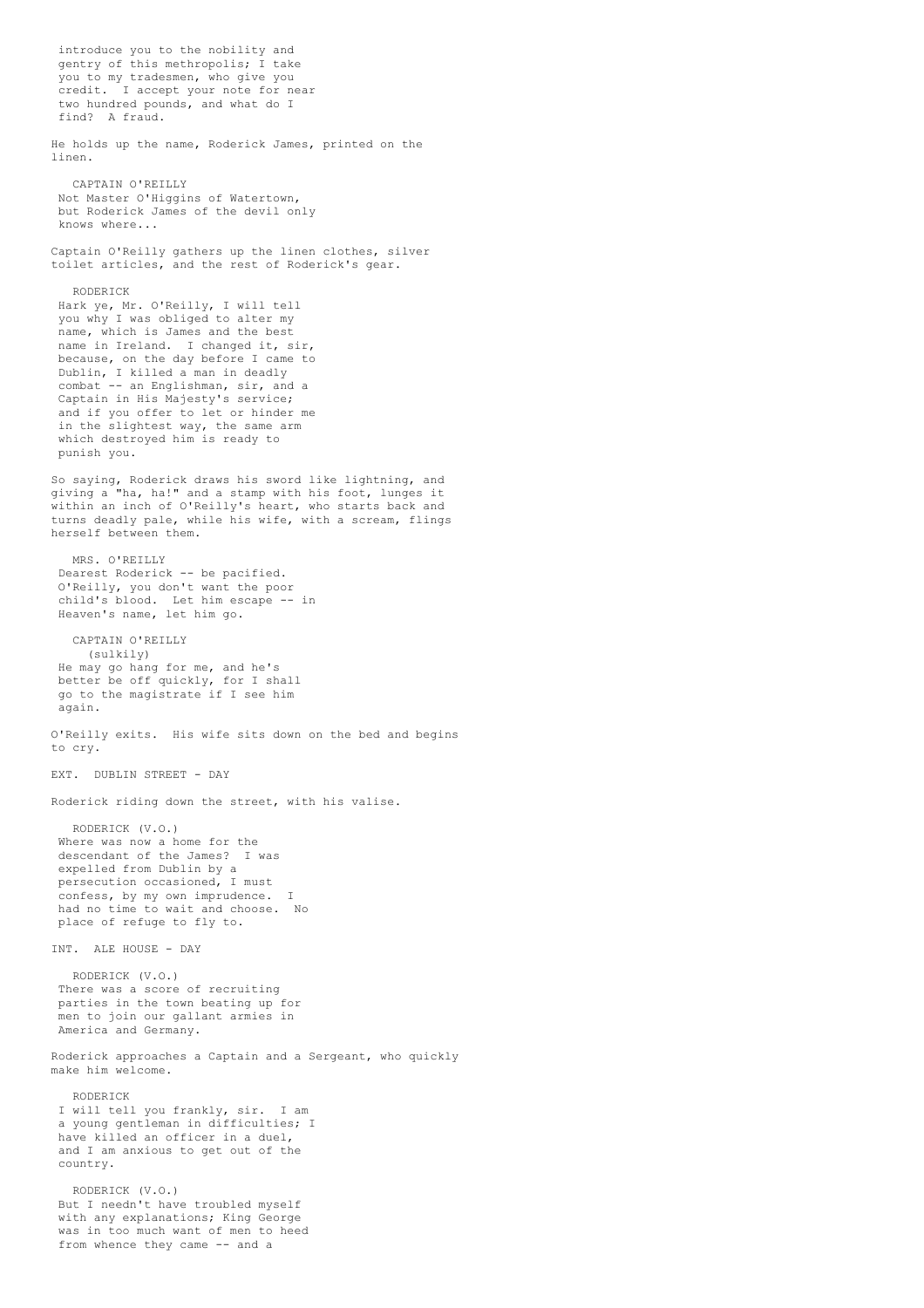fellow of my inches was always welcome. Indeed, I could not have chosen my time better. A transport was lying at Dunleary, waiting for a wind.

EXT. BRITISH WARSHIP AT SEA - DAY

RODERICK (V.O.) I never had a taste for any thing but genteel company, and hate all descriptions of low life. Hence my account of the society in which I at present found myself must of necessity be short. The reminiscences of the horrid blackhole of a place in which we soldiers were confined, of the wretched creatures with whom I was now forced to keep company, of the plowmen, poachers, pickpockets, who had taken refuge from poverty, or the law, as, in truth, I had done myself, is enough to make me ashamed even now.

Roderick sits very disconsolately over a platter of rancid bacon and moldy biscuit, which is served to him at mess. When it comes to his turn to be helped to drink, he is served, like the rest, with dirty tin noggin, containing somewhat more than half a pint of rum and water. The beaker is so greasy and filthy that he cannot help turning round to the messman and saying:

RODERICK Fellow, get me a glass!

At which, all the wretches round him burst into a roar of laughter, the very loudest among them being Mr. Toole, a red-haired monster of a man.

MR TOOLE Get the gentleman a towel for his hands, and serve him a basin of turtle-soup.

Roars the monster, who is sitting, or rather squatting, on the deck opposite him, and as he speaks, he suddenly seizes Roderick's beaker of grog and empties it in midst of another burst of applause.

LINK-BOY (whispers) If you want to vex him, ask him about his wife, the washerwoman, who bates him.

RODERICK Is it a towel of your wife's washing, Mr. Toole? I'm told she wiped your face often with one.

LINK-BOY (whispers) Ask him why he wouldn't see her yesterday, when she came to the ship.

RODERICK (V.O.) And so I put to him some other foolish jokes about soapsuds, henpecking, and flat-irons, which set the man into a fury, and succeeded in raising a quarrel between us.

Roderick and Toole fight with cudgels. Roderick gives him a thump across his head which lays him lifeless on the floor.

RODERICK (V.O.) This victory over the cock of the vile dunghill obtained me respect among the wretches among whom I formed part.

EXT. MILITARY DRILL FIELD - CUXHAVEN - DAY

RODERICK (V.O.) Our passage was very favorable, and in two days we landed at Cuxhaven, and before I had been a month in the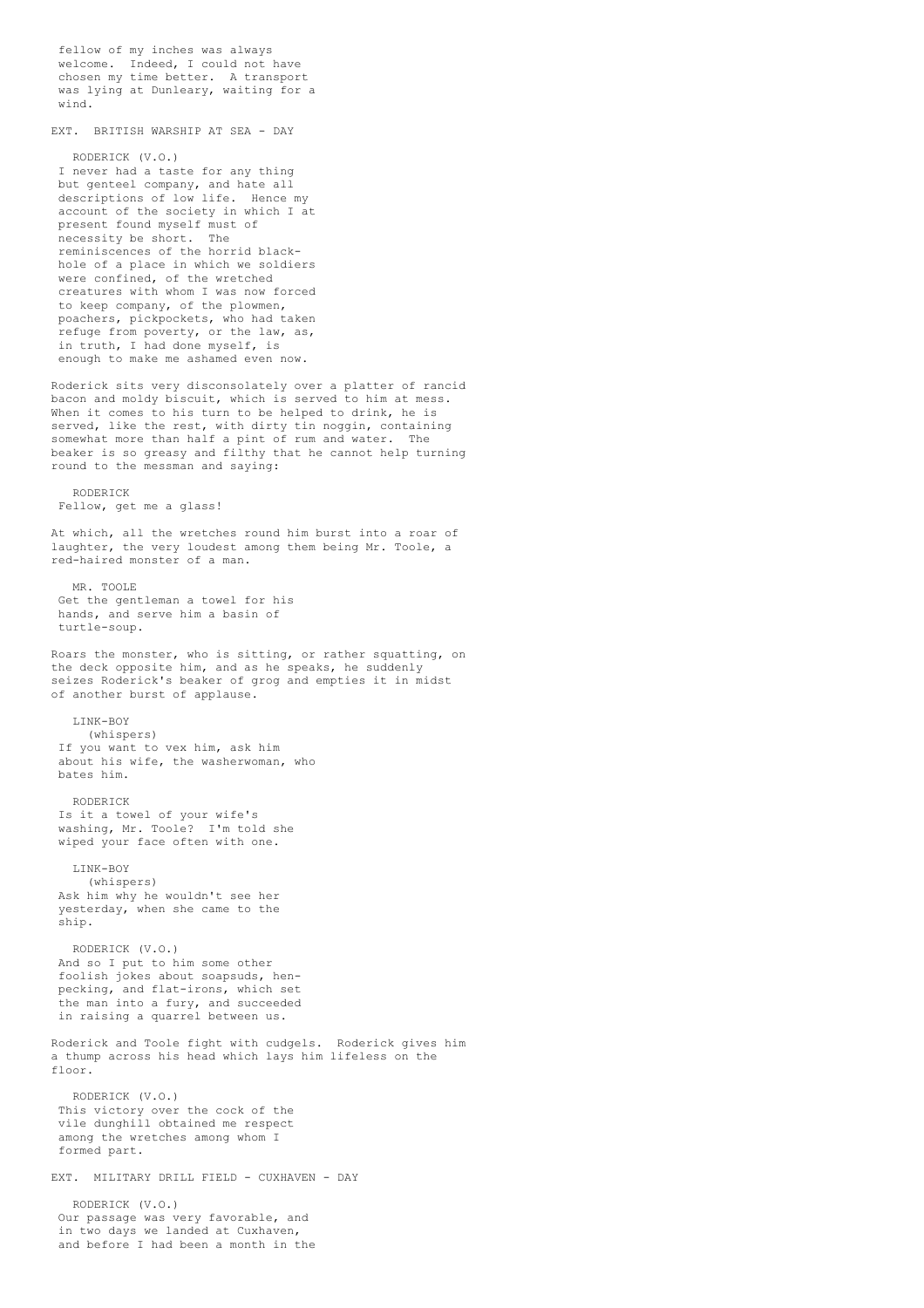Electorate, I was transported into a tall and proper young soldier, and, having a natural aptitude for military exercise, was soon as accomplished at the drill as the oldest sergeant in the regiment. Various cuts. Roderick learning the soldierly arts, musket drill, manual of arms, bayonet, marching. EXT. MILITARY COURTYARD - CUXHAVEN - DAY The Cuxhaven troops are drawn up to receive a new regiment, arrived from England. Roderick sees, marching at the head of his company, his old friend, Captain Grogan, who gives him a wink. RODERICK (V.O.) Six weeks after we arrived in Cuxhaven, we were reinforced by Gales regiment of foot from England, and I promise you the sight of Grogan's face was most welcome to me, for it assured me that a friend was near me. INT. GROGAN'S QUARTERS - DAY Roderick and Grogan. RODERICK (V.O.) Grogan gave me a wink of recognition, but offered no public token of acquaintance and it was not until two days afterwards that he called me into his quarters, and then, shaking hands with me cordially, gave me news which I wanted, of my family. CAPTAIN GROGAN I had news of you in Dublin. Faith, you've begun early, like your father's son, but I think you could not do better than as you have done. But why did you not write home to your poor mother? She has sent half-a-dozen letters to you in Dublin. RODERICK I suppose she addressed them to me in my real name, by which I never thought to ask for them at the post office. CAPTAIN GROGAN We must write to her today, and you can tell her that you are safe and married to "Brown Bess." Roderick sighs when Grogan says the word "married," on which Grogan says with a laugh: CAPTAIN GROGAN I see you are thinking of a certain young lady at Duganstown. RODERICK Is Miss Dugan well? CAPTAIN GROGAN There's only six Miss Dugans now... poor Dorothy. RODERICK Good heavens! Whatever? Has she died of grief? CAPTAIN GROGAN She took on so at your going away that she was obliged to console herself with a husband. She is now Mrs. John Best.

RODERICK Mrs. John Best! Was there another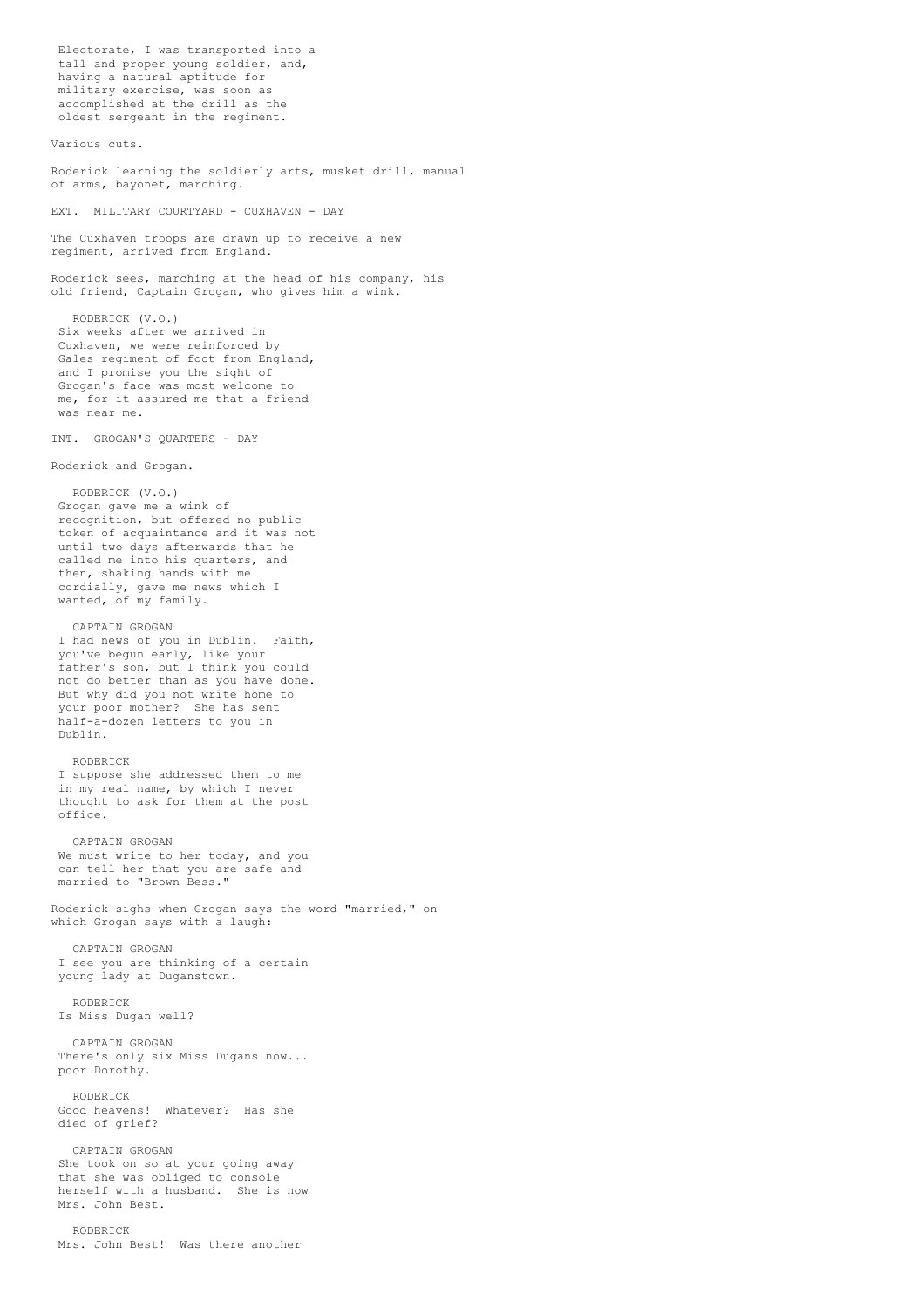#### Mr. John Best?!

#### CAPTAIN GROGAN

No, the very same one, my boy. He recovered from his wound. The ball you hit him with was not likely to hurt him. It was only made of tow. Do you think the Dugans would let you kill fifteen hundred a-year out of the family? The plan of the duel was all arranged in order to get you out of the way, for the cowardly Englishman could never be brought to marry from fear of you. But hit him you certainly did, Roderick, and with a fine thick plugget of tow, and the fellow was so frightened that he was an hour in coming to. We told your mother the story afterwards, and a pretty scene she made.

### RODERICK The coward!

CAPTAIN GROGAN He has paid off your uncle's mortgage. He gave Dorothy a coachand-six. That coward of a fellow has been making of your uncle's family. Faith, the business was well done. Your cousins, Michael and Harry, never let him out of their sight, though he was for deserting to England, until the marriage was completed, and the happy couple off on their road to Dublin. Are you in want of cash, my boy? You may draw upon me, for I got a couple of hundred out of Master Best for my share and, while they last, you shall never want.

EXT. VARIOUS LOCATIONS - BRITISH ON THE MARCH - DAY

Roderick on the march.

RODERICK (V.O.) Our regiment, which was quartered about Stade and Luneberg, speedily had got orders to march southwards towards the Rhine, where we would fight the famous battle of Minden. It would require a greater philosopher and historian than I am to explain the causes of the famous Seven Years' War in which Europe was engaged, and, indeed, its origin has always appeared to me to be so complicated, and the books written about it so amazingly hard to understand, that I have seldom been much wiser at the end of a chapter than at the beginning, and so shall not trouble you with any personal disquisitions concerning the matter.

Various cuts featuring Roderick; marching, cooking at open fires, gambling, resting in a farm yard, officers riding by; shivering in his blanket.

EXT. BATTLEFIELD OF MINDEN - BATTLE FRAGMENT - DAY

Roderick and his company.

RODERICK (V.O.) Were these memoirs not characterized by truth, I might easily make myself the hero of some strange and popular adventures.

EXT. MINDEN - BATTLE FRAGMENTS - DAY

Officers ride by in smoke. Troops marching to the attack.

RODERICK (V.O.) But I saw no one of the higher ranks that day than my colonel and a couple of orderly officers riding by in the smoke -- no one on our side,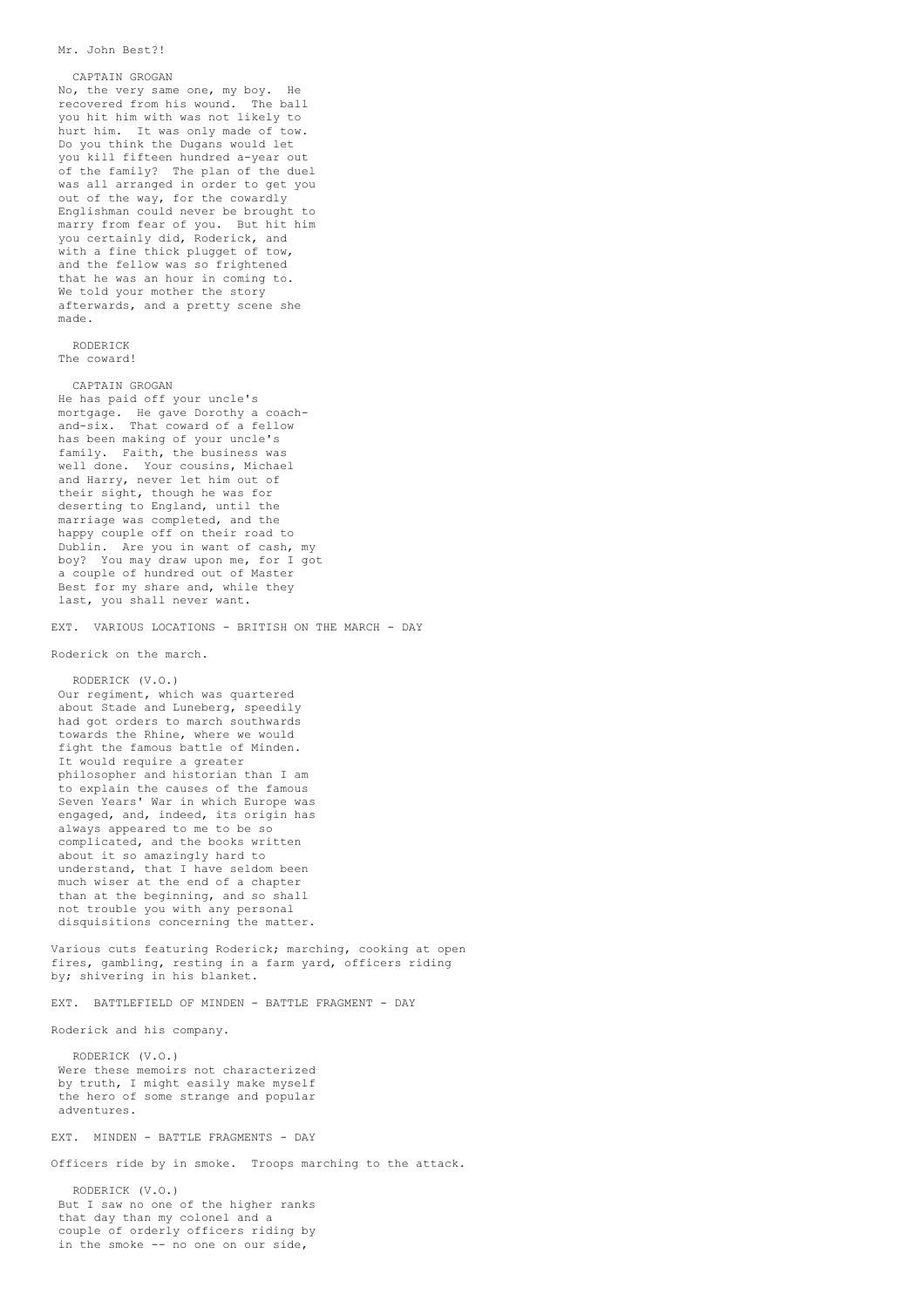that is. A poor corporal is not generally invited into the company of commanders and the great.

Roderick advancing.

RODERICK (V.O.) But, in revenge, I saw, I promise you, some very good company on the French part, for their regiments of Lorraine and Royal Cravate were charging us all day; and in the sort of melee high and low are pretty equally received. I hate bragging, but I cannot help saying that I made a very close acquaintance with the colonel of the Cravates. Roderick firing his musket. He bayonets a French colonel, amidst shouts and curses. RODERICK (V.O.) And finished off a poor little ensign, so young, slender, and small, that a blow from my pigtail would have dispatched him. Roderick kills a French ensign with a blows from the butt of his musket. RODERICK (V.O.) And in the poor ensign's pocket found a purse of fourteen louis d'or, and a silver box of sugarplums, of which the former present was very agreeable to me. Roderick taking money and the box of sugar-plums from the ensign. RODERICK (V.O.) If people would tell their stories of battles in this simple way, I think the cause of truth would not suffer by it. All I know of this famous fight of Minden, except from books, is told here above. Captain Grogan is shot, cries out, and falls. A brother captain turns to Lieutenant Lakenham. CAPTAIN Grogan's down; Lakenham, there's your company. RODERICK (V.O.) That was all the epitaph my brave patron got. Roderick kneels above Grogan. CAPTAIN GROGAN I should have left you a hundred guineas, Roderick, but for a cursed run of ill-luck last night at faro. He gives Roderick a faint squeeze of the hand; and, as the word is given to advance, Roderick leaves him. RODERICK (V.O.) When we came back to our ground, which we presently did, he was lying still, but he was dead. Some of our people had already torn off his epaulets, and, no doubt, had rifled his purse. EXT. VARIOUS ROUGH RURAL LOCATIONS - DAY Short cuts to voice over. Roderick and British troops rape, pillage and burn. RODERICK (V.O.) After the death of my protector, Captain Grogan, I am forced to confess that I fell into the very worst of courses and company. In a foreign country, with the enemy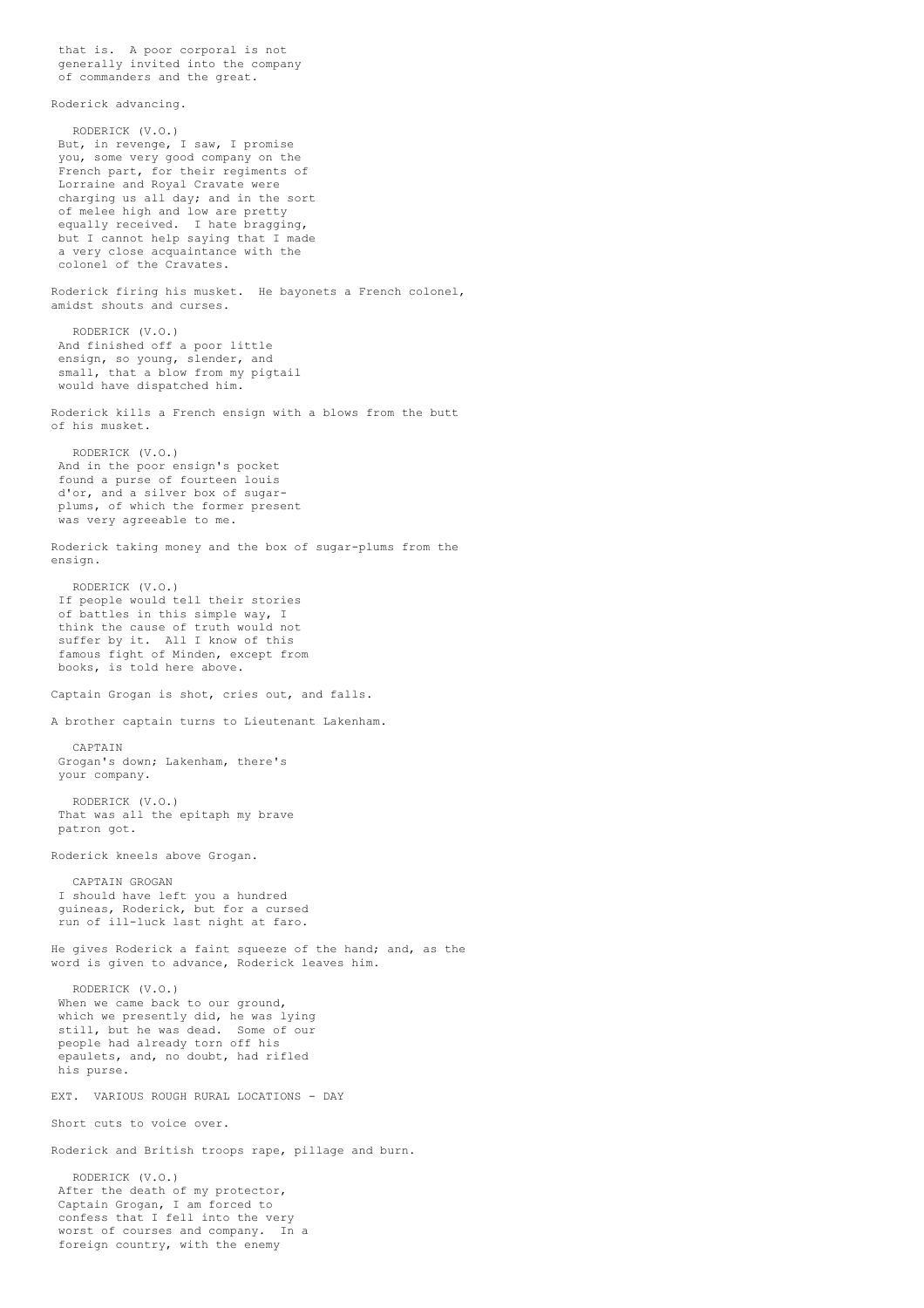before us, and the people continually under contribution from one side or the other, numberless irregularities were permitted to the troops. It is well for gentlemen to talk of the age of chivalry; but remember the starving brutes whom they lead -- men nursed in poverty, entirely ignorant, made to take pride in deeds of blood -- men who can have no amusement but in drunkenness, debauch, and plunder. It is with these shocking instruments that your great warriors and kings have been doing their murderous work in the world. EXT. BATTLEFIELD - WARBURG - BATTLE FRAGMENTS - DAY RODERICK (V.O.) The year in which George II died, our regiment had the honor to be present at the Battle of Warburg, where Prince Ferdinand once more completely defeated the Frenchmen. Lieutenant Lakenham is shot, falls, and cries for help. RODERICK (V.O.) During the action, my lieutenant, Mr. Lakenham, of Lakenham, was struck by a musket-ball in the side. He had shown no want of courage in this or any other occasion where he had been called upon to act against the French; but this was his first wound, and the young gentleman was exceedingly frightened by it. LAKENHAM Here, you, Roderick James. I will pay you five guineas if you will carry me into the town which is hard by those woods. Roderick and another man take him up in a cloak, and carry him towards the nearby town of Warburg. EXT. A FARMHOUSE - GERMAN STREET - WARBURG - DAY In order to get into the house, Roderick and the other man are obliged to fire into the locks with their pieces, which summons brings the inhabitants of the house to the door; a very pretty and black-eyed, young woman, and her old, half-blinded father. They are at first unwilling to accommodate the guest, but Mr. Lakenham, speaking to them in German, and taking a couple of guineas out of a very full purse, speedily convinces the people that they have only to deal with a person of honor. INT. WARBURG FARMHOUSE - BEDROOM - DAY They carry Lieutenant Lakenham to bed and receive their five guineas. RODERICK (V.O.) We put the patient to bed, and he paid me the stipulated reward. A young surgeon, who desired nothing better than to take himself out of the fire of the musketry, came presently to dress the wound. In his German jargon, Roderick pays some deserved compliments to the black-eyed beauty of Warburg, thinking, with no small envy, how comfortable it would be to be billeted there. EXT. STREET - WARBURG - OUTSIDE THE FARMHOUSE - DAY He starts back to the regiment, with his comrade, when the man interrupts his reverie by suggesting they divide the five guineas.

PRIVATE I should get half.

RODERICK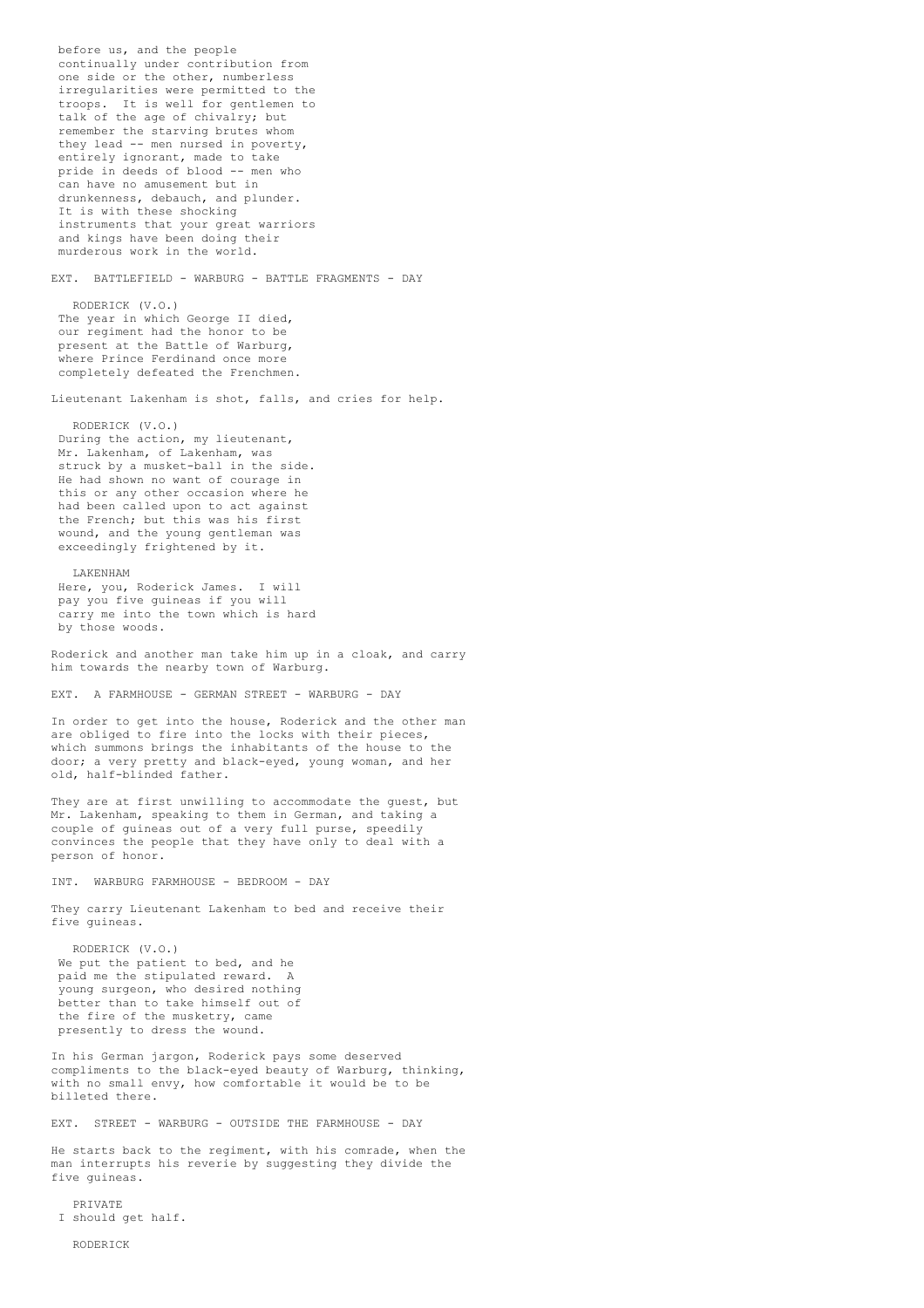Your share is one guinea.

Roderick gives him one guinea.

PRIVATE He gave you five guineas, and I bloody well expect half.

RODERICK Go to the devil.

The private lifting his musket, hits Roderick a blow with the butt-end of it, which sends him stunned to the ground, allowing his comrade to take the other four guineas from his pocket.

Recovering his senses, Roderick bleeding, with a large wound in the head, has barely time to stagger back to the house where he had just left the lieutenant, when he falls fainting at the door, just as the surgeon exits.

INT. WARBURG FARMHOUSE - BEDROOM - DAY

Roderick is carried by the surgeon and the black-eyed girl, into another bed in the room where the Lieutenant has been laid.

LAKENHAM (languidly, in pain) Who are you putting into that bed?

LISCHEN We have the Corporal, wounded, to you bringing.

#### LAKENHAM

A corporal? Turn him out. Schicken sie Herrn Koporal weg!

INT. WARBURG FARMHOUSE - BEDROOM - NIGHT AND DAY

Lischen brings Roderick a refreshing drink; and, as he takes it, he presses the kind hand that gave it to him; nor does this token of his gratitude seem unwelcome.

RODERICK (V.O.) I found Lischen the tenderest of nurses. Whenever any delicacy was to be provided for the wounded lieutenant, a share was always sent to the bed opposite his, and to the avaricious man's no small annoyance.

Lischen serving food.

Various cuts, representing different days.

Lakenham behaving as rottenly as Roderick describes:

RODERICK (V.O.) Nor was I the only person in the house to whom the worthy gentleman was uncivil. He ordered the fair Lischen hither and thither, made impertinent love to her, abused her soups, quarreled with her omelettes, and grudged the money which was laid out for his maintenance, so that our hostess detested him as much as, I think, without vanity, as she regarded me.

Roderick making lover to Lischen while Lieutenant Lakenham sulks in the next bed.

RODERICK (V.O.) For if truth must be told, I had made very deep love to her during my stay under her roof, as is always my way with women, of whatever age or degree of beauty. Do not think me very cruel and heartless, ladies; this heart of Lischen's was like many a town, which had been stormed and occupied several times before I came to invest it,

Roderick sitting up in bed. Lischen has just served him his supper.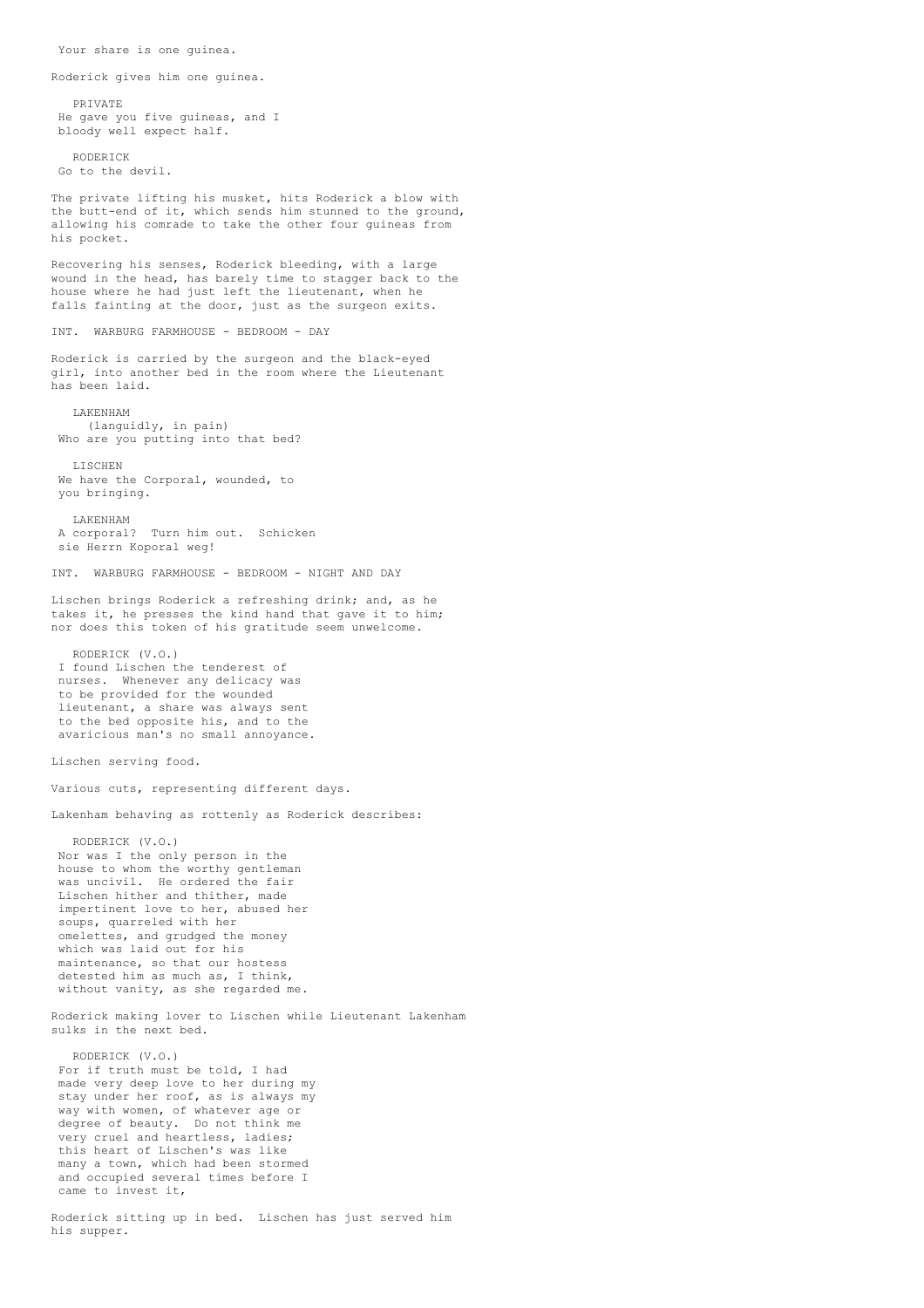Enter a British officer, an aide who carries a notebook, and a surgeon. In a brief scene to be written, we learn that a sudden movement on the part of the French requires the British army to follow them. The town is to be evacuated, except for some Prussian line-of-communication troops, whose surgeons are to visit the wounded in the place; and, when they are well, they are to be drafted to their regiments. RODERICK (V.O.) I began to reflect how pleasant my quarters were to me, and that I was much better here than crawling under an odious tent with a parcel of tipsy soldiers, or going the nightrounds, or rising long before daybreak for drill. I determined that I never would join mine again. EXT. VIEW OUT OF WARBURG FARMHOUSE WINDOW - DAY Roderick stands by the window, watching English troops and wagons leaving the town. INT. WARBURG FARMHOUSE - BEDROOM - DAY Roderick walks into Lakenham's room attired in his full regimentals, and with his hat cocked over his left eye. RODERICK I'm promoted Lieutenant. I've come to take my leave of you. I intend to have your papers and purse. LAKENHAM You great scoundrel! You mutinous dog! What do you mean by dressing yourself in my regimentals? As sure as my name's Lakenham, when we get back to the regiment, I'll have your soul cut out of your body. With this, Roderick puts his hand under his pillow, at which Lakenham gives a scream that might have called the whole garrison about his ears. Roderick threatens him with a knife at his throat. RODERICK Hark ye, sir! No more noise, or you are a dead man! Roderick, taking his handkerchief, binds it tight round his mouth, and, pulling forward the sleeves of his shirt, ties them in a knot together, and so leaves him, removing the papers and the purse, and wishing him politely a good day. EXT. WARBURG FARMHOUSE - STREET - DAY Lischen, waiting outside the house, with a saddled horse, throws her arms around him, and makes the tenderest adieu. Roderick mounts his newly-purchased animal, waves his hat gallantly, and, prances away down the street. EXT. ROAD - DAY Roderick happily riding along a wooded country road, rounds a blind bend and sees suddenly before him, about two hundred yards away, a company of Prussian infantry resting along the sides of the road, together with a dozen mounted dragoons. A quick calculation tells him that is is better to proceed than to turn back, and he rides into their midst, approaching a group of officers. He presents himself as Lieutenant Lakenham and asks for directions to join his regiment. He is told that he is riding in the wrong direction, and is shown a map. During the explanation, Captain Galgenstein approaches with an open, smiling countenance, introduces himself, and says he, too, is bound for the same place, and asks if Roderick will honor him with his company.

To avoid suspicion, Roderick readily accepts the offer, and the two men mount up, and ride off together.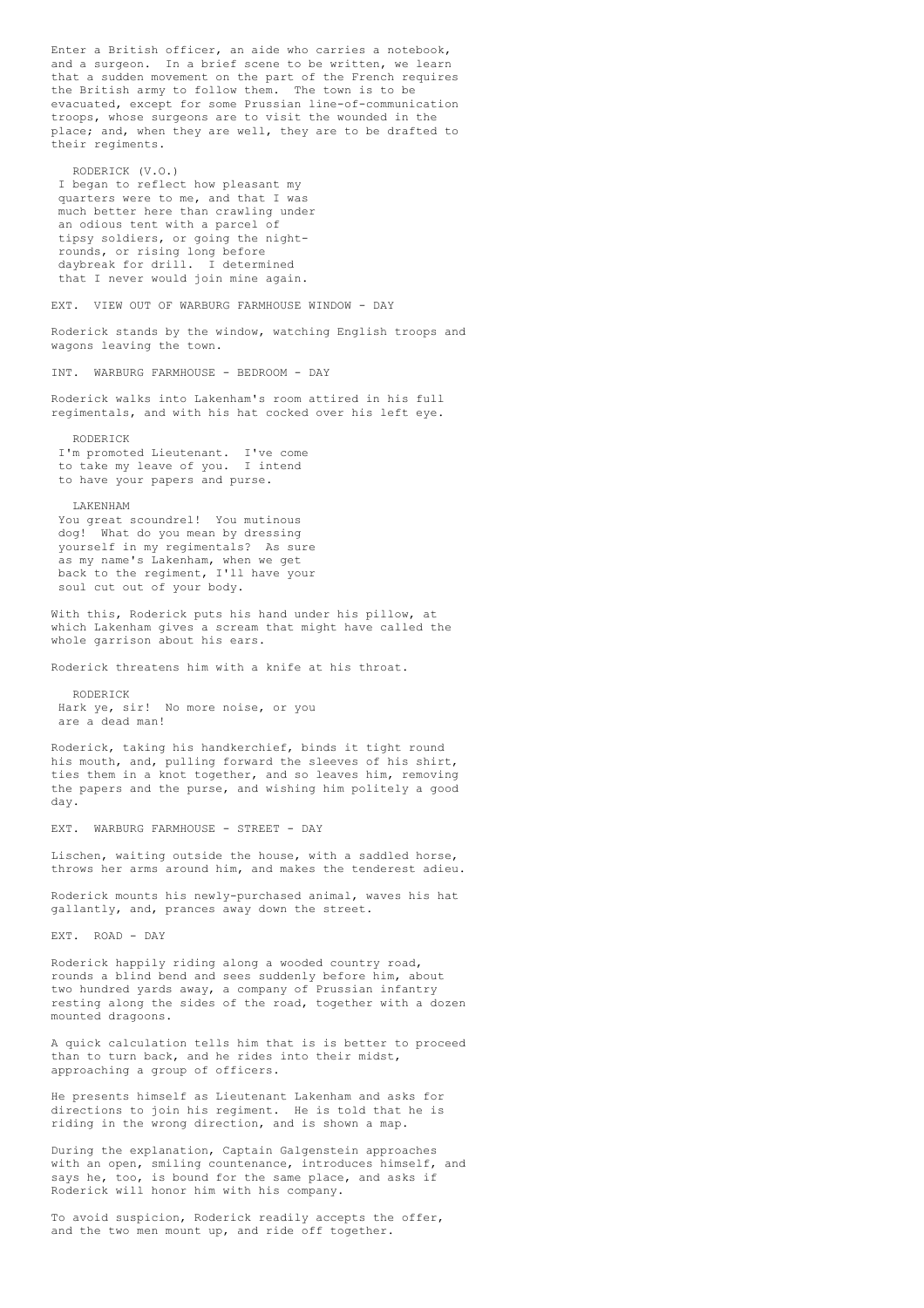EXT. ROAD - GERMANY - DAY

Roderick and Galgenstein riding together.

Dialogue under voice over.

RODERICK (V.O.) My companion treated me with great civility, and asked me a thousand questions about England, which I answered as best I might. But this best, I am bound to say, was bad enough. I knew nothing about England, and I invented a thousand stories which I told him; described the king and the ministers to him, said the British ambassador in Berlin was my uncle, and promised my acquaintance a letter of recommendation to him. CAPTAIN GALGENSTEIN What is your uncle's name? RODERICK (slowly) O'Grady. CAPTAIN GALGENSTEIN (with a laugh) Oh, yes, of course, Ambassador O'Grady... EXT. DESOLATE GERMAN ROAD - DAY Roderick and Captain Galgenstein. Their horses' heads together, jogging on. They pass a party of recruits under the armed guard of a red-coated Hanoverian sergeant. He exchanges signs of recognition with Captain Galgenstein. CAPTAIN GALGENSTEIN It hurts my feelings to be obliged to commune with such wretches, but the stern necessities of war demand men continually, and hence these recruiters whom you see market in human flesh. They get five-andtwenty thaler a man from our government for every man they bring in. For fine men -- for men like you. (he adds laughing) They would go as high as hundred. EXT. DESOLATE GERMAN INN - LATE AFTERNOON Roderick and Captain Galgenstein approach a very lonelylooking place. CAPTAIN GALGENSTEIN This is a very good inn. Shall we stop for dinner? RODERICK This may be a very good inn for Germany, but it would not pass in old Ireland. Corbach is only a league off, let us push on for Corbach. CAPTAIN GALGENSTEIN Do you want to see the loveliest woman in Europe? Roderick smiles. CAPTAIN GALGENSTEIN Ah! You sly rogue, I see that will influence you. RODERICK The place seems more a farm than an inn-yard. CAPTAIN GALGENSTEIN The people are great farmers, as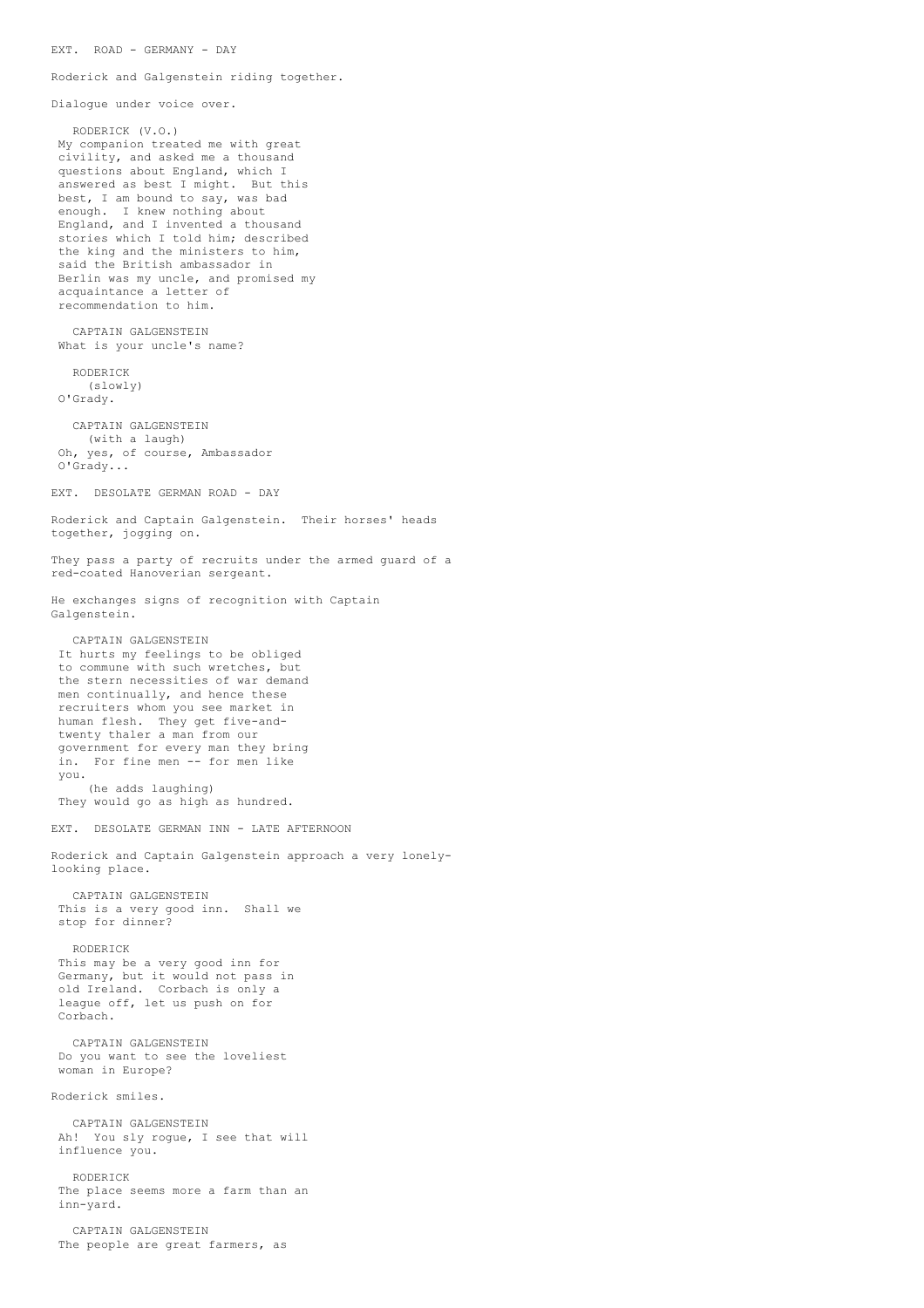well as inn-keepers.

They enter by a great gate into a court, walled round, and at on end of which is the building, a dingy ruinous place.

A couple of covered wagons are in the courtyard; their horses are littered under a shed hard by.

Lounging about the place are some men, and a pair of sergeants in the Prussian uniform, who both touch their hats to the captain.

The inn has something foreboding about it, and the men shut the great yard-gates as soon as they enter.

CAPTAIN GALGENSTEIN (explaining the gate) Parties of French horsemen are about the country, and one cannot take too many precautions against such villains.

The two sergeant take charge of the horses; the captain orders one of them to take Roderick's valise to his bedroom.

Roderick promises the sergeant a glass of schnapps for his pains.

They enter into supper.

INT. GERMAN INN - LATE AFTERNOON

A dish of fried eggs and bacon is ordered from a hideous old wench that comes to serve them, in place of the lovely creature which had been expected; and the captain, laughing, says:

CAPTAIN GALGENSTEIN Well, our meal is a frugal one, but a soldier has many a time a worse.

Taking off his hat, sword-belt, and gloves, with great ceremony, Galgenstein sits down to eat. Roderick puts his weapons securely on the old chest of drawers where the captain's is laid.

The hideous old woman brings in a pot of very sour wine. at which, and at her ugliness, Roderick feels a considerable ill-humor.

RODERICK (when she leaves) Where's the beauty you promised me?

CAPTAIN GALGENSTEIN (laughing and looking hard at Roderick) It was my joke. I was tired, and did not care to go farther. There's not prettier woman here than that. If she won't suit your fancy, my friend, then you must wait awhile.

This increases Roderick's ill-humor.

RODERICK (sternly) Upon my word, sir, I think you have acted very coolly.

CAPTAIN GALGENSTEIN I have acted as I think fit.

RODERICK Sir, I'm a British officer.

CAPTAIN GALGENSTEIN

It's a lie! You're a deserter! You're an impostor, sir; Your lies and folly have confirmed this to me. You pretend to carry dispatches to a general who has been dead these ten months; you have an uncle who is an ambassador and whose name you don't know. Will you join and take the bounty, sir, or will you be given up?

RODERICK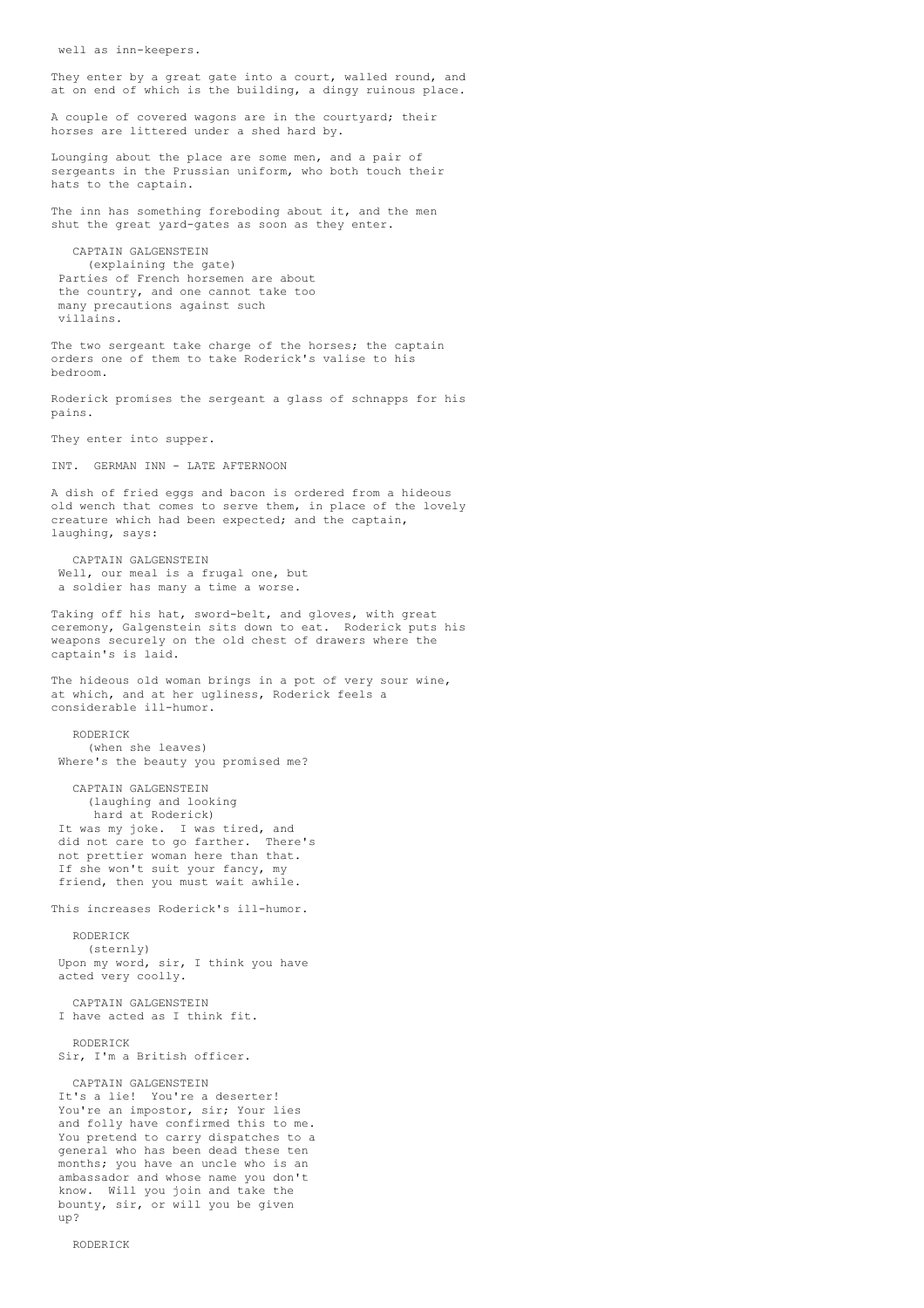Neither!

Springing at him like a tiger. But, agile as he is, Galgenstein is equally on his guard. He takes two pistols out of his pockets, fires one off, and says, from the other end of the table where he stands dodging Roderick, as it were. CAPTAIN GALGENSTEIN Advance a step, and I send this bullet into your brains! The door is flung open, and the two sergeants enter, armed with musket and bayonet to aid their captain. The game is up. Roderick flings down a knife with which he had armed himself, for the old hag, on bringing in the wine, had removed his sword. RODERICK I volunteer. EXT. A ROAD - DAY Prussian troops on the march. Roderick is now one of them. Captain Galgenstein rides by. RODERICK (V.O.) At the close of the Seven Years' War, the Prussian army, so renowned for its disciplined valor, was officered and under-officered by native Prussians, it is true, but was composed for the most part of men hired or stolen, like myself, from almost every nation in Europe. The deserting to and fro was prodigious. EXT. A FIELD - DAY Prussian punishment gauntlet. RODERICK (V.O.) The life the private soldier led was a frightful one to any but the men of iron courage and endurance. The punishment was incessant. EXT. VARIOUS RURAL LOCATIONS - DAY RODERICK (V.O.) I was not near so unhappy, in spite of all, as I had been on my first enlisting in Ireland. At least, there will be no one of my acquaintance who will witness my shame, and that is the point which I have always cared for most. Rape, pillage and burn. Brief thematic repeat of British army version. RODERICK (V.O.) I reasoned with myself thus: "Now you are caught, there is no use in repining -- make the best of your situation, and get all the pleasure you can out of it. There are a thousand opportunities of plunder, offered to the soldier in war time, out of which he can get both pleasure and profit; make use of these, and be happy." EXT. BATTLEFIELD - FRAGMENT Prussians against Austrians, or French, or Saxons. Roderick fighting. RODERICK (V.O.)

I do not intend to make a history of battles in the Prussian any more than in the English service. I did my duty in them as well as another,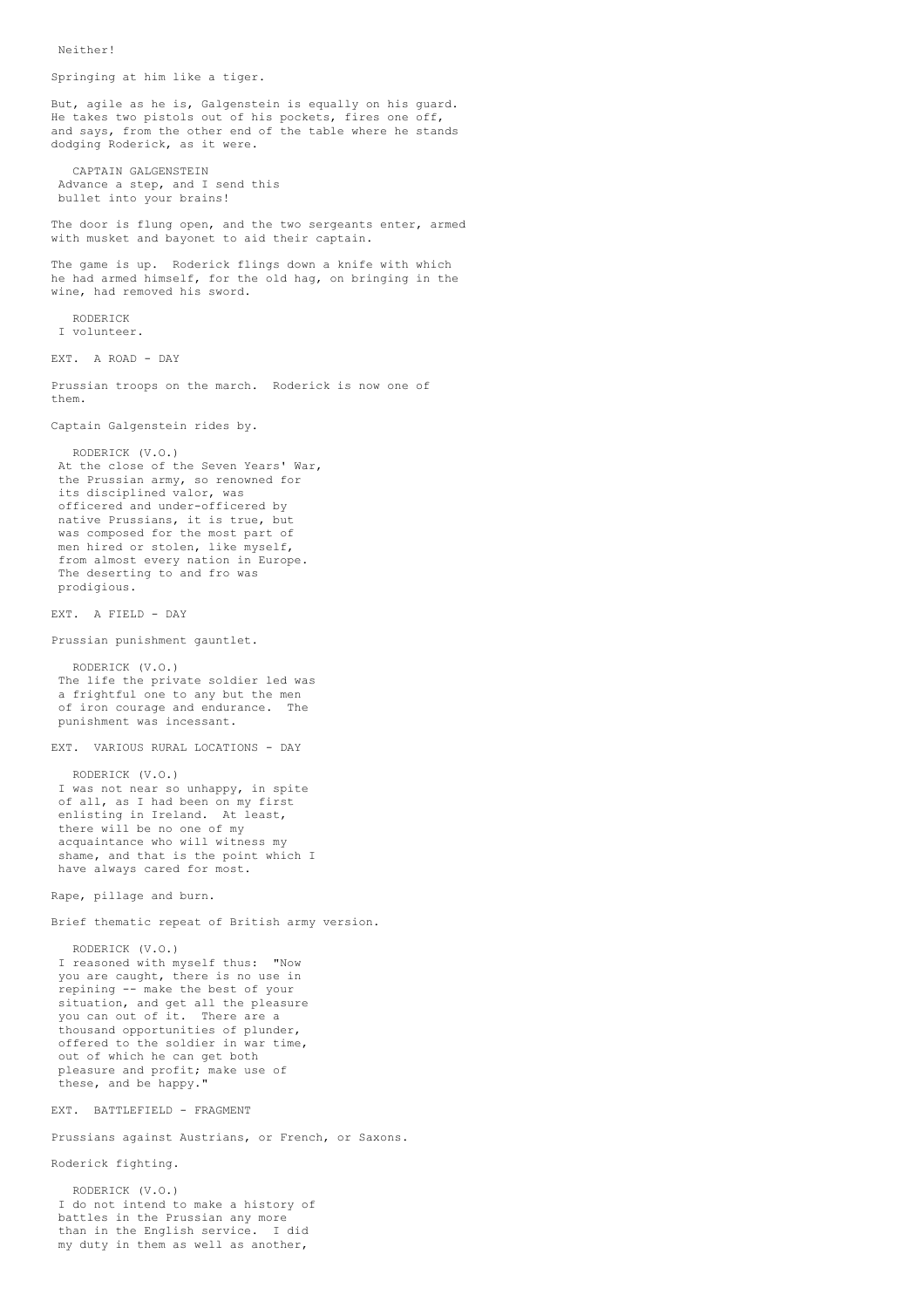and there was not a braver, cleverer, handsomer, and, I must own, wickeder soldier in the Prussian army. EXT. BATTLEFIELD - ACTION - DAY RODERICK I had formed myself to the condition of the proper fighting beast; on a day of action, I was savage and happy. Roderick saves Captain Galgenstein's life. EXT. FIELD - DAY Roderick is decorated by Colonel Bulow for his heroism in saving Captain Galgenstein. Colonel Bulow gives Roderick two Frederic d'or in front of the regiment. COLONEL BULOW You are a gallant soldier, and have evidently come of good stock; but you are idle, dissolute, and unprincipled; you have done a deal of harm to the men; and, for all your talents and bravery, I am sure you will come to no good. RODERICK I hope Colonel Bulow is mistaken regarding my character. I have fallen into bad company, it is true; but I have only done as other soldiers have done; and, above all, I have never had a kind friend and protector before, to whom I might show that I was worthy of better things. The Colonel may say I am a ruined lad, and send me to the devil; but be sure of this, I would go to the devil to serve the regiment. Captain Galgenstein looks pleased with Roderick's performance. BERLIN - 1763 RODERICK (V.O.) Soon after the war ended, our regiment was garrisoned in the capital, the least dull, perhaps, of all the towns of Prussia; but that does not say much for its gaiety. INT. ANTE-ROOM - CAPTAIN GALGENSTEIN'S OFFICE - DAY Roderick enters and approaches the Captain's sergeant. RODERICK Private Roderick James. First Hanoverian Guards. Captain Galgenstein sent for me. PRUSSIAN SERGEANT You may wait. RODERICK Thank you, sir. Roderick stands stiffly. We can make out the sound of loud talking behind the closed door. Enter a private huffing and puffing. PRIVATE Sergeant, the wagon has arrived with the Captain's furniture, but the driver says he is not supposed to unload it. Is it possible for you to talk to him? Exit the sergeant, muttering. Roderick, now alone in the office, walks closer to the door so that he can hear what

is being said.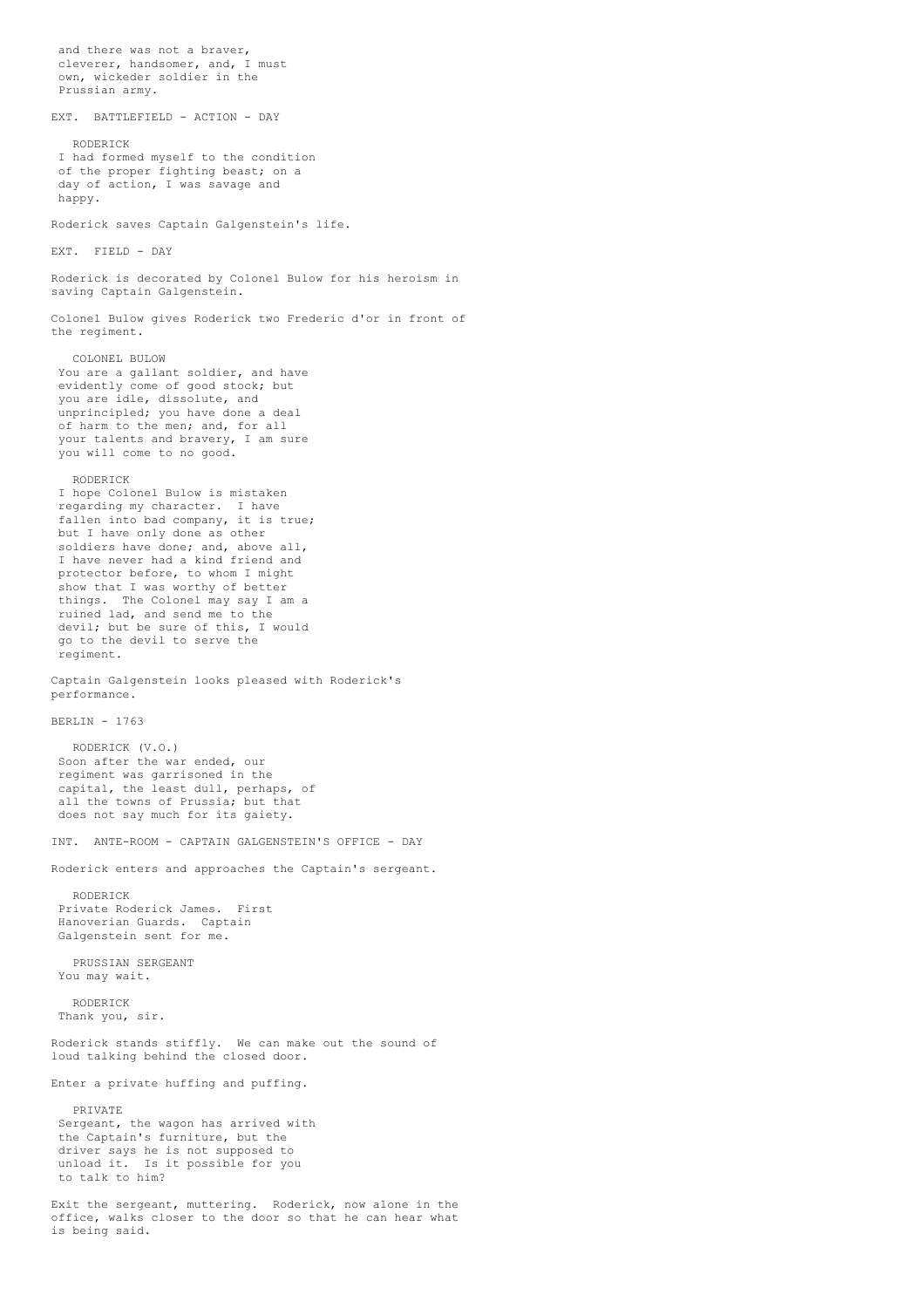MINISTER GALGENSTEIN (O.S.) Give him his discharge! Bon Dieu! You are a model of probity! You'll never succeed to my place, my dear nephew, if you are no wiser than you are just now. Make the fellow as useful to you as you please. You say he has a good manner and a frank countenance, that he can lie with assurance, and fight, you say, on a pinch. The scoundrel does not want for good qualities. As long as you have the regiment in terrorem over him, you can do as you like with him. Once let him loose, and the lad is likely to give you the slip. Keep on promising him; promise to make him a general, if you like. What the deuce do I care? There are spies enough to be had in this town without him. Roderick hears the sergeant returning and walks back to the door. Then the office door opens, Captain Galgenstein looks out, sees Roderick, smiles and say: CAPTAIN GALGENSTEIN Good morning, Private James. Please come in. I should like you to meet my uncle, Herr Minister of Police Galgenstein. RODERICK How do you do, sir? The Minister nods. RODERICK (V.O.) The captain was the nephew and heir of the Minister of Police, Herr Galgenstein, a relationship which, no doubt, aided in the younger gentlemen's promotion. CAPTAIN GALGENSTEIN Your loyalty to me and your service to the regiment has pleased me very well -- and now there is another occasion on which you may make yourself useful to us; if you succeed, depend on it, your reward will be your discharge from the army, and a bounty of 100 guineas. RODERICK What is the service, sir? CAPTAIN GALGENSTEIN There is lately come to Berlin a gentleman in the service of the Empress Queen, who calls himself the Chevalier de Belle Fast, and wears the red riband and star of the pope's order of the Spur. He is made for good society, polished, obliging, a libertine, without prejudices, fond of women, of good food, of high play, prudent and discreet. The Captain smiles at Roderick. CAPTAIN GALGENSTEIN He speaks Italian and French indifferently; but we have some reason to fancy this Monsieur de Belle Fast is a native of your country of Ireland, and that he has come here as a spy. The Captain rises and begins to pace back and forth.

CAPTAIN GALGENSTEIN Naturally, your knowledge of English makes you an ideal choice to go into his service. Of course, you will not know a word of English; and if the Chevalier asks as to the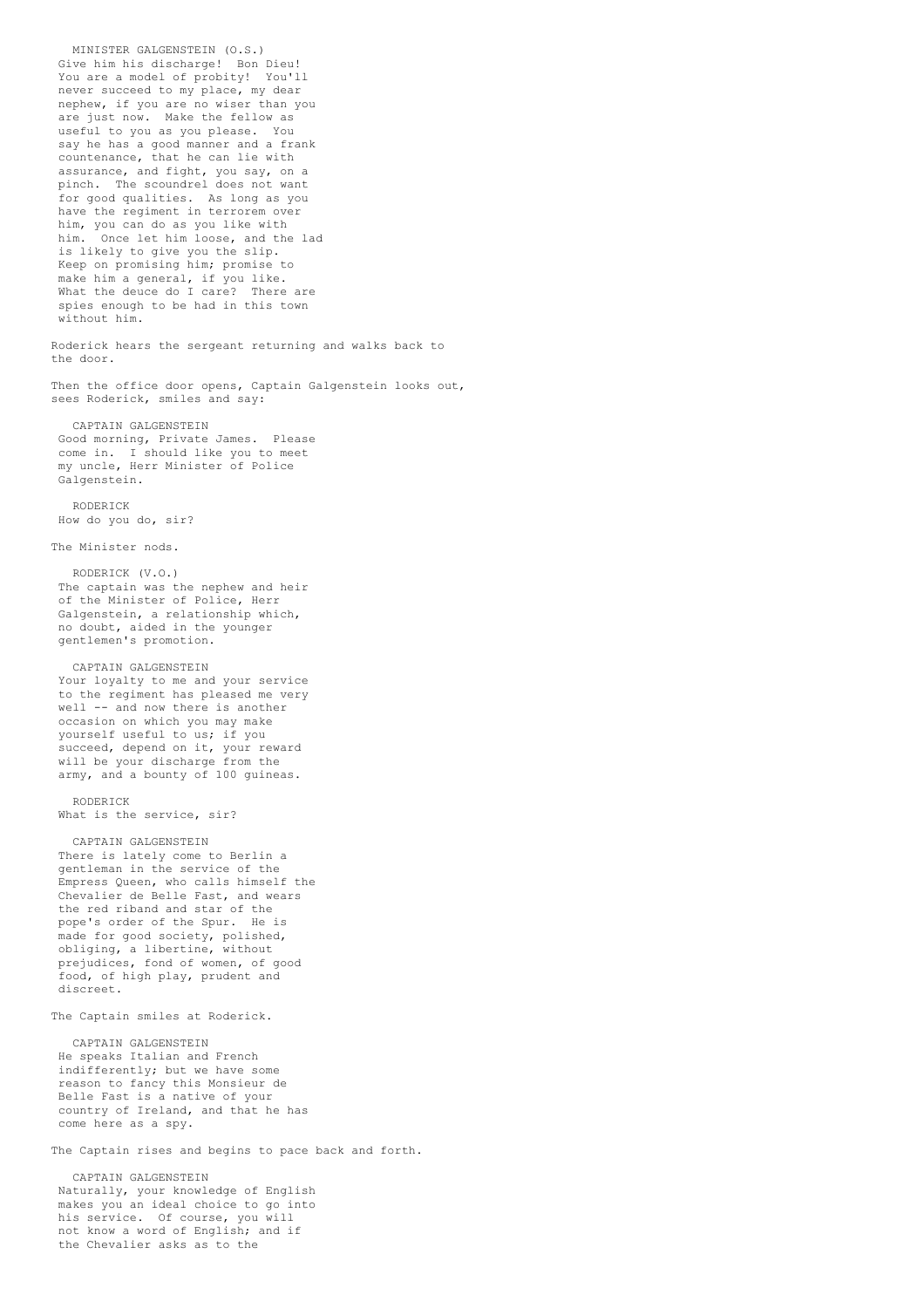particularity of your accent, say you are Hungarian. The servant who came with him will be turned away today, and the person to whom he has applied for a faithful fellow will recommend you.

Roderick nods.

CAPTAIN GALGENSTEIN You are a Hungarian; you served in the army, and left on account of weakness in the loins. He gambles a great deal, and wins. Do you know the cards well?

### RODERICK

Only a very little, as soldiers do.

CAPTAIN GALGENSTEIN

I had thought you more expert. You must find out if the Chevalier cheats. He sees the English and Austrian envoys continually, and the young men of either ministry sup repeatedly at his house. Find out what they talk of, for how much each plays, especially if any of them play on parole. If you are able to, read his private letters, though about those which go to the post, you need not trouble yourself -- we look at them there. But never see him write a note without finding out to whom it goes, and by what channel or messenger. He sleeps with the keys of his dispatch-box with a string around his neck -- twenty frederics, if you get an impression of the keys.

MINISTER GALGENSTEIN Does this assignment interest you?

RODERICK Yes, Minister, I am interested in any work in which I can be of service to Captain Galgenstein.

The Minister studies Roderick, coldly.

EXT. CHEVALIER DE BELLE FAST'S HOUSE - BERLIN - DAY

Roderick, now dressed in civilian clothes, admires a beautiful carriage, waiting at the door. Then he enters.

INT. CHEVALIER DE BELLE FAST'S APARTMENT - DAY

CHEVALIER You are the young man who M. de Seebach recommended?

RODERICK Yes, sir. Here is my letter.

Roderick bows, and hands him a letter from that gentleman, with which the Captain had taken care to provide him.

As the Chevalier reads the letter, Roderick has the leisure to examine him.

He is a man of sixty years of age, dressed superbly, wearing rings, diamonds and laces.

One of his eyes is closed with a black patch, and he wears a little white and red paint, and a pair of moustachios, which fall over his lip.

The Chevalier is seated at a table near the window to read the letter.

CHEVALIER Your name is Lazlo Zilagyi?

RODERICK Yes, sir.

CHEVALIER You come highly recommended by Herr Seebach.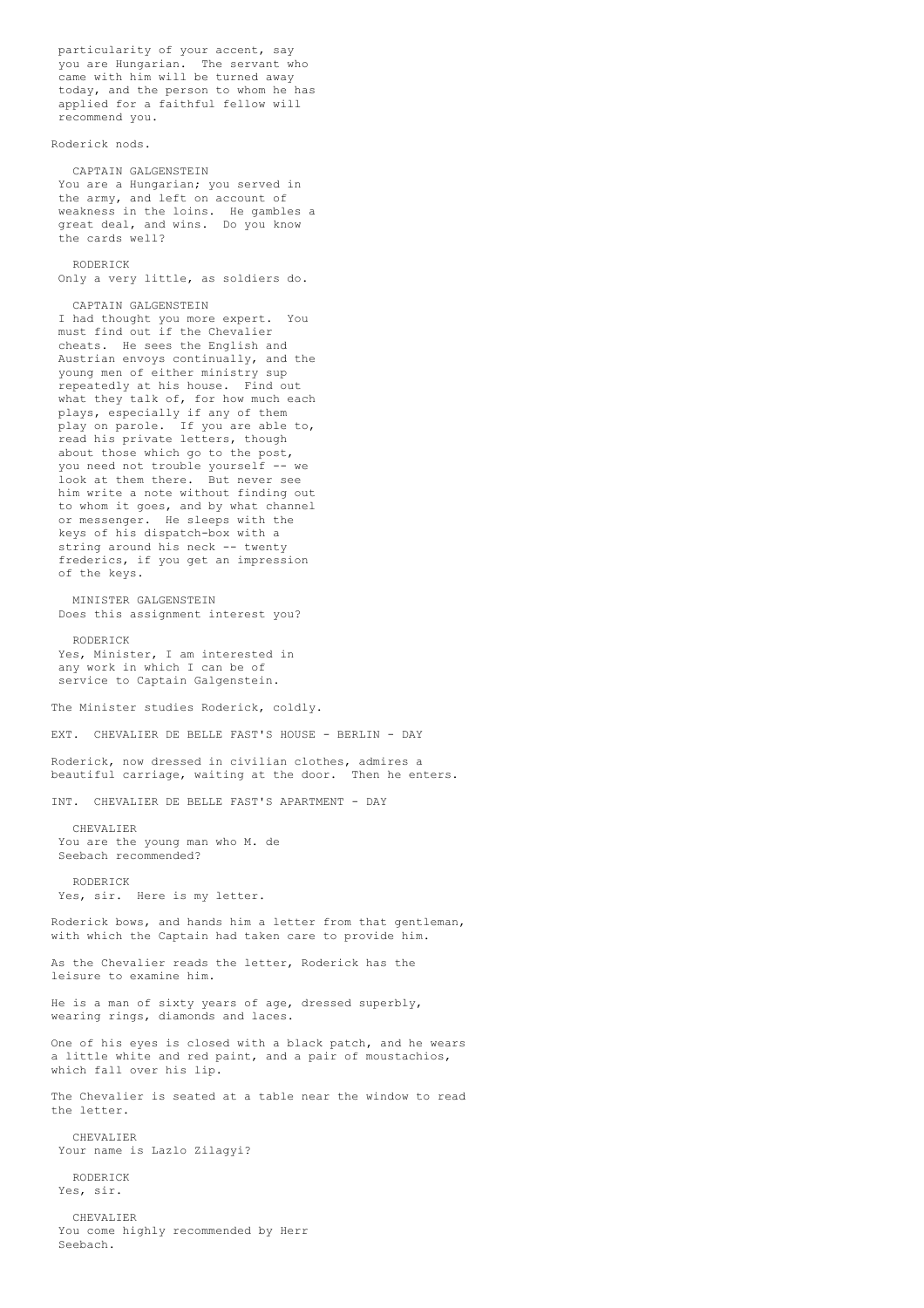RODERICK Herr Seebach was a very kind employer. CHEVALIER For whom else have you worked? RODERICK No one, sir. Before that I served in the army but had to leave due to weakness of the loins. CHEVALIER Who else can give me information about you? RODERICK Only the agency of servants. The Chevalier puts the letter down, looks at Roderick for a few seconds, and then smiles. CHEVALIER You will do. I will give you 30... a day. I do not provide your clothing; you will sleep at home, and you will be at my orders every morning at seven o'clock. He notices Roderick begin to tremble and look peculiar. CHEVALIER Is there something wrong? He goes up to Roderick. RODERICK (V.O.) It was very imprudent of me; but when I saw the splendor of his appearance, the nobleness of his manner, I felt it impossible to keep disguise with him. You, who have never been out of your country know little what it is to hear a friendly voice in captivity; and there's a many a man that will understand the cause of the burst of feeling which was about to take place. The Chevalier takes Roderick by the shoulder. RODERICK (as he speaks, bursting into tears) Sir, I have a confession to make. I am an Irishman, and my name is Roderick James. I was abducted into the Prussian army two years ago, and now I have been put into your service by my Captain and his uncle, the Minister of Police, to serve as a watch upon your actions, of which I am to give information to the same quarter. For this odious service, I have been promised my discharge, and a hundred guineas. Sobbing, Roderick falls into his arms. CHEVALIER The rascals! They think to catch me, do they? Why, young man, my chief conspiracy is a faro-bank. But the king is so jealous, that he will see a spy in every person who comes to his miserable capital, in the great sandy desert here. EXT. BERLIN - PARK - DAY Roderick and the Chevalier walking. RODERICK (V.O.)

And I think he was as much affected as I was at thus finding one of his kindred; for he, too, was an exile from home, and a friendly voice, a look, brought the old country back to his memory again, and the old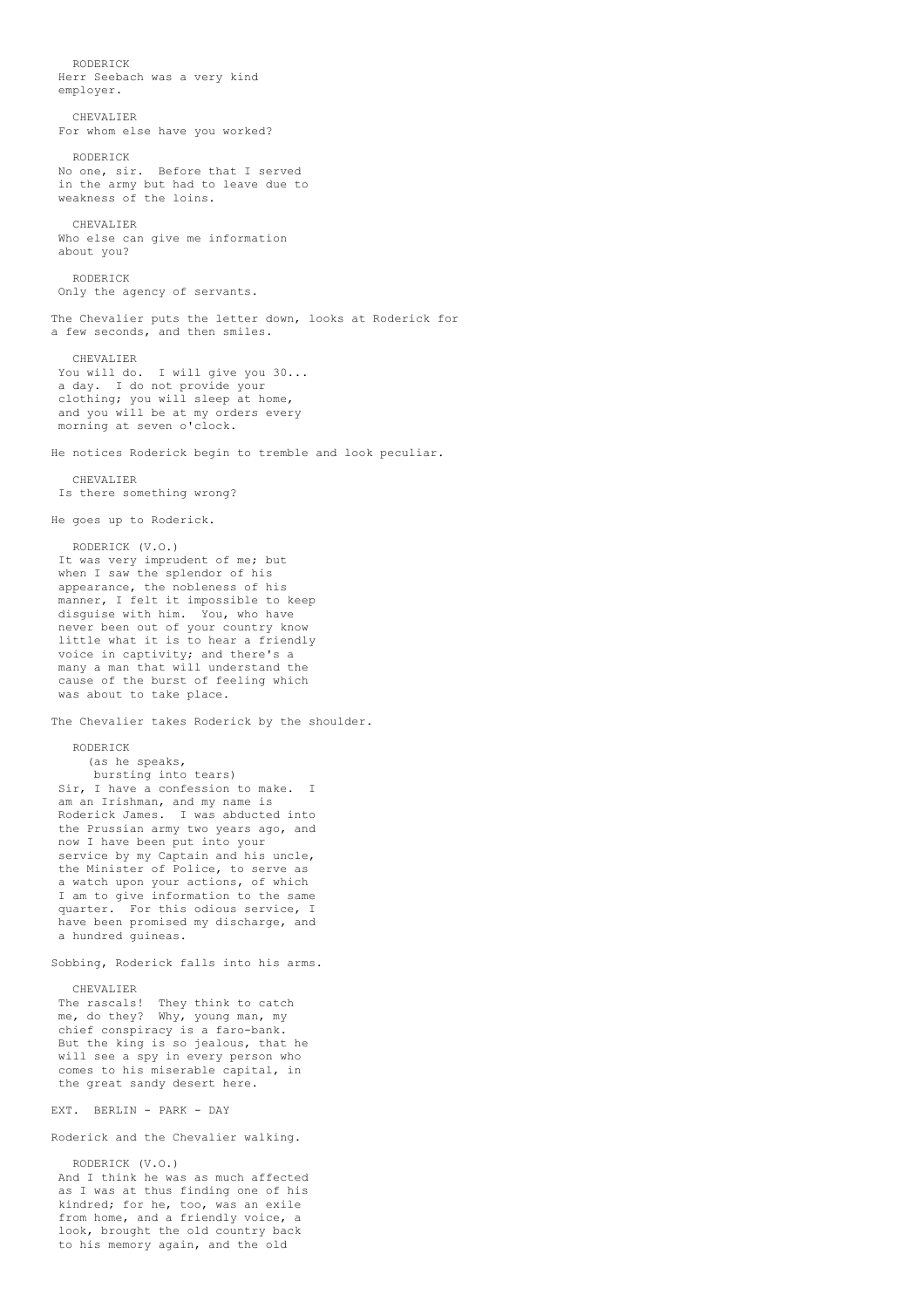CHEVALIER I'd give five years of my life to see the old country again, the greenfields, and the river, and the old round tower, and the burying place. EXT. BERLIN - STREET - DAY Roderick and the Chevalier walking. CHEVALIER My lad, I have been in every service; and, between ourselves, owe money in every capital in Europe. I have been a rolling stone. Play play has been my ruin! That and beauty. The women have made a fool of me, my dear boy. I am a softhearted creature, and this minute, at sixty-two, have no more command of myself than when Peggy O'Dwyer made a fool of me at sixteen. EXT. BERLIN - LAKE WANNSEE - DAY Roderick and the Chevalier walking along the bank. CHEVALIER The cards are now my only livelihood. Sometimes I am in luck, and then I lay out my money in these trinkets you see. It's property, look you, and the only way I have found of keeping a little about me. When the luck goes against me, why, my dear, my diamonds go to the pawnbrokers and I wear paste. Do you understand the cards? RODERICK I can play as soldiers do, but have no great skill. CHEVALIER We will practice in the mornings, my boy, and I'll put you up to a thing or two worth knowing. INT. CHEVALIER'S ROOMS - BERLIN - DAY Quick cuts -- Roderick being taught the profession of cards and the dice-box. EXT. GARDEN HOUSE - BERLIN - DAY Roderick, Minister Galgenstein, and Captain Galgenstein. RODERICK (V.O.) I carried my little reports to Captain Galgenstein at the Garden house outside the town where he gave me rendezvous. These reports, of course, were arranged between me and the Chevalier beforehand. I was instructed, and it is always the best way, to tell as much truth as my story would possible bear. Dialogue comes up from under voice over. RODERICK He goes to church regularly -- he is very religious, and after hearing mass comes home to breakfast. Then he takes an airing in his chariot till dinner, which is served at noon. After dinner, he writes his letters, if he has any letters to write; but he has very little to do in this way. His letters are to the Austrian envoy, with whom he corresponds, but who does not acknowledge him; and being written in English, or course, I look over his shoulder. He generally writes for money. He makes his party with Calsabigi, the lottery contractor,

days of his boyhood.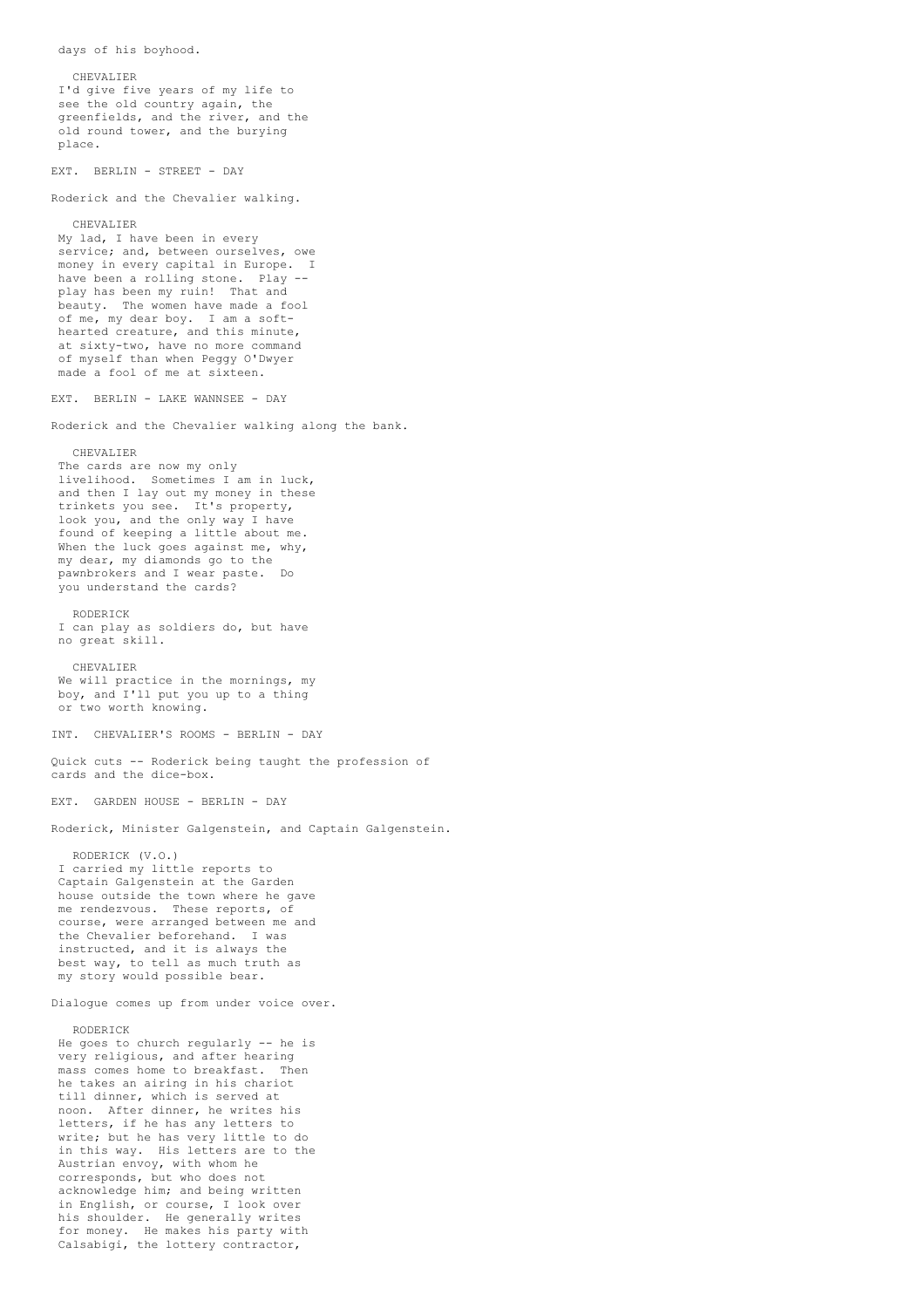the Russian attaches, two from the English embassy, my lords Deuceace and Punter, who play a jeu d'enfer, and a few more. He wins often, but not always. Lord Deuceace is a very fine player. The Chevalier Elliott, the English Minister, sometimes comes, on which occasion the secretaries do not play. INT. CHEVALIER'S APARTMENTS - NIGHT The Chevalier is at play against several gentlemen, including the Prince of Turbingen, while Roderick signals the cards. RODERICK (V.O.) It was agreed that I should keep my character of valet, that in the presence of strangers I should not know a word of English, that I should keep good lookout on the trumps when I was serving the champagne and punch about; and, having a remarkably fine eyesight, and a great natural aptitude, I was speedily able to give my dear benefactor much assistance against his opponents at the green table. Several cuts of playing and cheating to illustrate voice over. RODERICK (V.O.) Simplicity was our secret. Everything successful is simple. If, for instance, I wiped the dust off a chair with my napkin, it was to show that the enemy was strong in diamonds; if I pushed it, he had an ace, king; if I said, "Punch or wine, my lord?" hearts was meant. If "Wine or punch?" clubs. If I blew my nose, it was to indicate that there was another confederate employed by the adversary; and then, I warrant you, some pretty trials of skill would take place. The Prince of Turbingen, although so young, had a very great skill and cleverness with the cards in every way; and it was only from hearing Ritter von Brandenburg, who came with him, yawn three times when the Chevalier had the ace of trumps, that I knew we were Greek to Greek, as it were. The Prince loses a big hand, and, in a fury, throws down his cards. He stares at the table, then at the Chevalier. PRINCE Chevalier, though I cannot say how, I believe you have cheated me. CHEVALIER I deny your Grace's accusations, and beg you to say how you have been cheated? PRINCE (glaring at Roderick) I don't know. CHEVALIER Your Grace owes me seventy thousand frederics, which I have honorably won. PRINCE Chevalier, if you will have your money now, you must fight for it. If you will be patient, maybe I will pay you something another time. CHEVALIER Your Grace, if I am so tame as to take this, then I must give up an honorable and lucrative occupation.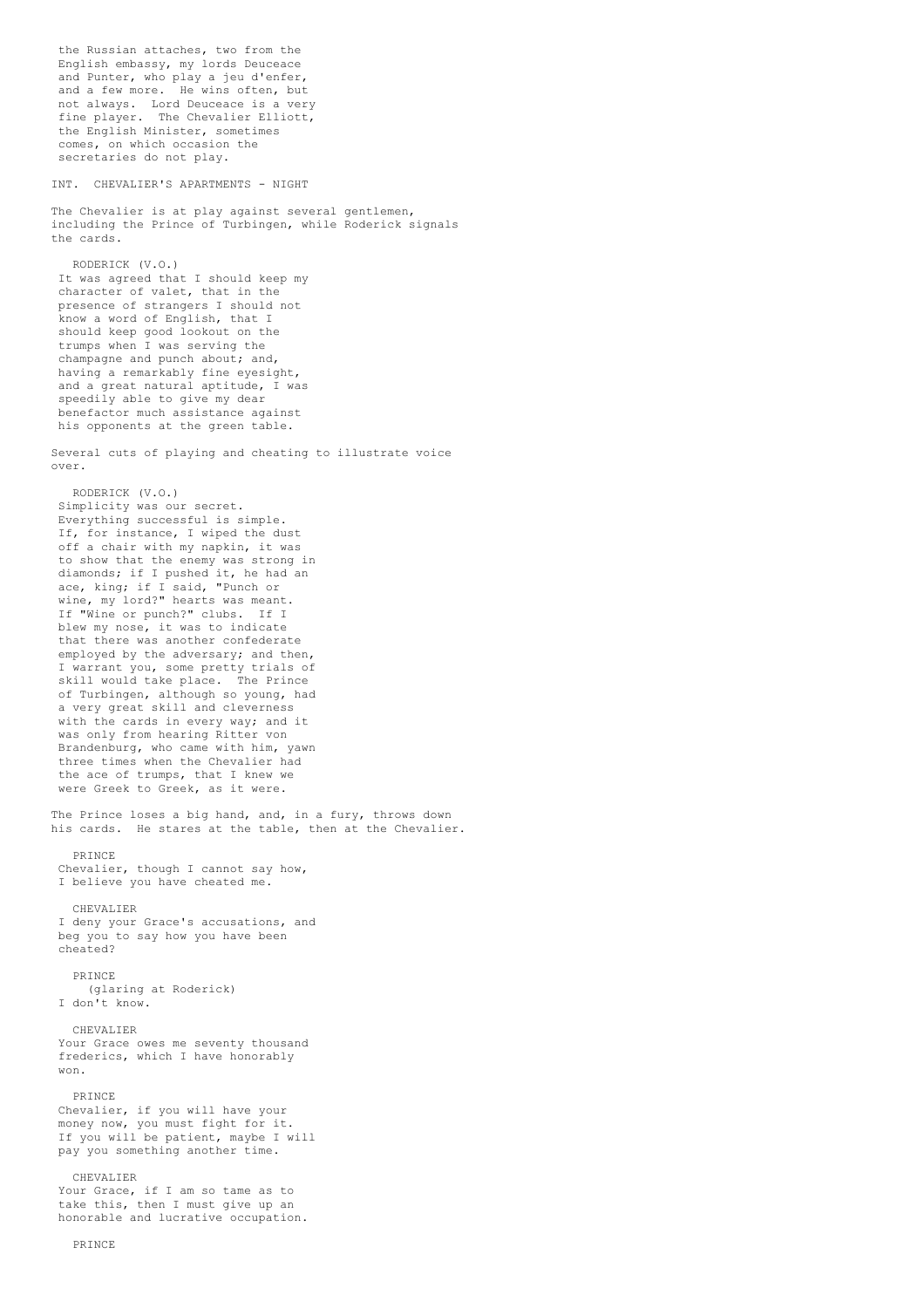I have said all there is to be said. I am at your disposal for whatever purposes you wish. Good night. He exits. EXT. GARDEN HOUSE - DAY Roderick, Captain Galgenstein and Minister Galgenstein. MINISTER GALGENSTEIN Was he cheated? RODERICK In so far as I can tell these things -- no. I believe the Chevalier won the money fairly. MINISTER GALGENSTEIN Hmm-mmmm. CAPTAIN GALGENSTEIN What are the Chevalier's intentions? RODERICK I am not sure. The Prince told him quite clearly that if he wished to have the money, he would have to fight for it. MINISTER GALGENSTEIN A meeting with the Prince of Turbingen is impossible. RODERICK The Prince left him only that choice. The Captain and the Minister walk a few steps away and speak in whispers. Then they return to Roderick. MINISTER GALGENSTEIN Will you be able to return here tomorrow without arousing suspicion? INT. CHEVALIER'S APARTMENTS - DAY CHEVALIER Tell them I intend to demand satisfaction from the Prince. RODERICK But they will prevent a meeting at whatever the cost. CHEVALIER Have no fear. It will come out well for me. RODERICK I believe they will deport you. CHEVALIER I have faced that problem before. RODERICK But, if they send you away, then what is to become of me? CHEVALIER (with a smile) Make your mind easy, you shall not be left behind, I warrant you. Do take a last look at your barracks, make your mind easy, say a farewell to your friends in Berlin. The dear souls, how they will weep when they hear you are out of the country, and, out of it, you shall go. RODERICK But how, sir? EXT. GARDEN HOUSE - BERLIN - DAY Roderick, Captain Galgenstein and Minister Galgenstein.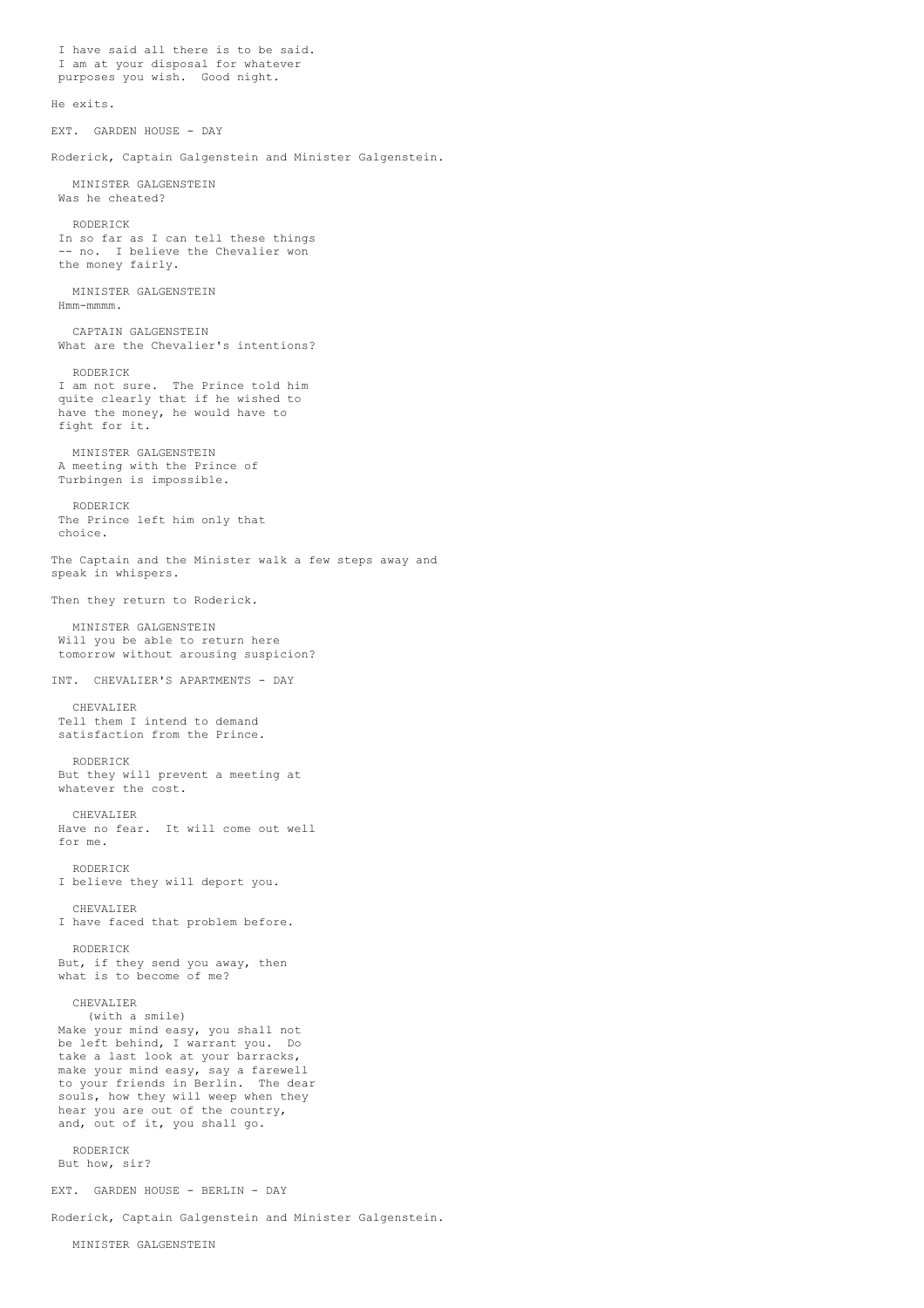The King has determined to send the Chevalier out of the country. RODERICK When is he to go? CAPTAIN GALGENSTEIN Has he sent the challenge yet? RODERICK Not yet, but I believe he intends to. MINISTER GALGENSTEIN Then this must be done tomorrow. RODERICK What is to be done? CAPTAIN GALGENSTEIN You say he drives after breakfast and before dinner. When he comes out to his carriage a couple of gendarmes will mount the box, and the coachman will get his orders to move on. RODERICK And his baggage? CAPTAIN GALGENSTEIN Oh! That will be sent after him. I have a fancy to look into that red box which contains his papers, you say; and at noon, after parade, shall be at the inn. You will not say a word to any one there regarding the affair, and will wait for me at the Chevalier's rooms until my arrival. We must force that box. You are a clumsy hound, or you would have got the key long ago. EXT. CHEVALIER'S APARTMENTS - DAY Action as per voice over. RODERICK (V.O.) At ten o'clock the next morning, the carriage of the Chevalier de Belle Fast drew up as usual at the door of his hotel, and the Chevalier came down the stairs in his usual stately manner. Looking around and not finding his servant to open the door. CHEVALIER Where is my rascal, Lazlo? PRUSSIAN OFFICER (standing by the carriage) I will let down the steps for your honor. No sooner does the Chevalier enter than the officer jumps in after him, another mounts the box by the coachman, and the latter begins to drive. CHEVALIER Good gracious! What is this? PRUSSIAN OFFICER (touching his hat) You are going to drive to the frontier. CHEVALIER It is shameful -- infamous! I insist upon being put down at the Austrian ambassador's house. PRUSSIAN OFFICER I have orders to gag your honor if you cry out, and to give you this purse containing ten thousand

frederics if you do not.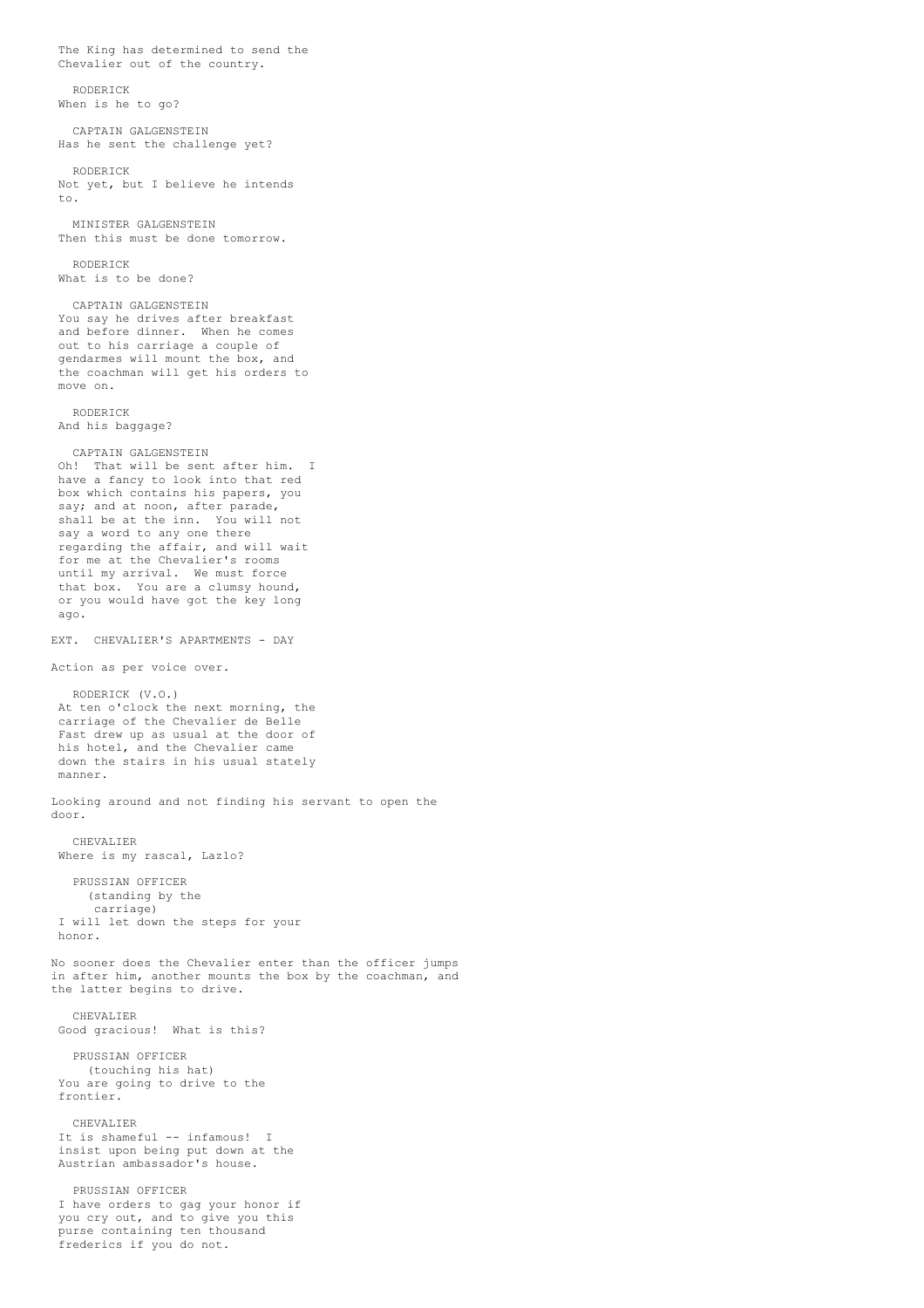CHEVALIER Ten thousand? But the scoundrel owes me seventy thousand. PRUSSIAN OFFICER Your honor must lower his voice. CHEVALIER (whispering) All Europe shall hear of this! PRUSSIAN OFFICER As you please. Both lapse into silence. EXT. ROAD - DAY The coach drives by. Suddenly -- "boom," the alarm cannon begins to roar. INT. COACH - DAY PRUSSIAN OFFICER Do not be alarmed. The alarm cannon only signals a deserter. Chevalier nods. EXT. ROAD - DAY The coach drives by and action as described. RODERICK (V.O.) Hearing the sound of the alarm cannon, the common people came out along the road, with fowling-pieces and pitch-forks, in hopes to catch the truant. The gendarmes looked very anxious to be on the lookout for him too. The price of a deserter was fifty crowns to those who brought him in. EXT. SAXON CUSTOM-HOUSE - DAY The black and white barriers came in view at last hard by Bruck, and opposite them the green and yellow of Saxony. The Saxon custom-house officers came out. CHEVALIER I have no luggage. PRUSSIAN OFFICER The gentleman has nothing contraband. The Prussian officers, grinning, hand the Chevalier the purse and take their leave of their prisoner with much respect. The Chevalier de Belle Fast gives them three frederic apiece. CHEVALIER Gentlemen, I wish you a good day. Will you please go to the house from whence we set out this morning, and tell my man there to send my baggage on to Three Kings at Dresden? RODERICK (V.O.) Then ordering fresh horses, the Chevalier set off on his journey for that capital. I need not tell you that I was the Chevalier. INT. ROOM - HOTEL DES TROIS COURONNES - DAY Roderick reading a letter over his breakfast in bed. CHEVALIER (V.O.) From the Chevalier de Belle Fast to Roderick James, Esquire, Gentilhomme Anglais. At the Hotel des trois Couronnes, Dresden, Saxe. My dear Roderick -- This comes to you by a sure hand, no other than Mr. Lumpit,

of the English mission, who is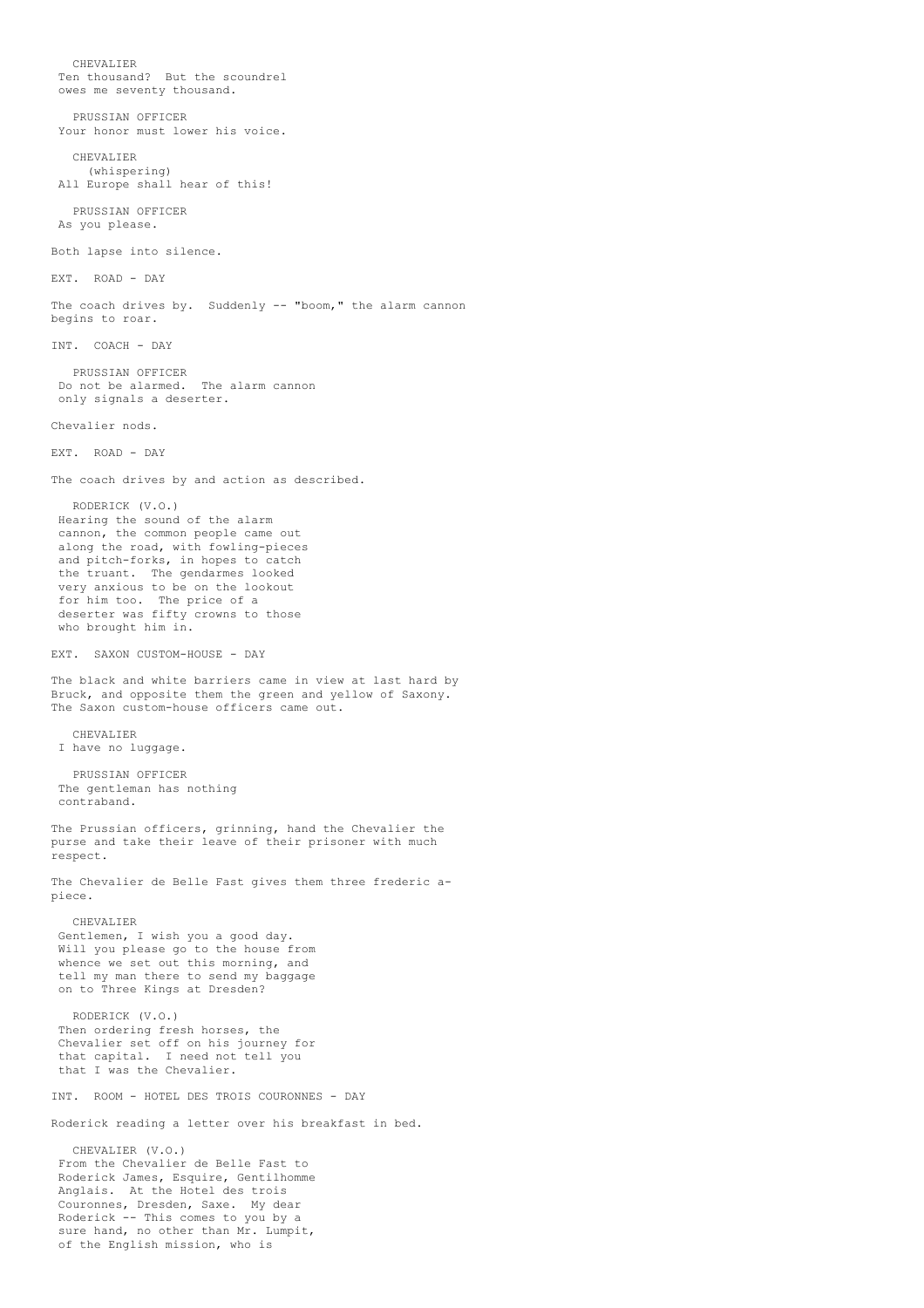acquainted, as all Berlin will be directly, with our wonderful story. They only know half as yet; they only know that a deserter went off in my clothes, and all are in admiration of your cleverness and valor.

INT. CHEVALIER'S ROOM - DAY

Action as per description in letter.

CHEVALIER (V.O.) As I lay in my bed two and a half hours after your departure, in comes your ex-captain, Galgenstein.

CAPTAIN GALGENSTEIN (in his imperious Dutch manner) Roderick! Are you there?

### No answer.

CAPTAIN GALGENSTEIN The rogue is gone out.

Action as per voice over.

### CHEVALIER (V.O.)

Straightaway he makes for the red box where I keep my love letters, my glass eye which I used to wear, my two sets of Paris teeth, and my other private matters that you know of. He first tries a bunch of keys, but none of them fit the English lock. Then he takes out of his pocket a chisel and hammer, and falls to work like a professional burglar, actually bursting open the little box! Now was my time to act! I advance towards him armed with an immense water-jug. I come noiselessly up to him just as he has broken the box, and, with all my might, I deal him such a blow over the head as smashes the water-jug to bits, and sends the captain with a snort lifeless to the ground. Then I ring all the bells in the house; and shout, and swear, and scream, "Thieves! -- Thieves! -- Landlord! -- Murder! -- Fire!" until the whole household comes tumbling up the stairs.

## CHEVALIER

Where is my servant? Who dares to rob me in open day? Look at the villain whom I find in the act of breaking my chest open! Send for the police, send for his Excellency the Austrian Minister! All Europe shall know of this insult!

### LANDLORD

Dear heaven! We saw you go away three hours ago.

### CHEVALIER

Me! Why, man, I have been in bed all morning. I am ill -- I have taken physic -- I have not left the house this morning! Where is that scoundrel, Lazlo? But, stop! Where are my clothes and wig?

### CHAMBERMAID

I have it -- I have it! Lazlo is off in your honor's dress.

## CHEVALIER

And my money -- my money! Where is my purse with forty-eight frederics in it? But we have one of the villains left, Officers, seize him.

# LANDLORD

(more and more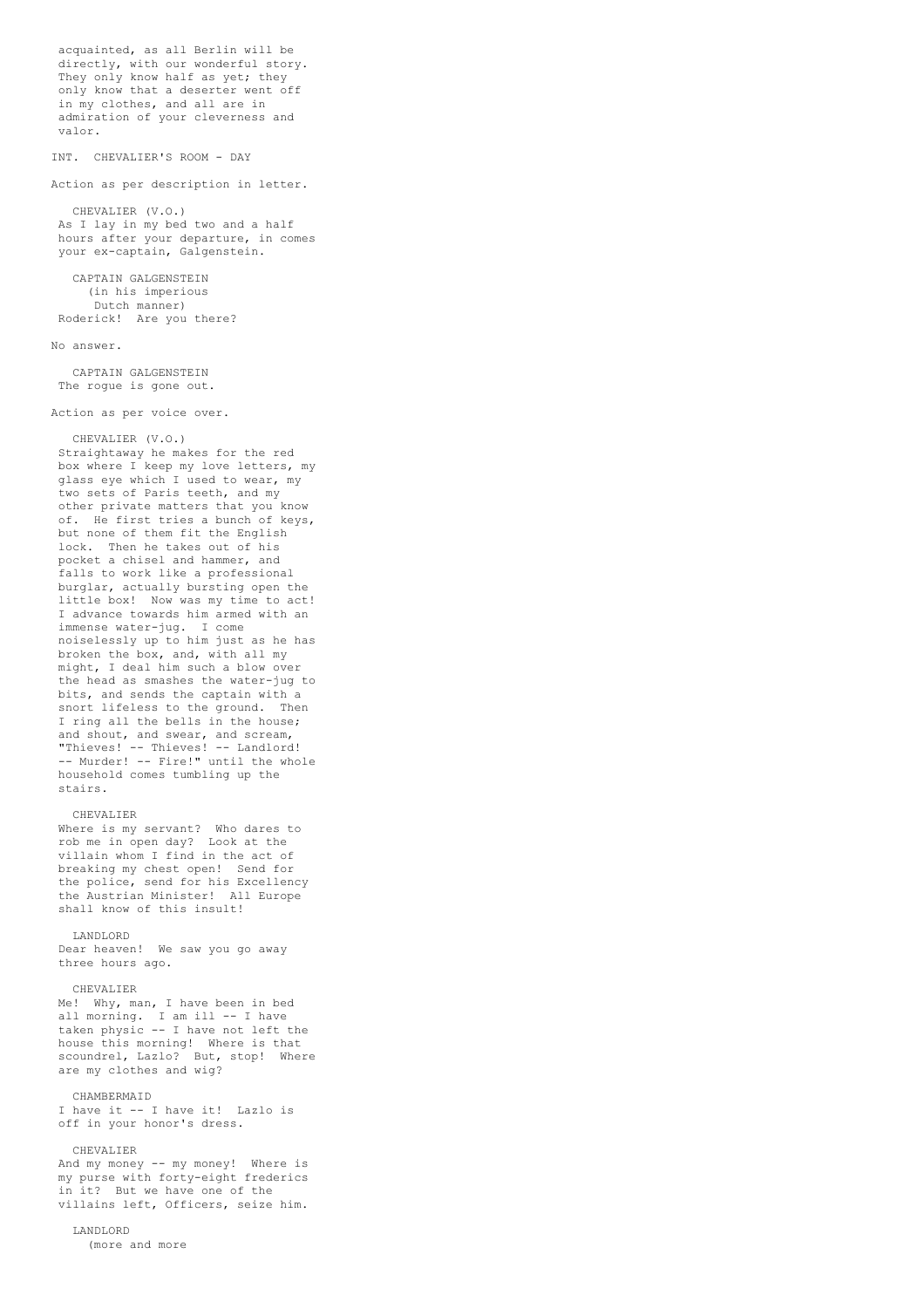astonished) It's the young Herr Galgenstein. CHEVALIER What! A gentleman breaking open my trunk with hammer and chisel impossible! CHEVALIER (V.O.) Herr Galgenstein was returning to life by this time, with a swelling on his skull as big as a saucepan; and the officers carried him off, and, to make a long story short, poor Galgenstein is now on his way to Spandau; and his uncle, the Minister of Police Galgenstein, has brought me five hundred louis, with a humble request that I would leave Berlin forthwith, and hush up this painful matter. INT. GERMAN PALACE - BALLROOM - NIGHT Roderick, the Chevalier and the Duke of Wurttemberg. RODERICK (V.O.) The Chevalier de Belle Fast was in particularly good order with the Duke of Wurttemberg, whose court was, at this period, the most brilliant in all Europe. The Duke of Wurttemberg chatting with ballet dancers, who will perform at the party. RODERICK (V.O.) He spent fabulous sums on the ballets and operas. All the ballerinas were pretty, and they all boasted that they had all at least once made their amorous sovereign happy. Roderick and the Chevalier kissing hands, hobnobbing with the nobility, and dancing minuets. RODERICK (V.O.) There was not a party of the nobility to which the two Irish gentlemen were not invited, and admired, nor where we did not make the brave, the high-born and the beautiful talk to us. There was no man in Europe more gay in spirits, more splendid in personal accomplishment, than young Roderick James. EXT. GERMAN STREET - DAWN Roderick and the Chevalier in a comfortable coach, on their way home to bed, pass troops marching out on early parade. INT. COACH - DAWN Roderick sinks back into the comfortable cushion and yawns. RODERICK (V.O.) What a delightful life did we now lead! I knew I was born a gentleman, from the kindly way in which I took to the business, as business certainly it is. INT. BEDROOM - GERMANY - DAY Roderick in a tub, being washed by a servant. RODERICK (V.O.) For though it seems all pleasure, yet I assure any low-bred persons who may chance to read this, that we, their betters, have to work as well as they; though I did not rise until noon, yet had I not been up at play until long past midnight?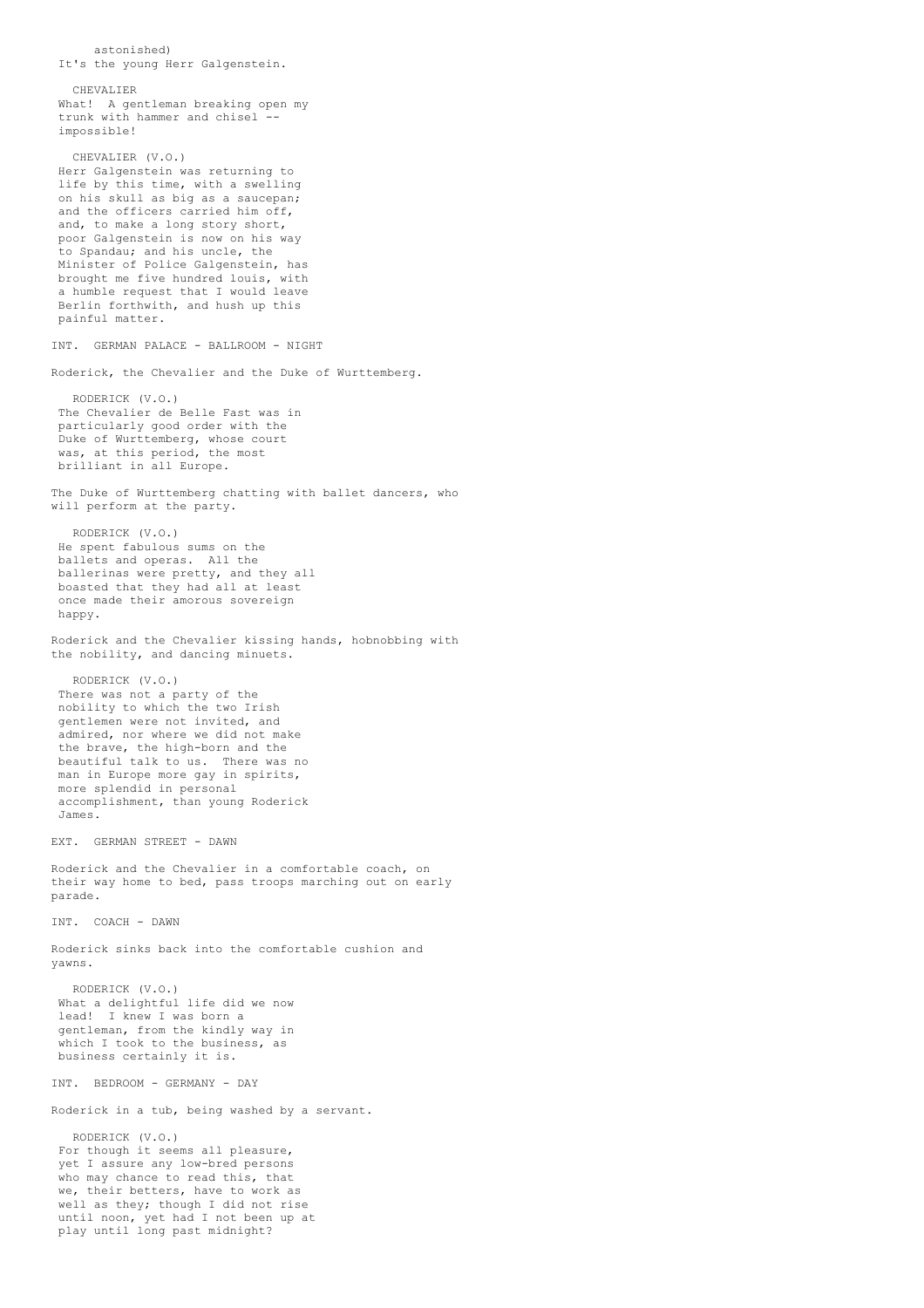```
INT. ANOTHER BEDROOM - GERMANY - DAY
```
His hair being done.

```
RODERICK (V.O.)
I came into it at once, and as if I
had never done anything else all my
life. I had a gentleman to wait
upon me, a French friseur to dress
my hair of a morning.
```
INT. DINING ROOM - NIGHT

A candle-lit supper.

RODERICK (V.O.) I knew the taste of chocolate as by intuition almost, and could distinguish between the right Spanish and the French before I had been a week in my new position.

INSERTS - JEWELRY

Action and cuts as voice over.

RODERICK (V.O.) I had rings on my fingers, watches in both my fobs, trinkets, and snuff-boxes, of all sorts, and each outvying the other in elegance.

INT. RECEPTION ROOM - GERMANY - DAY

As described.

RODERICK (V.O.) I had the finest natural taste for lace and china of any man I ever knew.

EXT. STABLES - GERMANY - DAY

Buying horses.

RODERICK (V.O.) I could judge a horse as well as any dealer in Germany. I could not spell, but I could speak German and French cleverly.

INT. DRESSING ROOM - GERMANY - DAY

Roderick being fitted for clothes.

RODERICK (V.O.) I had at least twelve suits of clothes; three richly embroidered with gold, two laced with silver; one of French grey, silver-laced and lined with chinchilla. I had damask morning robes, to which a peacock's tail is as sober as a Quaker's drab skirt.

INT. ORANGERY - DAY

Action as voice over.

RODERICK (V.O.) I took lessons on the guitar, and sang French catches exquisitely. Where, in fact, was there a more accomplished gentleman than Roderick James?

INT. GAMING ROOM - GERMANY - NIGHT

Action as per voice over.

RODERICK (V.O.) How have we had the best blood, and the brightest eyes, too, of Europe throbbing round the table as I and the Chevalier have held the cards and the bank against some terrible player, who was matching some thousands out of his millions against our all which was there on the baize!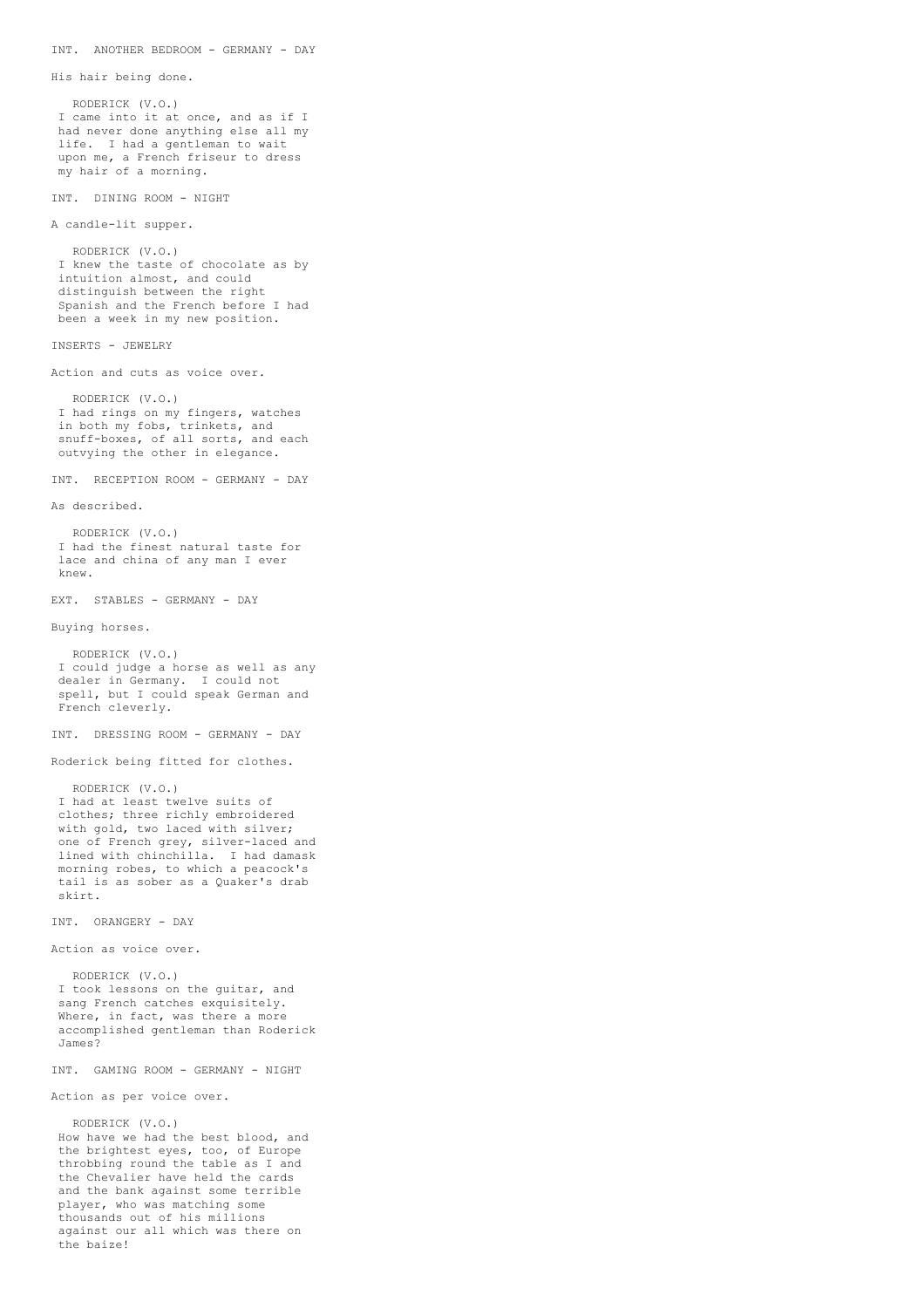```
Roderick dealing a faro bank.
  RODERICK (V.O.)
Our principles were: play grandly,
honorably. Be not, of course, cast
down at losing; but, above all, be
not eager at winning, as mean souls
are.
INT. GAMING ROOM - GERMANY - NIGHT
Action as voice over.
  RODERICK (V.O.)
When the Duke of Courland brought
 fourteen lackeys each with bags of
 florins, and challenged our bank to
play against the sealed bags, what
 did we ask?
  CHEVALIER
Sir, we have but eighty thousand
 florins in bank, or two hundred
 thousand at three months; if your
highness' bags do not contain more
than eight thousand, we will meet
you.
Playing.
   RODERICK (V.O.)
 And we did, and after eleven hours
play, in which our bank was at one
 time reduced to two hundred and
 three ducats, we won seventeen
 thousand florins off him.
Four crowned heads look on at the game, and an imperial
princess, when Roderick turns up the ace of hearts, bursts
into tears.
INT. MASQUERADE BALL - NIGHT
Roderick and a girl.
  RODERICK (V.O.)
 Nor need I mention my successes
 among the fairer portion of the
 creation. One of the most
 accomplished, the tallest, the most
 athletic, and the handsomest
gentleman in Europe, as I was then,
 a young fellow of my figure could
not fail of having advantages, which
 a person of my spirit knew very well
how to us.
INT. BOUDOIR - NIGHT
Making love to a masked lady.
   RODERICK (V.O.)
Charming Schuvaloff.
INT. COACH - NIGHT
  RODERICK (V.O.)
Black-eyed Sczortarska.
INT. BOUDOIR - NIGHT
  RODERICK (V.O.)
Dark Valdez.
  RODERICK
 Do you expect me to believe that
your lover brought you here tonight?
  VALDEZ
 Yes. He brought me in his carriage,
 and he will call for me at midnight.
   RODERICK
And he doesn't care about me?
  VALDEZ
```
He is only curious to know who you

INT. GAMING ROOM - GERMANY - NIGHT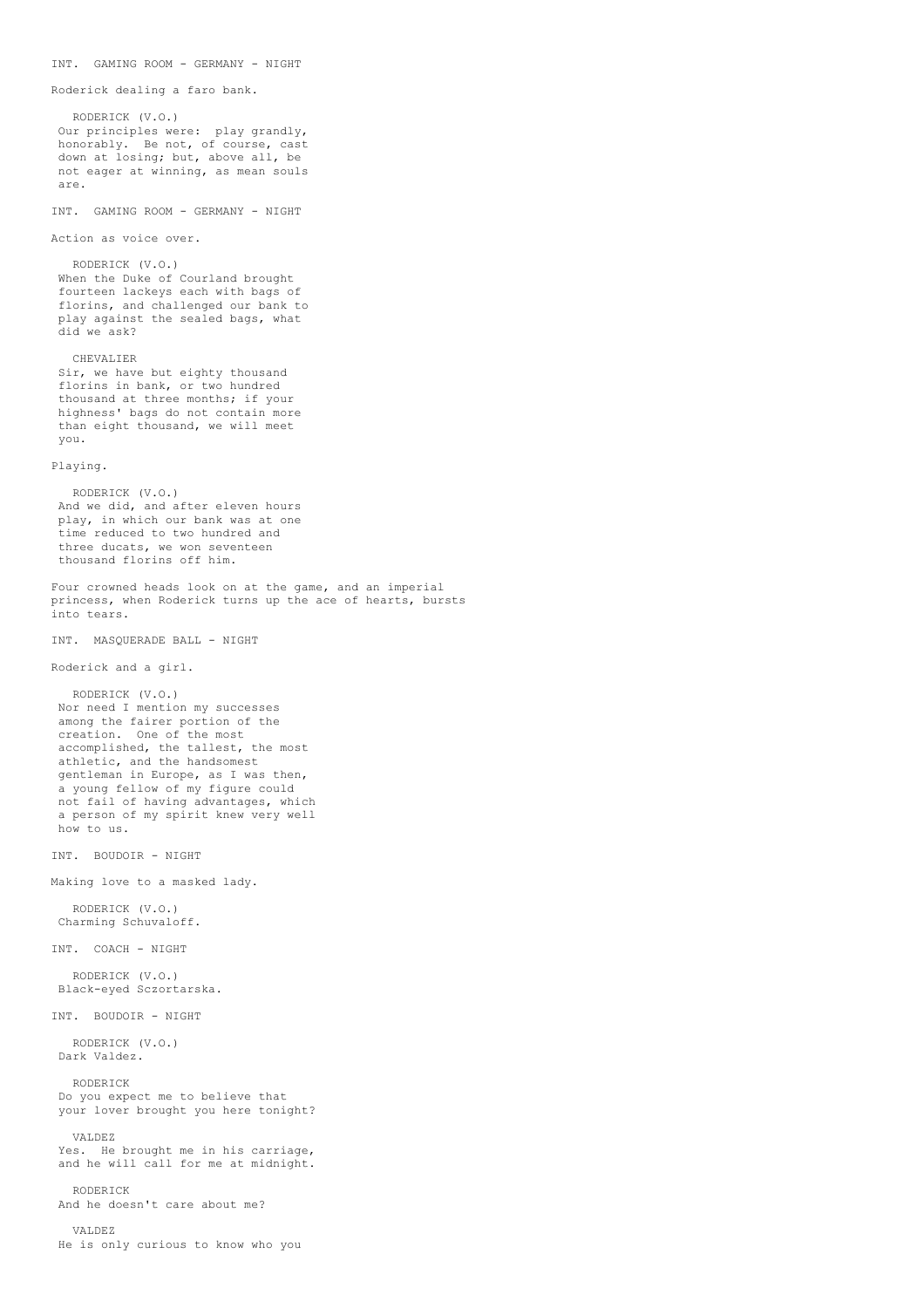are.

RODERICK If his love were like mine, he would not permit you to come here. VALDEZ He loves me, as I love you. RODERICK Will he wish to know the details of this night? VALDEZ He will believe that it will please me if he asks about it, and I shall tell him everything except some circumstances which might humiliate him. EXT. GARDEN - NIGHT RODERICK (V.O.) Tender Hegenheim. INT. BOUDOIR - NIGHT RODERICK (V.O.) Brilliant Langeac. Roderick takes from his portfolio a little jacket of very fine transparent skin, eight inches long and closed at one end, and which by way of a pouch string at its open end, has a narrow pink ribbon. He displays it to her, she looks at it, and laughs. LANGEAC I will put in on you myself. She puts it on, out of shot. LANGEAC There you are, dressed by my hand. It is nearly the same thing; but despite the fineness and transparency of the skin, the little fellow pleases me less well in costume. It seems that this covering degrades him, or degrades me -- one of the other. RODERICK Both, my angel. It was Love who invented these little jackets: for he had to ally himself with Precaution. INT. ROOM OFF A BALLROOM - NIGHT Roderick making love to the Countess von Trotha. Enter the Count, in the uniform of a Colonel. COUNT I entered here, monsieur, at a bad moment for you; it seems that you love this lady. RODERICK Certainly, monseigneur, does not Your Excellency consider her worthy of love? COUNT Perfectly so; and what is more, I will tell you that I love her, and that I am not of a humor to put up with rivals. RODERICK Very well! Now that I know it, I will no longer love her. COUNT Then you yield to me. RODERICK On the instant. Everyone must yield

to such a nobleman as you.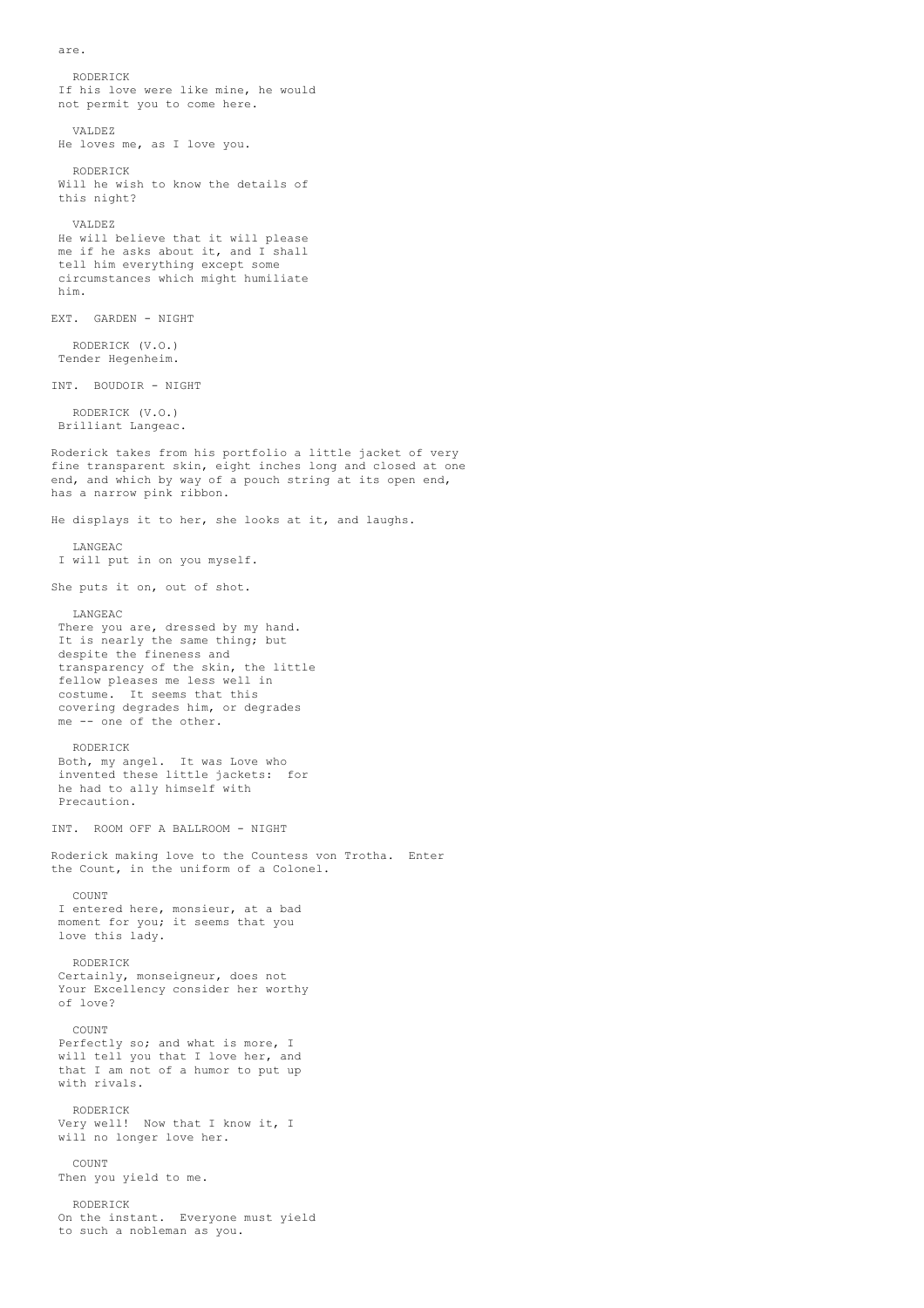COUNT Very well; but a man who yields takes to his legs. RODERICK That is a trifle strong. COUNT Take to your legs, low Irish dog. Roderick smiles at him. RODERICK Your Excellency has wantonly insulted me. That being so, I conclude that you hate me, Monseigneur, and that hence you would be glad to remove me from the number of the living. In this wish, I can and will satisfy Your Excellency. EXT. BEAUTIFUL GARDEN - EARLY MORNING Roderick's sword duel with the Count. Details to be worked out. INT. BILLIARD ROOM - NIGHT Roderick watches the Chevalier play with a Prussian officer, Lieutenant Dascher. RODERICK (V.O.) It was my unrivaled skill with sword and pistol, and readiness to use them, that maintained the reputation of the firm. Towards the end of the game, Dascher, seeing that he is losing, makes an unfair stroke, so obvious that the marker tells him so to his face. Lieutenant Dascher, for whom the stroke wins the game, takes the money which is in the stake bag, and puts it in his pocket, paying no attention to the marker's adjurations, or to Roderick's. Roderick, who is without his sword, reaches for a billiard cue and swings it at Dascher's face. He wards off the blow with his arm, drawing his sword and runs at Roderick, who is unarmed. The marker, a sturdy young man, catches Dascher around the waist and prevents murder. DASCHER I see that you are without your sword, but I believe you are a man of mettle. Will you give me satisfaction? RODERICK I shall be delighted; but you have lost and you must pay me the money before we meet, for, after all, you cannot pay me when you are dead. ANOTHER OFFICER I will undertake to pay you the 20 louis, but only tomorrow morning at the meeting. EXT. FIELD - DAY On the field, there are six people waiting with Dascher, and his seconds. Dascher takes 20 louis from his pocket and hands them to Roderick, saying: DASCHER I may have been mistaken, but I mean to make you pay deadly for your brutality. Roderick takes the money and puts it in his purse with the utmost calm, making no reply to the other's boasting.

RODERICK (privately)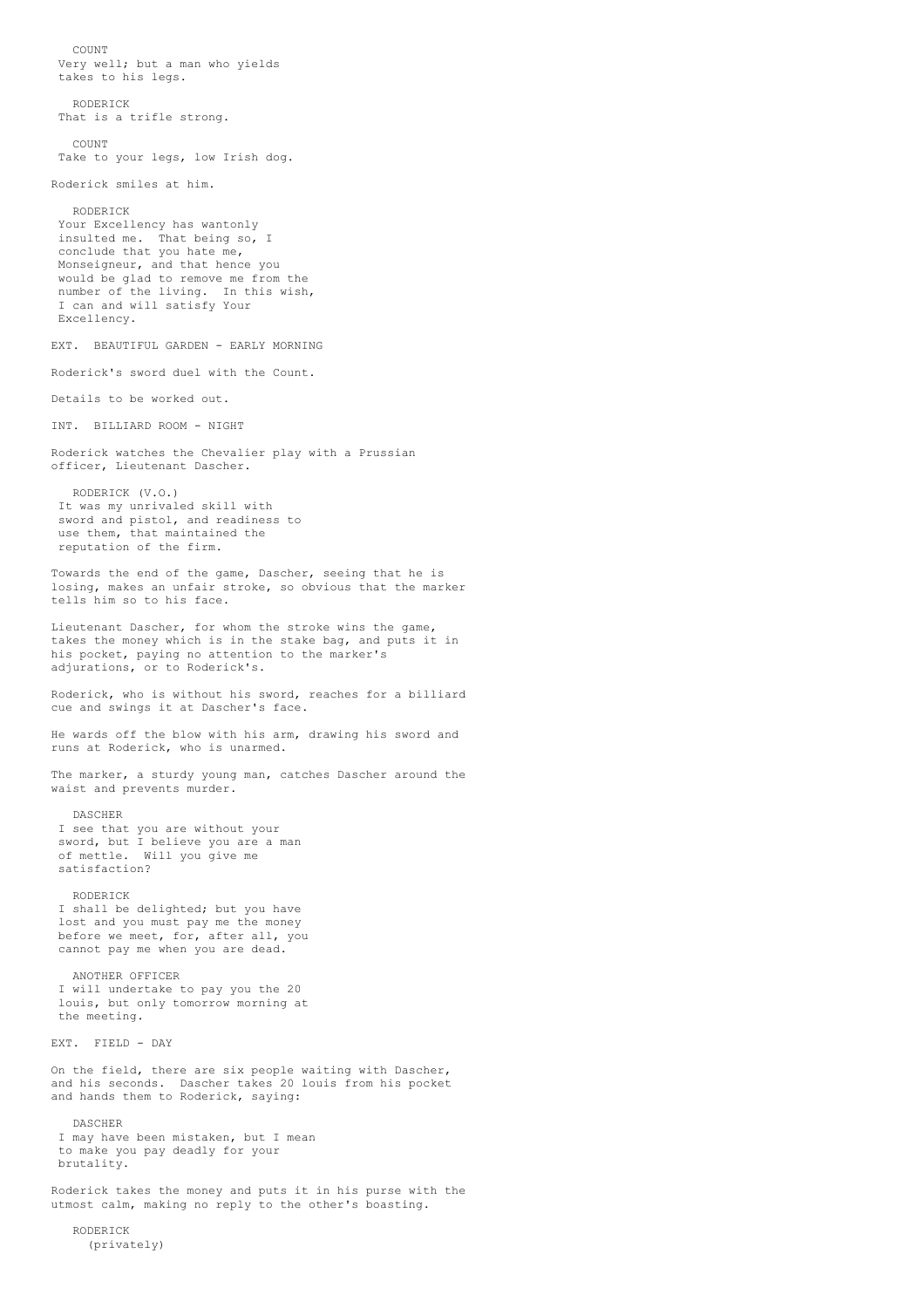It is distasteful to kill a scoundrel -- that should be work for a hangman. CHEVALIER To risk one's life against such people is an imposition. RODERICK (laughs) I risk nothing, for I am certain to kill him. CHEVALIER Cartain? RODERICK Perfectly certain, because I shall make him tremble. He takes his station between two trees, about four paces apart, and draws a pair of dueling pistols. RODERICK You have only to pace yourself at ten paces difference, and fire first. The space between these two trees is the place where I choose to walk back and forth. You may walk too, if you wish, when it is my turn to fire. No one could have explained his intentions more clearly or spoken more calmly. DASCHER But we must decide who is to have the first shot. RODERICK There is no need of that. I never fire first; and, in any case, you have that right. Dascher places himself at the specified distance. Roderick walks slowly back and forth between the two trees without looking at him. Dascher takes aim and fires, missing. RODERICK (with the greatest composure) You missed me, sir. I was sure you would. Try again. The others think he is mad, and had expected some kind of discussion between the parties, but not a bit of it. Dascher takes careful aim and fires a second shot, again missing Roderick. Without a word, but in a firm and confident manner, Roderick fires his first shot into the air. Dascher looks amazed. Then, aiming at Dascher with his second pistol, he hits him in the center of the forehead and stretches him out dead on the ground. EXT. ROAD - DAY Roderick and Chevalier traveling in their coach. RODERICK (V.O.) Thus is will be seen that our life, for all its splendor was one of extreme difficulty and danger, requiring high talents and courage for success, and sudden and unexpected departures. They meet a four-wheel carriage, drawn by two horses, carrying a master and a servant. The driver of the four-wheel carriage wants Roderick's driver to make way for him.

Roderick's driver protests that if he does, he will upset his master in the ditch, but the other insists.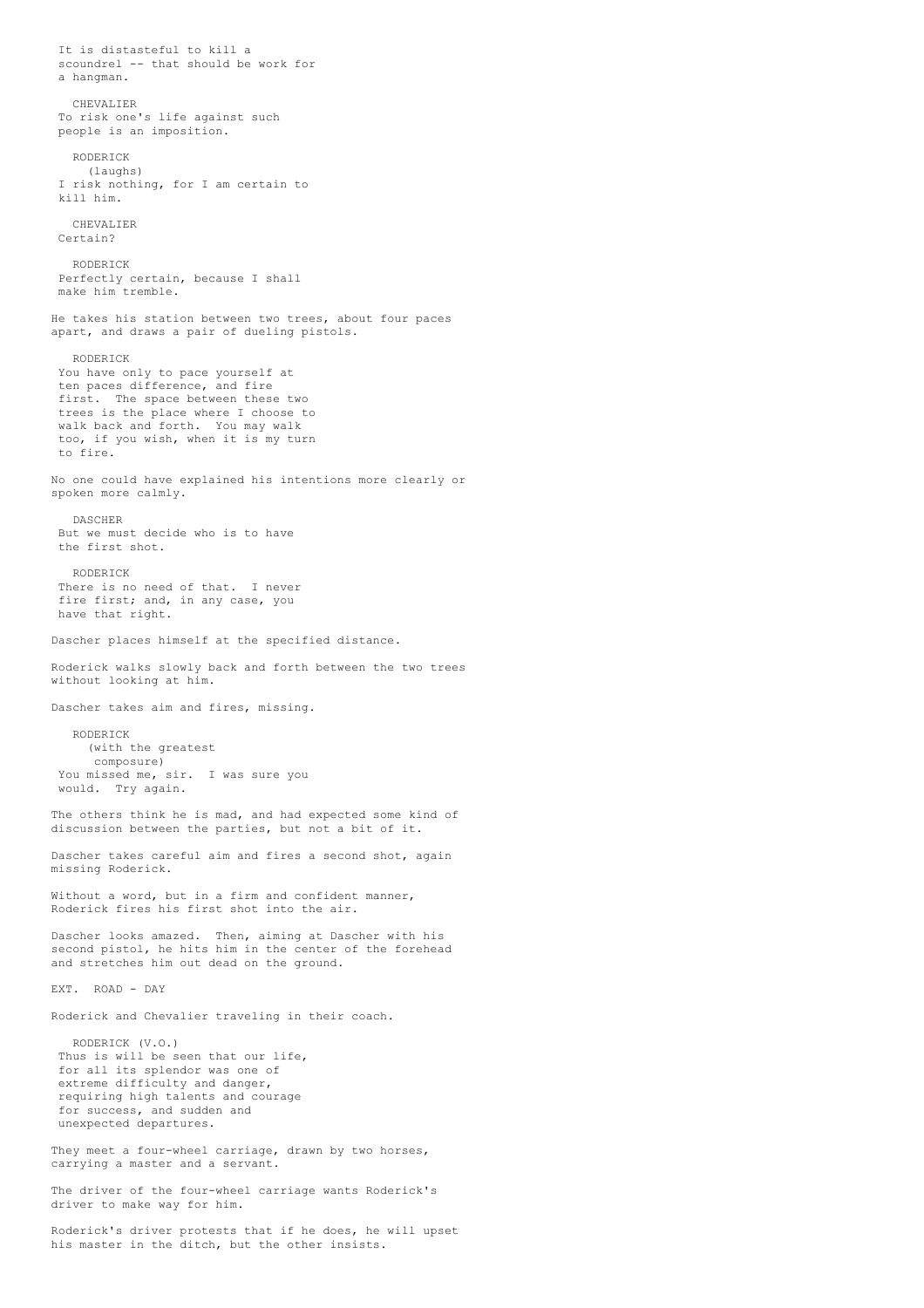Roderick addresses the master, a handsome young man, and asks him to order his driver to make way for him. RODERICK I am posting, monsieur, and furthermore I am a foreigner. STRANGER Monsieur, here in Saxony, the post has no special right, and if you are a foreigner, you must admit that you have no greater claim than mine, since I am in my own country. At that, Roderick gets out and holding his drawn-sword tells the stranger to get out, or to make way for him. The stranger replies, with a smile, that he has no sword and that, in any case, he will not fight for such a silly reason. He tells Roderick to get back in his chaise, and he makes way for him. INT. GAMING ROOM - NIGHT Roderick and the Chevalier running a faro bank when an important lady suffers a huge loss. RODERICK (V.O.) The ladies were passionately fond of play, and hence would often arise no small trouble to us; for the truth most be told, that the ladies loved to play, but not to pay. The point of honor is not understood by the charming sex; and it was with the greatest difficulty that we could keep them from the table, could get their money if they lost or, if they paid, prevent them from using the most furious and extraordinary means of revenge. EXT. ROAD - DAWN RODERICK (V.O.) On this evening, the lady of high rank, after I had won a considerable sum in diamonds and pearls from her, sent her lover with a band of cutthroats to waylay me. Roderick and the Chevalier are sound asleep in their carriage when they are awakened by a violent jolt, upon which the carriage overturns in the middle of the road. The Chevalier is underneath, and screams from the pain in his right arm, which he thinks is broken. Their servant forces the door open to help them out, telling them that the two postilions have fled. Roderick easily gets out of the carriage through the door, which is above him, but the Chevalier, unable to move because of his disabled arm, has to be pulled out. His piercing shrieks make Roderick laugh, because of the strange oaths with which he interlards his prayers. From the carriage, Roderick takes his dueling pistols, and sword. Roderick tells his servant to mount and to looking for armed peasants in the vicinity; money in hand, he leaves. The Chevalier has lain down on the hard ground, groaning and in no condition to resist robbers. Roderick makes his own preparations to sell his fortune and his life at the highest price. His carriage is close to the ditch, and he unhitches the horses, tieing them to the wheels and the pole in a

In this predicament, Roderick cannot help laughing at the poor Chevalier, who is writhing like a dying dolphin on a seashore, and uttering the most pitiful execrations, when

circle, and stations himself behind them with weapons.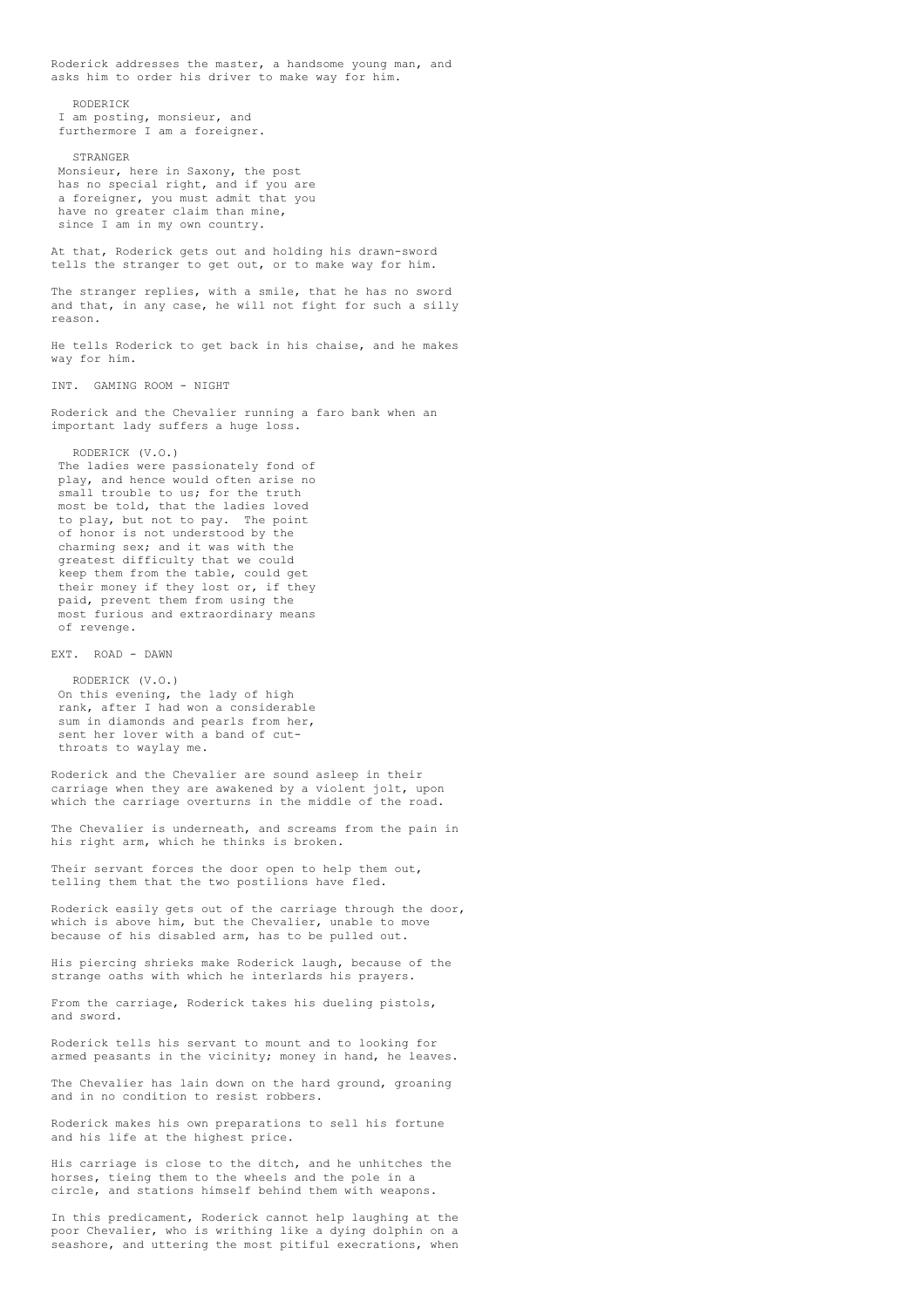a mare, whose back was turned to him, take it into her empty head to empty her bladder on him. There is nothing to be done; he has to put up with the whole stinking rain, and to forgive Roderick's laughter, which he has not the strength to hold in.

The chill wind and the silence are suddenly broken by an attack, which is half-hearted and uncertain, by the lady's lover, and his hesitant band of six cut-throats.

Some falter and run away as soon as Roderick fires his pistol.

The leader and two heartier followers engage Roderick. During the fight, they mortally wound the helpless Chevalier and two of them are killed.

After they flee, Roderick kneels by the Chevalier, who utters some appropriate last words, then dies.

His servant finally arrives at full gallop, shouting at the top of his voice, and followed by a band of peasants, each with his lantern, come to his rescue. There are ten or twelve of them, all armed with muskets, and all ready to obey his orders.

EXT. SPA - HOTEL - DAY

Roderick's carriage arrives.

RODERICK (V.O.) After making suitable arrangements for the Chevalier's burial, in proper accord with his church, I traveled to Spa, which was now in season, alone, to continue my profession which formerly had the support of my friend and mentor.

INT. GAMING ROOM - NIGHT

Crowds surround Roderick.

RODERICK (V.O.) I was by this time one of the bestknown characters in Europe; and the fame of my exploits, my duels, my courage at play, would bring crowds round me in any public society where I appeared.

INT. CASINO - NIGHT

Attractive women alone, while men are at the gaming table.

RODERICK (V.O.) The passion for play is stronger than the passion for gallantry; the gamester at Spa has neither time to stop to consider the merits of a woman, nor the courage to make sacrifices for her.

EXT. GARDEN IN SPA - DAY

The Countess of Cosgrove walks beside her husband, Sir William Cosgrove, who is in a wheelchair. They are accompanied by their young son, Lord Brookside, and two servants.

RODERICK (V.O.) In evoking the recollections of these days, I have nothing but<br>pleasure. I would if I could .<br>I would if I could say as much of a lady who will henceforth play a considerable part in the drama of my life -- I mean the Countess of Cosgrove, whose fatal acquaintance I made at Spa, very soon after the tragic events which caused me to quit Germany.

Closer shot of the Countess.

RODERICK (V.O.) Victoria, Countess of Cosgrove. A Countess and a Viscountess in her own right.

Closer shot of Sir William Cosgrove.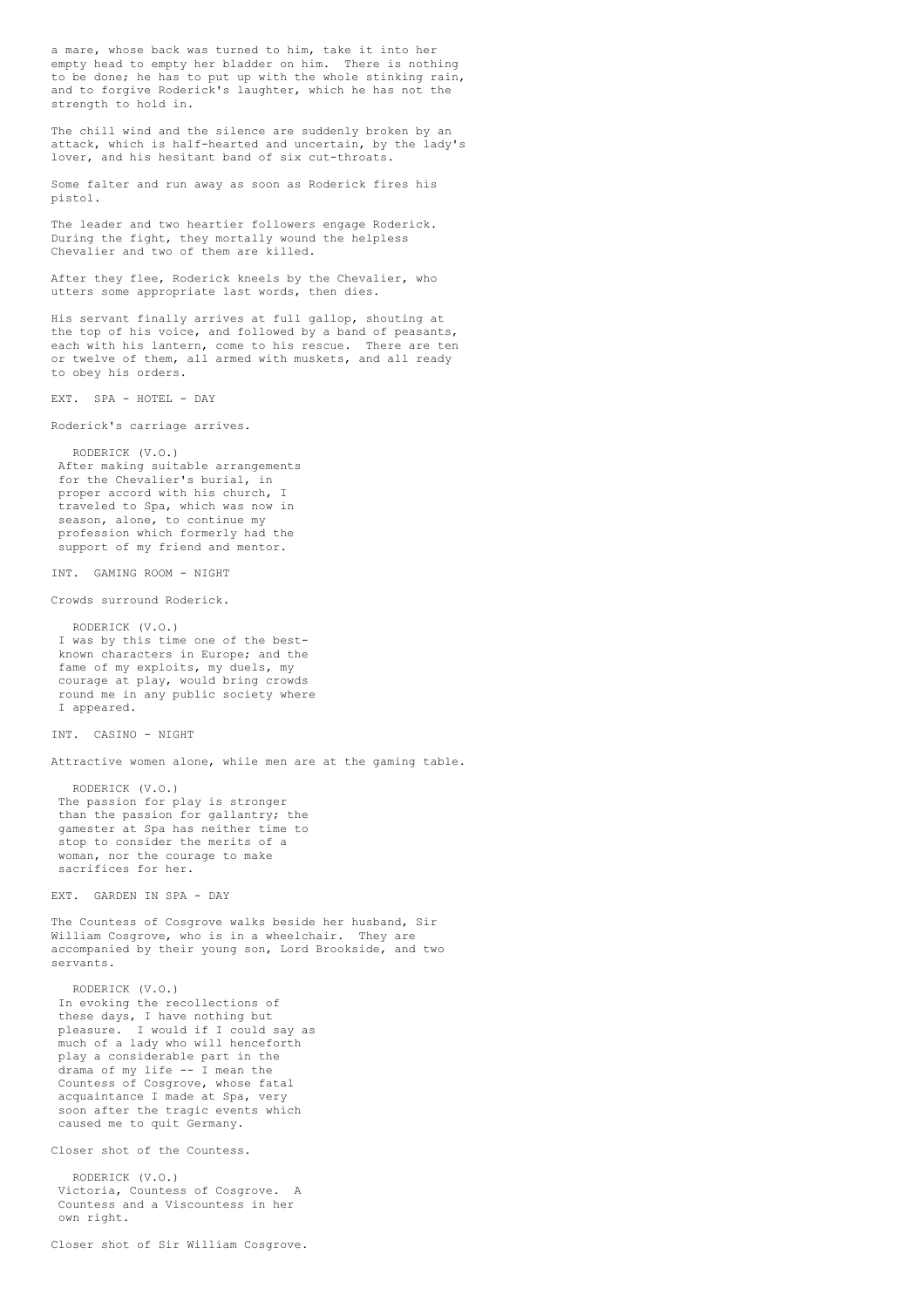RODERICK (V.O.) She was the wife of her cousin, the Right Honorable Sir William Reginald Cosgrove, Knight of the Bath, and Minister to George II and George III of several of the smaller courts of Europe. Closer shot of young Lord Brookside, walking behind them in the care of his governor. RODERICK (V.O.) She was the mother to Viscount Brookside -- a melancholy, deserted, little boy, about whom his father was more than indifferent, and whom his mother never saw. INT. GAMING ROOM - NIGHT Shots of Sir William Cosgrove being wheeled in, and at play with Roderick, and some other gentlemen. RODERICK (V.O.) I made Sir William Cosgrove's acquaintance as usual at the playtable. One could not but admire the spirit and gallantry with which he pursued his favorite pastime; for, though worn out with gout and a myriad of diseases, a cripple wheeled about in a chair, and suffering pangs of agony, yet you would see him every morning, and every evening at his post behind the delightful green cloth. SIR WILLIAM Hang it, Mr. Roderick James, you have no more manners than a barber, and I think my black footman has been better educated than you; but you are a young fellow of originality and pluck, and I like you, sir. because you seem determined to go to the devil by a way of your own. Laughter at the table. RODERICK I am obliged to observe, Sir William Cosgrove, that since you are bound for the next world much sooner than I am, I will depend on you to get comfortable quarters arranged for me. Laughter. SIR WILLIAM Indeed, you are right, sir. Look at me. Marriage has added forty years to my life. I am dying, a worn-out cripple, at the age of fifty. When I took off Lady Cosgrove, there was no man of my years who looked so young as myself. Fool that I was! I had enough with my pensions, perfect freedom, the best society in Europe -- and I gave up all these, and married and was miserable. Take a warning from me, Mr. Roderick, and stick to the trumps. Do anything, but marry. RODERICK Would you have me spend my life all alone? SIR WILLIAM In truth, sir, yes, but, if you must marry, then marry a virtuous drudge. RODERICK (laughing) The milkmaid's daughter?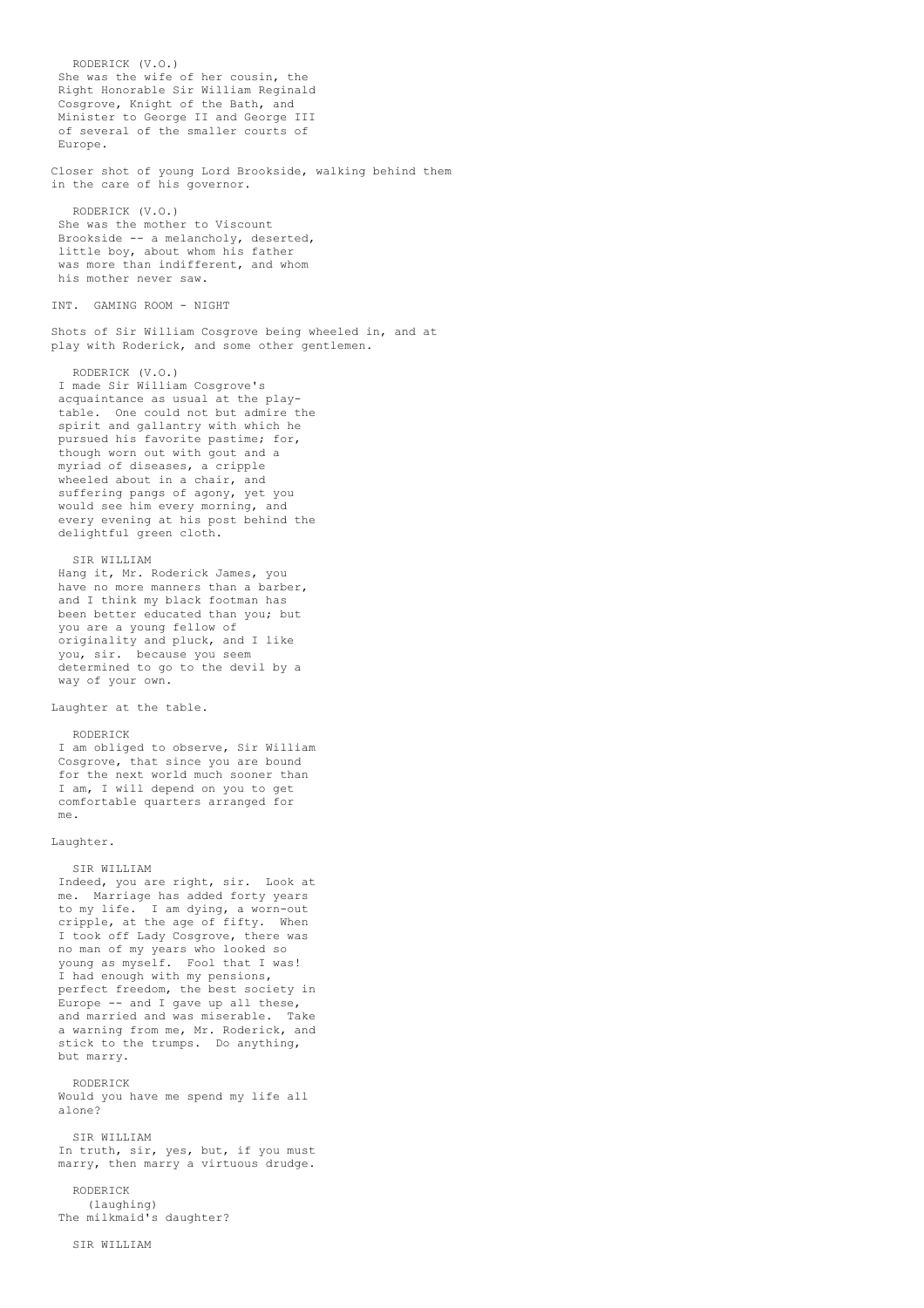Well, why not a milkmaid's daughter? No man of sense need restrict himself or deny himself a single amusement for his wife's sake; on the contrary, if he selects the animal properly, he will choose such a one as shall be no bar to his pleasure, but a comfort in his hours of annoyance. For instance, I have got the gout; who tends me? A hired valet who robs me whenever he has the power. My wife never comes near me. What friend have I? None in the wide world. Men of the world, as you and I are, don't make friends, and we are fools for our pains. Polite laughter at the table. SIR WILLIAM My lady is a weak woman, but she is my mistress. She is a fool, but she has got the better of one of the best heads in Christendom. She is enormously rich, but somehow I have never been so poor, as since I married her. I thought to better myself, and she has made me miserable and killed me, and she will do as much for my successor when I'm gone. There is a reflective silence at the table. RODERICK Has her ladyship a very large income? This question causes Sir William to burst out into a yelling laugh, joined by the rest of the table, and makes Roderick blush not a little at his gaucherie. EXT. ORNAMENTAL GARDEN - SPA - NIGHT A beautiful scene, lit by the flambeaux, held by a dozen footmen. A small orchestra, playing in a Temple of Love, some dancers, people gambling and lounging along a line of trees. Roderick approaches the Countess. RODERICK (V.O.) Despite my friend's strong warning. I resolves to become acquainted with his lady. Sir William Cosgrove was dying. His widow would be a rich prize. Why should I not win her, and, with her, the means of making in the world that figure which my genius and inclination desired? When I determine, I look upon the thing as done. RODERICK Charming lady, tell me the truth and earn my gratitude. Have you a lover? The countess laughs. COUNTESS No. RODERICK Have you had one? COUNTESS Never. RODERICK But, for a time... a passing fancy? COUNTESS Not even that. RODERICK How can I believe that there is not a man who has inspired desires in you?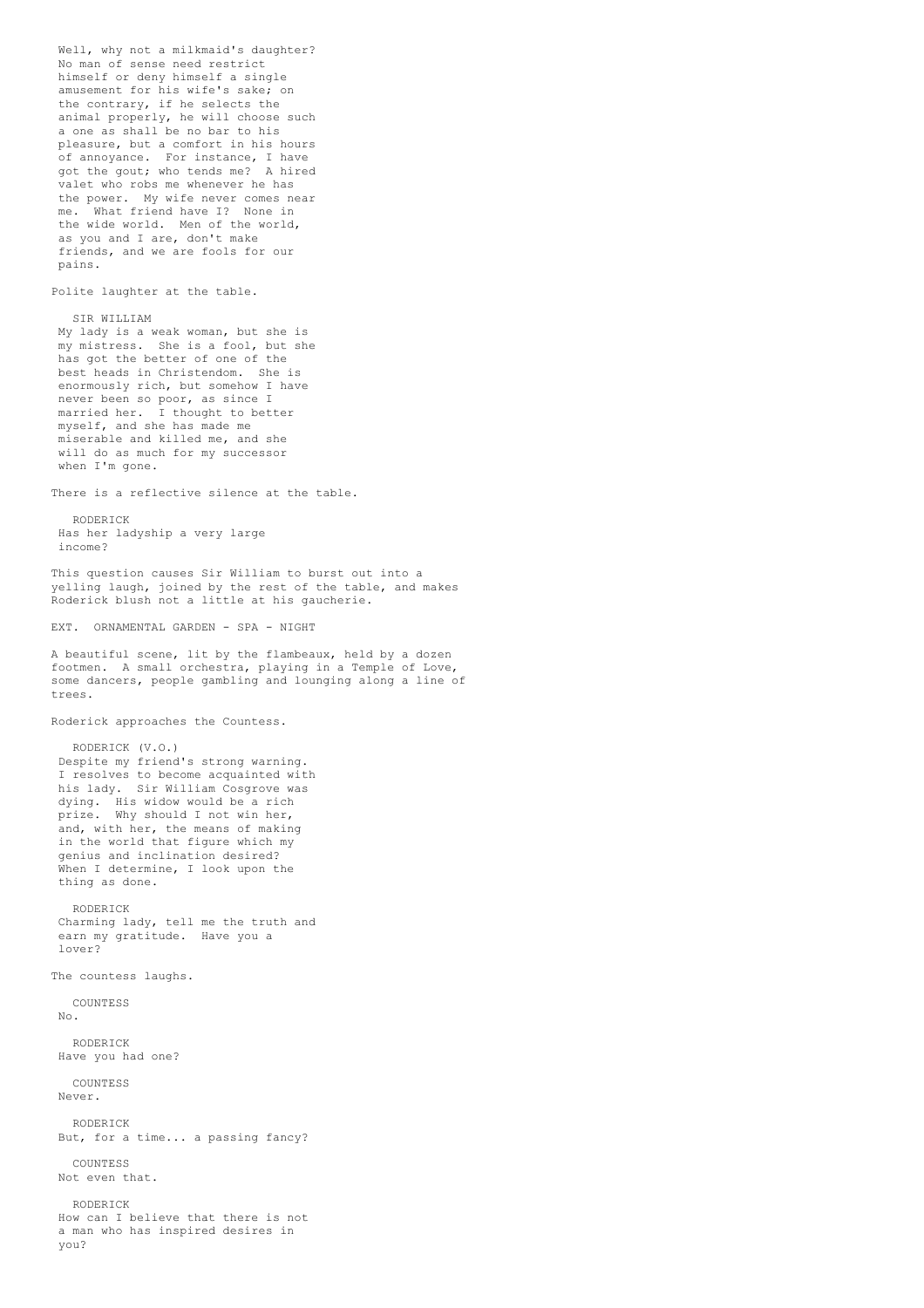**COUNTESS** Not one. RODERICK Have you not a man whom you value? COUNTESS That man has, perhaps, not yet been born. RODERICK What! You have not met a man worthy of your attention? **COUNTESS** Many worthy of attention; but valuing is something more. I could value only someone whom I loved. RODERICK Then you have never loved? Your heart is empty. COUNTESS Your word "empty" makes me laugh. Is it fortunate, or unfortunate? If it is fortunate, I congratulate myself. If it is unfortunate, I do not care, for I am not aware of it. RODERICK It is nonetheless a misfortune, and you will know it when you love. COUNTESS But if, when I love, I am unhappy, I will know that my empty heart was my good fortune. RODERICK That is true, but it seems to me impossible that you should be unhappy in love. COUNTESS It is only too possible. Love requires a mutual harmony which is difficult, and it is even more difficult to make it last. RODERICK I agree; but God put us on earth to take that risk. COUNTESS A man may need to do that, and find it amusing; but a girl is bound by other laws. RODERICK I believe you, and I see I must hasten to leave, for otherwise I shall become the unhappiest of men. COUNTESS How so? RODERICK By loving you, with no hope of possessing you. She laughs. COUNTESS You want my heart? RODERICK It is my only object. **COUNTESS** To make me wretched in two weeks. RODERICK To love you until death. To subscribe to all your commands. COUNTESS The amusing thing is that you

deceive me without knowing, if it is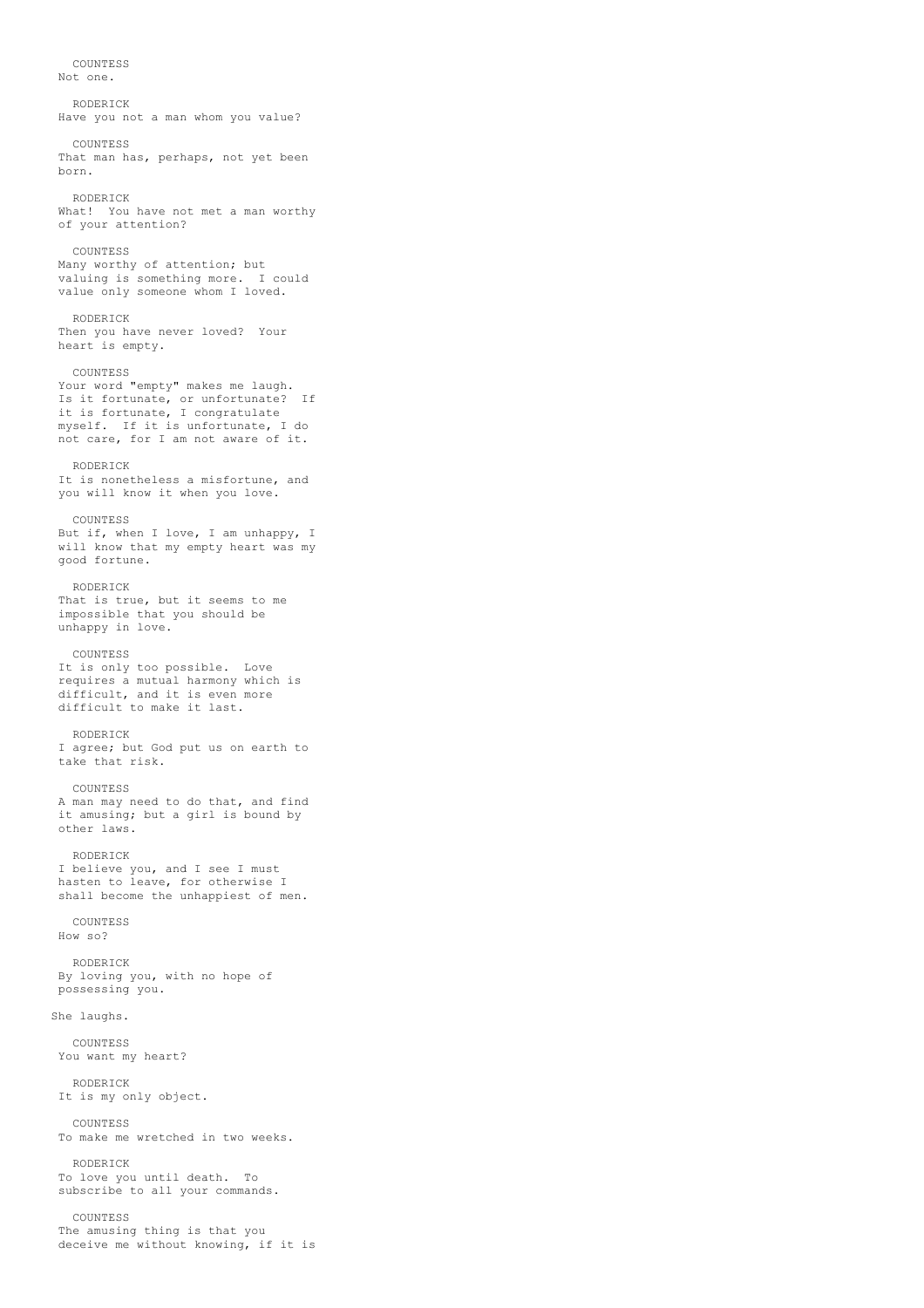RODERICK Deceiving someone without knowing it is something new for me. If I do not know it, I am innocent. COUNTESS But you deceive me nonetheless if I believe you, for it will not be in your power to love me when you love me no longer. Roderick laughs and kisses her. **COUNTESS** Be so good as to tell me with whom you think you are? RODERICK With a woman who is completely charming, be she a princess or a woman of the lowest condition, and who, regardless of her rank, will show me some kindness, tonight. She laughs. COUNTESS And if she does not choose to show you some kindness? RODERICK Then I will respectfully take leave of her. COUNTESS You will do as you please. It seems to me that such a matter can hardly be discussed until after people know each other. Do you not agree? RODERICK Yes -- but I am afraid of being deceived. COUNTESS Poor man. And, for that reason, you want to begin where people end? RODERICK I ask only a payment on account today -- after that, you will find me undemanding, obedient and discreet. She laughs. He kisses her again. They exit. EXT. ROAD - SPA - NIGHT Coach and four moves slowly along. INT. COACH - NIGHT They kiss. She gently struggles as he tries to undo her dress. He stops. RODERICK Will we always leave it at this? COUNTESS Always, my dear one, never any further. Love is a child to be pacified with trifles. A full diet can only kill it. RODERICK I know better than you do. Love wants a more substantial fare, and if it is stubbornly withheld, it withers away. COUNTESS Our abstinence makes our love immortal. If I loved you a quarter of an hour ago, now I should love you even more. But I should love you less if you exhausted my joy by satisfying all my desires.

true that you love me.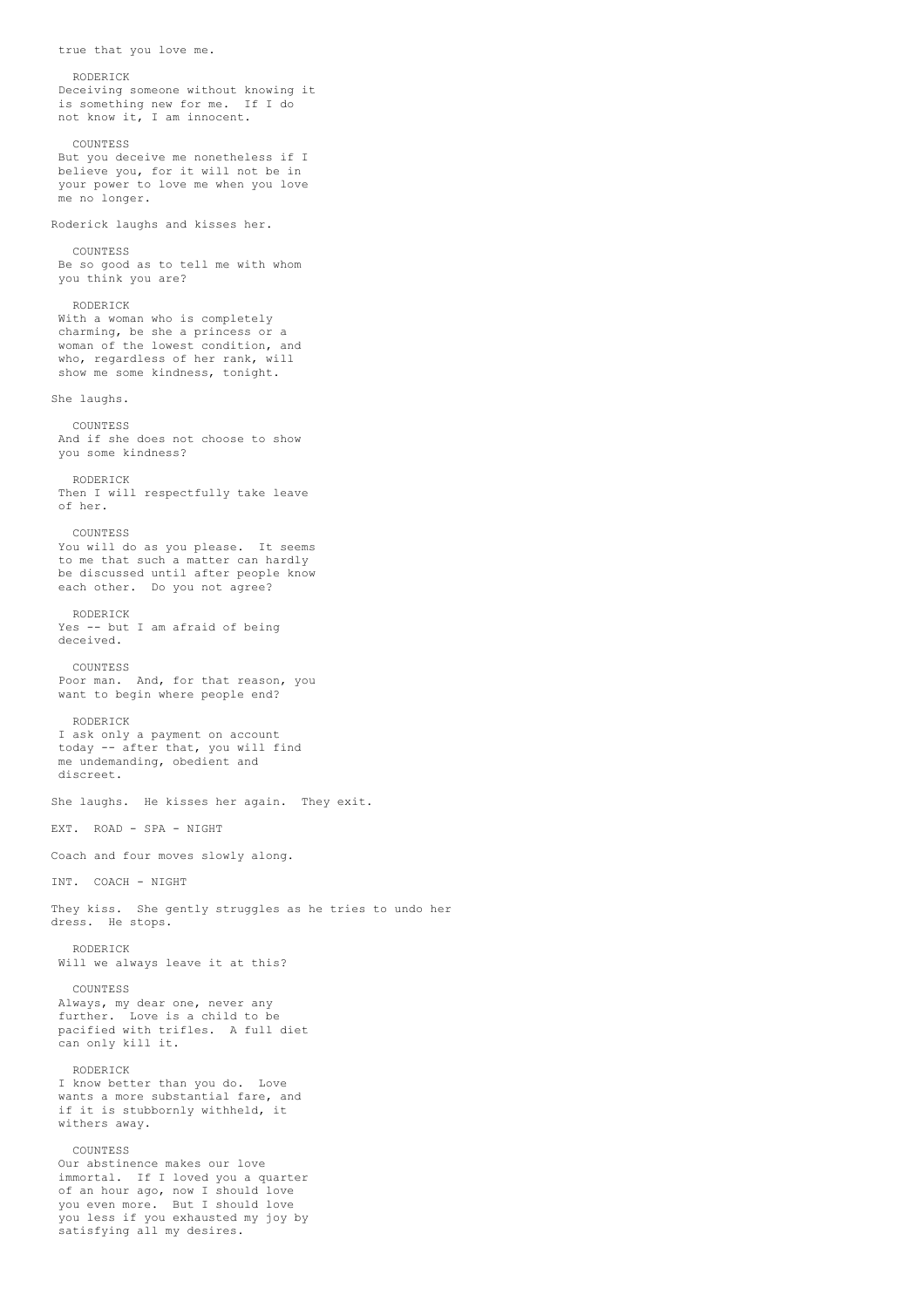RODERICK Let us give each other complete happiness, and let us be sure that as many times as we satisfy our desires, they will each time be born anew. COUNTESS My husband has convinced me of the contrary. RODERICK Sir William Cosgrove is a man who is dying, and yet I envy him more than any man in Christendom. He enjoys a privilege of which I am deprived. He may take you in his arms whenever he pleases, and no veil keeps his senses, his eyes, his soul from enjoying your beauty. She silences him with her fingertips. COUNTESS Shall I tell you something -- I believed what was called love came after the union -- and I was surprised when my husband, making me a woman, made me know it only by pain, unaccompanied by any pleasure. I saw that my imaginings had stood me in better stead. And so we became only friends, seldom sleeping together and arousing no curiosity in each other, yet on good terms for a while, as whenever he wanted me, I was at his service, but since the offering was not seasoned with love, he found it tasteless, and seldom demanded it. RODERICK O, my dearest love. Enough! I beg you. Stop believing in your experience. You have never known love. My very soul is leaving me! Catch it on your lips, and give me yours! They kiss ardently. RODERICK (V.O.) To make a long story short, her ladyship and I were in love six hours after we met; and after I once got into her ladyship's good graces, I found innumerable occasions to improve my intimacy, and was scarcely ever out of her company. EXT. COUNTESS' HOUSE - SPA - DUSK Action as per voice over. RODERICK (V.O.) I shall never forget the astonishment of Sir William Cosgrove

when, on one summer evening, as he was issuing out to the play-table, in his sedan-chair, her ladyship's barouche and four came driving into the courtyard of the house which they inhabited and, in that carriage, by her ladyship's side, sat no other than "the vulgar Irish adventurer," as she was pleased to call me.

Sir William makes the most courtly of bows and grins, and waves his hat in as graceful a manner as his multiplicity of illness permits, and her ladyship and Roderick reply to the salutation with the utmost politeness and elegance on their part.

INT. RODERICK'S APARTMENT - SPA - NIGHT

Making ardent love.

COUNTESS Without you, my dearest, I might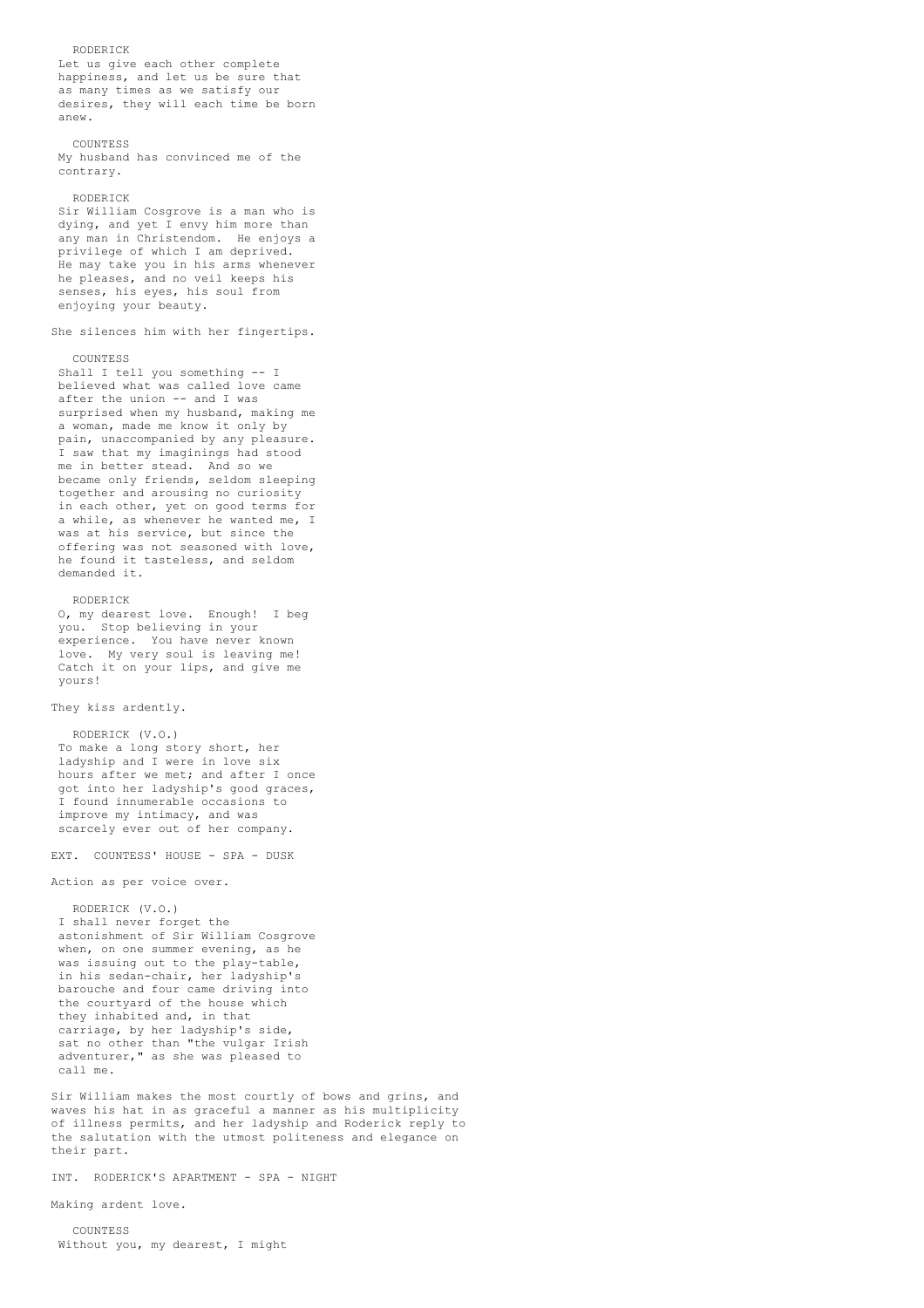have died without ever knowing love. Inexpressible love! God of nature! Bitterness than which nothing is sweeter, sweetness than which nothing is more bitter. Divine monster which can only be defined by paradoxes.

### RODERICK

Let me give a thousand kisses to that heavenly mouth which has told me that I am happy.

#### COUNTESS

As soon as I saw you loved me, I was pleased, and I gave you every opportunity to fall more in love with me, being certain that, for my part, I would never love you. But after our first kiss, I found that I had no power over myself. I did not know that one kiss could matter so much.

RODERICK (V.O.) We then spent an hour in the most eloquent silence except that, from time to time, her ladyship cried out: "Oh, my God. Is it true -- I am not dreaming?"

INT. GAMING ROOM - NIGHT

Roderick enters and approaches a table at which Sir William Cosgrove, who is drunk, is at play with several other jovial fellows.

RODERICK (V.O.) Sir William Cosgrove, with his complication of ills, was dying before us by inches. He was continually tinkered up by doctors, and, what with my usual luck, he might be restored to health and live I don't know how many years. If Cosgrove would not die, where was the use of my pursing his lady? But my fears were to prove groundless, for on that very night, patient nature would claim her account.

SIR WILLIAM Good evening, Mr. James, have you done with my lady?

RODERICK I beg your pardon?

SIR WILLIAM Come, come, sir. I am a man who would rather be known as a cuckold than a fool.

### RODERICK

I think, Sir William Cosgrove, you have had too much drink. Your chaplin, Mr. Hunt, has introduced me into the company of your lady to advise me on a religious matter, of which she is a considerable expert.

Sir William Cosgrove greets this line with a yell of laughter. His laugh is not jovial or agreeable, but rather painful and sardonic, and ends in a violent fit of coughing.

SIR WILLIAM

Gentlemen, see this amiable youth! He has been troubled by religious scruples, and has flown for refuge to my chaplin, Mr. Hunt, who has asked for advise from my wife, Lady Cosgrove, and between them both, they are confirming my ingenious young friend in his faith. Did you ever hear of such doctors and such a disciple?

RODERICK Faith, sir, if I want to learn good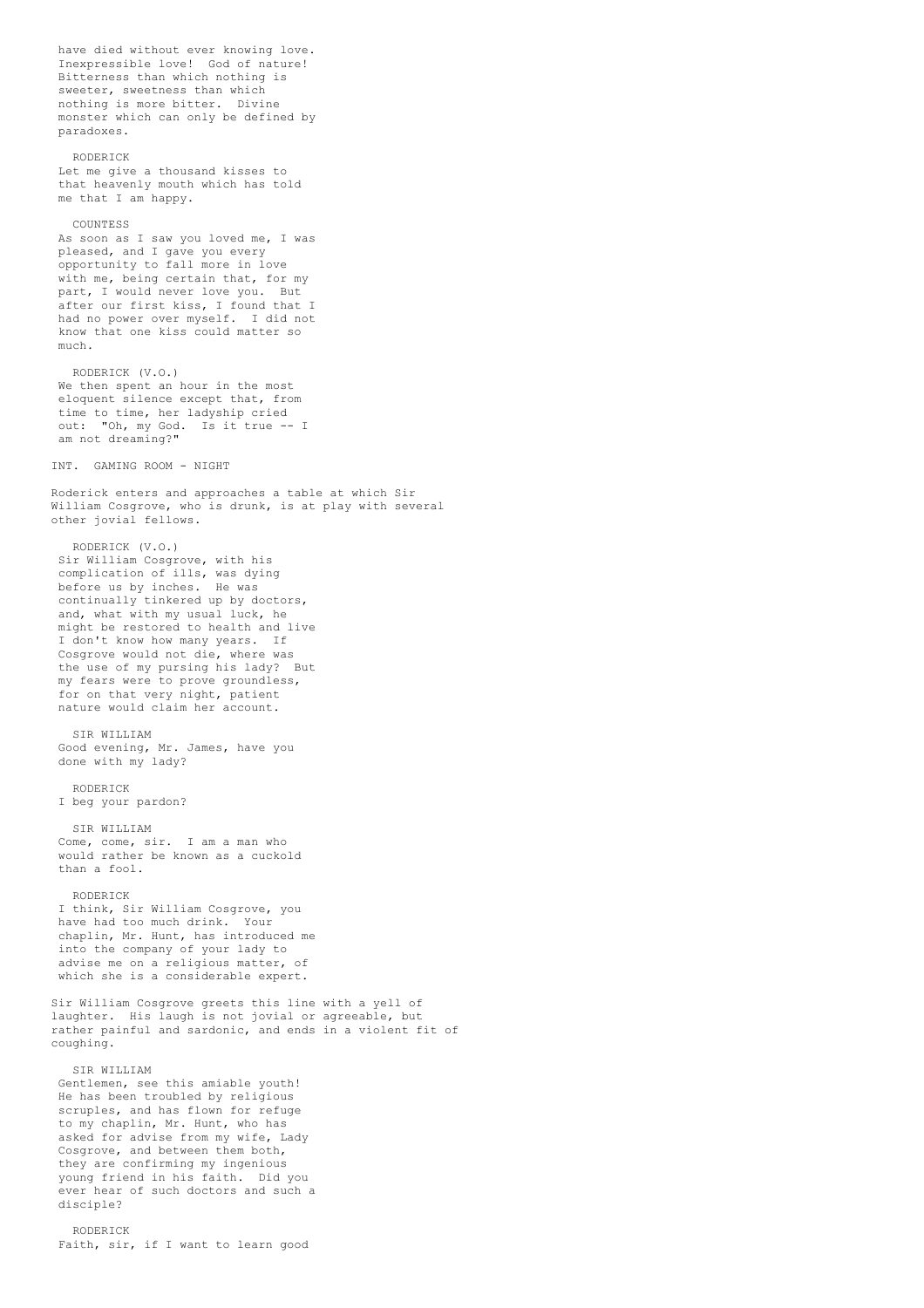principles, it's surely better I should apply for them to your lady, and your chaplin than to you?

SIR WILLIAM

(laughing, but pretty red) He wants to step into my shoes! He

wants to step into my shoes!

## Roderick stares at him coldly.

### RODERICK

Well, if my intentions are what you think they are -- if I do wish to step into your shoes, what then? I have no other intentions than you had yourself. Lady Cosgrove's wealth may be great, but am I not of a generous nature enough to use it worthily? Her rank is lofty, but<br>not so lofty as my ambition. I will not so lofty as my ambition. be sworn to muster just as much regard for my Lady Cosgrove as you ever showed her; and if I win her, and wear her when you are dead and gone, corbleu, knight, do you think that it will be the fear of your ghost will deter me?

## SIR WILLIAM

Is it not a pleasure, gentlemen, for me, as I am drawing near the goal, to find my home such a happy one; my wife so fond of me, that she is even now thinking of appointing a successor? Isn't it a comfort to see her; like a prudent housewife, getting everything ready for her husband's departure?

## RODERICK

I hope that you are not thinking of leaving us soon, knight?

## SIR WILLIAM

Not so soon, my dear, as you may fancy perhaps. Why, man, I have been given over many times these four years, and there was always a candidate or two waiting to apply for the situation. Who knows how long I may keep you waiting.

### RODERICK

Sir, let those laugh that win.

### SIR WILLIAM

I am sorry for you Mr. James. I'm grieved to keep you or any gentleman waiting. Had you not better to arrange with my doctor or get the cook to flavor my omelette with arsenic? What are the odds, gentlemen, that I don't live to see Mr. James hang yet?

There is laughter around the table, and Sir William starts dealing the cards.

### VOICE

Dies at Spa, in the Kingdom of Belgium, the Right Honorable Sir William Cosgrove, Knight of the Bath, Member of Parliament for Cosgrove and Devonshire and many years His Majesty's representative at various European courts. He hath left behind him a name which is endeared to all his friends for his manifold virtues and talents, a reputation justly acquired in the service of His Majesty, and an inconsolable widow to deplore his loss.

Sir Williams keels over dead.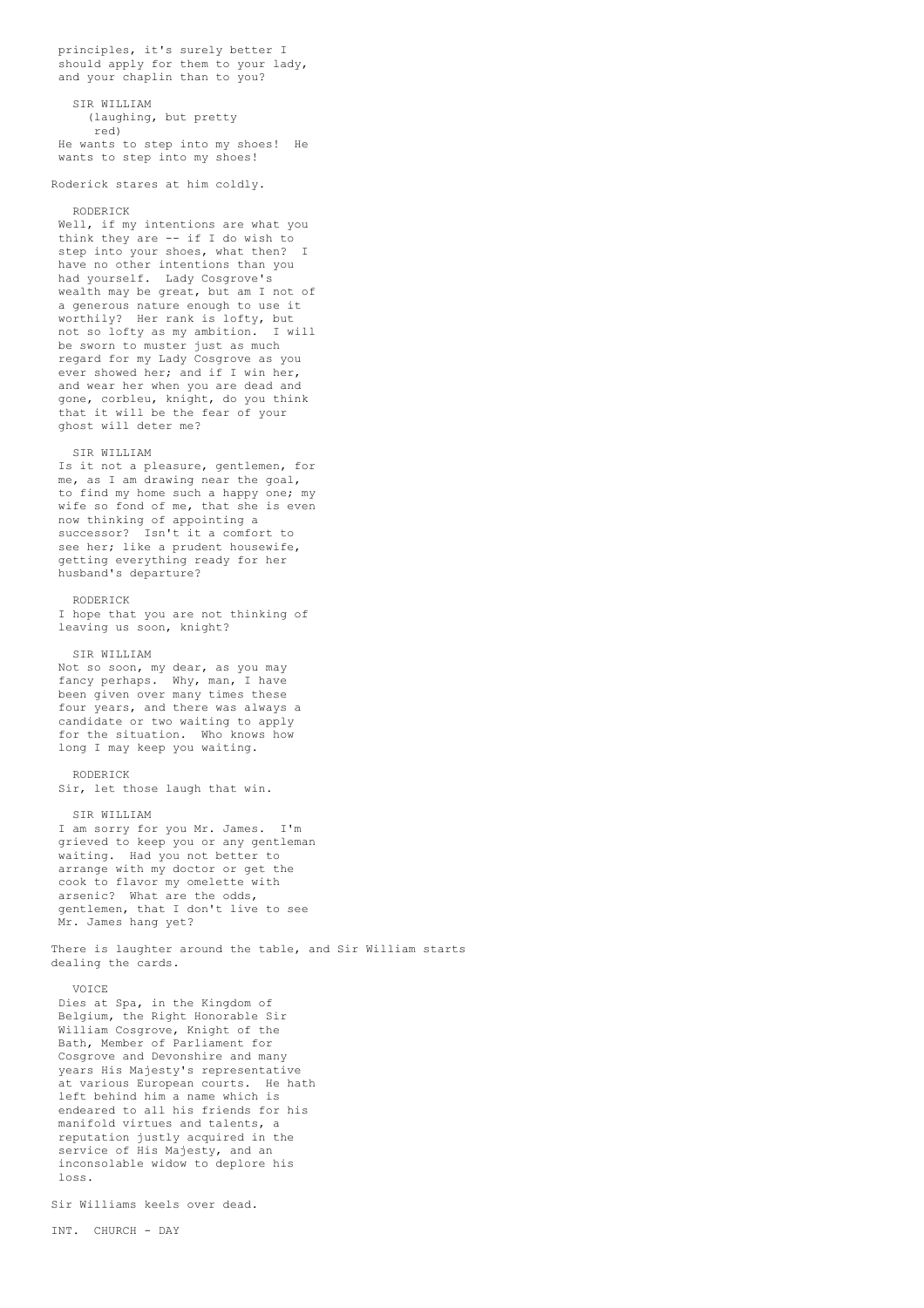The wedding of Roderick and the Countess. The service is preformed by Reverend Hunt, her ladyship's chaplain. RODERICK (V.O.) A year from that day, on the fifteenth of May, in the year 1773, I had the honor and happiness to lead to the altar Victoria, Countess of Cosgrove, widow of the late Right Honorable Sir William Cosgrove, K.B. I had procured His Majesty's gracious permission to add the name of my lovely lady to my own, and, henceforward, assumed the title of James Cosgrove. EXT. A GARDEN - LONDON - DAY The Wedding reception. Roderick and the Countess are approached by young Lord Brookside, aged 12. COUNTESS My Lord Brookside, come and embrace your papa! Brookside walks slowly towards them, and shakes his fist in Roderick's face. BROOKSIDE He, my father! I would as soon call one of your ladyship's footmen, papa! Roderick laughs, as the Countess unsuccessfully tries to get the boy to shake hands. COUNTESS Lord Brookside, you have offended your father. BROOKSIDE Mother, you have offended my father. RODERICK (V.O.) It was a declaration of war to me, as I saw at once; though I declare I was willing enough to have lived with him on terms of friendliness. But as men serve me, I serve them. Who can blame me for my afterquarrels with this young reprobate, or lay upon my shoulders the evils which afterwards befell? EXT. ROAD - DAY Three carriages, each with four horses, proceed along the picturesque track. RODERICK (V.O.) After we had received the congratulations of our friends in London -- I and Victoria set off to visit our country estate, Castle Hackton, where I had never as yet set foot. INT. CARRIAGE - DAY Roderick and his Lady. RODERICK (V.O.) The first days of a marriage are commonly very trying; and I have known couples, who lived together like turtle-doves for the rest of their lives, peck each other's eyes out almost during the honeymoon. did not escape the common lot. In our journey westwards, my Lady Cosgrove chose to quarrel with me because I had pulled out a pipe of tobacco. Lady Cosgrove was a haughty woman, and I hate pride, and I promise you that, in this instant, I overcame this vice in her.

Roderick blows smoke into the Countess' face. She is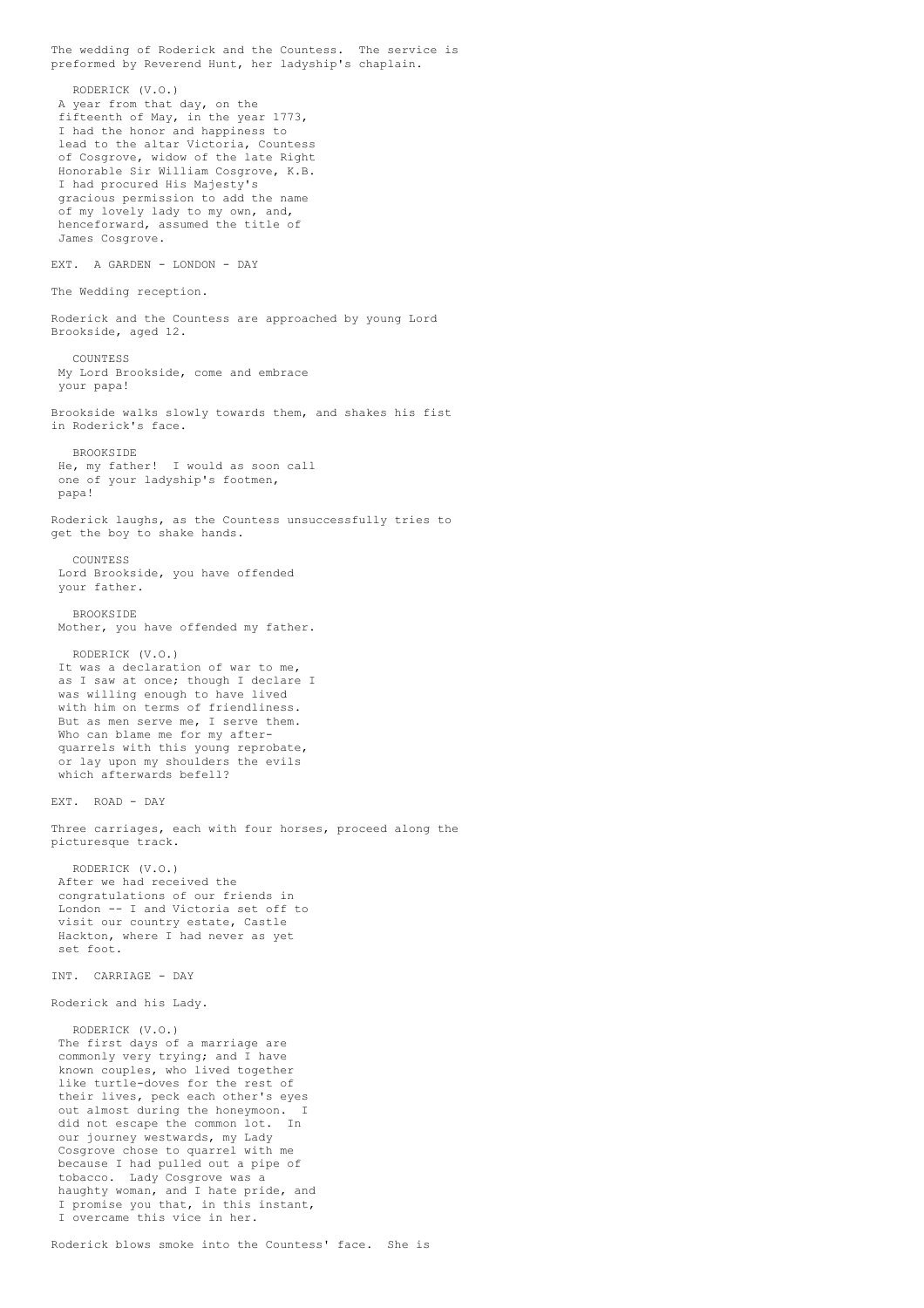shocked into an apprehensive silence.

INT. COACH - DAY

Young Lord Brookside with his governor, glowering and petulant. A parrot, in a cage, on his lap.

EXT. ROAD - DAY

As the carriages drive past, there is a band, floral arches, flags, church bells ringing. The parson and the farmers assemble in their best by the roadside, and the school-children and the laboring people are loud in their "hurrahs" for her ladyship.

Roderick flings pennies among the cheering tenants, from two bags of coppers, stored in the carriage for the occasion.

EXT. CASTLE HACKTON - DAY

Fifty, or so, servants have turned out to greet their mistress, and their new master. The land steward, who is the senior servant, introduces the others -- the clerk of the kitchen, clerk of the stables, head gardener, ladies in waiting, butler, valet, chef, cook.

RODERICK (V.O.) I had not arrived at the pitch of prosperity, and having, at thirty years of age, by my own merits and energy, raised myself to one of the highest social positions that any man in England could occupy, I determined to enjoy myself as becomes a man of quality for the remainder of my life.

INT. STABLES - DAY

Roderick and his beautiful horses.

EXT. A STREAM - DAY

Roderick and some companions fishing.

EXT. FIELDS - DAY

Roderick and his friends riding.

EXT. FIELDS - DAY

Roderick and friends shooting.

INT. CASTLE HACKTON - DAY

Roderick having his portrait painted by a miniaturist.

RODERICK (V.O.) But it was not meant for me to finish my life as a man of quality and position. Indeed, I am one of those born clever enough at gaining a fortune, but incapable of keeping one; for the qualities and energy, which lead a man to accept the first, are often the very causes of his ruin in the latter case; indeed, I know of no other reason for the misfortunes which finally befell me.

INT. CASTLE HACKTON - COUNTESS' BEDROOM - DAY

RODERICK (V.O.) At the end of the year, Lady Cosgrove presented me with a son; Patrick Cosgrove, I called him, in compliment to my royal ancestry, but what more had I to leave him than a noble name?

EXT. COSGROVE HOUSE - LONDON - DAY

Two coaches pull up, and the Countess and Roderick exit. Servants remove their luggage and baby Patrick.

RODERICK (V.O.) We spent the season in London at our house in Berkeley Square.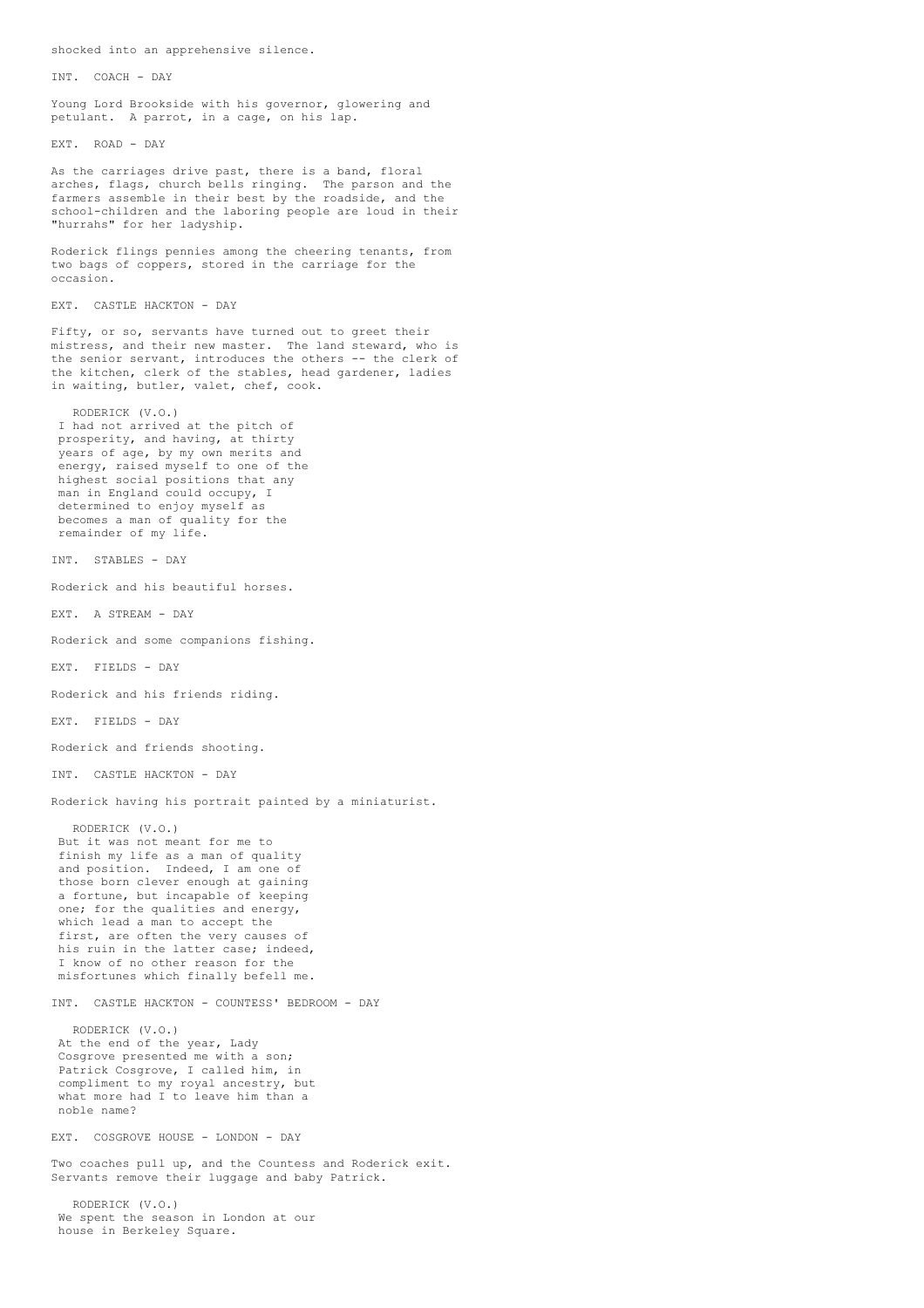The Countess alone and depressed. RODERICK (V.O.) Her ladyship and I lived, for a while, pretty separate when in London. She preferred quiet, or, to say the truth, I preferred it, being a great friend to a modest, tranquil behavior in woman and a taste for the domestic pleasures. INT. COSGROVE HOUSE - LONDON - DAY Several cuts of the Countess, caring for the infant, Patrick. RODERICK (V.O.) Besides, she was a mother, and had great comfort in the dressing, educating, and dandling of our little Patrick for whose sake it was fit that she should give up the pleasures and frivolities of the world; so she left that part of the duty of every family of distinction to be performed by me. INT. THEATER LOBBY - NIGHT Roderick arriving with a party of friends, escorting a beautiful woman. INT. COSGROVE HOUSE - LONDON - DAY Countess crying and having an argument with Roderick. Live dialogue under voice over. RODERICK (V.O.) Her ladyship's conversations with me were characterized by a stupid despair, or a silly blundering attempt at forced cheerfulness, still more disagreeable; hence, our intercourse was but trifling, and my temptations to carry her into the world or to remain in her society of necessity exceedingly small. INT. COSGROVE HOUSE - DRAWING ROOM - LONDON - NIGHT A drunken Roderick rudely demands his lady to entertain their guests. She rushes from the room in tears. Dialogue starts scene, goes under for voice over, then ends scene. RODERICK (V.O.) She would try my temper, at home, too, in a thousand ways. When requested by me to entertain the company with conversation, wit, and learning, of which she was a mistress; or music, of which she was an accomplished performer, she would, as often as not, begin to cry, and leave the room. My company from this, of course, fancied I was a tyrant over her; whereas, I was only a severe and careful guardian of a silly, bad-tempered and weakminded lady. EXT. PARK - DAY Roderick strolling arm-in-arm with his Countess. RODERICK (V.O.) Despite the utter distaste with which I now regarded Lady Cosgrove, and, although I took no particular pains to disguise my feelings in general, yet she was of such a mean spirit that she pursued me with her regard, and would kindle up at the smallest kind word I spoke to her.

INT. COSGROVE HOUSE - BEDROOM - NIGHT

INT. COSGROVE STUDY - DAY

Roderick and accountant. Her ladyship is signing various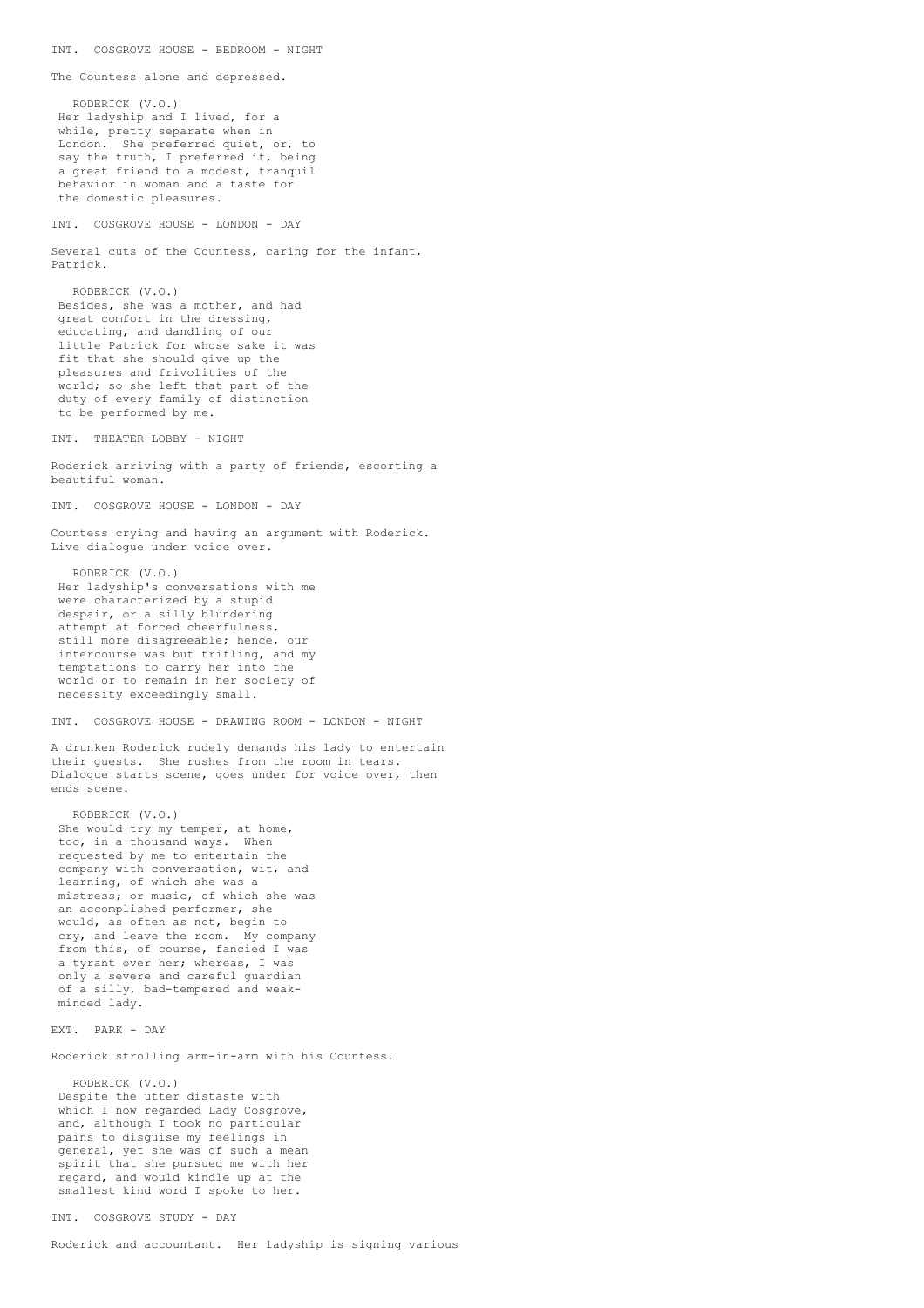RODERICK (V.O.) And, in these fits of love, she was the most easy creature in the world to be persuaded, and would have signed away her whole property, had it been possible. And, I must confess, it was with very little attention on my part that I could bring her into good humor, and, up to the very last day of our being together, would be reconciled to me, and fondle me, if I addressed her a single kind word. Such is female inconsistency. INT. COSGROVE HOUSE - DAY Roderick and the Countess fighting about her refusal to sign some papers. Live dialogue under voice over. RODERICK (V.O.) She was luckily very fond of her youngest son, and through him I had a wholesome and effectual hold on her; for if in any of her tantrums or fits of haughtiness, she pretended to have the upper-hand, to assert her authority against mine, to refuse to sign such papers as I might think necessary for the distribution of our large and complicated property. Roderick picks up baby Patrick. RODERICK (V.O.) I would have Master Patrick carried off to Chiswick for a couple of days; and I warrant me his ladymother could hold out no longer and would agree to anything I proposed. The Countess rushes to the window to see the child being put into a carriage. INT. COSGROVE HOUSE - DAY Another quarrel. RODERICK (V.O.) Lady Cosgrove and I did not quarrel more than fashionable people do, and, for the first three years, I never struck my wife but when I was in liquor. INT. COSGROVE HOUSE - DAY Roderick throws a knife at young Brookside. The knife digs into an expensive antique chest, just missing the young Brookside's head. RODERICK (V.O.) When I flung the carving-knife at Brookside, I was drunk, as everybody present can testify, but as for having any systematic scheme against the poor lad, I can declare solemnly that, beyond merely hating him, I am guilty of no evil towards him. INT. COSGROVE HOUSE - DAY The Countess discovers Roderick making love to the child's nurse. RODERICK (V.O.) Do what one would to please her, my lady would never be happy or in good humor. And soon she added a mean, detestable jealousy to all her other faults, and would weep and wring her hands, and threaten to commit suicide, and I know not what.

documents, and orders for payment.

She screams and shouts something about suicide.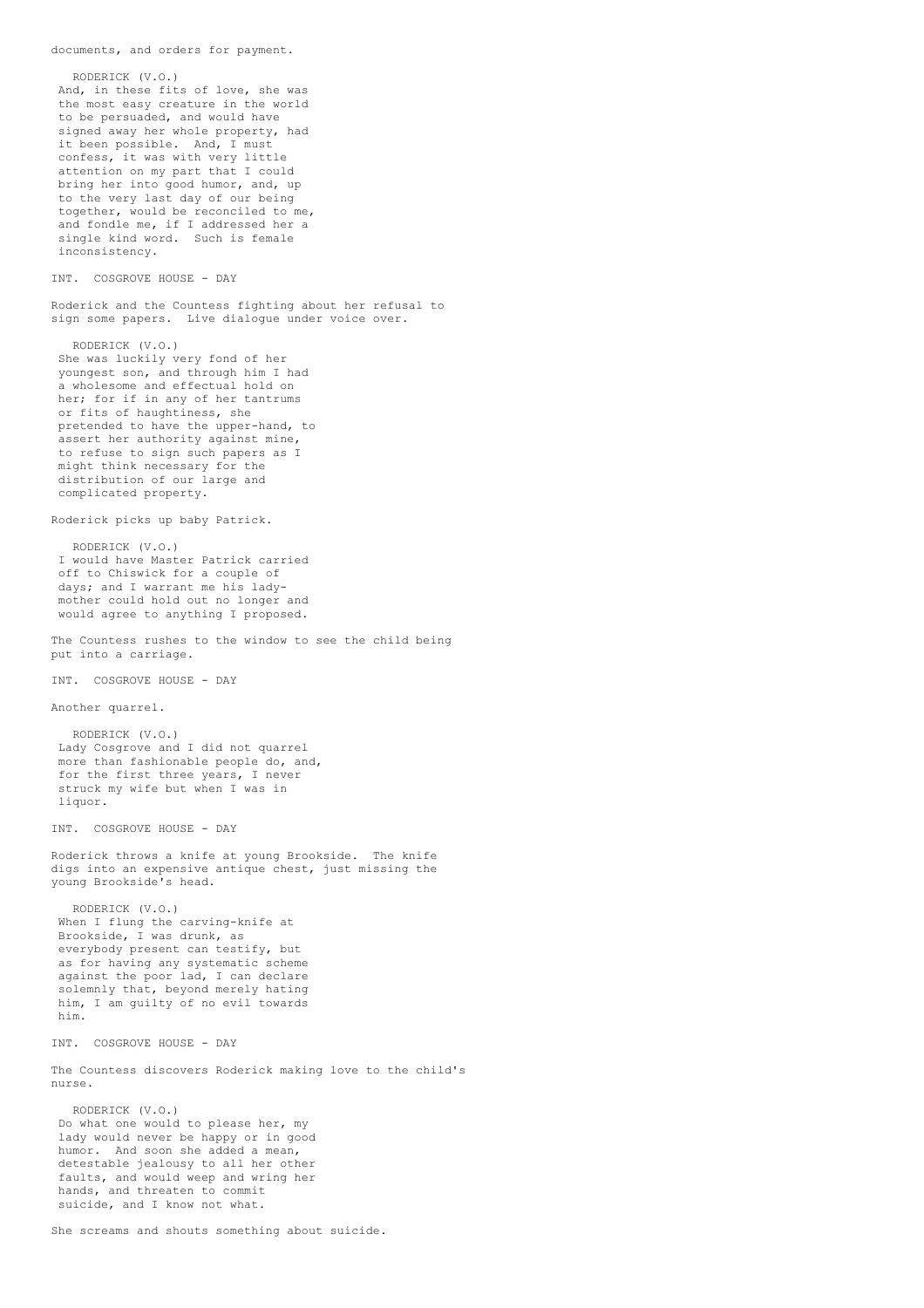RODERICK (V.O.) Her death would have been no comfort to me, as I leave any person of common prudence to imagine; for that scoundrel of a young Brookside who was about to become my greatest plague and annoyance, would have inherited every penny of the property. INT. COSGROVE HOUSE - LONDON - RODERICK'S STUDY - DAY Roderick, bored and distracted, sits before a stack of bills and papers, with his accountant. RODERICK (V.O.) Humble people envy us great men, and fancy that our lives are all pleasure. But the troubles of poverty, the rascality of agents, the quibbles of lawyers are endless. My life at this period seemed to consist of nothing but drafts of letters and money-brokers relative to the raising of money, and the insuring of Lady Cosgrove's life, and innumerable correspondence with upholsterers, decorators, cooks, horsekeepers, bailiffs, and stewards. EXT. CASTLE HACKTON - GARDENS - DAY Various cuts. Birthday fete for Patrick who is now five years old. Gaily colored tents, ponies, a puppet show, expensive presents. RODERICK (V.O.) My own dear boy, Patrick, was now five years old, and was the most polite and engaging child ever seen; it was a pleasure to treat him with kindness and distinction; the little fellow was the pink of fashion, beauty, and good breeding. In fact, he could not have been otherwise, with the care both his parents bestowed upon him, and the attentions which were lavished upon him in every way. Brookside and Roderick. RODERICK (V.O.) Whereas, young Brookside had grown to be a very nasty and disrespectful fellow indeed. In my company, he preserved the most rigid silence. and a haughty, scornful demeanor, which was so much the more disagreeable because there was nothing in his behavior I could actually take hold of to find fault with, although his whole conduct was insolent and supercilious to the highest degree. INT. CASTLE HACKTON - LIBRARY - DAY Brookside sitting alone reading a book. RODERICK (V.O.) In addition to this, the lad was fond of spending the chief part of his time occupied with the musty old books, which he took out of the library, and which I hate to see a young man of spirit pouring over. INT. CASTLE HACKTON - DAY Brookside and the Countess. RODERICK (V.O.)

The insubordination of that boy was

Her son, Brookside, comes running in and consoles her.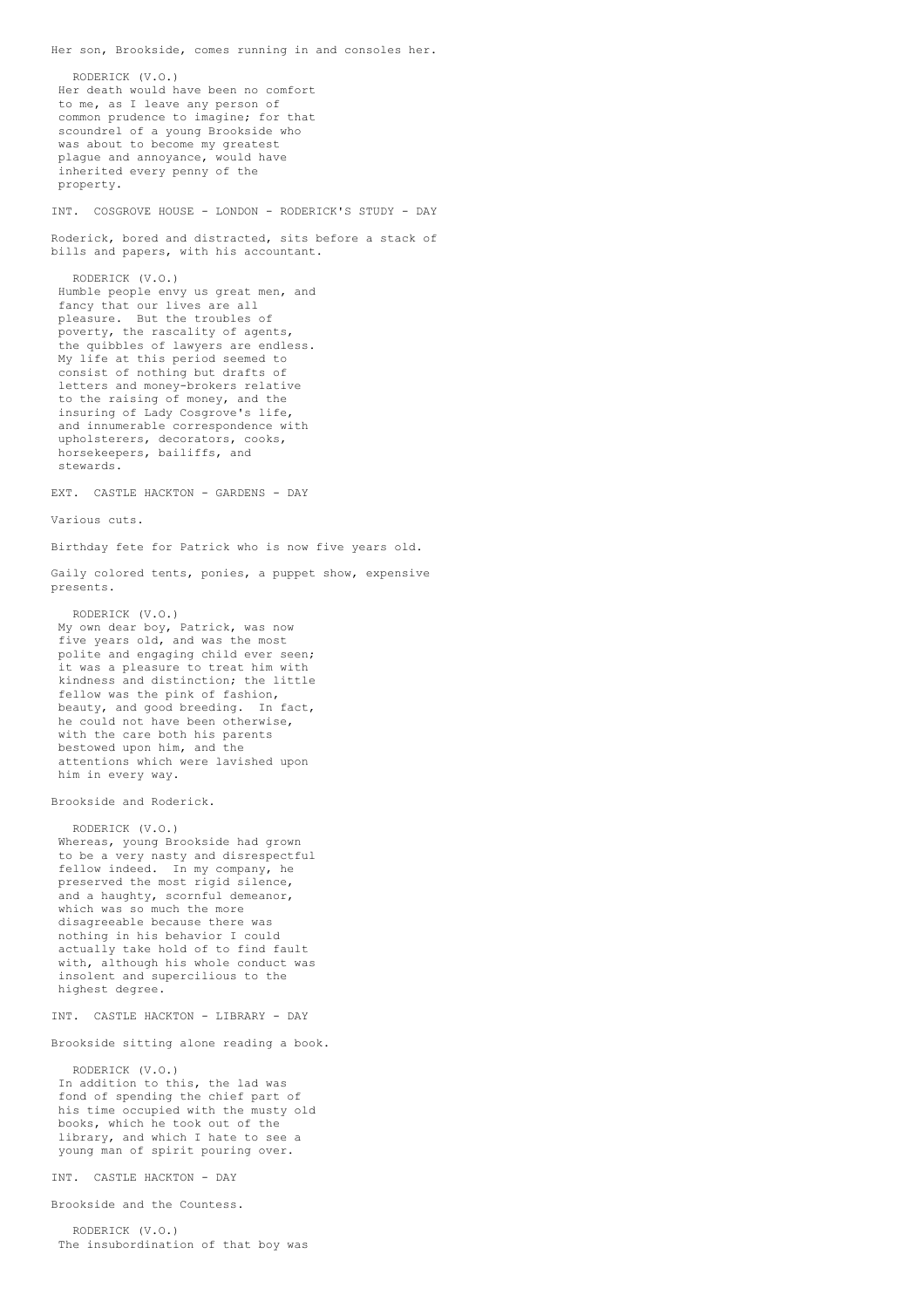of "Hamlet" to his mother, which made her very angry. Brookside quoting "Hamlet." The Countess begins to cry and leaves the room. INT. CASTLE HACKTON - RODERICK'S STUDY Roderick caning young Brookside. RODERICK (V.O.) As it is best to nip vice in the bud, and for a master of a family to exercise his authority in such a manner as that there may be no question about it, I took every opportunity of coming to close quarters with Master Brookside. INT. CASTLE HACKTON - DINING ROOM - NIGHT Many guests around the table. RODERICK (V.O.) He always chose the days when company, or the clergy, or gentry of the neighborhood were present, to make violent, sarcastic, and insolent speeches. Brookside begins to fondle and caress Patrick. BROOKSIDE Dear child, what a pity it is I am not dead for your sake! The Cosgroves would then have a worthy representative, and enjoy all the benefits of the illustrious blood of the James' of Duganstown, would they not, Mr. James Cosgrove? INT. RODERICK'S STUDY - NIGHT Roderick caning Brookside again. The boy bears the punishment without crying. EXT. CASTLE HACKTON - DAY Roderick's reunion with his mother. Present are the Countess, Patrick, Lord Brookside and others. Mrs. James flings herself into her son's arms with a scream, and with transports of joy, which can only be comprehended by women who have held, in their arms, an only child, after a twelve-year absence from him. INT. CASTLE HACKTON - DAY Roderick and mother feeding Patrick. EXT. CASTLE HACKTON - GARDEN - DAY Roderick and mother playing with Patrick in the garden. INT. CASTLE HACKTON - DINING ROOM - NIGHT Mother at dinner with the family, in a strained atmosphere. INT. PATRICK'S BEDROOM - NIGHT Roderick and his mother talk in whispers near the bed of the sleeping Patrick. MOTHER Ah, Roderick, it's a blessing to see that my darling boy has attained a position I always knew was his due, and for which I pinched myself to educate him. Little Patrick is a darling boy, and you live in great splendor, but how long will it last? Your lady-wife knows she has a treasure she couldn't have had, had she taken a duke to marry her, but if, one day, she should tire of my

dreadful. He used to quote passages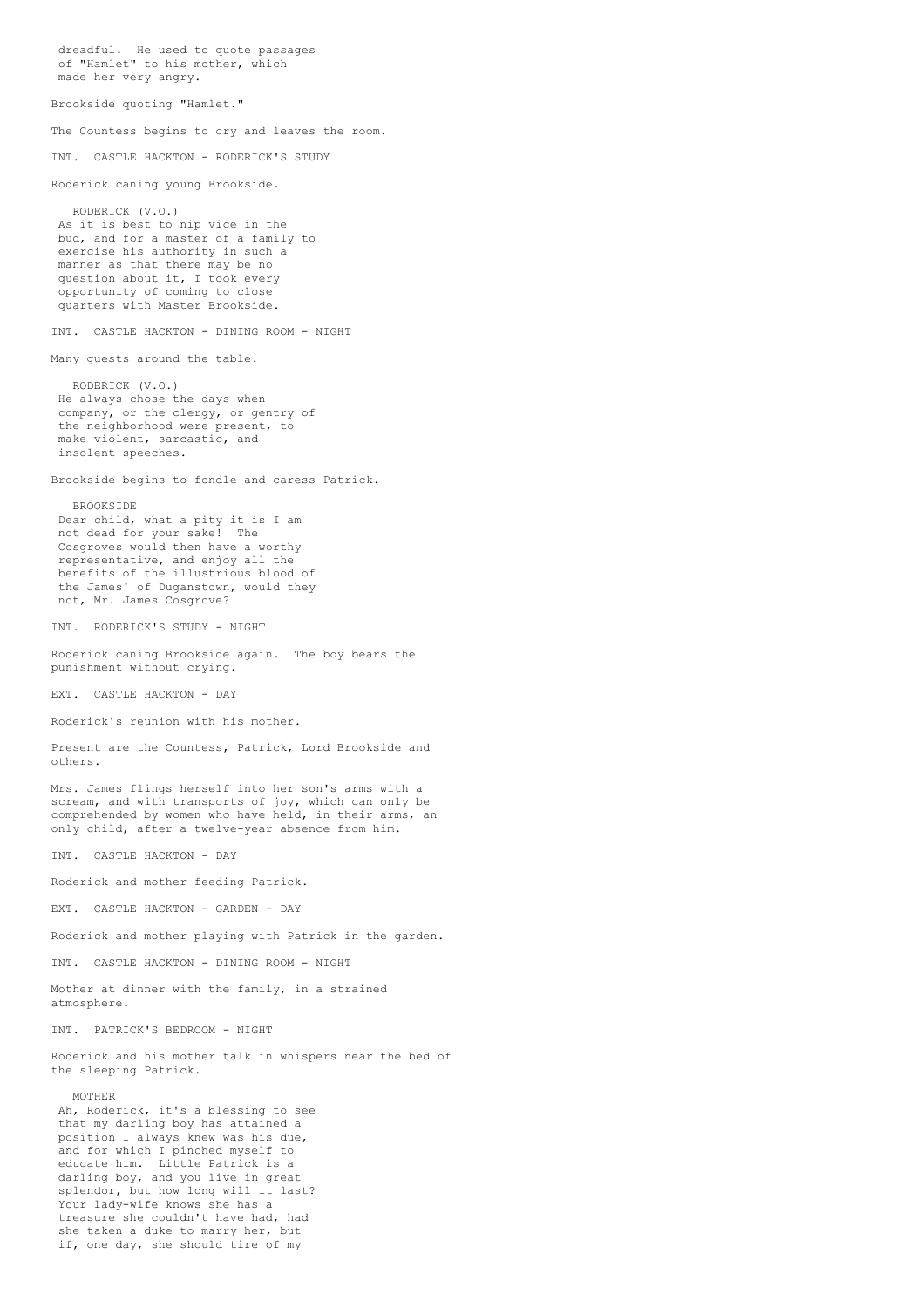wild Roderick and his old-fashioned Irish ways, or if she should die, what future would there be for my son and grandson? INT. RODERICK'S STUDY - CASTLE HACKTON - NIGHT Roderick and his mother. MOTHER You have not a penny of your own, and cannot transact any business without the Countess' signature. Upon her death, the entire estate would go to young Brookside, who bears you little affection. You could be penniless tomorrow, and darling Patrick at the mercy of his stepbrother. INT. MOTHER'S ROOM - CASTLE HACKTON - NIGHT Roderick and his mother. MOTHER I shall tell you a secret -- I shall not rest until I see you Earl of Duganstown, and my grandson, a Lord Viscount. She smooths down Roderick's hair. MOTHER This head would become a coronet. EXT. CASTLE HACKTON - GARDEN - DAY Roderick and Mother slowly walking and talking. Young Patrick, ahead of them sitting in a small cart, pulled by a lamb. MOTHER These things entail considerable expense, and you will need your lady's blessing, but the young boy forms the great bond of union between you and her ladyship, and there is no plan of ambition you could propose in which she would not join for the poor lad's benefit, and no expense she will not eagerly incur, if it might be any means be shown to tend to his advancement. You have important friends, and they can tell you how these things are done. INT. LONDON GAMING ROOM - NIGHT Standing away from the play tables, Roderick chats with Lord West, a fat giant of a man. RODERICK (V.O.) And, to be sure, I did know someone who knew precisely how these things were done, and this was the distinguished solicitor and former Government Minister, Lord West, whose acquaintance I made, as I had so many others, at the gaming table. LORD WEST Do you happen to know Gustavus Adolphus, the thirteenth Earl of Crabs? RODERICK By name only. LORD WEST Well, sir, this nobleman is one of the gentlemen of His Majesty's closet, and one with whom our revered monarch is on terms of considerable intimacy. I should say you would be wise to fix upon this nobleman your chief reliance for the advancement of your claim to the Viscounty which you propose to get.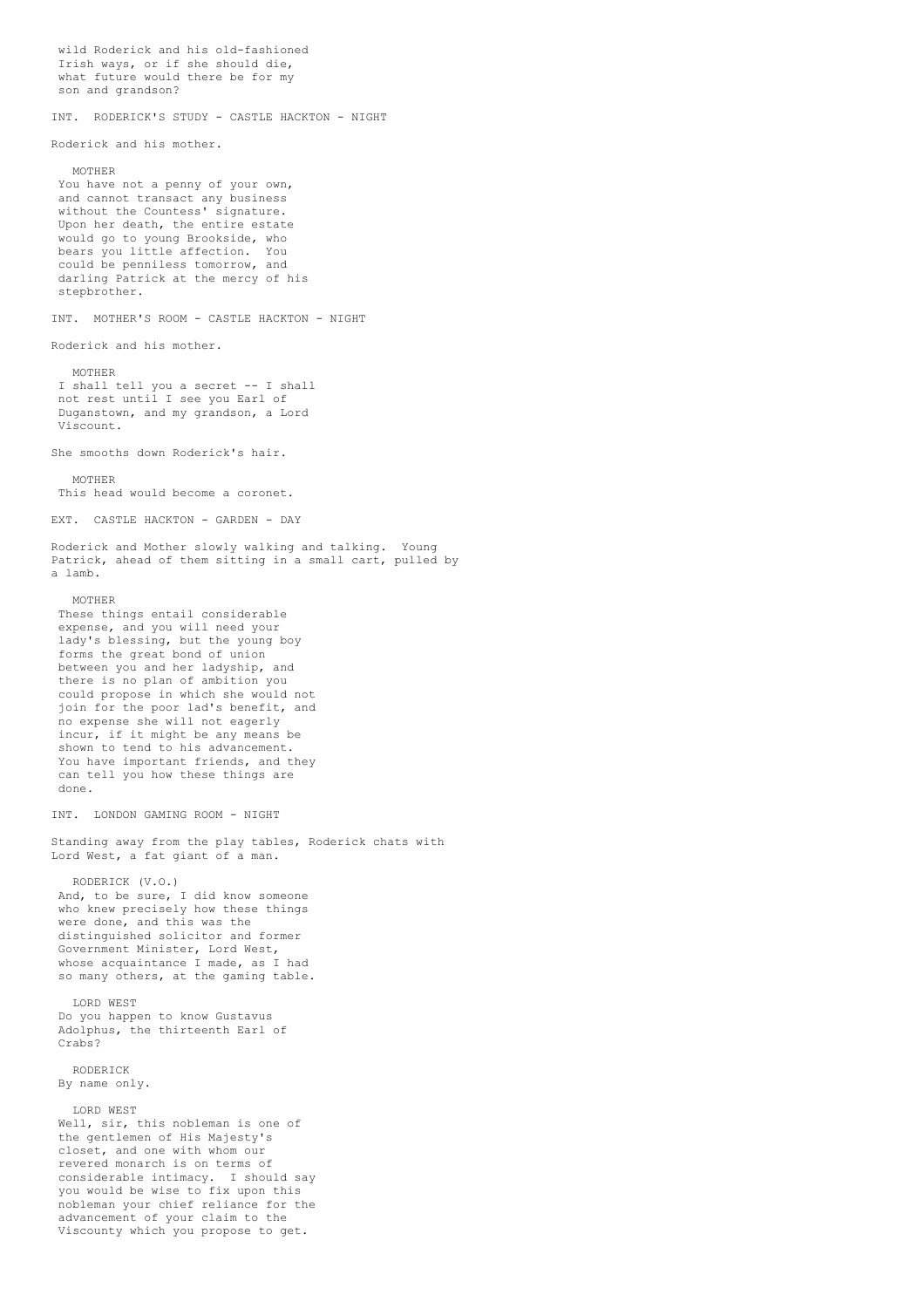Roderick having lunch with Lord West and the Earl of Crabs.

RODERICK (V.O.) And for a five-hundred guinea fee, paid to his City law-firm, Lord West kindly arranged a meeting with that old scamp and swindler, Gustavus Adolphus, the thirteenth Earl of Crabs.

EARL OF CRABS Mr. Cosgrove, when I take up a person, he or she is safe. There is no question about them any more. My friends are the best people. I don't mean the most virtuous, or, indeed, the least virtuous, or the cleverest, or the stupidest, or the richest, or the best born, but the "best" -- in a word, people about whom there is no question. I cannot promise you how long it will take. You can appreciate it is not an easy matter. But any gentlemen with an estate, and ten-thousand a-year should have a peerage.

INT. DRAWING ROOM - EARL OF CRABS - DAY

Roderick being introduced to three noblemen, including the Duke of Rutland.

RODERICK (V.O.) The striving after this peerage, I consider to have been one of the most unlucky dealings at this period. I made unheard of sacrifices to bring it about. I can tell you bribes were administered, and in high places too -- so near the royal person of His Majesty that you would be astonished were I to mention what great personages condescended to receive our loans.

INT. DRAWING ROOM - NIGHT

Roderick gives a beautiful diamond to a fat princess on her birthday. He is applauded by the other guests.

RODERICK (V.O.) I lavished money here, and diamonds there.

EXT. FARMLAND - DAY

Roderick and the seller, riding over a prospective property. A broker shows them a survey map of the property.

RODERICK (V.O.) I bought lands at ten times there value.

INT. SALON - LONDON - NIGHT

A musical evening.

RODERICK (V.O.) I gave repeated entertainments to those friends to my claims who, being about the royal person, were likely to advance it.

INT. STATELY HOME - DAY

Roderick buying pictures.

RODERICK (V.O.) I purchased pictures and articles of vertu at ruinous prices.

EXT. RACES - DAY

Roderick laughing and paying a bet.

RODERICK (V.O.)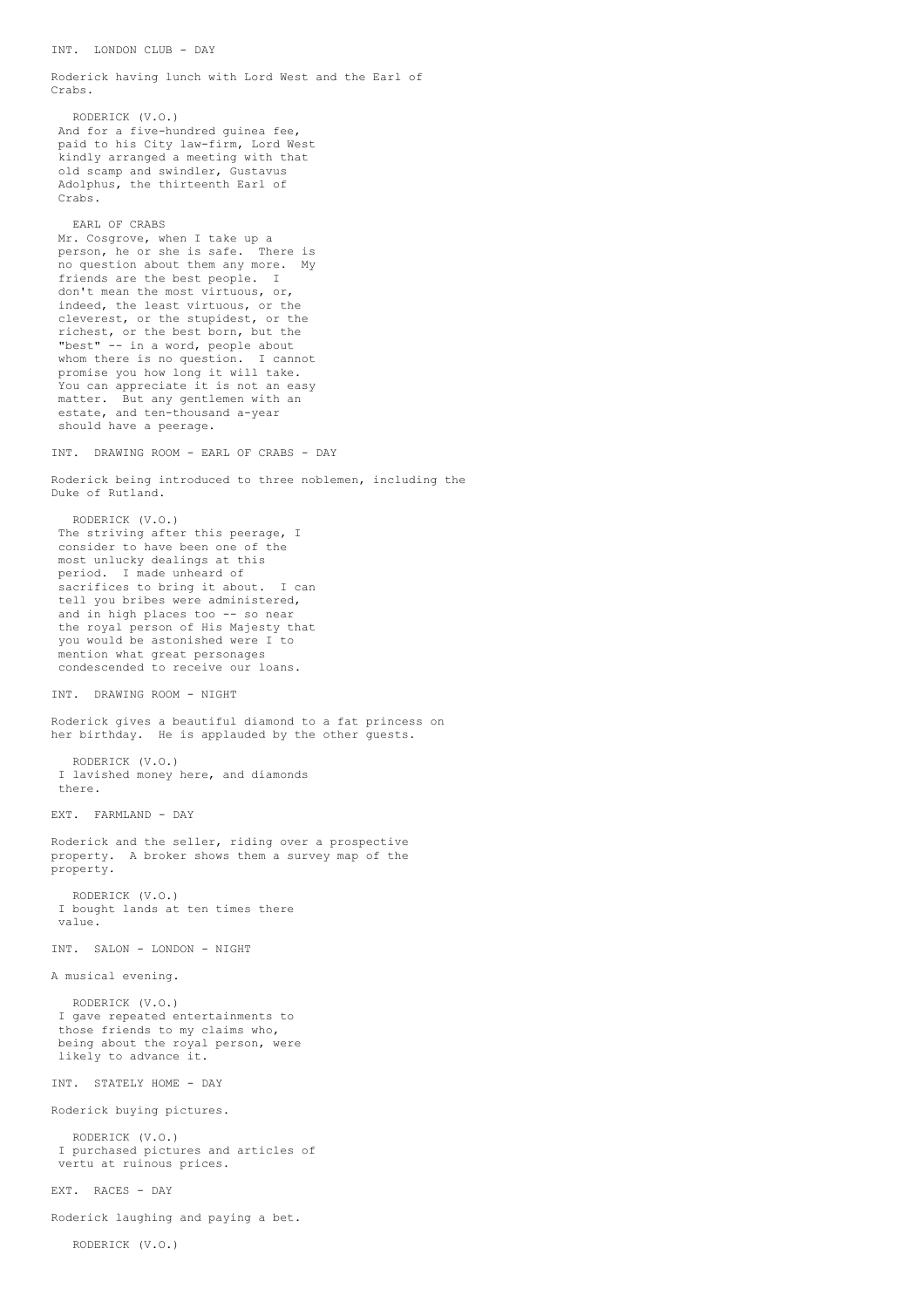I lost many a bet to the royal dukes, His Majesty's brothers. EXT. FIELD - DAY Reviewing the company of troops. Roderick, the Earl of Crabs, the Countess, Patrick and Brookside, several princes and noblemen and the Duke of Rutland. RODERICK (V.O.) One of the main causes of expense which this ambition of mine entailed upon me was the fitting out and arming of a company of infantry from the Hackton estates, which I offered to my gracious sovereign for the campaign against the American rebels. These troops, superbly equipped and clothed, were embarked at Portsmouth in the year 1778. INT. ST. JAMES - RECEPTION ROOM - DAY George III meeting people and stopping to talk to Roderick. Present also is the Duke of Rutland. RODERICK (V.O.) And the patriotism of the gentlemen who raised them was so acceptable at court that, on being presented by my Lord Crabs, His Majesty condescended to notice me particularly and said: GEORGE III That's right, Mr. Cosgrove, raise another company, and go with them,  $t \n0$ INT. COFFEE HOUSE - NIGHT RODERICK (V.O.) Crabs was really one of the most entertaining fellows in the world, and I took a sincere pleasure in his company, besides the interest and desire I had in cultivating the society of the most important personages of the realm. Roderick clumsily tries to engage in conversation with the famed Dr. Johnson, on the subject of a book or play, of the day, and is rebuffed for his trouble. JOHNSON If I were you, Mr. Cosgrove, I should mind my horses and tailors and not trouble myself about letters. Laughter, Roderick bristles. RODERICK Dr. Johnson, I think you misbehave most grossly, treating my opinions with no more respect than those of a schoolboy. You fancy, sir, you know a great deal more than me, because you quote your "Aristotle" and "Plato," but can you tell me which horse will win at Epsom Downs next week? Can you shoot the ace of spades ten times without missing? If so, talk about Aristotle and Plato with me. BOSWELL (roars) Do you know who you're speaking to?! JOHNSON Hold your tongue, Mr. Boswell, I had no right to brag of my Greek, gentlemen, and he has answered me very well. RODERICK (pleased) Do you know ever a rhyme for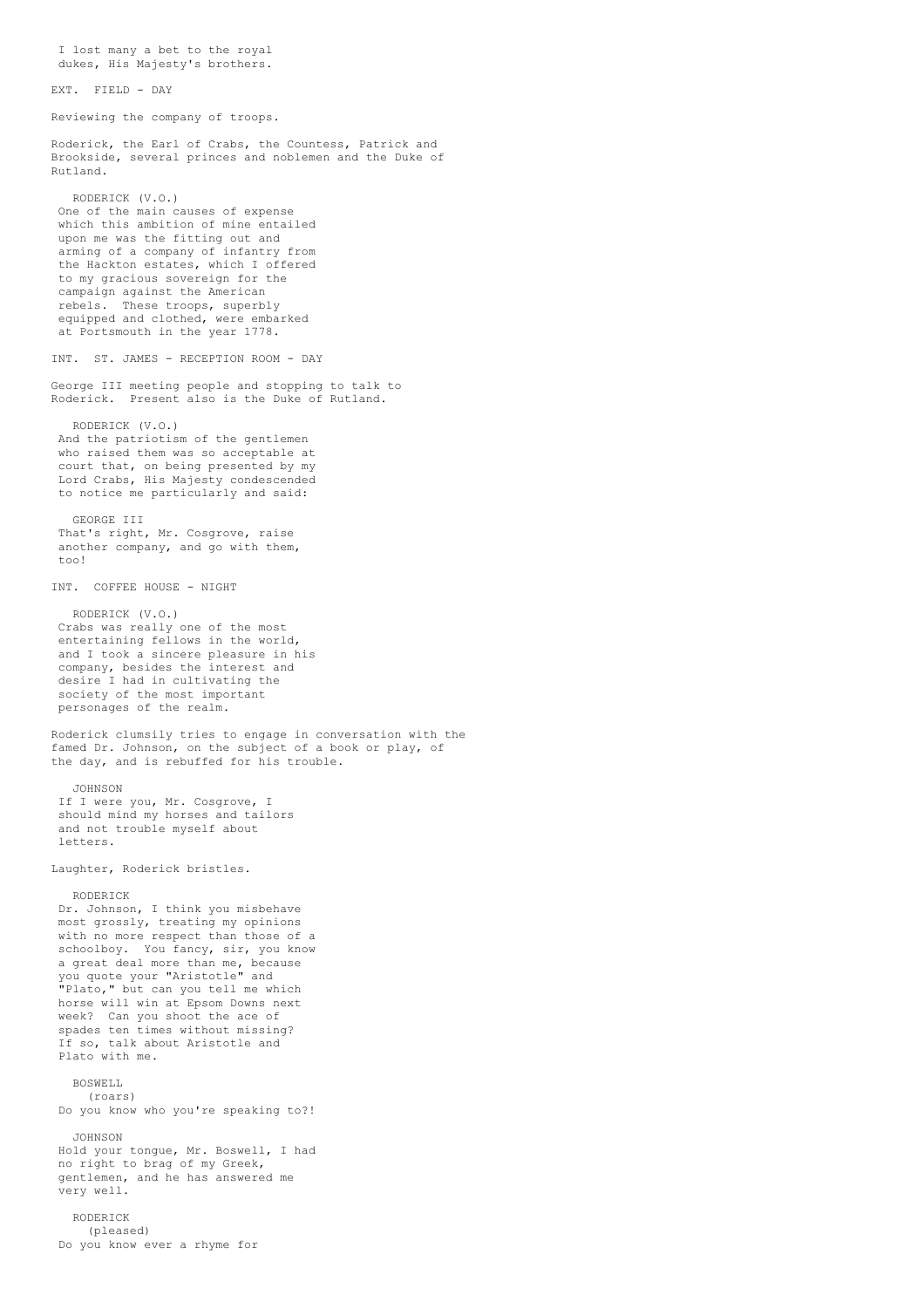```
Aristotle?
```
GOLDSMITH (laughing) Port, if you please. JOHNSON Waiter, bring on of Captain James' rhymes for Aristotle. RODERICK (V.O.) And we had six rhymes for Aristotle before we left the coffee house that evening. INT. LONDON CLUB - NIGHT EARL OF CRABS Henri, this is Mr. James Cosgrove, who wishes to arrange a dinner party next week for sixty guests. HENRI I am at your service, Mr. Cosgrove. How much do you wish to spend? RODERICK As much as possible. HENRI As much as possible? RODERICK Yes, for I wish to entertain splendidly. HENRI All the same, you must name an amount. RODERICK It is entirely up to you. I want the best. EARL OF CRABS May I suggest five hundred guineas? RODERICK Will that be enough? HENRI Last month, the Duke of Suffolk spent no more. RODERICK All right, five hundred guineas. INT. CASTLE HACKTON - RODERICK'S STUDY - DAY Roderick is seated at a large table, stacked high with bills and letters; his accountant is seated next to him, aided by a bookkeeper. Roderick looks at each bill and his accountant explains the charge. RODERICK (V.O.) The life I was leading was that of a happy man, but I was not happy. INT. CASTLE HACKTON - LONG GALLERY - DAY Roderick, walking with big strides, leads Brookside by his ear. Little Patrick runs alongside, pleading for his brother. PATRICK Papa, please don't flog Brookside today. It wasn't his fault - really is wasn't. Roderick ignores him. RODERICK (V.O.) By now, young Brookside was of so wild, savage, and insubordinate a nature that I never had the least regard for him. As he grew up to be a man, his hatred for me assumed an intensity quite wicked to think of and which, I promise you, I returned

with interest.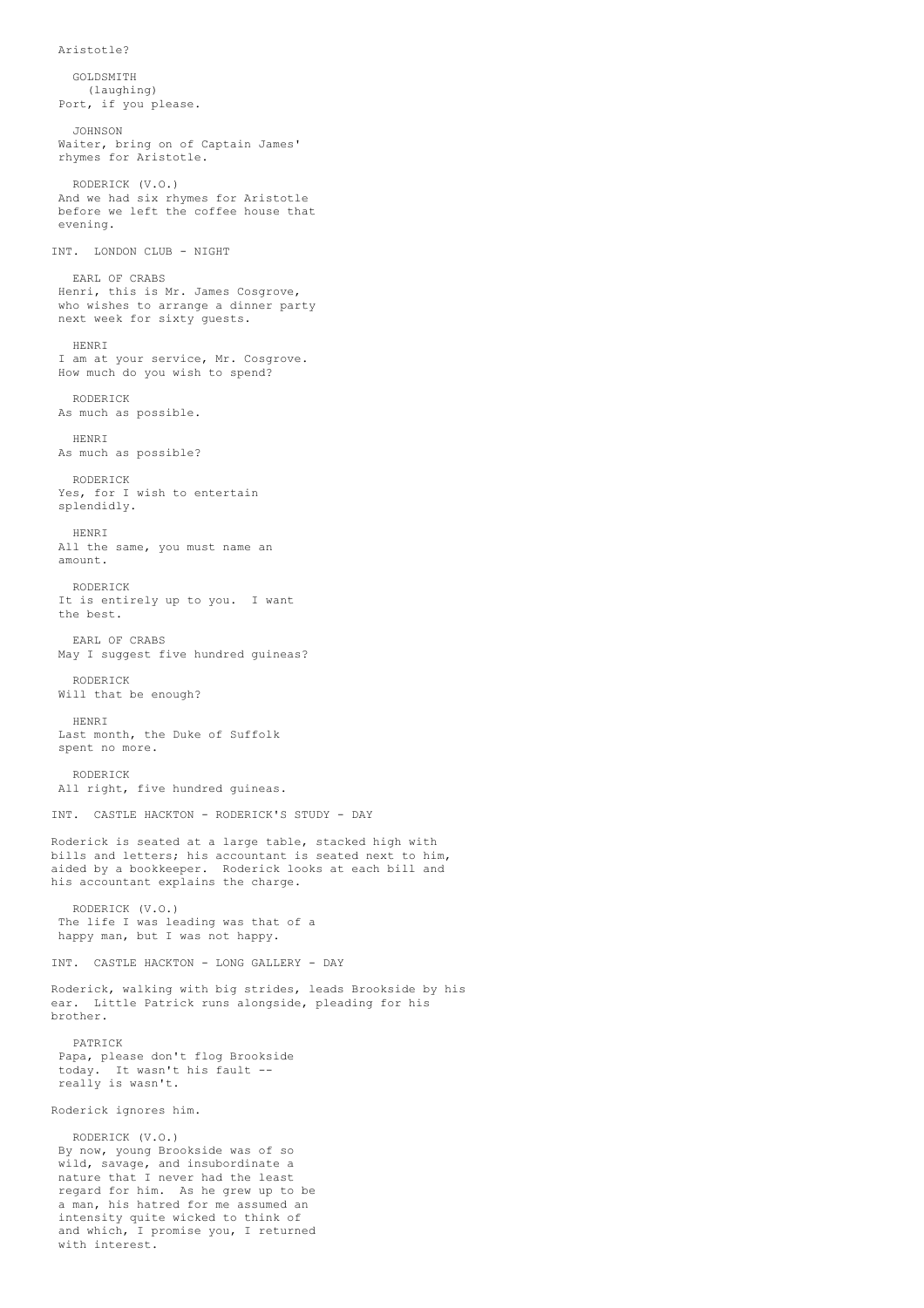He drags Brookside into his study, slamming the door behind him. INT. LIBRARY - DAY Roderick alone. Brookside enters with a pistol. **BROOKSIDE** (grinding his teeth) Look you now, Mister Roderick James, from this moment on, I will submit to no further chastisement from you! Do you understand that? RODERICK Give me that pistol. BROOKSIDE Take heed, Mister James. I will shoot you if you lay hands on me now, or ever again. Is that entirely clear to you, sir? Roderick stares hard at him, then he laughs and sits down. RODERICK (V.O.) I decided, at once, to give up that necessary part of his education. In truth, he then became the most violent, daring, disobedient, scapegrace, that ever caused an affectionate parent pain; he was certainly the most incorrigible. INT. CASTLE HACKTON - BROOKSIDE'S ROOM - DAY Brookside smashing a chair over the head of his governor, Reverend Hunt. RODERICK (V.O.) Twice or thrice, Reverend Hunt attempted to punish my Lord Brookside; but I promise you the rogue was too strong for him, and leveled the Oxford man to the ground with a chair, greatly to the delight of little Patrick, who cried out: "Bravo, Brooksy! Thump him, thump him!" EXT. CASTLE HACKTON - GARDEN - DAY Brookside and Patrick. RODERICK (V.O.) With the child, Brookside was, strange to say, pretty tractable. He took a liking to the little fellow -- I like him the more, he said, because he was "half a Cosgrove." INT. CASTLE HACKTON - BALLROOM - NIGHT RODERICK (V.O.) Another day, it was Patrick's birthday, we were giving a grand ball and gala at Hackton, and it was time for my Patrick to make his appearance among us. There is a great crowding and tittering as the child comes in, led by his half-brother, who walks into the dancingroom in his stockinged feet, leading little Patrick by the hand, paddling about in the great shoes of the older. BROOKSIDE (very loudly) Don't you think he fits my shoes very well, Sir Richard Wargrave? Upon which, the company begins to look at each other and to titter, and his mother comes up to Lord Brookside with great dignity, seizes the child to her breast, and says: COUNTESS From the manner in which I love this child, my lord, you ought to know

how I would have loved his elder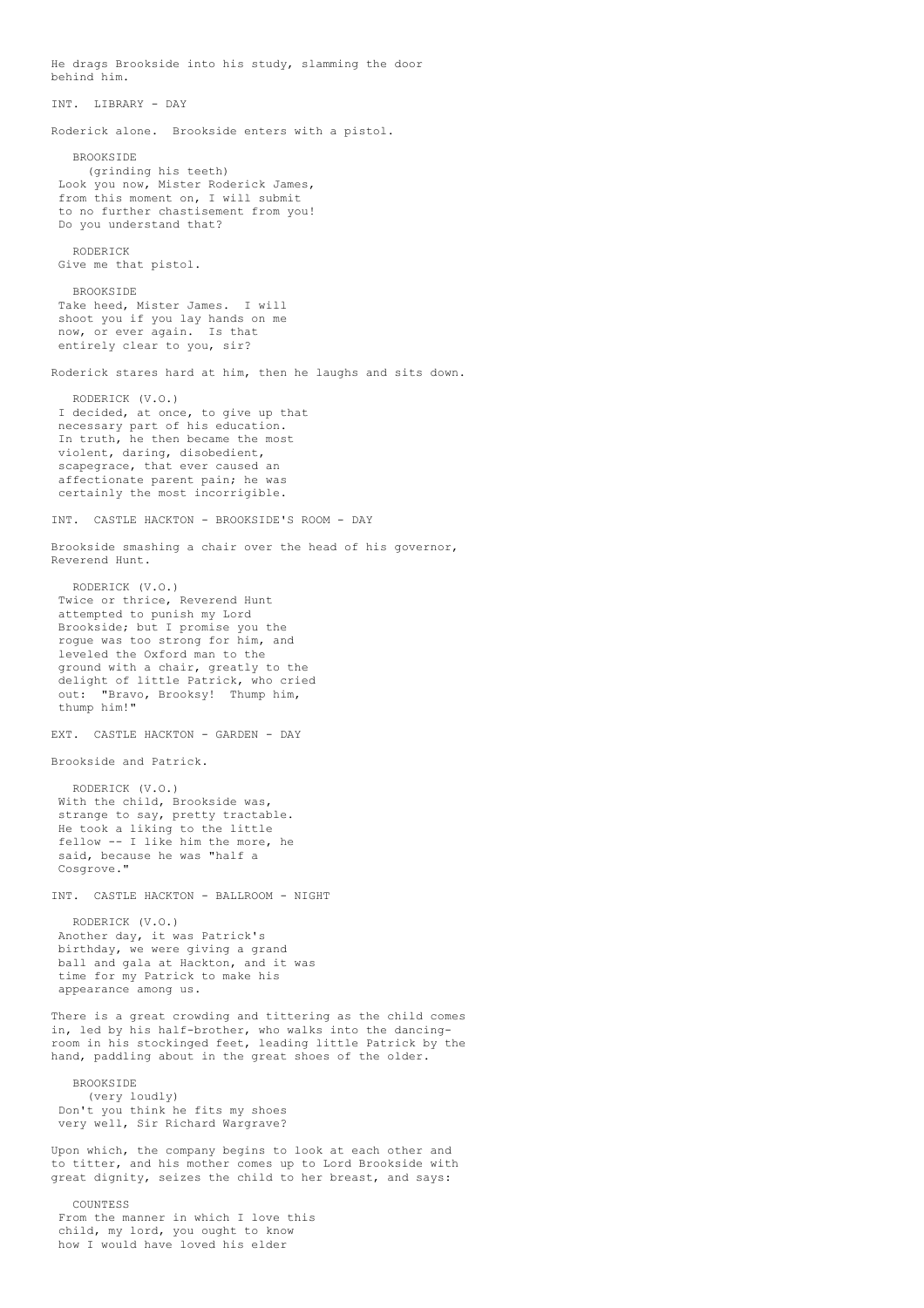brother, had he proved worthy of any mother's affection.

Brookside is stunned by his mother's words.

BROOKSIDE Madam, I have borne as long as mortal could endure the illtreatment of the insolent Irish upstart, whom you have taken into your bed. It is not only the lowness of his birth, and the general brutality of his manners which disgusts me, but the shameful nature of his conduct towards your ladyship, his brutal and ungentlemanlike behavior, his open infidelity, his habits of extravagance, intoxication, his shameless robberies and swindling of my property and yours. It is these insults to you which shock and annoy me more than the ruffian's infamous conduct to myself. I would have stood by your ladyship, as I promised, but you seem to have taken latterly your husband's part; and, as I cannot personally chastise this low-bred ruffian, who, to our shame be it spoken, is the husband of my mother, and as I cannot bear to witness his treatment of you, and loathe his horrible society as if it were the plague, I am determined to quit my native country, at least during his detested life, or during my own.

Bursting into tears, Lady Cosgrove leaves the room. Roderick loses control, and rushes at Brookside, knocking down Lords, Dukes and Generals, left and right, who try to interfere.

The company is scandalizes by the entire incident.

INT. LONDON CLUB - NIGHT

Action as per voice over. Roderick is shunned.

RODERICK (V.O.) If I had murdered my lord, I could scarcely have been received with more shameful obloquy and slander than now followed me in town and country. My friends fell away from me, and a legend arose of my cruelty to my stepson.

INT. ST. JAMES - DAY

RODERICK (V.O.) My reception at court was scarcely my recepted. On paying my respects to my sovereign at St. James, His Majesty pointedly asked me when I had news of Lord Brookside. On which I replied, with no ordinary presence of mind:

RODERICK

Sire, my Lord Brookside has set sail to fight the rebels against Your Majesty's crown in America. Does Your Majesty desire that I should send another company to aid him?

The King stares at Roderick, turns on his heel and quickly leaves the presence-chamber.

Roderick is approached by the Duke of Rutland, who takes him aside into an alcove.

DUKE OF RUTLAND (speaking very quietly) Let me tell you, sir, that your conduct has been very odiously represented to the King, and has formed the subject of royal comment. The King has said, influenced by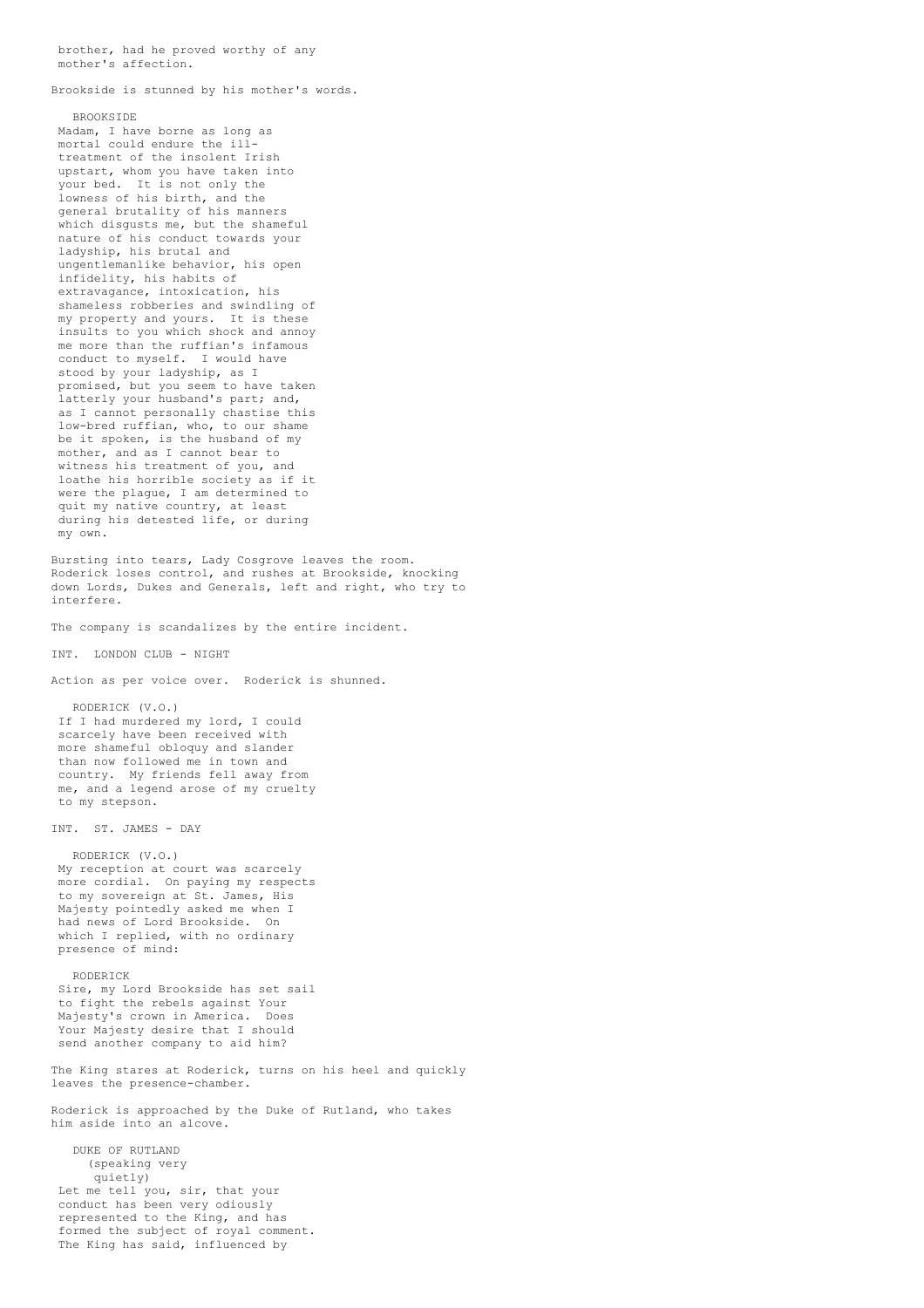these representations, that you are the most disreputable man in the three kingdoms, and a dishonor to your name and country.

Roderick begins to sputter.

DUKE OF RUTLAND Hear me out, please. It has been intimated to His Majesty that you had raised the American Company for the sole purpose of getting the young Viscount to command it, and so get rid of him. And, further, that you had paid the very man in the company, who was ordered to dispatch him in the first general action.

### RODERICK

Thus it is that my loyalty is rewarded, and my sacrifices in favor of my country viewed!

DUKE OF RUTLAND As for your ambitious hopes regarding the Irish peerages, His Majesty has also let it be known that you have been led astray by that Lord Crabs, who likes to take money, but who has no more influence to get a coronet than to procure a Pope's tiara. And, if you have it in mind to call upon Lord Crabs, you will be disappointed. He left for the continent on Tuesday, and may be away for several months.

INT. LORD WEST'S OFFICE - DAY

Roderick and Lord West.

RODERICK I insist upon being allowed to appear before His Majesty and clear myself of the imputations against me, to point out my services to the government, and to ask when the reward, that had been promised me, the title held by my ancestors, is again to be revived in my person.

There is a sleepy coolness in the fat Lord West. He hears Roderick with half-shut eyes. When he finishes his violent speech, which he has made striding about the room, Lord West opens one eye, smiles, and says:

LORD WEST (gently) Have you done, Mr. Cosgrove?

RODERICK Yes!

LORD WEST

Well, Mr. Cosgrove, I'll answer you point by point. The King is exceedingly averse to make peers, as<br>you know. Your claim, as you call Your claim, as you call them, have been laid before him, and His Majesty's gracious reply was, that you were the most impudent man in his dominions, and merited a halter, rather than a coronet. As for withdrawing your support from us, you are perfectly welcome to carry yourself whithersoever you please. And, now, as I have a great deal of occupation, perhaps you will do me the favor to retire, or tell me if there is anything else in the world in which I can oblige you.

So saying, Lord West raises his hand lazily to the bell, and bows Roderick out.

INT. CASTLE HACKTON - RODERICK'S STUDY - DAY

Roderick and his accountant going over the bills which he has heaped on the table.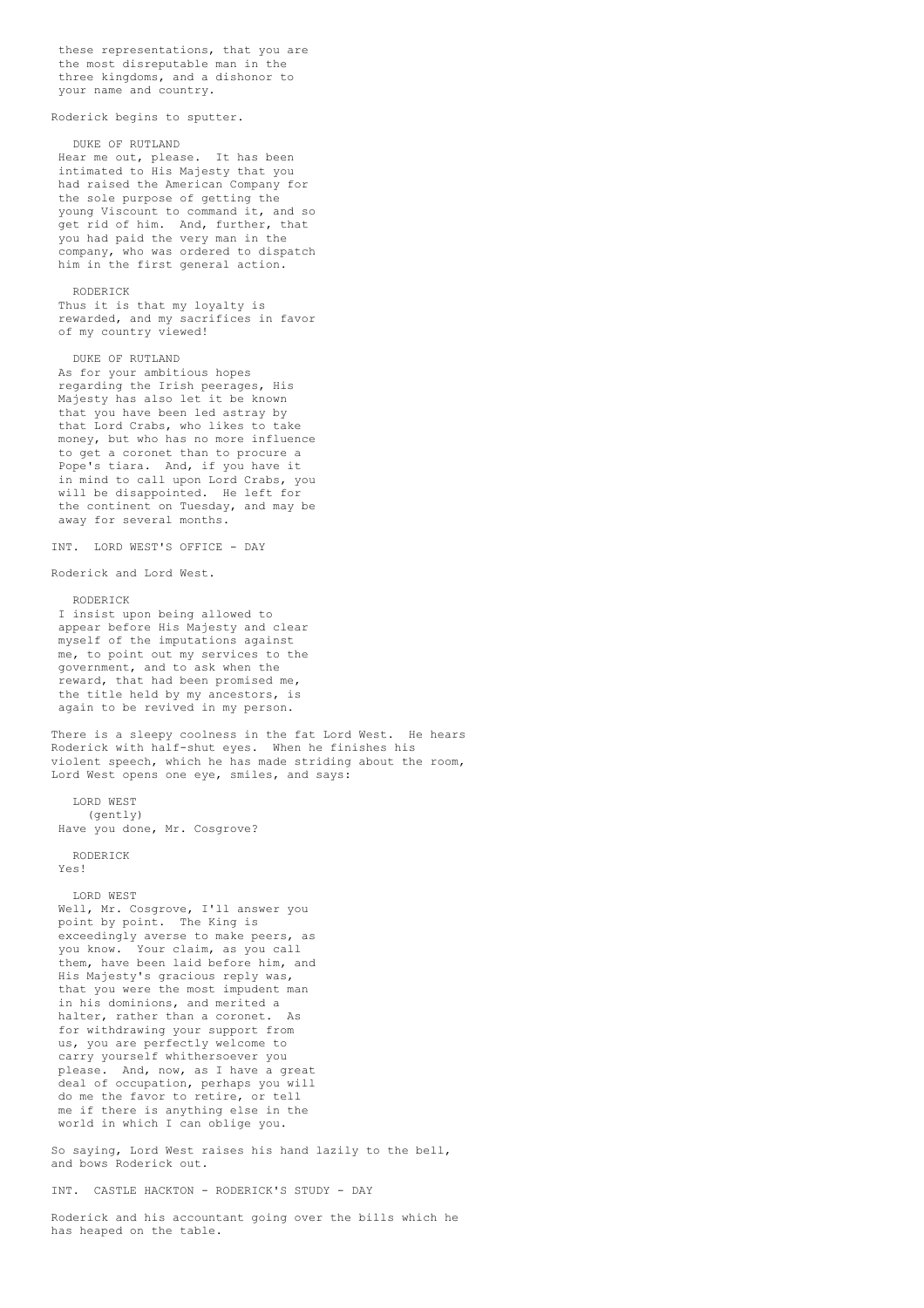RODERICK (V.O.) The news of His Majesty's disregard were not long in getting around, and, in a very short time, all the bills came down upon me together all the bills I had been contracting for the years of my marriage. I won't cite their amount; it was frightful. I was bound up in an inextricable toil of bills and debts, or mortgages and insurances. and all the horrible evils attendant upon them.

EXT. CASTLE HACKTON - GROUNDS - DAY

Roderick walking alone.

RODERICK (V.O.) Was it my own want of style, or my want of a fortune? I know not. Now I was arrived at the height of my ambition, but both my skill and my luck seemed to be deserting me. Everything I touched, crumbled in my hands; every speculation I had, failed; every agent I trusted, deceived me. My income was saddled with hundreds of annuities, and thousands of lawyers' charges, and I felt the net drawing closer and closer around me, and no means to extricate myself from its toils. All my schemes had turned out failures.

INT. LONDON GAMING CLUB - NIGHT

Roderick at the gaming table.

RODERICK (V.O.) My wife's moody despondency made my house and home not over-pleasant; hence, I was driven a good deal abroad, where as play was the fashion in every club, tavern, and assembly, I, of course, was obliged to resume my old habit, and to commence as an amateur those games at which I was once unrivaled in Europe.

Roderick loses a large amount of money.

RODERICK (V.O.) I had a run of ill-luck at play, and was forced to meet my losses by the most shameful sacrifices to the money-lenders, and was compelled to borrow largely upon my wife's annuities, ensuring her ladyship's life, which was the condition for every loan against her property.

INT. LONDON OFFICE - INSURANCE BROKER - DAY

Roderick and the broker.

BROKER

Your wife's life is as well known among the insurance societies in London, as any woman in Christendom, and, I'm sorry to say there is not one of them willing to place another policy against her ladyship's life. One of them even had the impudence to suggest that your treatment of the Countess did not render her life worth a year's purchase.

### EXT. STUD FARM - DAY

Roderick buying a horse.

RODERICK (V.O.) In the midst of my difficulties, I promised to buy a little horse for my dear little Patrick, which was to be a present for his eighth birthday, that was now coming on. I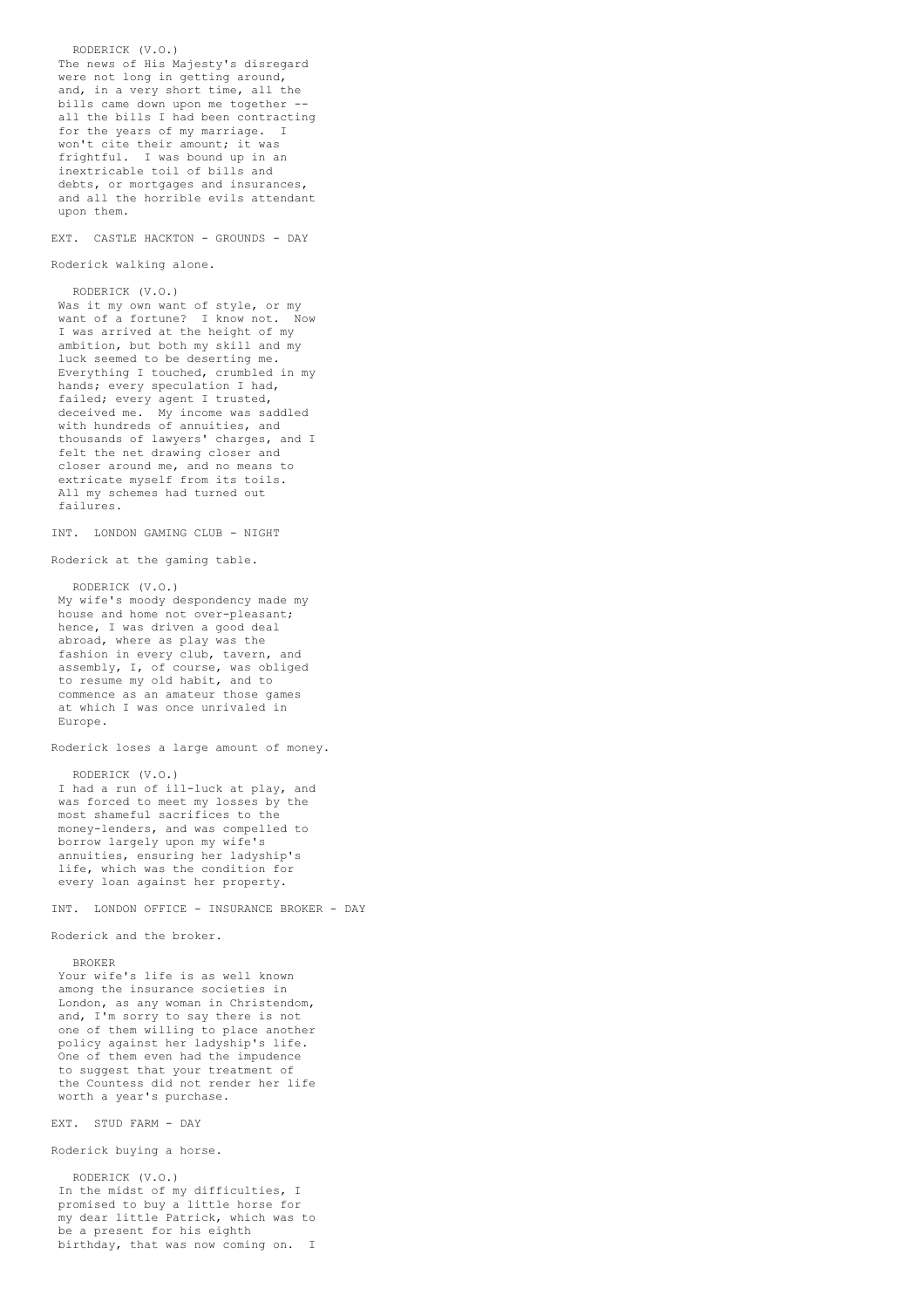may have had my faults, but no man shall dare to say of me that I was not a good and tender father. Roderick admires the horse. RODERICK (V.O.) It was a beautiful little animal, and stood me in a good sum. I never regarded money for that dear child. EXT. ROAD - DAY The horse kicks off one of the horse-boys who tries to ride him. RODERICK (V.O.) But the horse was a bit wild, and he kicked off one of the horse-boys who rode him at first, and broke the lad's leg. EXT. ROAD - DAY Roderick riding the horse. The horse-boy lies in the back of a wagon. RODERICK (V.O.) But he was a beautiful animal and would make a fine horse for Patrick after he had a bit of breaking-in. EXT. ROAD - NEAR CASTLE HACKTON - DAY Roderick dismounts and gives the horse to one of the horse-boys. RODERICK Timmy, take the injured lad to see the doctor, and then bring the horse to Doolan's farm, and tell him to break him in thoroughly. Tell him it's for little Patrick, and that I'll be over to see him next week. HORSE-BOY Yes, sir. RODERICK One more thing, and listen well, I don't want little Patrick to know where the horse is being kept. It's going to be surprise for his birthday. EXT. CASTLE HACKTON - DAY Patrick rushes out to greet his father. PATRICK Hello, papa! Roderick picks him up in his arms, and kisses him. PATRICK Did you buy the horse, papa? RODERICK Now, just have a little patience, my boy. Your birthday isn't until next week. PATRICK But I will have it on my birthday, won't I? RODERICK Well, we'll just have to wait and see, won't we? He walks up the steps holding Patrick, who hugs and kisses him. RODERICK (V.O.) My son, little Patrick Cosgrove, was a prince; his breeding and manners, even at his early age, showed him to be worthy of the two noble families from whom he was descended, and I don't know what high hopes I had for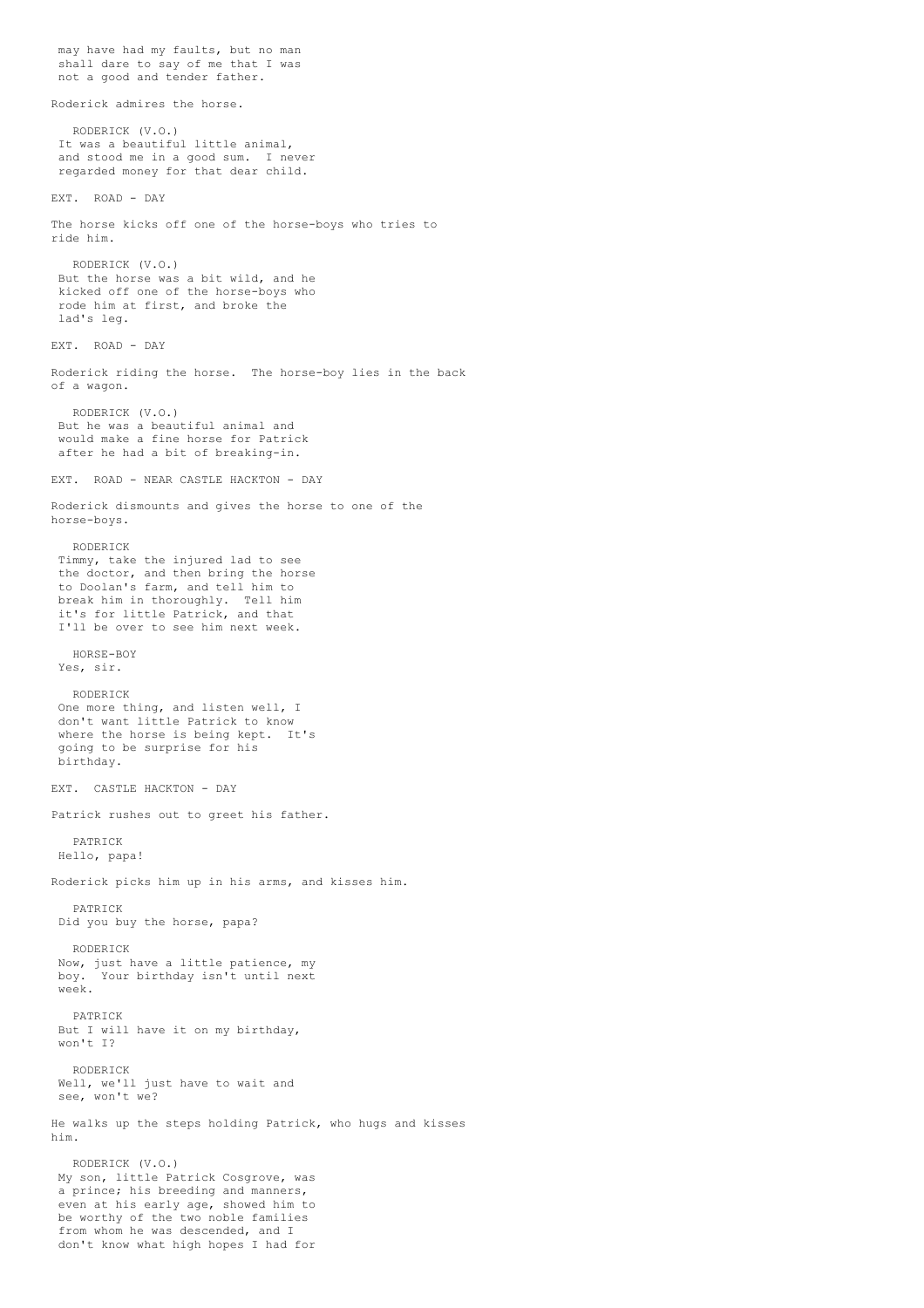the boy, and indulged in a thousand fond anticipations as to his future success and figure in the world, but stern Fate had determined that I should leave none of my race behind me. INT. CASTLE HACKTON - DINING ROOM - NIGHT Roderick is drunk. Patrick is brought in by his governor, Hunt, to say good night. His kisses his mother first, then approaches Roderick. PATRICK (kissing him) Good night, papa. RODERICK Good night, my little darling. PATRICK Papa? RODERICK Yes? PATRICK One of the boys in the stable told Nelly that you've already bought my horse, and that it's at Doolan's farm, where Mick the groom is breaking it in. Is that true, papa? RODERICK (angered) What the devil? What kind of fools do we have here? Pottle, who told the lad this story? HUNT I don't know, sir. PATRICK Then it's true! It's true! Oh, thank you, papa! Thank you! He hugs his father. **COUNTESS** Promise me, Patrick, that you will not ride the horse except in the company of your father. PATRICK (unconvincingly) I promise, mama. RODERICK I promise your lordship a good flogging if you even so much as go to Doolan's farm to see him. PATRICK Yes, papa. INT. RODERICK'S BEDROOM - DAY Roderick is awakened by his valet and Hunt, the governor. RODERICK Yes...? VALET I'm sorry to disturb you, sir, but Mr. Hunt has something important to tell you. RODERICK Yes? **HUNT** I think Master Patrick has disobeyed your orders and stolen off to Doolan's farm. When I went to the lad's room this morning, his bed was empty. One of the cooks said she saw him go away before daybreak. He must have slipped through my room while I was asleep.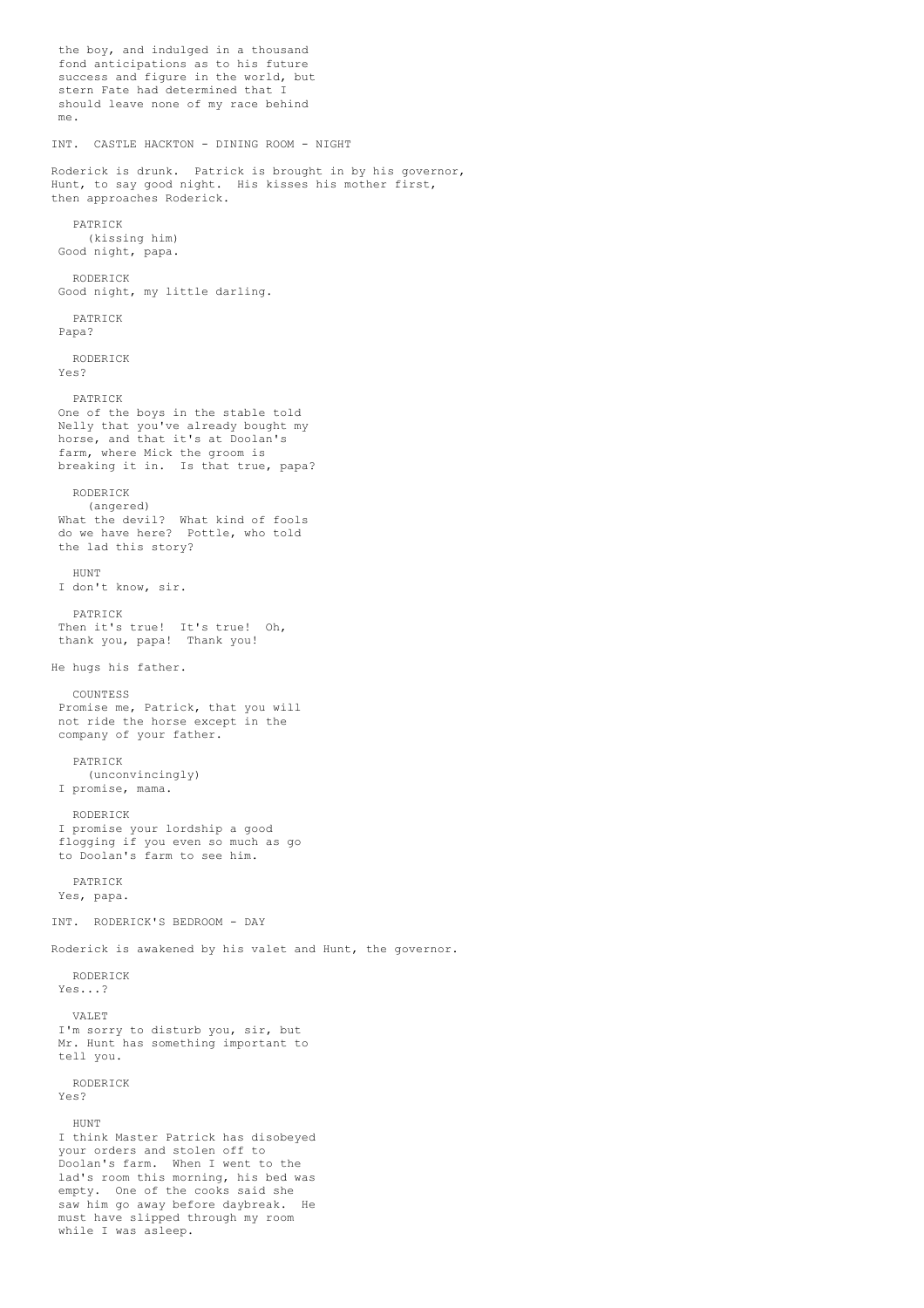Roderick, in a rage, taking a great horse-whip, gallops off after the child. EXT. ROAD - CASTLE HACKTON - DAY Roderick comes upon a sad procession of farmers, moaning and howling, the black horse led by the hand, and, on a door that some of them carry, little Patrick. He lies in his little boots and spurs, and his little coat of scarlet and gold. His face is quite white, and he smiles as he holds a hand out to Roderick and says painfully: PATRICK You won't whip me, will you, papa? Roderick bursts out into tears in reply. INT. PATRICK'S BEDROOM - NIGHT Some doctors around the bed, Roderick and the Countess anxiously waiting upon them. RODERICK (V.O.) The doctors were called, but what does a doctor avail in a contest with the grim, invincible enemy? Such as came could only confirm our despair by their account of the poor child's case. His spine was injured, the lower half of him was dead when they laid him in bed at home. The rest did not last long, God help me! He remained yet for two days with us, and a sad comfort it was to think he was in no pain. INT. PATRICK'S BEDROOM - DAY Roderick, Countess and Patrick. PATRICK (weakly) Papa, I beg you and mama to pardon me for any acts of disobedience I have been guilty of towards you. **COUNTESS** (weeping) Oh, my little angel, you have done nothing for which you need pardon. PATRICK Where is Brooksy? I would like to see him. RODERICK Your bother is in America fighting the rebels. PATRICK Is he all right, papa? RODERICK Yes, he's fine. PATRICK Brooksy was better than you, papa, he used not to swear so, and he taught me many good things while you were away. Patrick takes a hand of his mother and of Roderick, in each of his little clammy ones. PATRICK I beg you not to quarrel so, but to love each other, so that we might meet again in heaven where Brooksy told me quarrelsome people never go. His mother is much affected by these admonitions, and Roderick is too. Patrick gives Roderick a ring from his finger, and a locket to his mother.

EXT. CASTLE HACKTON - STABLES - DAY

He says that these gifts are so that they will not forget him.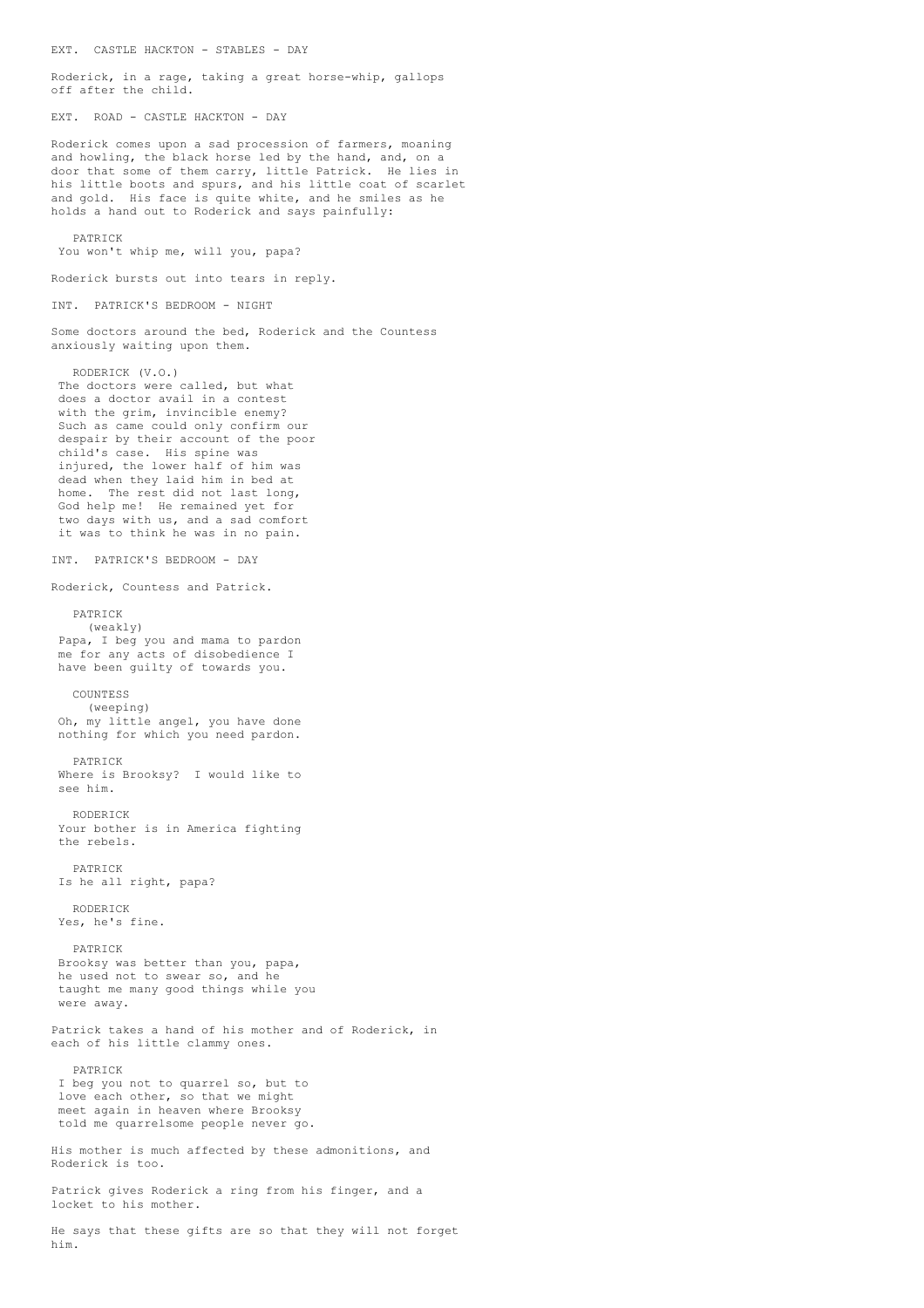RODERICK (V.O.) At last, after two days, he died. There he lay, the hope of my family, the pride of my manhood, the link which kept me and my Lady Cosgrove together. EXT. CHURCH - GRAVEYARD - DAY Funeral. RODERICK (V.O.) I won't tell you with what splendor we buried him, but what avail are undertakers' feathers and heralds' trumpery. EXT. CASTLE HACKTON - STABLE - DAY Roderick enters the stable and, after a few seconds, we hear a pistol shot. He exits rapidly, the smoking pistol still in his hand. INT. CASTLE HACKTON - VARIOUS - DAY AND NIGHT The Countess: Praying. Waking up screaming. Fits of crying. Severely depressed. RODERICK (V.O.) Lady Cosgrove, always vaporish and nervous, after our blessed boy's catastrophe, became more agitated than ever, and plunged into devotion with so much fervor that you would have fancied her almost distracted at times. Countess sees visions. RODERICK (V.O.) She imagined she saw visions. She said an angel from heaven told her that Patrick's death was a punishment to her for her neglect of her firstborn. Then she would declare that Brookside was dead. INT. RODERICK'S STUDY - DAY Roderick and his accountant. Bills, bills, bills. RODERICK (V.O.) By now, my financial affairs were near to ruin. I could not get a guinea from any money-dealer in London. Our rents were in the hands of receivers by this time, and it was as much as I could do to get enough money from the rascals to pay my wine-merchants their bills. Our property was hampered, and often as I applied to my lawyers and agents for money, would come a reply demanding money of me for debts and pretended claims which the rapacious rascals said they had on me. EXT. CASTLE HACKTON - DAY Mother arrives. Roderick greets her. Servants unload her bags. RODERICK (V.O.) My mother was the only person who, in my misfortune, remained faithful to me -- indeed, she has always spoken of me in my true light, as a martyr to the rascality of others, and a victim of my own generous and confiding temper. INT. CASTLE HACKTON - DAY Mother supervising kitchen staff. RODERICK (V.O.) She was an invaluable person to me in my house, which would have been at rack and ruin before, but for her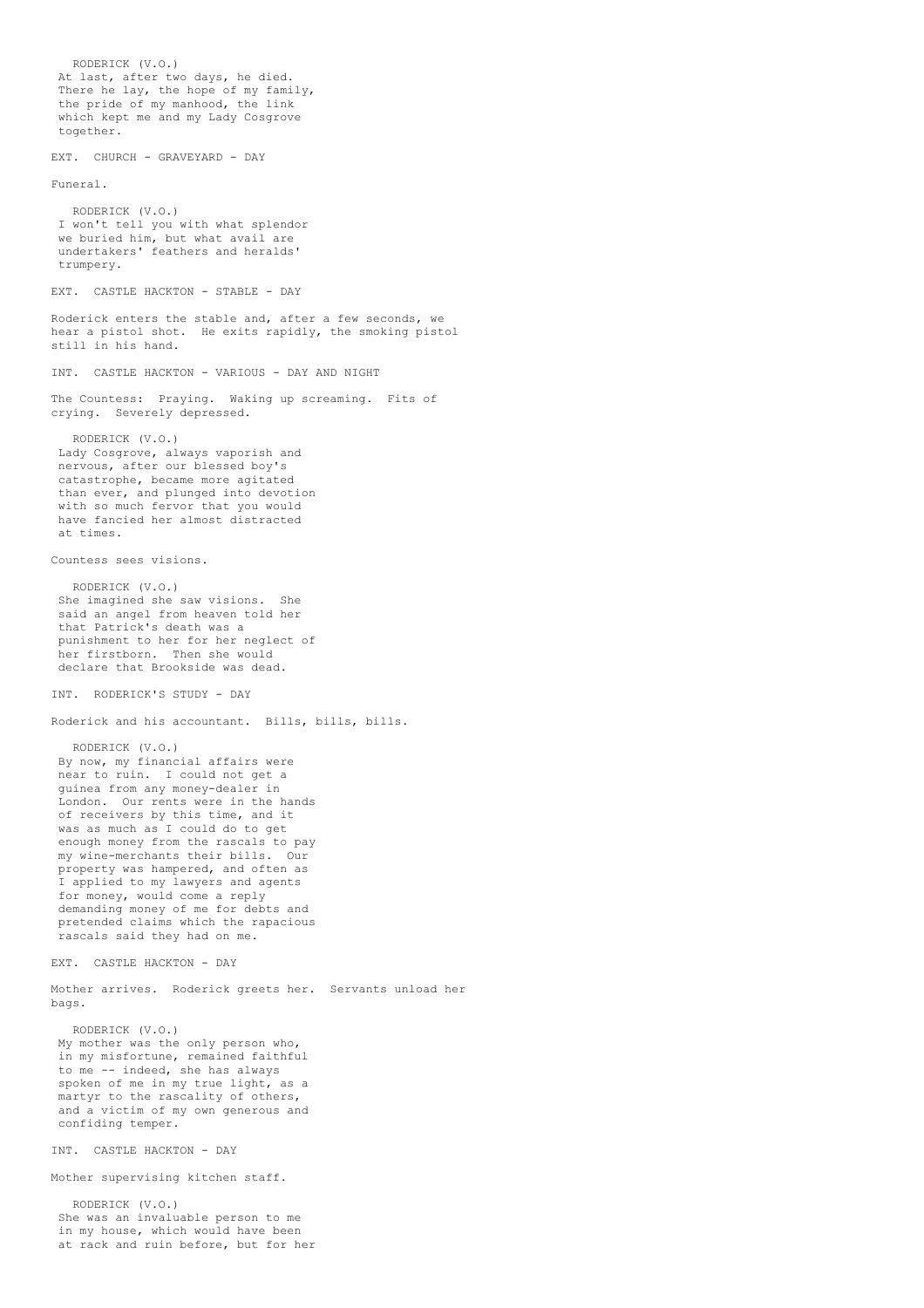```
spirit of order and management and
her excellent economy in the
 government of my rapidly dwindling
 household staff.
EXT. CASTLE HACKTON - GARDEN - DAY
Roderick and his mother.
  RODERICK (V.O.)
 If anything could have saved me from
 the consequences of villainy in
 others, it would have been the
admirable prudence of that worthy
creature.
INT. CASTLE HACKTON - DRAWING ROOM - NIGHT
Action as per voice over.
   RODERICK (V.O.)
 She never went to bed until all the
house was quiet and all the candles
 out; you may fancy that this was a
 matter of some difficulty with a man
 of my habits who had commonly a
 dozen of jovial fellows to drink
 with me every night, and who
 seldom, for my part, went to bed
 sober.
INT. CASTLE HACKTON - RODERICK'S BEDROOM - NIGHT
Actions as per voice over.
   RODERICK (V.O.)
Many and many a night, when I was
unconscious of her attention, has
 that good soul pulled my boots off,
 and seen me laid by my servants snug
 in bed, and carried off the candle
herself...
INT. CASTLE HACKTON - RODERICK'S BEDROOM - DAY
Action as per voice over.
  RODERICK (V.O.)
 ... and been the first in the
 morning, too, to bring me my drink
 of small beer. It was my mother's
pride that I could drink more than
any man in the country.
INT. RODERICK'S STUDY - NIGHT
Roderick and his mother holding a letter before a fire,
which slowly brings out the writing in lemon juice between
the widely-spaced lines of directions to her milliner.
  RODERICK (V.O.)
My mother discovered that always,
before my lady-wife chose to write
letters to her milliner, she had
 need of lemons to make her drink, as
 she said, and this fact, being
mentioned to me, kind of set me
 a-thinking.
   RODERICK
     (reading letter
      aloud)
 "This day, three years ago, my last
 hope and pleasure in life was taken
 from me, and my dear child was
 called to Heaven. Where is his
 neglected brother, whom I suffered
 to grow up unheeded by my side, and
 whom the tyranny of the monster to
 whom I am united drove to exile,
 and, perhaps to death? I pray the
 child is still alive and safe.
 Charles Brookside! Come to the aide
 of a wretched mother, who
 acknowledges her crime, her coldness
 towards you, and now bitterly pays
 for her error! What sufferings,
 what humiliations have I had to
 endure! I am a prisoner in my own
 halls. I should fear poison, but
```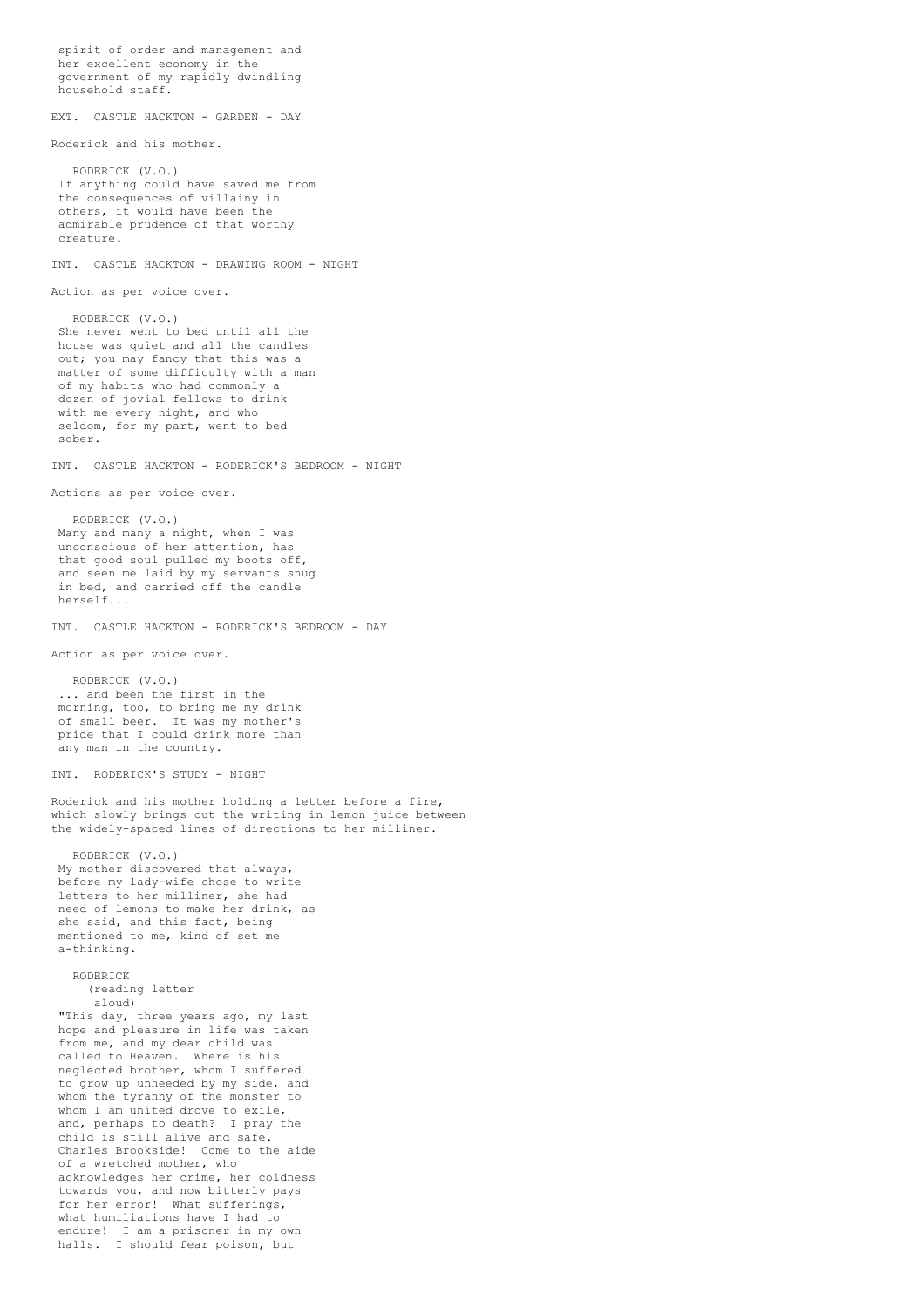then I know the wretch has a sordid interest in keeping me alive, and that my death would be the signal for his ruin. But I dare not stir without my odious, hideous, vulgar gaoler, the horrid Irish woman, who purses my every step. I am locked into my chamber at night, like a felon, and only suffered to leave it when ordered into the presence of my lord, to be present at his orgies with his boon-companions, and to hear his odious converse as he lapses into the disgusting madness of intoxication."

INT. CASTLE HACKTON - DINING ROOM - NIGHT

Roderick, and the Countess and mother, at a silent dinner.

RODERICK (V.O.) It was not possible to recover the name for whom the note was intended, but it was clear that, to add to all my perplexities, three years after my poor child's death, my wife, whose vagaries of temper and wayward follies I had borne with for twelve years, wanted to leave me. I decided it best not to reveal to her ladyship our discovery, that we might still intercept and uncover further schemes with might be afoot.

INT. CASTLE HACKTON - VARIOUS - DAY AND NIGHT

A few cuts showing Mother keeping an eye on the Countess.

RODERICK (V.O.) Yet I was bound to be on my quard that she should not give me the slip. Had she left me, I was ruined the next day. I set my mother to keep sharp watch over the moods of her ladyship, and you may be sure that her assistance and surveillance were invaluable to me. If I had paid twenty spies to watch her lady, I should not have been half so well served as by the disinterested care and watchfulness of my excellent

EXT. CASTLE HACKTON - GARDENS - DAY

Roderick walking with the Countess.

RODERICK (V.O.) My Lady Cosgrove's relationship with me was a singular one. Her life was passed in a series of crack-brained sort of alternation between love and hatred for me. We would quarrel for a fortnight, then we should be friends for a month together sometimes. One day, I was joking her, and asking her whether she would take the water again, whether she had found another lover, and so forth. She suddenly burst out into tears, and, after a while, said to me:

## COUNTESS

mother.

Roderick, you know well enough that I have never loved but you! Was I ever so wretched that a kind word from you did not make me happy? Ever so angry, but the least offer of good-will on your part did not bring me to your side? Did I not give a sufficient proof of my affection for you in bestowing one of the finest fortunes of England upon you? Have I repined or rebuked you for the way you have wasted it? No, I loved you too much and too fondly; I have always loved you. From the first moment I saw you, I saw your bad qualities, and trembled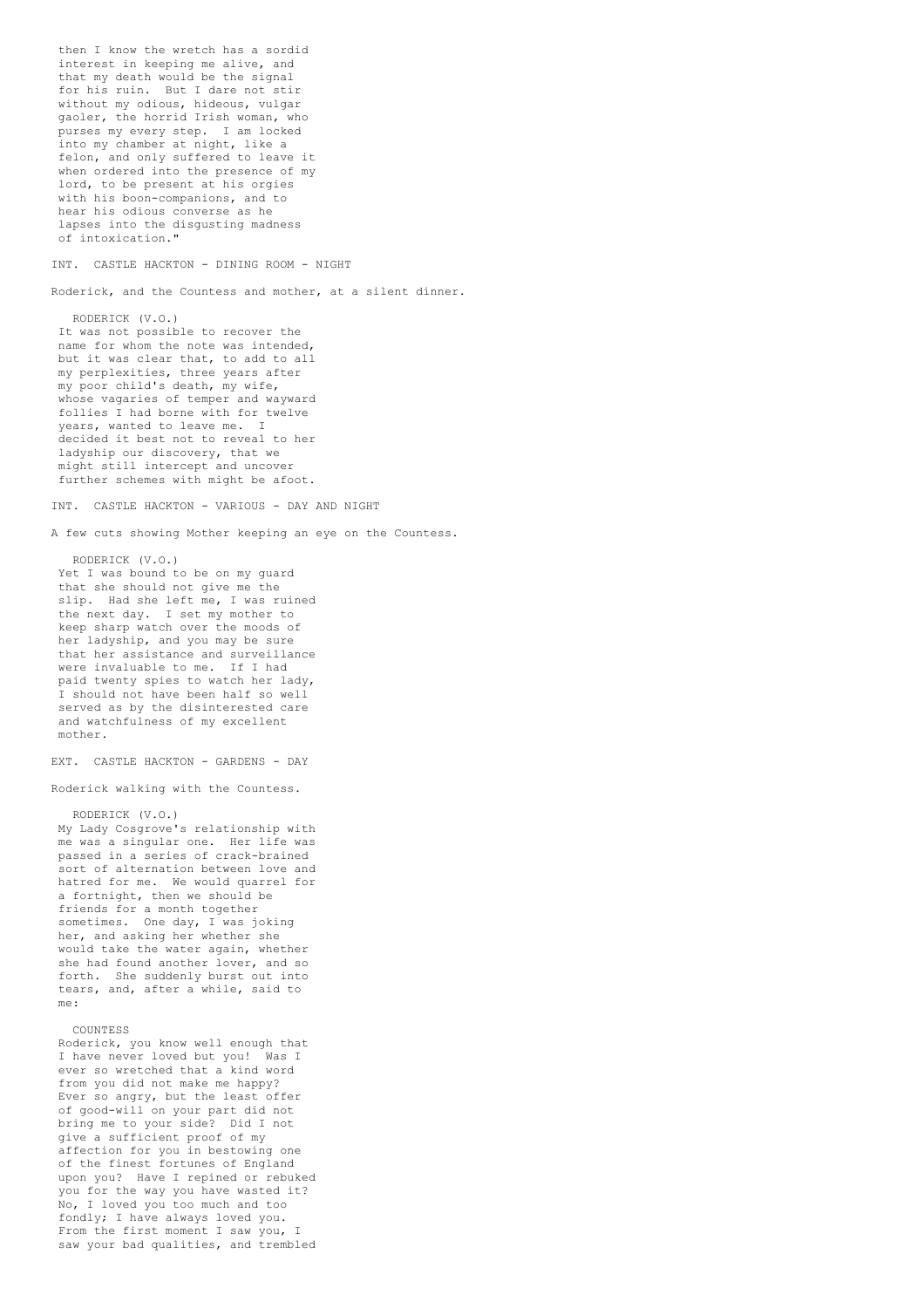at your violence; but I could not help loving you. I married you, though I knew I was sealing my own fate in doing so, and in spite of reason and duty. What sacrifice do you want from me? I am ready to make any, so you will but love me, or, if not, that at least, you will gently us me. Roderick kisses her. RODERICK (V.O.) I was in a particularly good humor that day, and we had a sort of reconciliation. INT. CASTLE HACKTON - NIGHT Roderick and his mother. MOTHER Depend on it, artful hussy has some other scheme in her head now. RODERICK (V.O.) The old lady was right, and I swallowed the bait which her ladyship had prepared to entrap me as simply as any gudgeon takes a hook. EXT. CASTLE HACKTON - DAY Arrival of Mr. Newcombe, the money-broker. RODERICK (V.O.) I had hired a money-broker especially to find some means of my making a loan. After several months without success, it was with some considerable interest that I received his visit. INT. RODERICK'S STUDY - DAY Roderick and the money-broker, Mr. Newcombe. NEWCOMBE I have good news for you, Mr. Cosgrove. The firm of Bracegirdle and Chatwick, in the city of London, are prepared to lend you 20,000 pounds, pledged against your interest in the Edric mines. They will redeem the encumbrances against the property, which amount to some 10,000 pounds, and take a twentyyear working lease on the mines. They will lend you the 20,000 pounds against the lease income, which they will apply to the loan as it comes in, and they will make a charge of 18% per annum interest on the outstanding loan balance. RODERICK Mr. Newcombe, I have made some difficult loans during the past few years, at very onerous terms, but 18% a year interest seems very stiff indeed. NEWCOMBE Considering your financial circumstances, Mr. Cosgrove, it has been impossible to find anyone at all prepared to do any business with you. I think you may count yourself lucky to have this opportunity. But, obviously, if you would reject this offer, I shall keep trying to find a better one. RODERICK (after a pause)

I am prepared to accept the terms, Mr. Newcombe.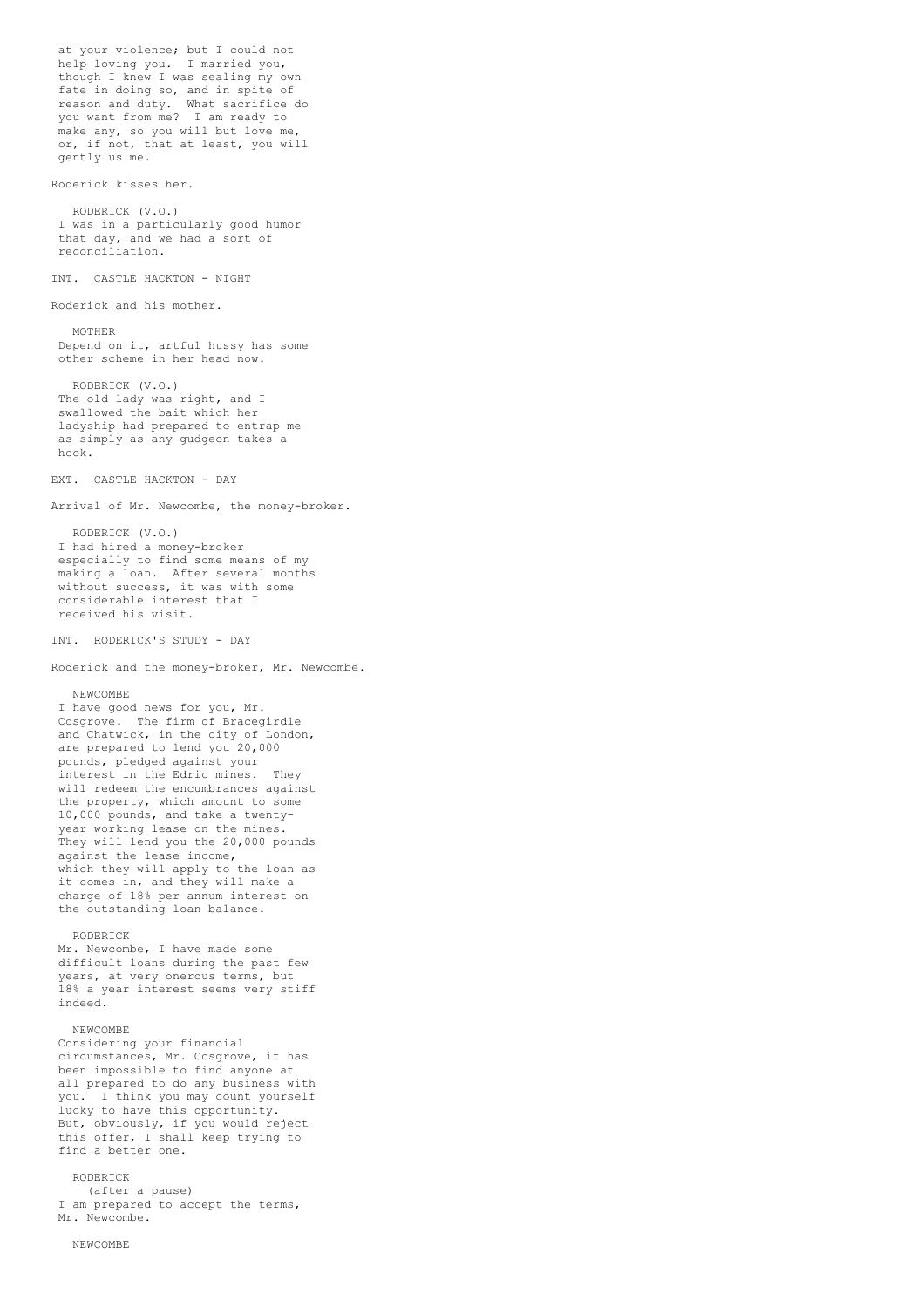There are a few other points we should discuss. The loan agreement can only be executed by her ladyship's signature, and provided that Bracegirdle and Chatwick can be assured of her ladyship's freewill in giving her signature.

#### RODERICK

Provided that they can be assured of her ladyship's freewill? Are you serious?

### NEWCOMBE May I be quite frank with you?

RODERICK

Yes, of course.

# NEWCOMBE

Mister Bracegirdle said to me that he had heard her ladyship lives in some fear of her life, and meditated a separation, in which case, she might later repudiate any documents signed by herself while in durance, and subject them, at any rate, to a doubtful and expensive litigation. They were quite insistent on this point, and said they must have absolute assurance of her ladyship's perfect freewill in the transaction before they would advance a shilling of their capital.

### RODERICK

I see.

### NEWCOMBE

When I asked them in what form they would accept her ladyship's assurances, they said that they were only prepared to accept them if her ladyship confirms her written consent by word of mouth, in their presence, at their counting-house in Birchin Lane, London. I requested they come here, and save her ladyship and yourself the inconvenience of the trip to London, but they declined, saying that they did not wish to incur the risk of a visit to Castle Hackton to negotiate, as they were aware of how other respectable parties, such as Messrs. Sharp and Salomon had been treated here.

INT. CASTLE HACKTON - DAY

Roderick and his mother.

# MOTHER

Depend on it, there is some artifice. When once you get into that wicked town, you are not safe. There are scores of writs out against you for debt. If you are taken in London, and thrown into prison, your case is hopeless.

### RODERICK

Mother dear, we are now living off our own beef and mutton. We have to watch Lady Cosgrove within and the bailiffs without. There are certain situations in which people cannot dictate their own terms; and faith, we are so pressed now for money, that I would sign a bond with old Nick himself, if he would provide a good round sum. With this money, we can settle our principal debts and make a fresh start.

# MOTHER

Roderick, you must listen to me. As soon as they have you in London, they will get the better of my poor innocent lad; and the first thing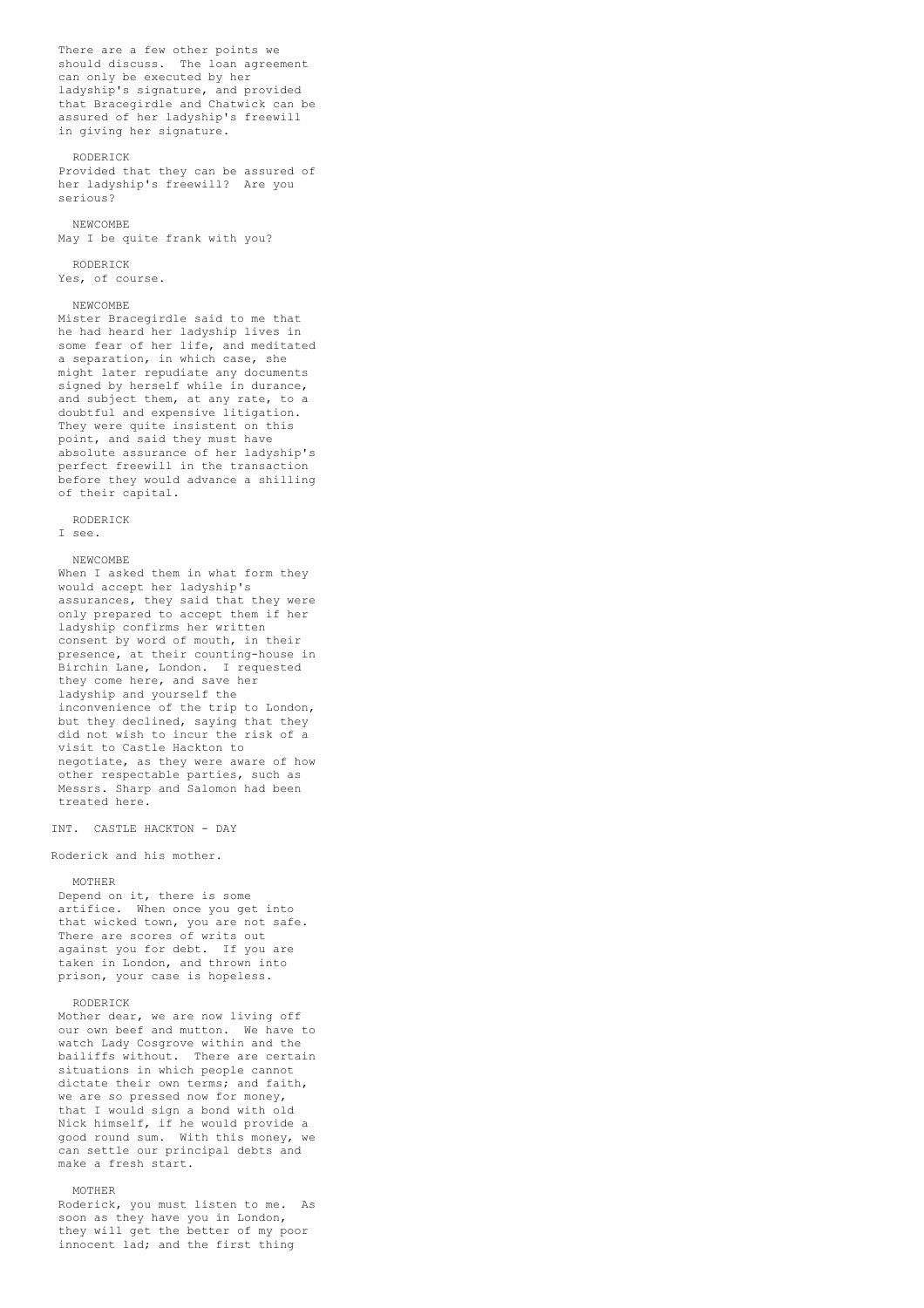that I shall hear of you will be that you are in trouble. You will be a victim of your own generous and confiding nature. INT. CASTLE HACKTON - COUNTESS' BEDROOM Roderick and the Countess. COUNTESS Why go, Roderick? I am happy here, as long as you are kind to me, as you now are. We can't appear in London as we ought; the little money you will get will be spent, like all the rest has been. Let us stay here and be content. She takes his hand and kisses it. INT. CASTLE HACKTON - DAY Mother and Roderick. MOTHER Humph! I believe she is at the bottom of it -- the wicked schemer. EXT. COUNTRY ROAD - DAY Roderick's carriage moving along. RODERICK (V.O.) We did not start in state, you may be sure. We did not let the country know we were going, or leave notice of adieu with our neighbors. The famous Mr. James Cosgrove and his noble wife traveled in a hackchaise and pair. INT. COACH - DAY The Countess lays her head on Roderick's shoulder and smiles. RODERICK (V.O.) When a man is going to the devil. how easy and pleasant a journey it is! The thought of the money quite put me in a good humor, and my wife, as she lay on my shoulder in the post-chaise, going to London, said it was the happiest ride she had taken since our marriage. EXT. INN - DUSK The carriage stops and they disembark. RODERICK (V.O.) One night we stayed at Reading. INT. INN - NIGHT Roderick and his wife at dinner. RODERICK (V.O.) My lady and I agreed that, with the money, we would go to France, and wait there for better times, and that night, over our supper, formed a score of plans both for pleasure and retrenchment. You would have thought it was Darby and Joan together over their supper. INT. BEDROOM - NIGHT Roderick and his wife making love. RODERICK (V.O.) O woman! Woman! When I recollect Lady Cosgrove's smiles and blandishments, how happy she seemed to be on that night! What an air of innocent confidence appeared in her behavior, and what affectionate

names she called me! I am lost in

wonder at the depth of her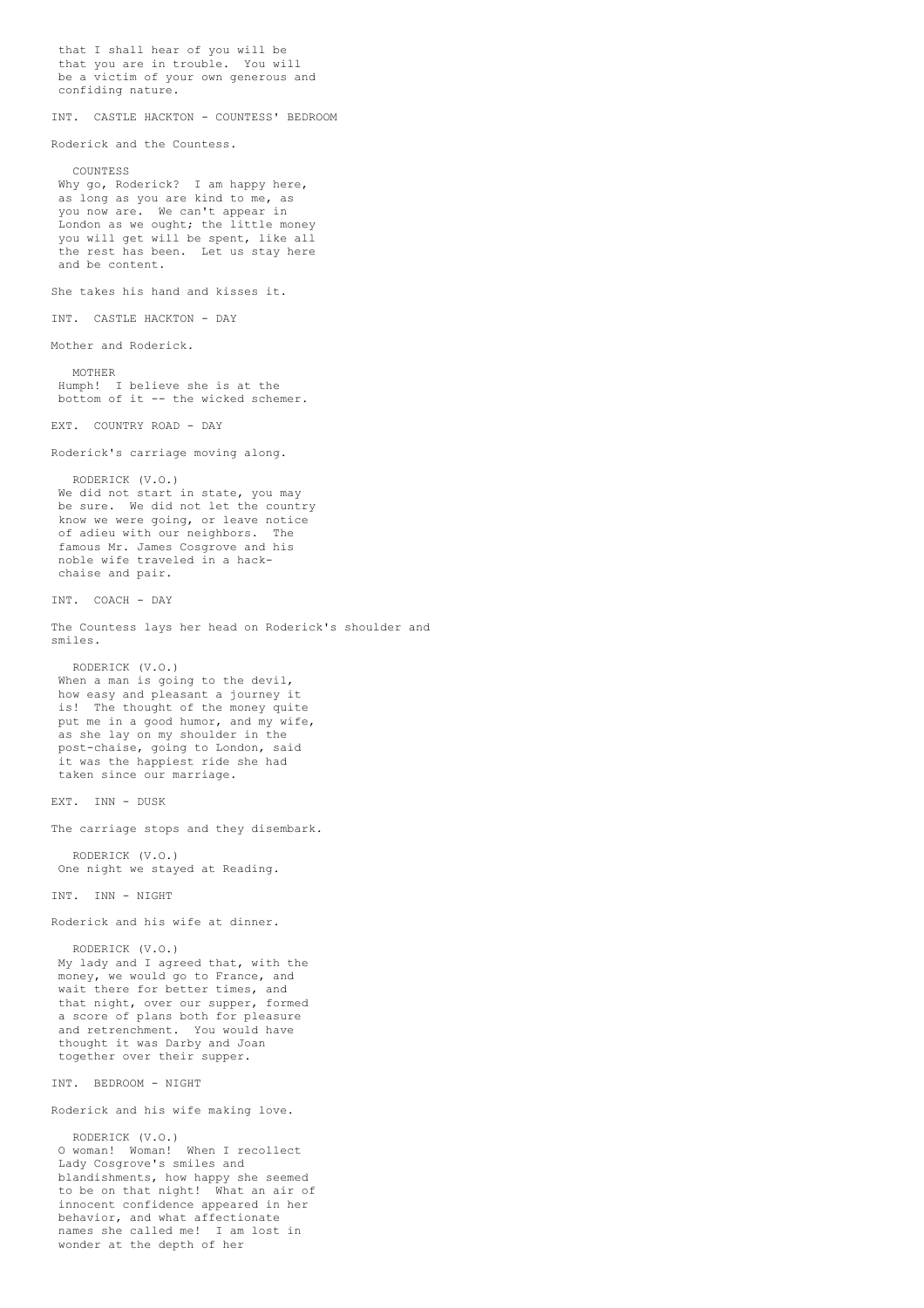hypocrisy. Who can be surprised that an unsuspecting person like myself should have been a victim to such a consummate deceiver? EXT. GRAY'S INN OFFICE - DAY The coach drives up. RODERICK (V.O.) We were in London at three o'clock, an half-an-hour before the time appointed. INT. STAIRCASE - DAY Roderick and the Countess looking for the office. RODERICK (V.O.) I easily found out Mr. Tapewell's apartment: a gloomy den it was, and in an unlucky hour, I entered it. They climb up dirty backstairs, lit by a feeble lamp, and the dim sky of a dismal London afternoon. The Countess seems agitated and faint. When they get to the door, she stops in front of it. COUNTESS Roderick -- don't go in. I am sure there is danger. There's time yet, let us go back -- anywhere! The Countess has put herself before the door in a theatrical attitude and takes Roderick's hand. He pushes her away to one side. RODERICK Lady Cosgrove, you are an old fool. COUNTESS Old fool! She jumps at the bell, which is quickly answered by a moldy-looking gentleman in an unpowered wig. COUNTESS Say Lady Cosgrove is here! She stalks down the passage, muttering: "Old Fool." INT. MR. TAPEWELL'S OFFICE - DAY Tapewell is in his musty room, surrounded by his parchments and tin boxes. He advances and bows, begs her ladyship to be seated, and points towards a chair for Roderick, which he takes, rather wondering at the lawyer's insolence. The lawyer retreats to a side-door, saying he will be back in a moment. In the next moment, he reenters, bringing with him another layer, six constables in red waist-coats, with bludgeons and pistols, and Lord Brookside. Lady Cosgrove flings herself into the arms of her son, crying and whimpering and calling him her savior, her preserver, her gallant knight. Then, turning to Roderick, she pours out a flood of invective which quite astonishes him. **COUNTESS** Oh fool as I am, I have outwitted the most crafty and treacherous monster under the sun. Yes, I was a fool when I married you, and gave up other and nobler hearts for your sake -- yes, I was a fool when I forgot my name and lineage to unite myself with a base-born adventurer -- a fool to bear, without repining, the most monstrous tyranny that ever woman suffered; to allow my property

to be squandered; to see women as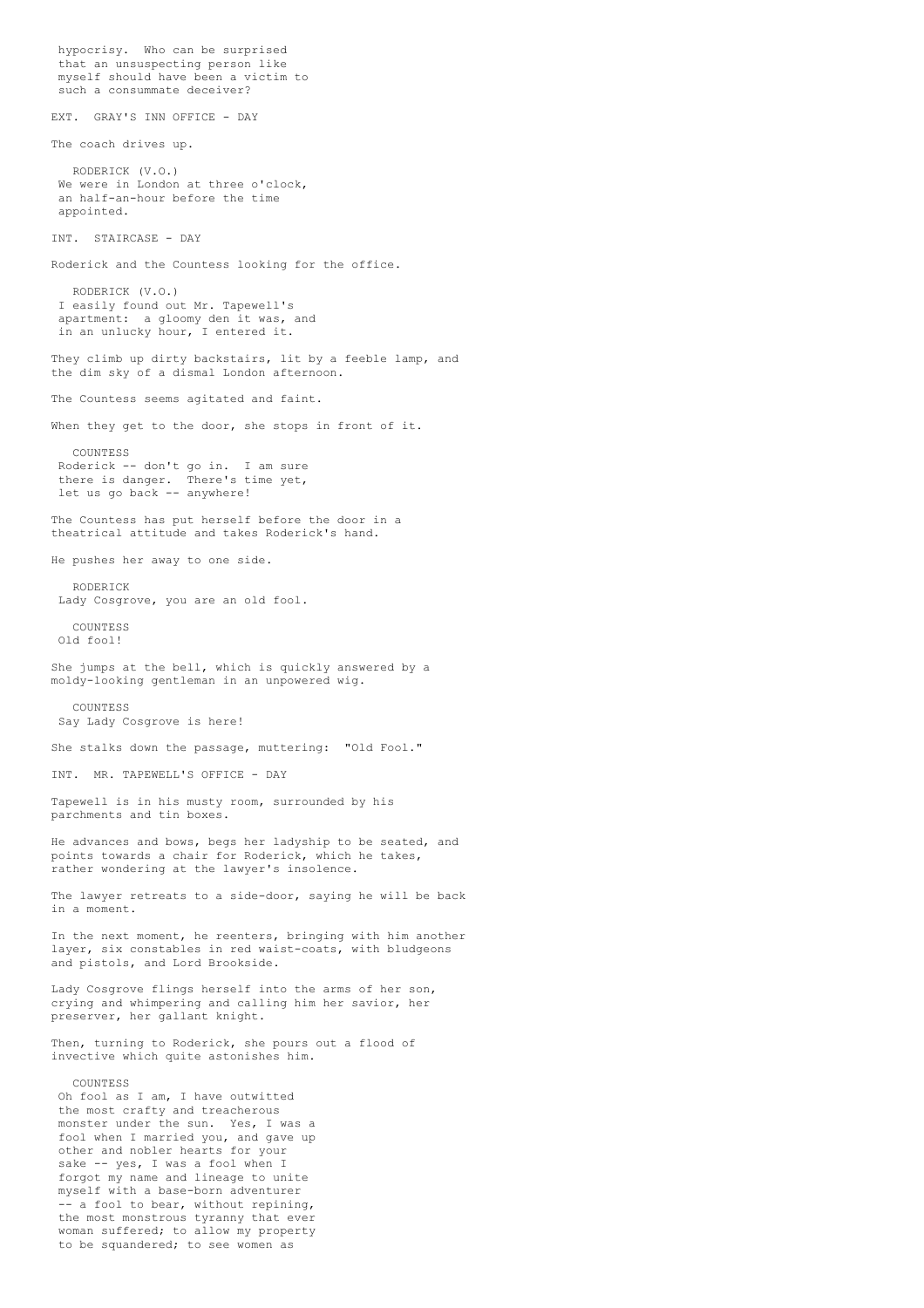TAPEWELL For heaven's sake, be calm. Tapewell bounds back behind the constables, seeing a threatening look in Roderick's eye. The Countess continues in a strain of incoherent fury, screaming against Roderick, and against his mother, and always beginning and ending the sentence with the word "fool." RODERICK You didn't tell all, my lady -- I said "old" fool. BROOKSIDE I have no doubt that you said and did, sir, everything that a blackguard could say or do. This lady is now safe under the protection of her relations and the law, and need fear your infamous persecutions no longer. RODERICK But you are not safe, and as sure as I am a man of honor, I will have your heart's blood. TAPEWELL Take down his words, constables; swear the peace against him. BROOKSIDE I would not sully my sword with the blood of such a ruffian. If the scoundrel remains in London another day, he will be seized as a common swindler. RODERICK Where's the man who will seize me? He draws his sword, placing his back to the door. RODERICK Let the scoundrel come! You -- you cowardly braggart, come first, if you have the soul of a man! The Countess and the bailiffs move away. TAPEWELL We are not going to seize you! My dear sir, we don't wish to seize you; we will give you a handsome sum to leave the country, only leave her ladyship in peace. BROOKSIDE And the country will be rid of such a villain. As Brookside says this, he backs into the next room. The lawyer follows him, leaving Roderick alone in the company of the constables who are all armed to the teeth. RODERICK (V.O.) I was no longer the man I was at twenty, when I should have charged the ruffians, sword in hand, and sent at least one of them to his account. I was broken in spirit, regularly caught in the toils, utterly baffled and beaten by that woman. Was she relenting at the door, when she paused and begged me to turn back? Had she not a lingering love for me still? Her conduct showed it, as I came to reflect on it. It was my only chance now left in the world, so I put down my sword upon the lawyers desk.

base and low-born as yourself...

Roderick puts his sword down on the lawyer's desk.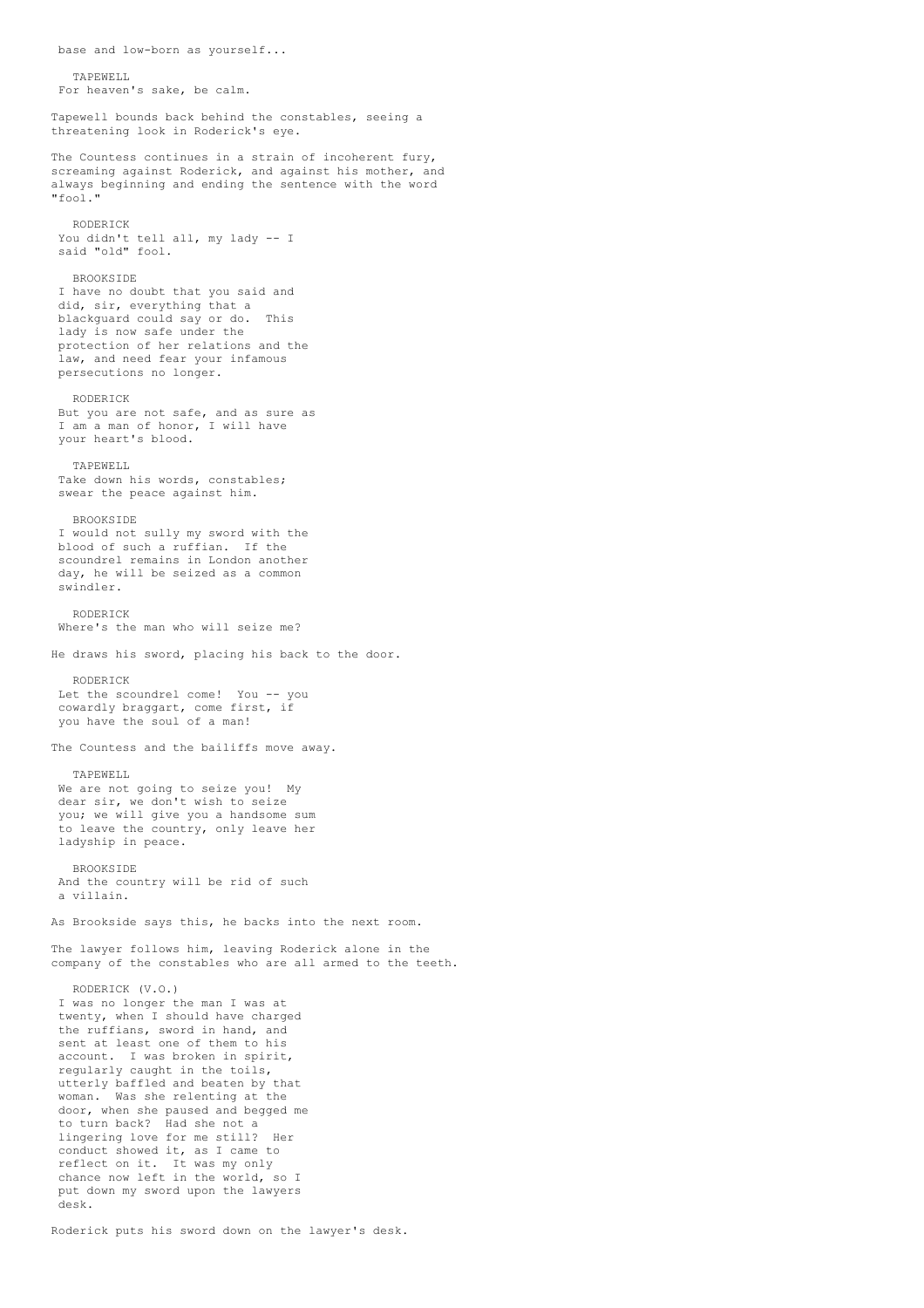RODERICK Gentlemen, I shall have no violence; you may tell Mr. Tapewell I am quite ready to speak with him when he is at leisure. Roderick sits down and folds his arms quite peaceably. EXT. COFFEE HOUSE - NEAR GRAY'S INN - DAY INT. RODERICK'S ROOM IN COFFEE HOUSE - DAY RODERICK (V.O.) I was instructed to take a lodging for the night in a coffee house near Gray's Inn, and anxiously expected a visit from Mr. Tapewell. Tapewell talking to Roderick. TAPEWELL I have been authorized by Lady Cosgrove and her advisors to pay you an annuity of 300 pounds a year, specifically on the condition of you remaining abroad out of the three kingdoms, and to be stopped on the instant of your return. I advise you to accept it without delay for you know, as well as I do, that your stay in London will infallibly plunge you in gaol, as there are innumerable writs taken out against you here and in the west of England, and that your credit is so blown upon that you could not hope to raise a shilling. I will leave you the night to consider this proposal, but if you refuse, the family will

proceed against you in London, and have you arrested. If you accede, a quarter salary will be paid to you at any foreign port you should

Mr. Tapewell, I do not require a night to consider this proposal. What other choice has a poor, lonely and broken-hearted man? I shall take the annuity, and leave the

I am very glad to hear that you have come to this decision, Mr. Cosgrove.

There is a knock at the door and Roderick opens it. Brookside enters with four constables armed with pistols.

Mr. Tapewell is surprised and complains weakly that

Roderick is defeated, and meekly sits down in a chair. The following lines are read over Roderick being shackled

Brookside has gone against the bargain, and has decided to have Roderick arrested upon one of the many writs out

The dialogue for this scene has to be written.

I think you are very wise.

prefer.

country.

MR. TAPEWELL.

against him for debt.

and led out of the room.

NARRATOR

tremens.

RODERICK

compiled, after he had lived nineteen years an inmate of the

Fleet Prison, where the prison records state he died of delirium

Mr. James Cosgrove's personal narrative finishes here, for the hand of death interrupted the ingenious author soon after the period which this memoir was

Brookside is acting in bad faith.

Brookside brushes aside his objections.

EXT. FLEET PRISON - DAY